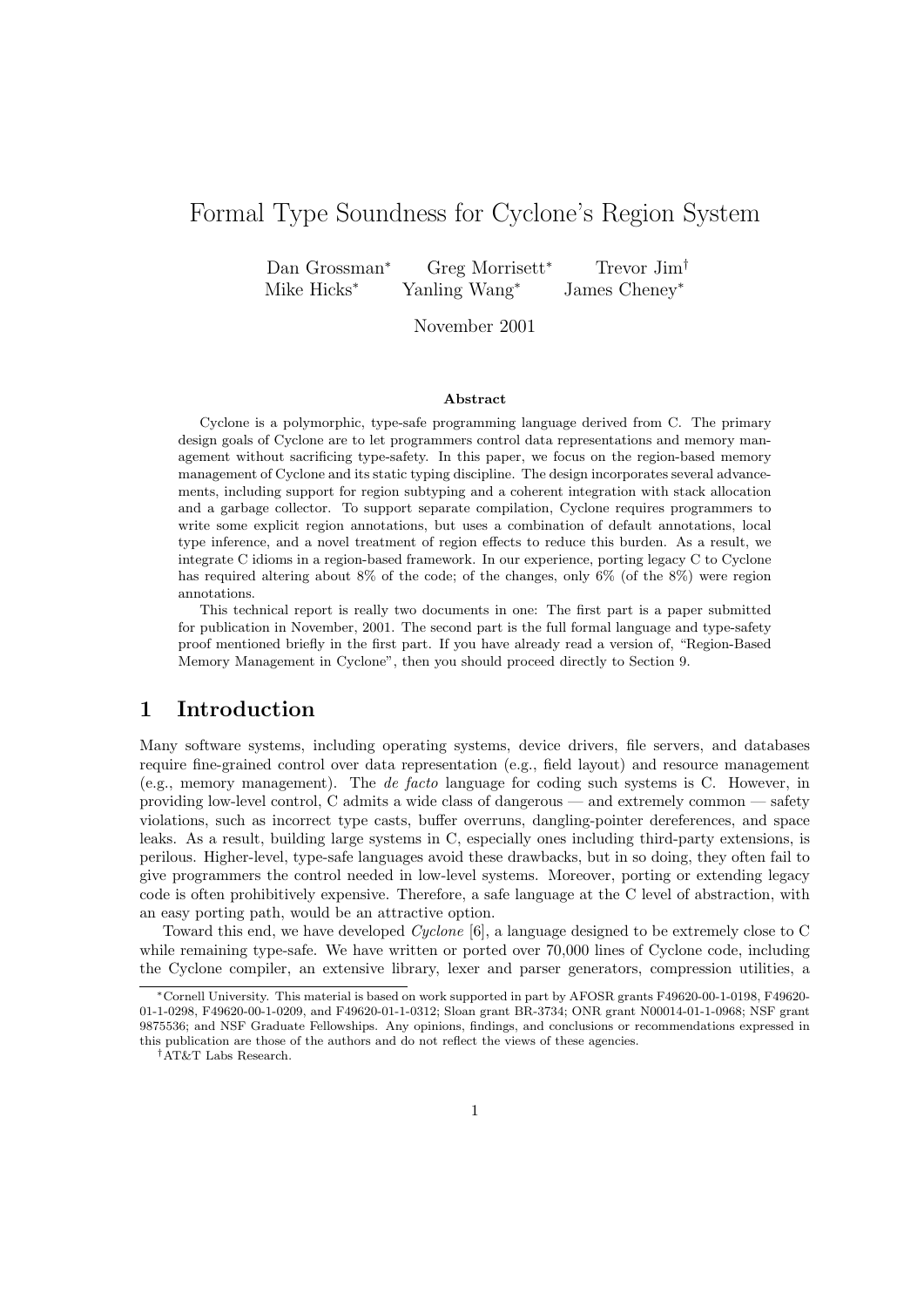Windows device driver, and a web server. In so doing, we identified many common C idioms that are usually safe, but for which the C type system is too weak to verify. We then augmented the language with modern features and typing technologies so that programmers could continue to use those idioms, but have safety guarantees.

For example, to reduce the need for type casts, Cyclone has features like parametric polymorphism, subtyping, and tagged unions. To prevent bounds violations without making hidden datarepresentation changes, Cyclone has a variety of pointer types with different compile-time invariants and associated run-time checks. Other projects aimed at making legacy C code safe have addressed these issues with somewhat different approaches, as discussed in Section 7.

In this paper, we focus on the most novel aspect of Cyclone: its system for preventing danglingpointer dereferences and space leaks. The design addresses several seemingly conflicting goals. Specifically, the system is:

- *Sound:* Programs never dereference dangling pointers.
- Static: Dereferencing a dangling pointer is a compile-time error. No run-time checks are needed to determine if memory has been deallocated.
- Convenient: We minimize the need for explicit programmer annotations while supporting many C idioms. In particular, C code that manipulates stack pointers often requires no modification.
- Exposed: We provide mechanisms that let programmers control the placement and lifetimes of objects. As in C, local declarations are always stack-allocated.
- Comprehensive: We treat all memory uniformly, including the stack, the heap (which can be optionally garbage-collected), and "growable" regions.
- Scalable: The system supports separate compilation, as all analyses are intra-procedural.

Following the seminal work of Tofte and Talpin [22], the system is region-based: each object lives in a distinct region of memory and, with the optional exception of the heap, a region's objects are all deallocated simultaneously. As a static system for an explicitly typed, low-level language, Cyclone's region framework makes several important technical contributions over previous work, notably:

- Region subtyping: A last-in-first-out discipline on region lifetimes induces an "outlives" relationship on regions, which, in turn, allows us to provide a useful subtyping discipline on pointer types.
- Simple effects: We eliminate the need for effect variables (which complicate interfaces) through the use of a "regions\_of" type operator.
- Local region inference: Though inference is local, a system of defaults minimizes the need for explicit region annotations.
- Integration of existentials: The combination of region subtyping and simple effects makes the integration of first-class abstract data types relatively simple.

In the rest of this paper, we demonstrate these contributions. We begin with a general description of the system suitable for C programmers (Section 2), and then follow with a more technical discussion of our novel effect system and its interaction with existential types (Section 3). We continue with a core formal language that we have proven sound (Section 4), an overview of our implementation (Section 5), and a study of the cost of porting C code to Cyclone (Section 6). We discuss related work in Section 7 and future work in Section 8.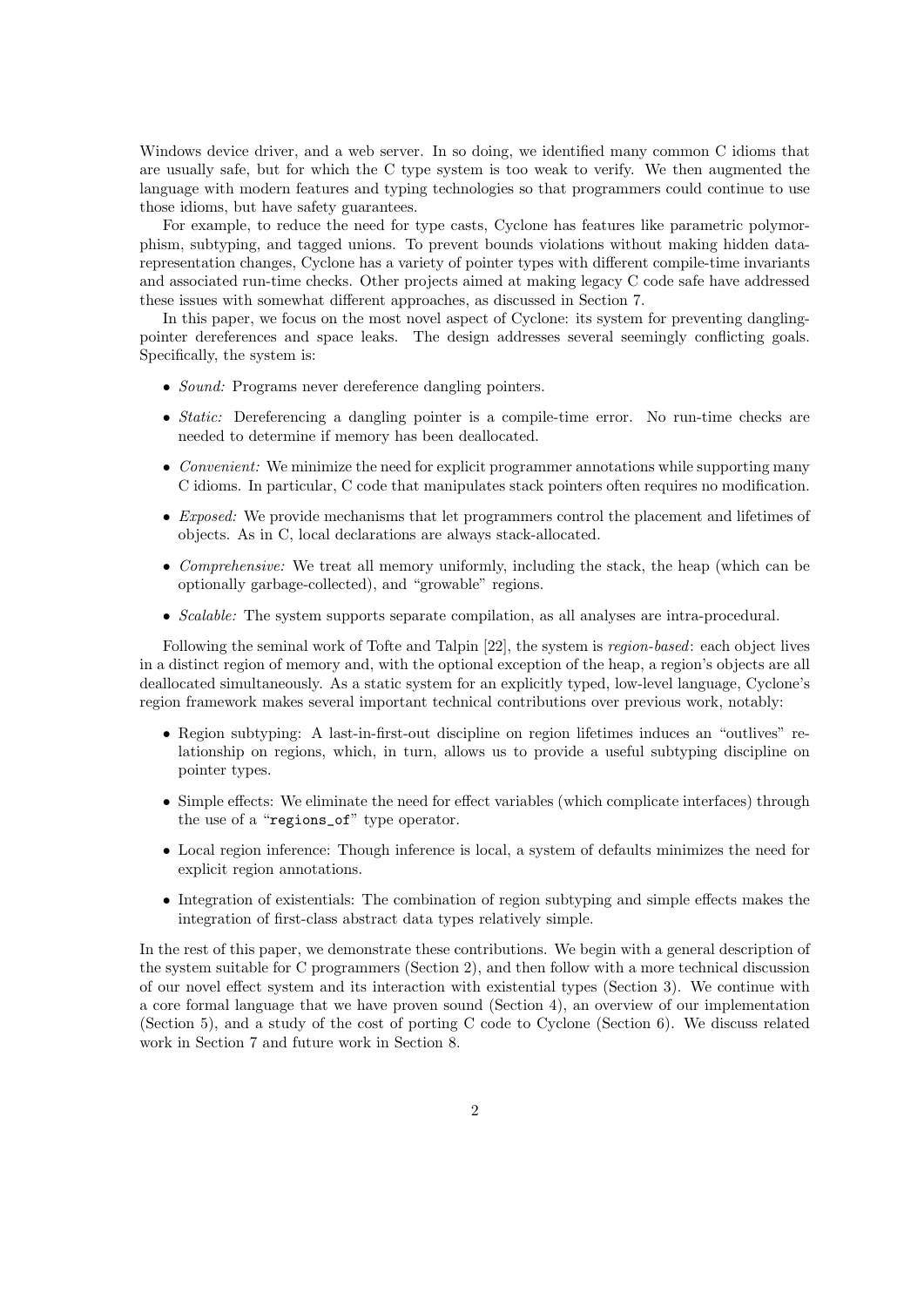# 2 Using Cyclone Regions

This section presents the programmer's view of Cyclone's memory-management system. It starts with the constructs for creating regions, allocating objects, and so on — this part is simple because the departure from C is small. We next present the corresponding type system, which is more involved because every pointer type carries a region annotation. Then we show how regions' lifetimes induce subtyping on pointer types. At that point, the type syntax is quite verbose, so we explain the features that, in practice, eliminate almost all region annotations. Throughout, we take the liberty of using prettier syntax (e.g., Greek letters) than actual Cyclone. For the ASCII syntax and a less region-oriented introduction to Cyclone, see the user's manual [6].

# 2.1 Basic Operations

In Cyclone, all memory is in some region, of which there are three kinds:

- A single heap region, which conceptually lives forever.
- Stack regions, which correspond to local-declaration blocks, as in C.
- Dynamic regions, which have lexically scoped lifetimes but permit unlimited allocation into them.

Static data are placed in the heap. Primitives malloc and new create new heap objects. The new operation is like malloc except that it takes an expression and initializes the memory with it. There is no explicit mechanism for reclaiming heap-allocated objects (e.g., free). However, Cyclone programs may optionally link against the Boehm-Demers-Weiser conservative garbage collector [4] to implicitly reclaim unreachable heap-allocated objects. The interaction of the collector with regions is discussed in Section 5.

Stack regions correspond directly to C's local-declaration blocks: entering a block with local declarations creates storage with a lifetime corresponding to the lexical scope of the block. Function parameters are in a stack region corresponding to the function's lifetime. In short, Cyclone local declarations and function parameters have exactly the same layout and lifetimes as in C.

Dynamic regions are created with the construct region  $r \{s\}$ , where r is an identifier and s is a statement. The region's lifetime is the execution of s. In s,  $\bf{r}$  is bound to a handle for the region, which primitives rmalloc and rnew use to allocate objects into the associated region. For example,  $rnew(r)$  3 returns a pointer to an int allocated in the region of handle r and initialized to 3. Handles are first-class values; a caller may pass a handle to a function to allow it to allocate into the associated region. A pre-defined constant heap\_region is a handle for the heap.

Like a declaration block, a dynamic region is deallocated precisely when execution leaves the body of the enclosed statement. Execution can leave due to unstructured jumps (continue, goto, etc.), a return, or via an exception. Section 5 explains how we compile dynamic-region deallocation.

The region system imposes no changes on the representation of pointers or the meaning of operators such as & and \*. There are no hidden fields or reference counts for maintaining region information at run-time. Pointers to arrays of unknown size (denoted  $\tau$ ?) are implemented with extra fields to support bounds-checks, but this design is orthogonal to regions. As a result, all the infrastructure for preventing dangling-pointer dereferences is in the static type system, making such dereferences a compile-time error.

# 2.2 Basic Type System

Region Annotations All pointers point into exactly one region. In principle, pointer types are annotated with the *region name* of the region they point into, though in practice we eliminate most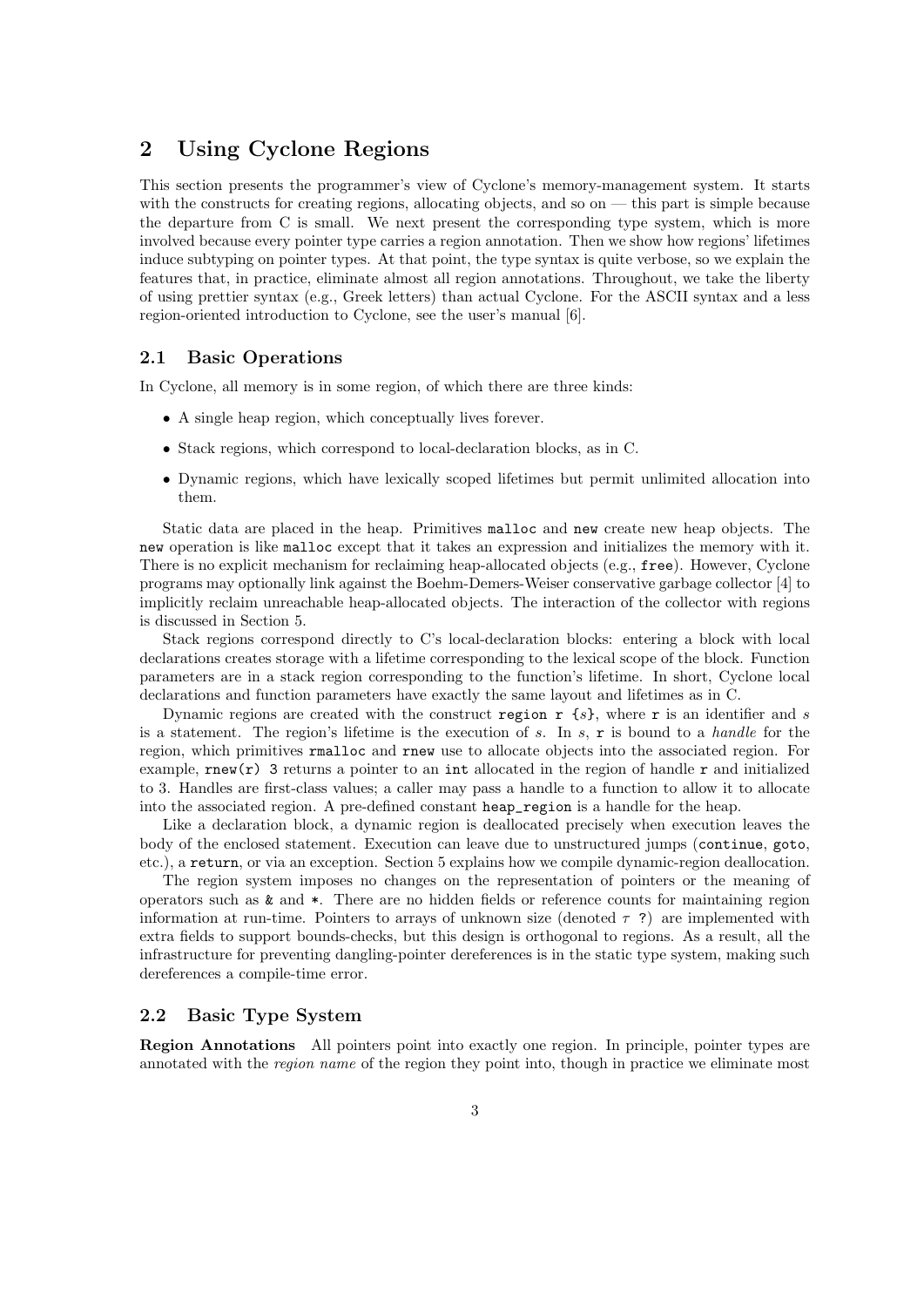```
char?\rho strcpy<\rho, \rho_2>(char?\rho d, const char?\rho_2 s);
char?\rho<sub>H</sub> strdup<\rho>(const char?\rho s);
char?\rho rstrdup<\rho, \rho_2>(region_t<\rho>, const char?\rho_2 s);
size_t strlen<\rho>(const char?\rho s);
```
Figure 1: Cyclone string library prototypes

annotations. Ignoring subtyping,  $int \phi$  describes a pointer to an int that is in the region whose name is ρ. This invariant—pointers have a particular region—is the basic restriction we impose to make the undecidable problem of detecting dangling-pointer dereferences tractable. Pointer types with different region names are different types. A handle for a region corresponding to  $\rho$  has the type  $\text{region}\_\text{t}<\rho$ .

Region names fall into four categories. The region name for the heap is  $\rho_H$ . A block labeled L (such as L: {int x=0; s}) has name  $\rho_L$ , and refers to the stack region that the block creates. Similarly, the arguments of a function f are stored in the stack region  $\rho_f$ . Finally, the statement region r  $\{s\}$  defines region name  $\rho_r$  for the created region. So r has type region\_t< $\rho_r$ . In all cases, the scope of a region name corresponds to the lifetime of the corresponding region.

We can now give types to some small examples. If  $e_1$  has type region\_t<*p*> and  $e_2$  has type τ, then rnew (e<sub>1</sub>) e<sub>2</sub> has type  $τ*\rho$ . If int x is declared in block L, then &x has type int $*\rho_L$ . Similarly, if e has type  $\tau * \rho$ , then  $\&*e$  has type  $\tau * \rho$ .

Preventing dangling-pointer dereferences To dereference a pointer, safety demands that its region be live. Our goal is to determine at compile-time that no code follows a dangling pointer. It appears that no well-typed pointer could be a dangling reference, because pointer types' region names must be in scope. For example, this code is ill-typed:

```
1. int*\rho_L p;
2. L:{ int x = 0;
3. p = kx;<br>4. }
\overline{4}.
5. *p = 42;
```
The code creates storage for x at line 2 and deallocates it at line 4, so the assignment of  $\&x$  to p creates a dangling pointer that is dereferenced in line 5. Cyclone rejects this code because  $\rho_L$  is not in scope when p is declared. If we change the declaration of p to another region, then the assignment  $p = \&x$  fails to type-check because  $\&x$  has type  $int * \rho_L$ .

However, Cyclone's advanced features, notably existential and universal polymorphism, conspire to allow pointers to escape the scope of their regions, just as closures allow pointers to escape in the original Tofte-Talpin work. Therefore, in general, we cannot rely upon simple scoping mechanisms to ensure soundness, and must instead track the set of live regions at each control-flow point. To keep the analysis intra-procedural, we use a novel type-and-effects system to track inter-procedural liveness requirements. We delay the full discussion of effects until Section 3.

Region Polymorphism Functions in Cyclone are *region-polymorphic*; they can abstract the actual regions of their arguments or results. That way, functions can manipulate pointers regardless of the region they point into, whether it be the stack, the heap, or a dynamic region.

Figure 1 presents some prototypes from the Cyclone string library, including strcpy, strdup, and strlen, and a region-allocating function rstrdup. The ? is Cyclone notation for a pointer to a dynamically-sized array. These functions all exhibit region polymorphism. In strcpy, the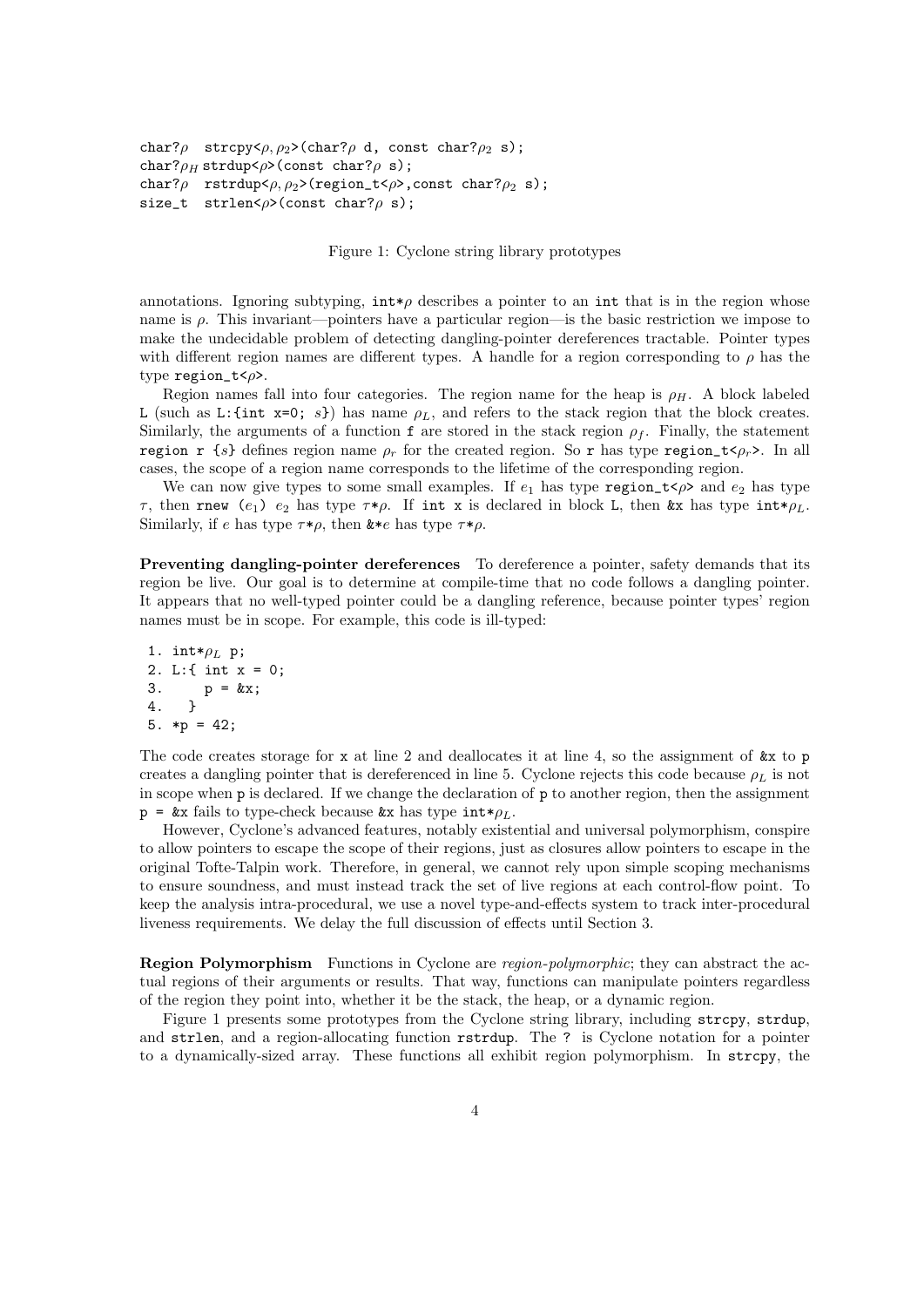parameters' region names  $\rho$  and  $\rho_2$  are abstracted by the syntax  $\langle \rho, \rho_2 \rangle$ , meaning they can be instantiated with any actual region name when the function is called. So we can write code like:

```
L:{ char buf[20];
       strcpy\langle \rho_L, \rho_H \rangle(buf, "a heap pointer"); }
```
Here, the call instantiates  $\rho_2$  with the heap region  $\rho_H$  and  $\rho$  with the stack region  $\rho_L$ , allowing one to copy a string from the heap to the stack.

Region polymorphism can also guarantee region equalities of unknown regions by using the same region names. For example, in strcpy the region names of the first argument and the return value are the same; so the returned pointer must point to the same region as the first argument. Region name equalities are also important for dynamic regions. For example, the rstrdup function is a version of strdup that copies the source string into a dynamic region. In its prototype, we see that the region name of the returned value  $\rho$  matches the region name of the dynamic region handle region\_t< $\rho$ >. In fact, we implement strdup by just calling rstrdup:

```
char?\rho_H strdup<\rho>(const char?\rho s) {
  return rstrdup<\rho_H, \rho>(heap_region,s);
}
```
Polymorphic Recursion It is often valuable to instantiate the region parameters of a recursive function call with different names than the function's own arguments. As an example, this contrived program has a function fact that abstracts a region  $\rho$  and takes as arguments a pointer into  $\rho$  and an integer.

```
void fact<\rho>(int*\rho result, int n) {
L: \{ int x = 1;if(n > 1) fact<\rho_L>(&x,n-1);
      *result = x*n: \}}
int g = 0;
int main() { fact<\rho_H>(kg, 6); return g; }
```
When executed, the program returns the value 720. In main, we pass fact a heap pointer  $(\&g)$ , so the type of fact is instantiated with  $\rho_H$  for  $\rho$ . In contrast, the recursive call instantiates  $\rho$  with  $\rho_L$ , which is the name of the stack region. At run time, the first instance of fact modifies g; each recursive call modifies the value of x in its caller's stack frame.

Type Definitions Because struct definitions can contain pointers, Cyclone allows structs to be parameterized by region names. For example, here is a type for lists of pointers to ints:

```
struct Lst<\rho_1, \rho_2> {
   int*\rho_1 hd;
  struct Lst<\rho_1, \rho_2> *\rho_2 tl;
};
```
Ignoring subtyping, a value of type struct Lst $\epsilon_{\rho_1,\rho_2}$  will be a list with hd fields that point into  $\rho_1$  and tl fields that point into  $\rho_2$ . Other invariants are possible: If the type of tl were struct Lst $\langle \rho_2, \rho_1 \rangle^*$   $\rho_2$ , we would describe lists where the regions for hd and tl alternated at each element.

Type abbreviations using typedef can also have region parameters. For example, we can define region-allocated lists of heap-allocated pointers with: typedef struct  $List<sub>PH</sub>, \rho$ > list\_t< $\rho$ >;.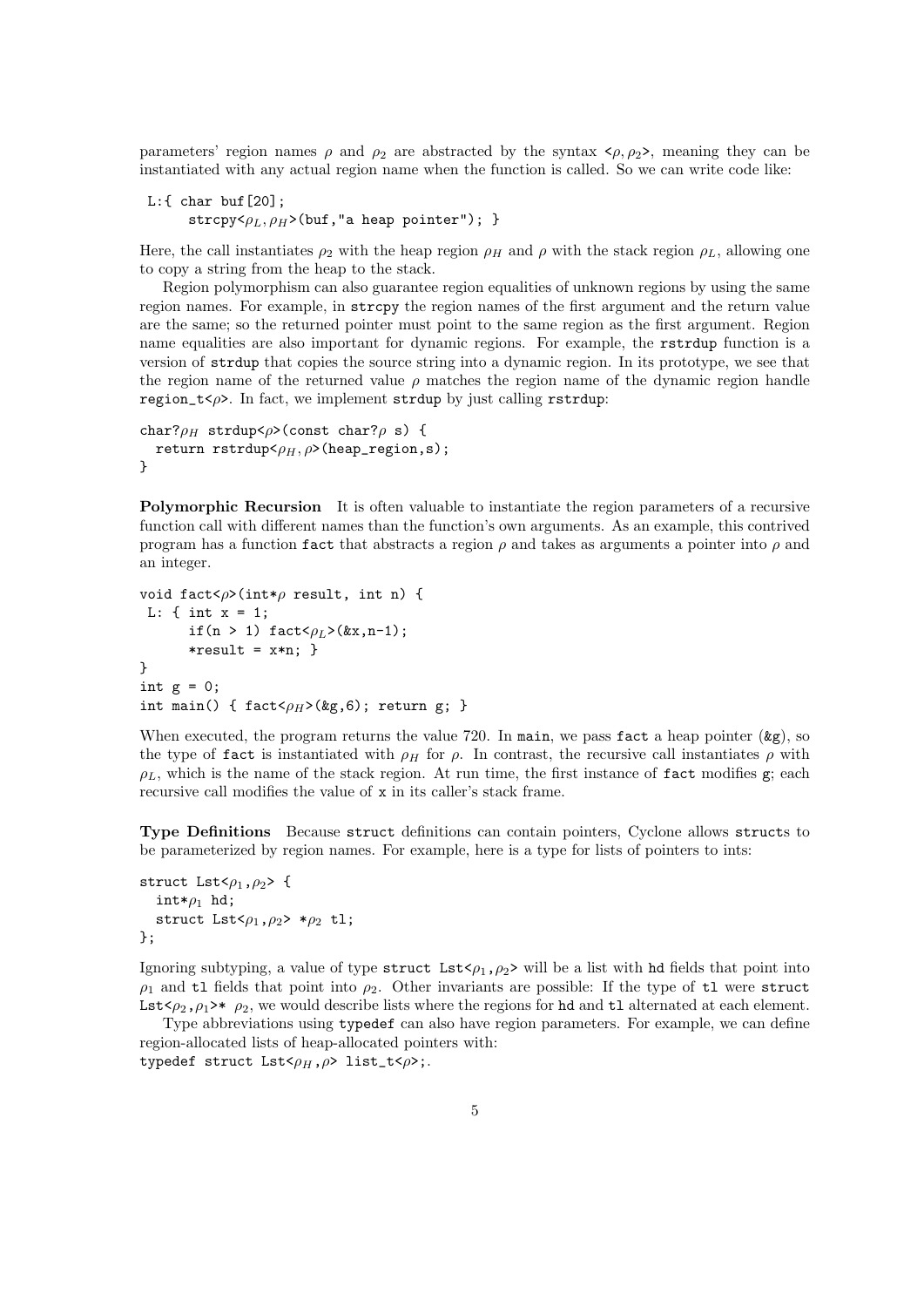```
char?\rho strcpy(char?\rho d, const char? s);
char? strdup(const char? s);
char?\rho rstrdup(region_t<\rho>, const char? s);
size_t strlen(const char? s);
```
Figure 2: Cyclone prototypes minimally-annotated

# 2.3 Subtyping

While the type system we have described thus far is quite powerful, it is not expressive enough in some cases. For example, it is common to define a local variable to alternatively hold the value of one of its arguments:

```
void f < \rho_1, \rho_2>(int b, int*\rho_1 p1, int*\rho_2 p2) {
 L: { int*\rho_L p;
       if(b) p = p1; else p=p2;
       /* \ldots do something with p \ldots */}
```
In the type system described thus far, the program fails to type-check because neither p1 nor p2 has type  $\text{int}*\rho_L$ . We cannot change the type of p to  $\text{int}*\rho_1$  or  $\text{int}*\rho_2$ , for then one of the assignments would fail.

To solve this problem, we observe that if the region corresponding to  $\rho_1$  *outlives* the region corresponding to  $\rho_2$ , then it is sound to use a value of type  $\tau * \rho_1$  where we expect one of type  $\tau * \rho_2$ . Cyclone supports such coercions implicitly. The last-in-first-out region discipline makes such outlives relationships common: when we create a region, we know every region currently alive will outlive it. Simple subtyping based on this outlives relationship allows the above program to type-check.

Region-polymorphic functions can specify outlives relationships among their arguments with explicit pre-conditions that express partial orders on region lifetimes. In practice, we have not used this feature, because the local outlives information has sufficed.

To ensure soundness, we do not allow casting  $\tau_1 * \rho$  to  $\tau_2 * \rho$ , even if  $\tau_1$  is a subtype of  $\tau_2$ , as this cast would allow putting a  $\tau_2$  in a location where other code expects a  $\tau_1$ . (This problem is the usual one with covariant subtyping on references.) However, Cyclone does allow casts from  $\tau_1 * \rho$  to const  $\tau_2*\rho_2$  when  $\tau_1$  is a subtype of  $\tau_2$ . To ensure soundness, we must enforce read-only access for const values (unlike C). This support for "deep" subtyping, when combined with polymorphic recursion, is powerful enough to allow stack allocation of some recursive structures of arbitrary size.

# 2.4 Eliminating Annotations

Although Cyclone is explicitly typed in principle, it would be too onerous to fully annotate every function. Instead, we use a combination of inference and well-chosen defaults to dramatically reduce the number of annotations needed in practice. We emphasize that our approach to inference is purely intra-procedural and that prototypes for functions are never inferred. Rather, we use a default completion of partial prototypes to minimize region annotations. This approach permits separate compilation.

When writing a pointer type  $(e.g., \text{int*})$ , the region annotation is optional; the compiler deduces an appropriate annotation based on context:

1. For local declarations, a unification-based inference engine infers the annotation from the declaration's (intra-procedural) uses. This local inference works well in practice, especially when declarations have initializers.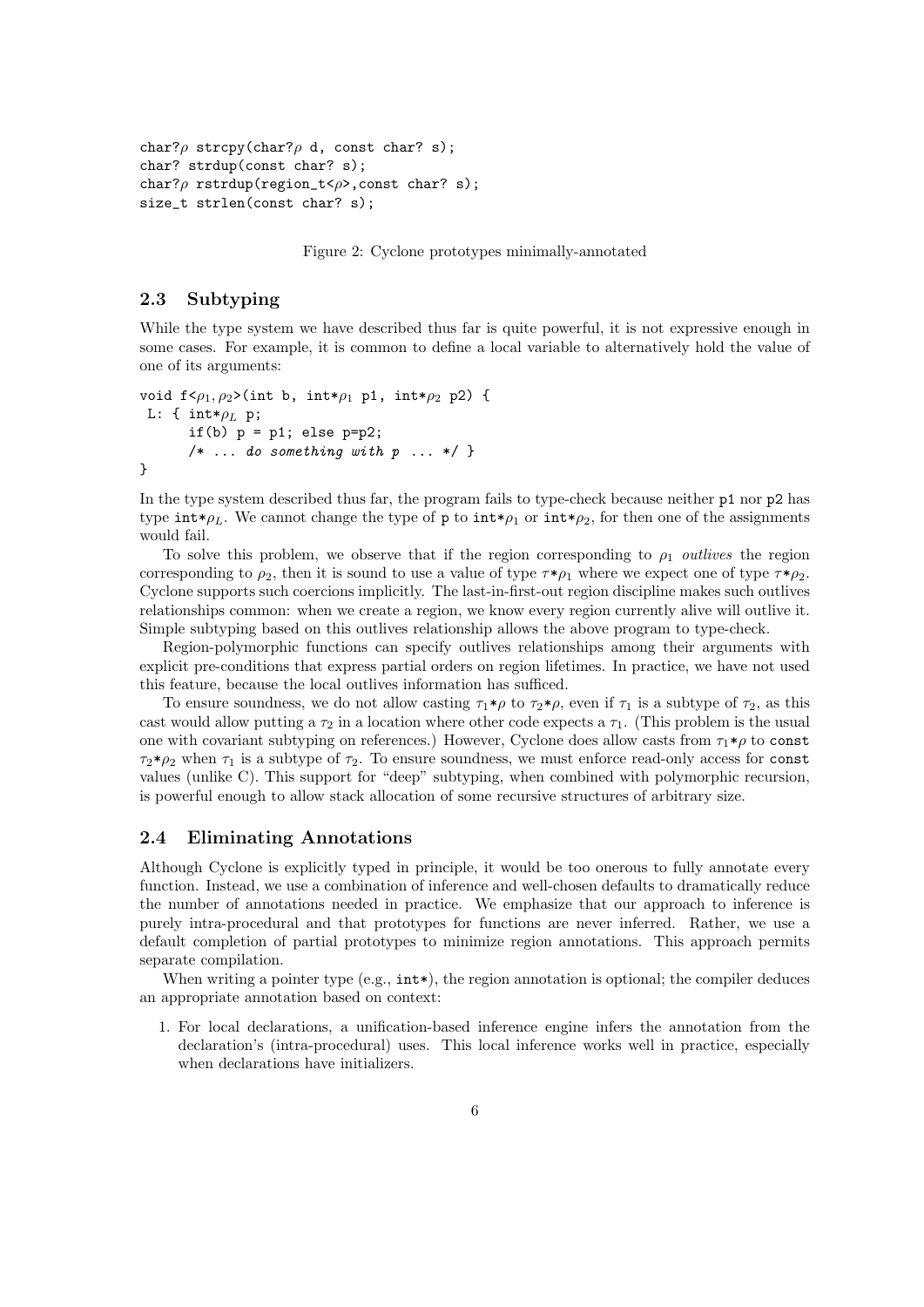- 2. Omitted region names in argument types are filled in with fresh region names that are implicitly generalized. So by default, functions are region polymorphic without any region equalities.
- 3. In all other contexts (return types, globals, type definitions), omitted region names are filled in with  $\rho_H$  (i.e., the heap). This default works well for global variables and for functions that return heap-allocated results. However, it fails for functions like strcpy that return one of their parameters. On the other hand, without looking at the function body, we cannot determine which parameter (or component of a parameter) the function might return.

In addition, when calling a region-polymorphic function, the programmer can omit the explicit region-name instantiation and the inference engine discovers it. As a result of these devices, our fact example can become annotation-free:

```
void fact(int* result, int n) {
  int x = 1;
  if(n > 1) fact(kx, n-1);
  *result = x*n;
}
```
Taken another way, the function above, when treated as C code, ports to Cyclone with no additional annotations. Figure 2 shows the same string library functions as Figure 1, but minimally annotated. In all cases, the lack of a region annotation on the argument s means the type-checker would insert a fresh region name for the pointer type, and generalize it. The lack of an annotation on the return type of strdup defaults to the heap. In total, five region annotations were removed and all generalization became implicit.

While the default annotations and inference engine reduce the burden on the programmer and make porting easier, it is still necessary to put in some explicit annotations to express equalities necessary for safety. For example, if we write:

void  $f2(int** pp, int* p)$  {\*pp=p;}

then the code elaborates to:

void f2< $\rho_1, \rho_2, \rho_3$ >(int \* $\rho_1 * \rho_2$  pp, int \* $\rho_3$  p) {\*pp=p;}

which fails to type-check because  $\text{int}*\rho_1 \neq \text{int}*\rho_3$ . The programmer must insert an explicit region annotation to assert an appropriate equality relation on the parameters:

```
void f2(int*\rho* pp, int*\rho p) { *pp = p; }
```
Finally, we employ another technique that dramatically reduces annotations in practice, with regard to type definitions. we can partially apply parameterized type definitions; elided arguments are filled in via the same rules used for pointer types. Here is an aggressive use of this feature:

```
typedef struct List<sub>ρ<sub>1</sub>, ρ<sub>2</sub> > *ρ<sub>2</sub> 1_t<sub>≤ρ<sub>1</sub>, ρ<sub>2</sub> >;l_t heap_copy(l_t l) {
  l_t ans = NULL;
  for(l_t l2 = l; l2 != NULL; l2 = l2->tl)
     ans = new List(new *12->hd,ans);return ans;
}
```
Because of defaults, the parameter type is  $1_t \lt \rho_1$ ,  $\rho_2$  and the return type is  $1_t \lt \rho_H$ ,  $\rho_H$ . Because of inference, the compiler assigns and the type  $1_t \lt \rho_H$ ,  $\rho_H$  and 12 the type  $1_t \lt \rho_1$ ,  $\rho_2$ .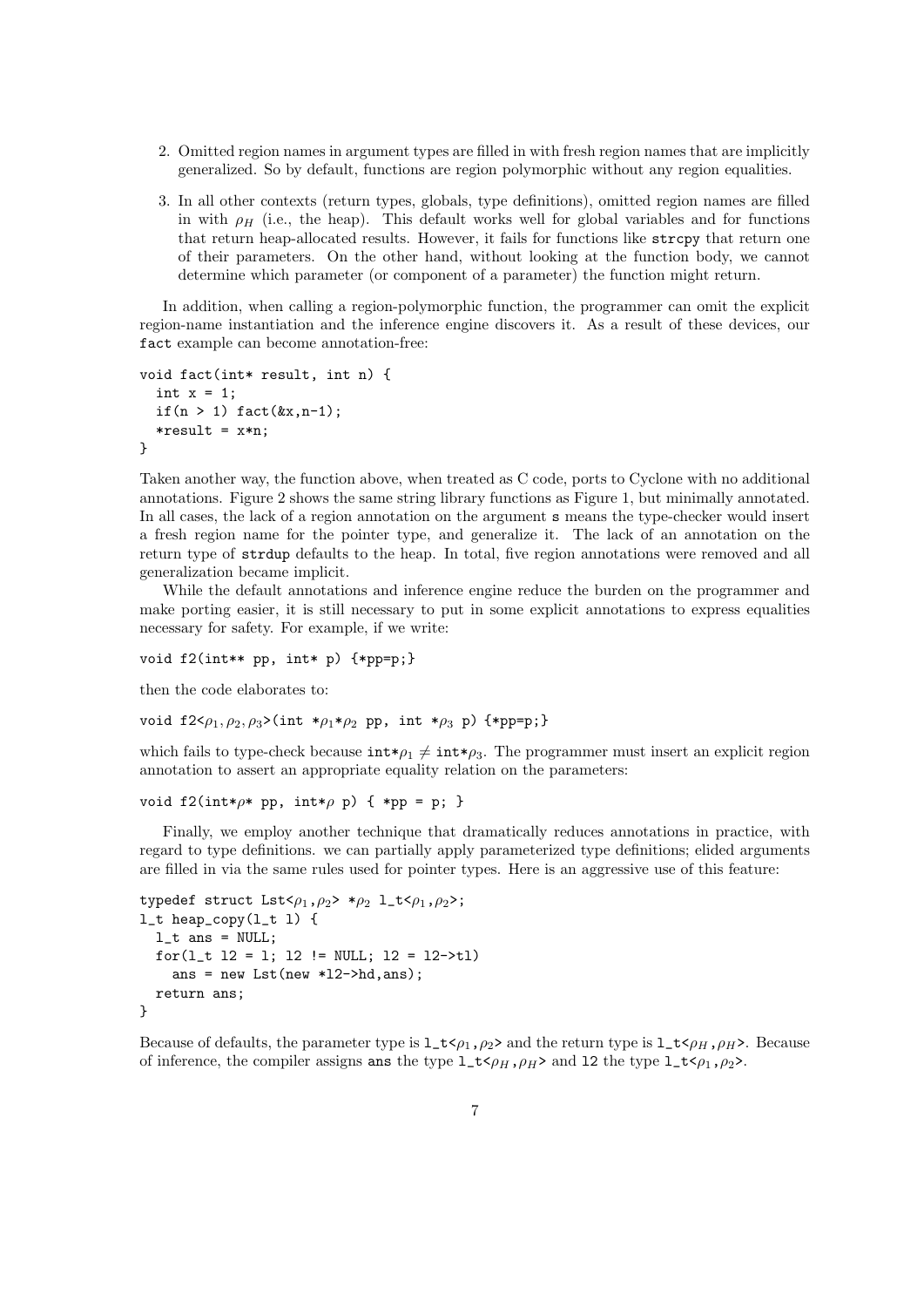# 3 Effects

We argued in Section 2.2 that the scope restrictions on region types prevent pointers from escaping the scope of their region. In particular, a function or block cannot return or assign a value of type  $\tau * \rho$  outside the scope of  $\rho$ 's definition, simply because you cannot write down a (well-formed) type for the result. Indeed, if Cyclone had no mechanisms for type abstraction, this property would hold.

But if there is some way to hide a pointer's type in a result value, then the pointer could escape the scope of its region. For instance, if Cyclone had (upwards-escaping) closures, then one could hide a pointer to a local variable in the closure's environment, and return the closure outside the scope of the variable, thereby introducing a dangling pointer. This, in and of itself, is not a problem, but if the closure is later invoked, then it might dereference the dangling pointer. This is the critical problem that Tofte and Talpin addresses for functional languages.

Cyclone does not have closures, but it has other typing constructs that hide regions. In particular, Cyclone provides existential types [17], which suffice to encode closures [16] and simple forms of objects [5]. Therefore, it is possible in Cyclone for pointers to escape the scope of their regions.

To address this problem, the Cyclone type system keeps track of the subset of regions that are live at any control-flow point. Following Walker, Crary, and Morrisett [23], we call the set of live regions the capability. Before dereferencing a pointer, the type system ensures that the associated region is in the capability. Similarly, before calling a function, Cyclone ensures that regions the function might access are all in the current capability. To this end, function types carry an effect that records the set of regions the function might access. The idea of using effects to ensure soundness is due to Tofte and Talpin (hereafter TT). However, our treatment of effects differs substantially from previous work.

The first major departure from TT is that we calculate default effects from the function prototype alone (instead of inferring them from the function body) in order to preserve separate compilation. The default effect is simply the set of regions that appear in the argument or result types. For instance, given the prototype:

int\* $\rho_1$  f(int\*, int\* $\rho_1$ \*);

which elaborates to:

int\* $\rho_1$  f< $\rho_1$ ,  $\rho_2$ ,  $\rho_3$ >(int\* $\rho_2$ , int\* $\rho_1$ \* $\rho_3$ );

the default effect is  $\{\rho_1, \rho_2, \rho_3\}$ . In the absence of polymorphism, this default effect is a conservative bound on the regions the function might access. As with region names in prototypes, the programmer can override the default with an explicit effect. For example, if f never dereferences its first argument, we can strengthen its prototype by adding an explicit effect as follows:

int\* $\rho_1$  f(int\* $\rho_2$ , int\* $\rho_1$ \* $\rho_3$ ; { $\rho_1, \rho_3$ });

In practice, we have found that default effects extremely useful. Indeed, for the 70,000 lines of Cyclone code we have written thus far, we have written one non-default effect.

The second major departure from TT is that we do not have effect variables. Effect variables are used by TT for three purposes: (1) to simulate subtyping in a unification-based inference framework, (2) to abstract the set of regions that a closure might need to access, and (3) to abstract the set of regions hidden by an abstract type.

In our original Cyclone design, we tried to use TT-style effect variables. However, we found that the approach does not work well in an explicitly-typed language for two reasons. First, the effect variables introduced by TT to support effect subtyping could only occur free in one location, and all effect variables had to be prenex quantified [20]. Their unification algorithm depended crucially upon these structural invariants. In an explicitly-typed language, we found that enforcing these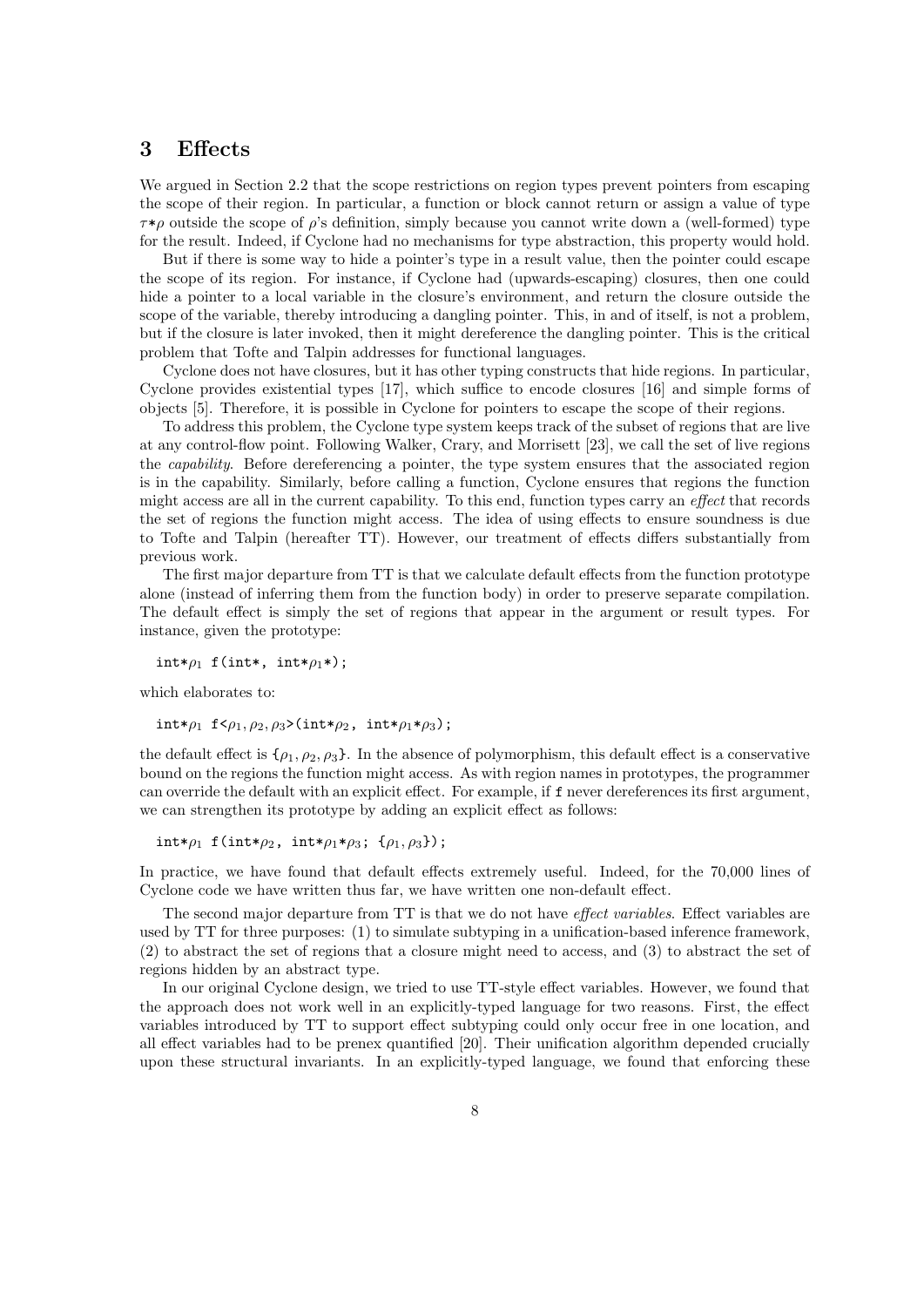constraints was difficult. Furthermore, the prenex quantification restriction prevented first-class polymorphic functions, which Cyclone supports.

Second, we found that effect variables appeared in some library interfaces, making the libraries harder to understand and use. Consider, for instance, an implementation of polymorphic sets:

```
struct Set\langle \alpha, \rho, \epsilon \rangle {
    list_t<\alpha,\rho> elts;
    int (*cmp)(\alpha, \alpha; \epsilon);}
```
A Set consists of a list of  $\alpha$  elements, with the spine of the list in region  $\rho$ . We do not know where the elements are allocated until we instantiate  $\alpha$ . The comparison function cmp is used to determine set membership. Because the type of the elements is not yet known, the type of the cmp function must use an effect variable  $\epsilon$  to abstract the set of regions that it might access when comparing the two  $\alpha$  values. And this effect variable, like the type and region variable, must be abstracted by the Set structure.

Now the library might export the Set structure to clients abstractly (i.e., without revealing its definition):

struct Set $\langle \alpha, \rho, \epsilon \rangle$ ;

The client must somehow discern the connection between  $\alpha$  and  $\epsilon$ , namely that  $\epsilon$  is meant to abstract the set of regions within  $\alpha$  that the hidden comparison function might access.

To simplify the system while solving the problems that effect variables solve, we use a type operator, regions  $of(\tau)$ . This novel operator is just part of the type system; it does not exist at run-time. Intuitively, regions of (τ) represents the set of regions that occur free in  $\tau$ . In particular:

```
\texttt{regions\_of} \left( \texttt{int} \right) = \emptysetregions_of(\tau * \rho) = {\rho} \cup regions_of(\tau)
\mathtt{regions\_of}((\tau_1, \ldots, \tau_n) \to \tau) =\text{regions\_of}(\tau_1) \cup \ldots \cup \text{regions\_of}(\tau_n) \cup \text{regions\_of}(\tau)
```
For type variables, regions  $of(\alpha)$  is treated as an abstract set of region variables, much like effect variables. For example, regions\_of( $\alpha * \rho$ ) = { $\rho$ } ∪ regions\_of( $\alpha$ ).

With the addition of regions\_of, we can rewrite the Set example as follows:

```
struct Set\langle \alpha, \rho \rangle {
   list_t<\alpha,\rho> elts;
   int (*cmp)(\alpha, \alpha; regions_of(\alpha);
}
```
Now the connection between the type parameter  $\alpha$  and the comparison function's effect is apparent, and the data structure no longer needs to be parameterized by an effect variable. Moreover, regions\_of( $\alpha$ ) is the default effect for int  $(*emp)(\alpha, \alpha)$ , so we need not write it.

Now suppose we wish to build a  $\text{Set}\text{sint}*\rho_1$ ,  $\rho_2$  value using some pre-defined comparison function:

```
int cmp_ptr<\rho_1>(int*\rho_1 p1, int*\rho_1 p2) {
  return (*p1) == (*p2);}
Set<int*\rho_1, \rho_2> build_set(list_t<int*\rho_1, \rho_2> e) {
  return Set{.elts = e, .cmp = cmp_ptr<\rho_1>};
}
```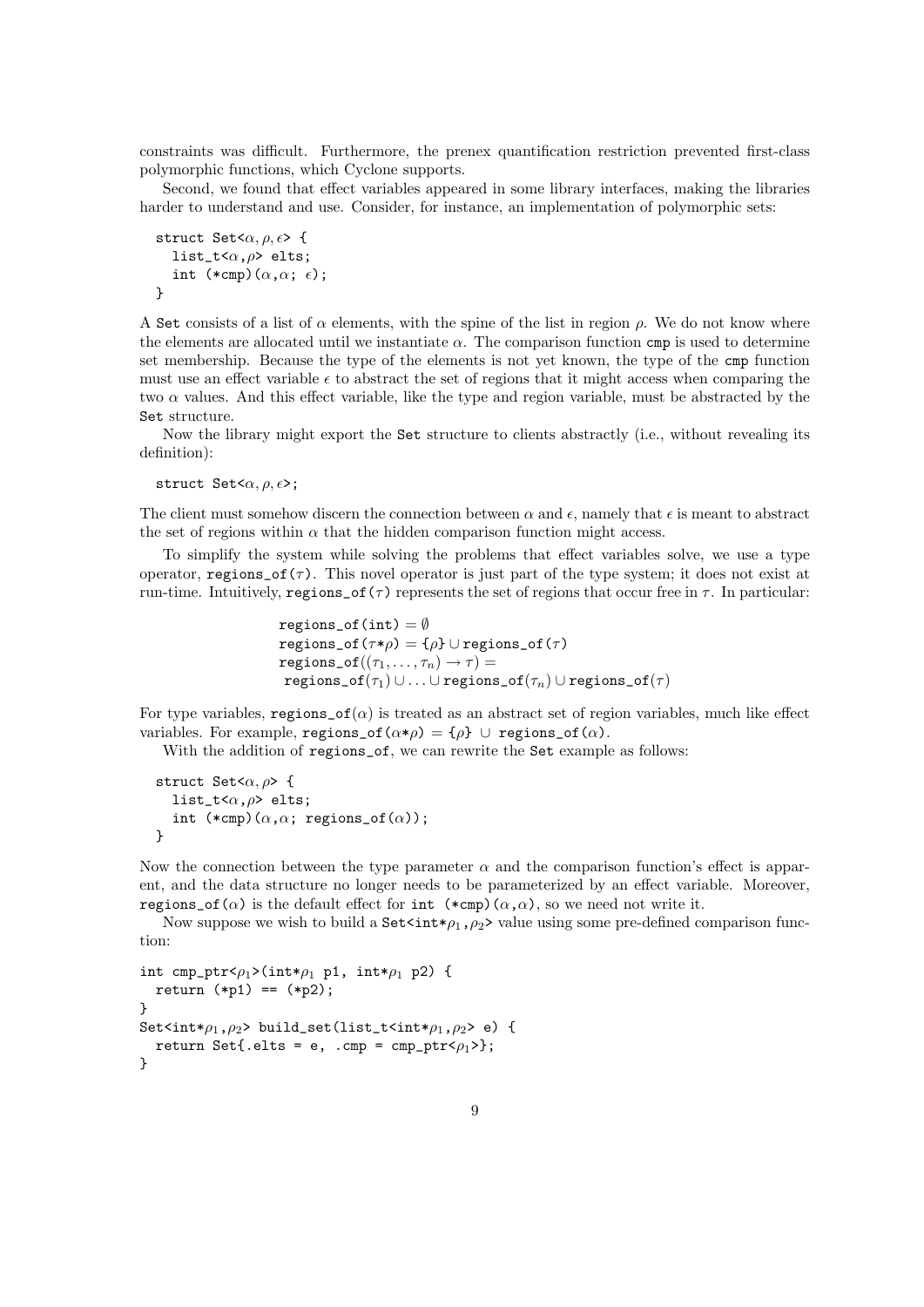The default effect for cmp\_ptr is  $\{\rho_1\}$ . After instantiating  $\alpha$  with int\* $\rho_1$ , the effect of cmp becomes regions of (int $*_p$ ), which equals  $\{\rho_1\}$ . As a result, the function build set type-checks. And indeed, using any function with a default effect will always succeed. Consequently, programmers need not explicitly mention effects when designing or using libraries.

In addition, unifying function types becomes somewhat easier when default effects are used because, given the same argument and result types, two functions always have the same default effect.

# 3.1 Interaction with Existentials

As mentioned above, Cyclone supports *existential types*, which allow programmers to encode closures. For example, we can give a type for "call-backs" that return an int:

struct IntFn  $\exists \alpha$  { int (\*func)( $\alpha$  env);  $\alpha$  env;};

Here, the call-back consists of a function pointer and some abstracted state that should be passed to the function. The  $\alpha$  is existentially bound: Various objects of type struct IntFn can instantiate  $\alpha$  differently. When a struct IntFn object is created, the type-checker ensures there is a type for  $\alpha$  such that the fields are correctly initialized.

To access the fields of an existential object, we need to "open" them by giving a name to the bound type variable. For example, we can write (in admittedly alien syntax):

```
int apply_intfn(struct IntFn pkg) {
  let IntFn<\beta>{.func = f,.env = y} = pkg;
  return f(y);
}
```
The let form binds f to pkg.func with type int  $(*)$ (β) and y to pkg.env with type  $\beta$ . So the function call appears well-typed. However, the effect for f is regions\_of( $\beta$ ) and we have no evidence that these regions are still live, even though  $\beta$  is in scope. Indeed, the regions may not be live as the following code demonstrates:

```
int read<\rho>(int*\rho x) { return *x; }
struct IntFn dangle() {
  L:\{int x = 0;struct IntFn ans =
            \langle \text{int} * \rho_L \rangle { . func = read\langle \rho_L \rangle, . env = &x};
        return ans; }
}
```
Here, the abstracted type  $\alpha$  is instantiated with  $int*\rho_L$  because the call-back's environment is a pointer to an int x in region  $\rho_L$ . The function for the call-back just dereferences the pointer it is passed. When packaged as an existential, the  $int*\rho_L$  is hidden and thus the result is well-typed despite the fact that the call-back has a dangling pointer.

In short, to use struct IntFn objects, we must "leak" enough information to prove a call is safe. We accomplish this by giving regions\_of( $\alpha$ ) a *bound*:

struct IntFn< $\rho$ >  $\exists \alpha : \geq \rho \ \{ \ \ldots \ \}$ ;

The bound means regions  $\cot(\alpha)$  must all *outlive*  $\rho$ . Therefore, if pkg has type struct IntFn< $\rho$ , then we can call the func field so long as  $\rho$  is live. In practice, this soundly reduces the "effect" of the call-back to a single region.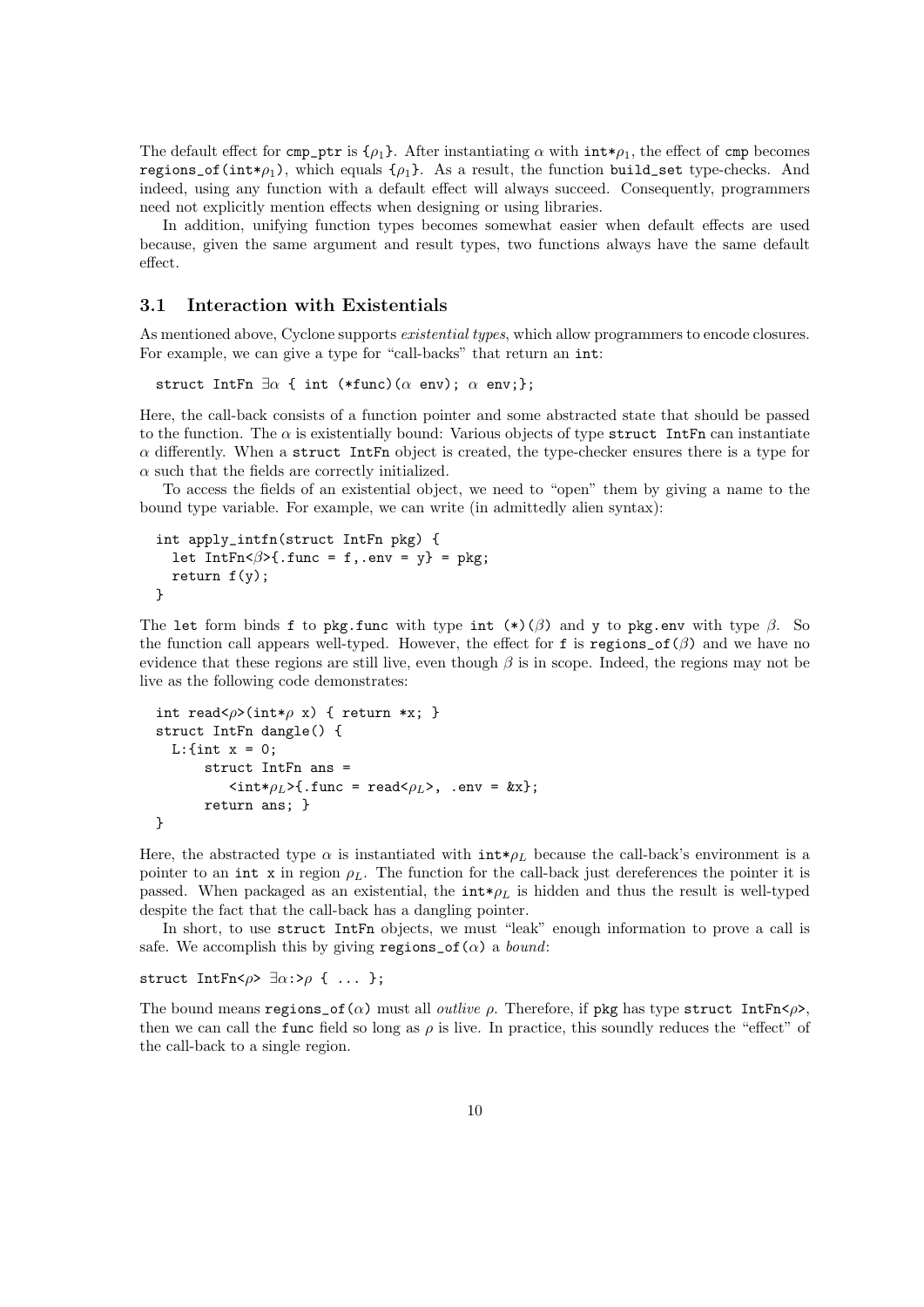```
kinds \kappa ::= \mathcal{T} | \mathcal{R}type and region vars \alpha, \rhoregion sets \epsilon ::= \alpha_1 \cup \cdots \cup \alpha_n \cup \{\rho_1, \ldots, \rho_m\}region constraints \gamma ::= \emptyset | \gamma, \epsilon <: \rhoconstructors \tau ::=
                                                            \alpha | int | \tau_1 \stackrel{\epsilon}{\rightarrow} \tau_2 | \tau_1 \times \tau_2 | \tau * \rho | handle(\rho) | \forall \alpha: \kappa \triangleright \gamma. \tau | \exists \alpha: \kappa \triangleright \gamma. \tauexpressions e ::= x_{\rho} | v | e \langle \tau \rangle | (e_1, e_2) | e.i | *e | \text{rnew}(e_1)e_2 |e_1(e_2) | \& e | e_1 = e_2 | \text{pack} [\tau_1, e] \text{ as } \tau_2values v := i | f | \& p | \operatorname{region}(\rho) | (v_1, v_2) | \operatorname{pack}[\tau_1, v] as \tau_2paths p ::= x_o | p.ifunctions f ::= \rho: (\tau_1 x_\rho) \stackrel{\epsilon}{\rightarrow} \tau_2 = \{s\} \mid \Lambda \alpha : \kappa \triangleright \gamma \cdot fstatements s ::= e | return e | s_1; s_2 | if (e) s_1 else s_2 | while (e) s |\rho:\{\tau x_{\rho}=e;\,s\}\mid \mathtt{region}\langle\rho\rangle\ x_{\rho}\ s\mid \rho:\{\mathtt{open}\,[\alpha,x_{\rho}]=e;\,s\}\mid s\,\mathtt{pop}[\rho]
```
Figure 3: Abstract Syntax of Core Cyclone

# 4 Formal Soundness

In a separate technical report [13], we have defined an operational model of core Cyclone, formalized the type system, and proven type soundness. Space constraints prevent us from duplicating the material here, so we summarize the salient details.

The core includes all of the features relevant to memory management, including stack allocation, dynamic region allocation, polymorphism, and existentials. The operational semantics is a smallstep, deterministic rewriting relation  $(\rightarrow)$  from machine states to machine states. A machine state is a triple  $(G, S, s)$  consisting of a garbage stack G, a stack S, and a statement s. The stacks are finite maps from region names ( $\rho$ ) to regions (R), which in turn are finite maps from locations (x) to values  $(v)$ . The garbage stack G is a technical device used to record the deallocated storage so that the program stays closed despite dangling pointers. Note, however, that the abstract machine becomes stuck if the program attempts to read or write a location in the garbage stack. The primary goal of the formalism is to prove that well-typed programs cannot get stuck, and thus the garbage can be safely reclaimed at any point during the execution.

# 4.1 Syntax

Figure 3 gives BNF definitions for the syntax of the statements, expressions, and types for Core Cyclone. Constructors  $(\tau)$  define syntax for both types and regions. We use a kind discipline to determine whether a type variable represents a type  $(\mathcal{T})$  or a region  $(\mathcal{R})$ .

Types include pairs  $(\tau_1 \times \tau_2)$  to model primitive structs. Like structs, pairs are passed by value (i.e., copy-in/copy-out). They cannot instantiate type variables because we do not duplicate polymorphic code and values of pair types are larger than other types. Types also include type variables, universal types, and existential types. The quantifiers can range over types or regions and include region constraints, which are used to specify partial orders on region lifetimes. A region constraint (γ) is a list of primitive constraints of the form  $\epsilon \leq p$  where  $\epsilon$  is a region set, and  $\rho$  is a region. Intuitively, the constraint means that if you can show any of the regions in  $\epsilon$  are live, then you can assume  $\rho$  is live. Region sets can include either region variables ( $\rho$ ) or the regions of a type variable. (We omit the regions\_of for conciseness.) Finally, function types include a region set  $(\epsilon)$ , which specifies the function's effect — the set of regions that must be live before calling the function.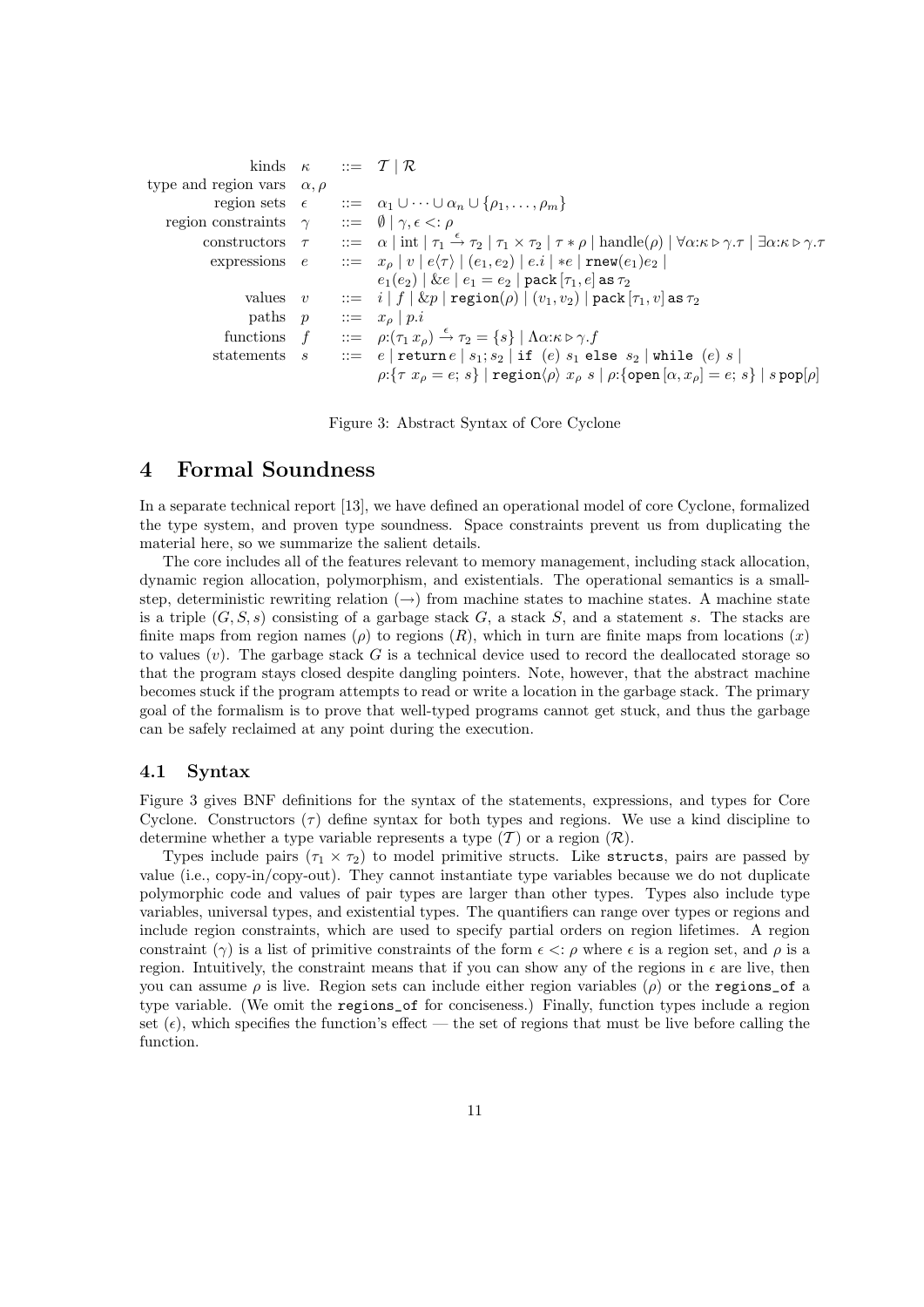Statements consist of expressions, return statements, composition, if-statements, and whilestatements. In addition, they include blocks  $(\rho : {\tau x<sub>o</sub> = e; s})$  for declaring a new stack region and a variable within that region, dynamic region declarations (region $\langle \rho \rangle x_\rho s$ ), and a mechanism for opening values of existential type. Finally, statements include a special form " $s$  pop $[\rho]$ " which, when executed, evaluates s to a terminal state and then deallocates the region  $\rho$ . This special form is not available at the source level, but is used internally by the abstract machine as a marker to indicate when regions should be deallocated.

Expressions include variables  $x_{\rho}$  which double as locations. Each variable x lives in a given region  $\rho$ ; formally  $x_{\rho}$  makes this fact explicit. Expressions also include integers, functions, pointer dereference, function calls, the address-of operator, and assignment as in C. In addition, expressions include polymorphic instantiation, pairs, projection, rnew, existential packages, region handles, and paths. Rather than model individual memory locations, paths provide a symbolic way to refer to a component of a compound object. For instance, if the location  $x_{\rho}$  contains the value  $((3,4),(5,6)),$ then the path  $x_{\rho}$ . 1 refers to (3, 4), and  $x_{\rho}$ . 1.2 refers to 4.

# 4.2 Static Semantics

The most important typing judgment is the one for statements. It has the form:

$$
\Delta;\Gamma;\gamma;\epsilon;\tau\vdash_{\mathrm{stmt}} s
$$

Here, ∆ records the set of type and region variables that are in scope, Γ records the set of value variables in scope along with their types,  $\gamma$  records partial order constraints on region lifetimes from  $\Delta$ ,  $\epsilon$  records the static capability (i.e., which regions in  $\Delta$  are considered live), and  $\tau$  records the return type for the statement.

The inference rules for deriving this judgment allow dangling pointers to be manipulated, but they cannot be dereferenced. This is because the rules for pointer dereference require that the region into which the pointer refers is still live. To establish liveness, it suffices to show that the region name  $\rho$  is in  $\epsilon$ . Often, this can be shown directly. When it cannot, we can try to find another region  $\rho'$  in  $\epsilon$  such that the constraint  $\rho'$  : >  $\rho$  is in  $\gamma$ . The constraint ensures that  $\rho$  outlives  $\rho'$  and since  $\rho'$  is live,  $\rho$  must be also.

The other important judgment for statements is

 $\vdash_{\text{ret}} s$ 

which asserts that the statement will not "fall off". Rather, if execution of the statement terminates, then the terminal state will be of the form  $return(v)$  for some value v. This judgment is defined via a simple syntax-directed analysis.

Another important typing judgment is the one that allows us to assert that a garbage stack G and stack S can be described by the context  $\Delta$ ; Γ;  $\gamma$ :

$$
\vdash_{\text{heap}} (G, S) : \Delta; \Gamma; \gamma
$$

Here,  $\Delta$  is the set of region names that are bound in either G or S; Γ records the types of the locations bound in either G or S; and  $\gamma$  records the relative lifetimes of the regions in S. This judgment is used to connect assumptions that a statement might make with the reality of the current heap.

With these top-level judgments (informally) defined, we can state the Soundness Theorem for Core Cyclone:

# Theorem 4.1 (Soundness) If:

1.  $\vdash_{\text{hean}} (\emptyset, [\rho_H \mapsto R]) : \Delta; \Gamma; \gamma,$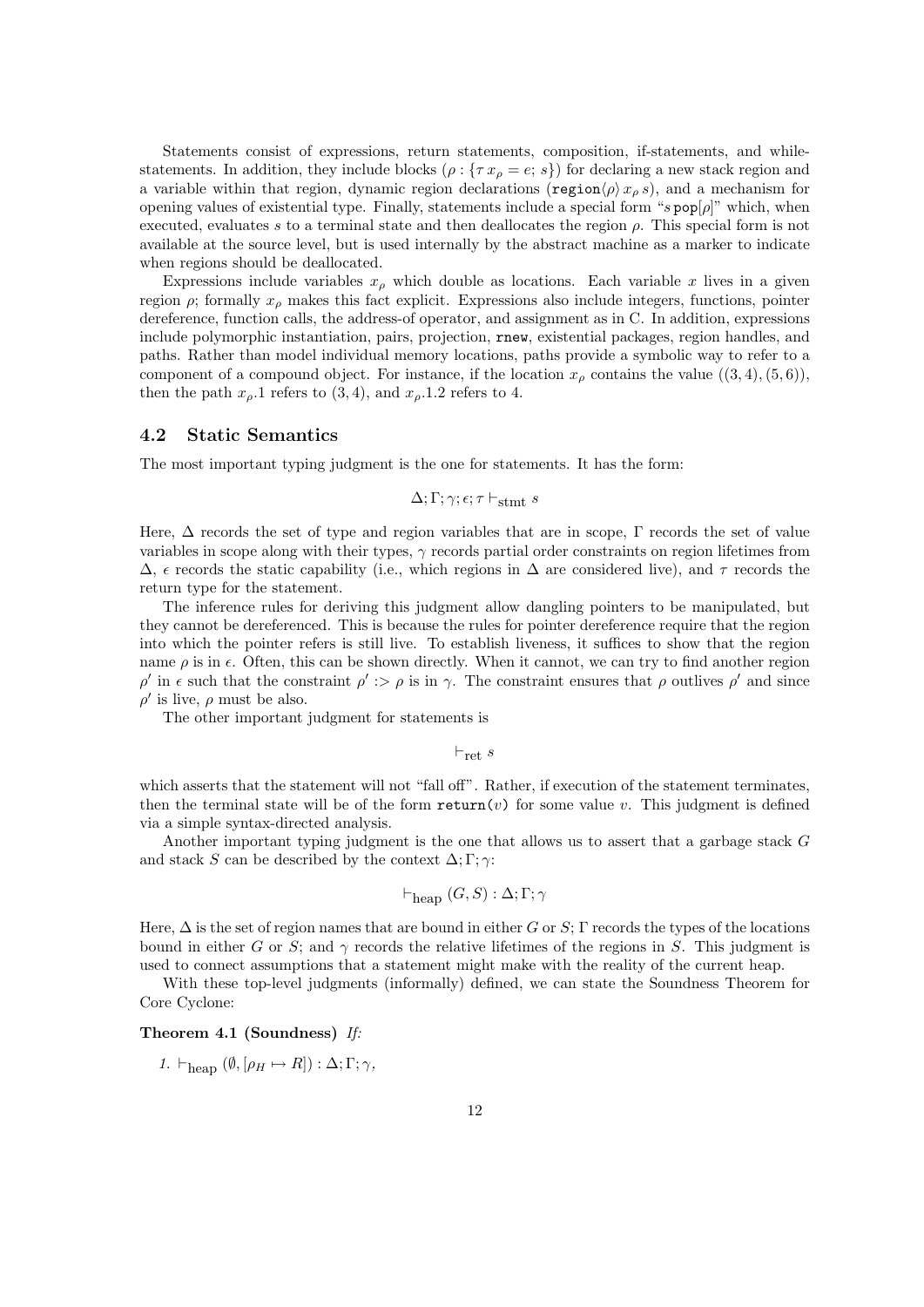- 2.  $\vdash_{\text{rot}} s$ ,
- 3.  $\Delta; \Gamma; \gamma; {\rho_H}; \text{int } \vdash_{\text{stmt}} s, \text{ and}$
- 4. s contains no pop statements

then either  $(G, S, s)$  runs forever or there exists a G', R' and i such that  $(G, [\rho_H \rightarrow R], s) \rightarrow^*$  $(G', [\rho_H \mapsto R'], \texttt{return}(i))$ 

In plain English, if we start with an empty garbage heap, and a stack that contains a single heap region ( $[\rho_H \mapsto R]$ ) that is well-formed, and if statement s doesn't fall off, and s is well formed with respect to the type of the initial heap and promises to return only integers, and s does not contain pop statements, then the program cannot get stuck from type errors or dangling-pointer dereferences. Furthermore, if the program terminates, all of the regions it allocated will have been freed and the program will return an integer. The proof details are available in our companion technical report [13].

# 5 Implementing Cyclone Regions

The code-generation and run-time support for Cyclone regions is very simple. Heap and stack manipulation are exactly as in C. Dynamic regions are represented as linked lists of "pages" where each page is twice the size of the previous one. A region handle points to the beginning of the list and the current "allocation point" on the last page, where rnew or rmalloc place the next object. If there is insufficient space for an object, a new page is allocated. Region deallocation simply frees each page of the list.

When the garbage collector is included, dynamic-region list pages are acquired from the collector. The collector supports explicit deallocation, which we use to free regions. It is important to note that the collector simply treats the region pages as large objects. As they are always reachable from the stack, they are scanned and any pointers to heap-allocated objects are found, ensuring that these objects are preserved. The advantage of this interface is its simplicity, but at some cost: At collection time, every object in every dynamic region appears reachable, and thus no objects within (or reachable from) dynamic regions are reclaimed.

The code generator ensures that regions are deallocated even when their lifetimes end due to unstructured control flow. For each intra-procedural jump or return, it is easy to determine statically how many regions should be deallocated before transferring control. When throwing an exception, this is no longer the case. Therefore, we store region handles and exception handlers in an integrated list that operates in a last-in-first-out manner. When an exception is thrown, we traverse the list deallocating regions until we reach an exception handler. We then transfer control with longjmp. In this fashion, we ensure that a region is always deallocated when control returns.

# 6 Experimental Results

One of our central goals has been to minimize the number of required region annotations, to simplify both writing new code and porting existing code. To evaluate our design, we examined a large body of Cyclone code, including applications and libraries. In this section, we present our observations, finding that region annotations impose negligible burden on the application writer, but a somewhat larger burden on the library writer.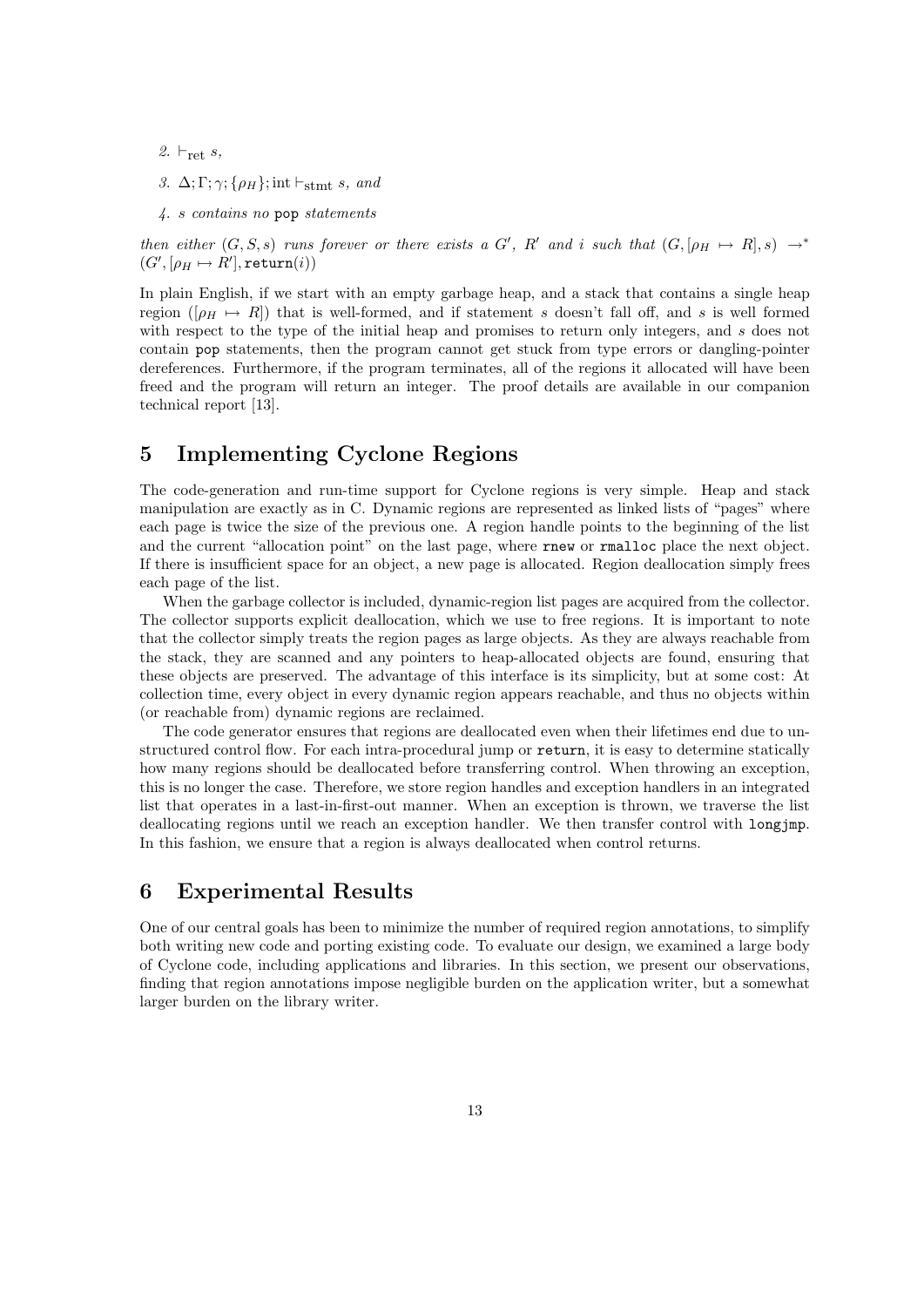# 6.1 Application Code

To understand the overhead of porting C code to Cyclone, and particularly the impact of our region system, we ported a number of legacy applications and compared the differences in source code between the original and the Cyclone version. We picked several networking applications because they are part of the "systems" domain in which controlling data representation is important; these include a web server (mini\_httpd), some web utilities (http\_get, http\_post, http\_ping, and http\_load), and a simple client (finger). We also used some computationally-intense, older C applications that make heavy use of arrays and pointers; these include cfrac, grobner, and tile. Finally, we ported the compression utilities cacm and ncompress.

We took two approaches to porting. First, we changed all the programs as little as possible to make them correct Cyclone programs. Then, for cfrac and mini\_httpd, we regionized the code: We made functions more region polymorphic and, where possible, eliminated heap allocation in favor of dynamic region allocation with rnew. We also added compiler-checked "not null" annotations to pointer types where possible to avoid some null checks.

The results of our efforts are summarized in Table 1. For each benchmark program, we show the number of lines of C and Cyclone code, the differences between the two, the region annotations required, and a performance comparison of the Cyclone version with or without bounds/null checks. The + column indicates the number of lines added relative to C, and the - column is the lines removed. For the annotations, the total column is the number of individual region-related alterations, including per-variable annotations and occurrences of region  $r \{s\}$  and rnew. The lines column is the total number of lines in the file that changed due to these annotations. Though not our focus, we give performance estimates as well. The times are the median running times  $(n=21)$  on a 750MHz PentiumIII with 256MRam running Linux kernel 2.2.16-12. The percentage for the Cyclone programs is time relative to the C version.

There are two interesting results regarding the difficulty of minimal-porting. First, the overall changes in the programs are relatively small — less than 10% of the program code needed to be changed. The vast majority of the overall differences arise from pointer-syntax alterations. These changes are typically easy to make — e.g., the type of strings are changed from char  $*$  to char ?.

The most encouraging result is that the number of region annotations is small: only 124 changes in total for more than 18,000 lines of code, which account for roughly 6% of the total changes. The majority of these changes were completely trivial, e.g., many programs required adding  $\rho_H$ annotations to argv so that arguments could be stored in global variables. The program that required the most changes was grobner. Interestingly, the majority of these changes arose from the fact that in one place a stack pointer was being stored in a struct type. We therefore parameterized the struct definition with a region variable, and this parameterization then propagated through the rest of the code. However, the default annotation still worked in many cases: out of 133 total variable declarations of the parameterized struct type, only 38 required annotations, or 28%.

The cost of porting a program to use dynamic regions was also reasonable; in this case roughly 13% of the total diffs were region-related. For the web server, we were able to eliminate heap allocation entirely. Because it is event-driven, handling each request as it comes in, we changed the main handler function to create a dynamic region and then pass the region handle to its subroutines in a request structure. After the request is serviced, the region is freed. The majority of the overall changes arose from moving global variables into the request structure and adding the structure as a parameter to various functions. This request structure is parameterized by a region, so many of the functions need annotations to connect the region of the request structure to that of another argument or return value.

We were less successful in regionizing cfrac. As in the web server, we changed many functions to allocate using region-handle parameters. It was easy to do dynamic region allocation and deallocation as part of the algorithm's main iteration, but for large inputs, it was difficult to keep regions from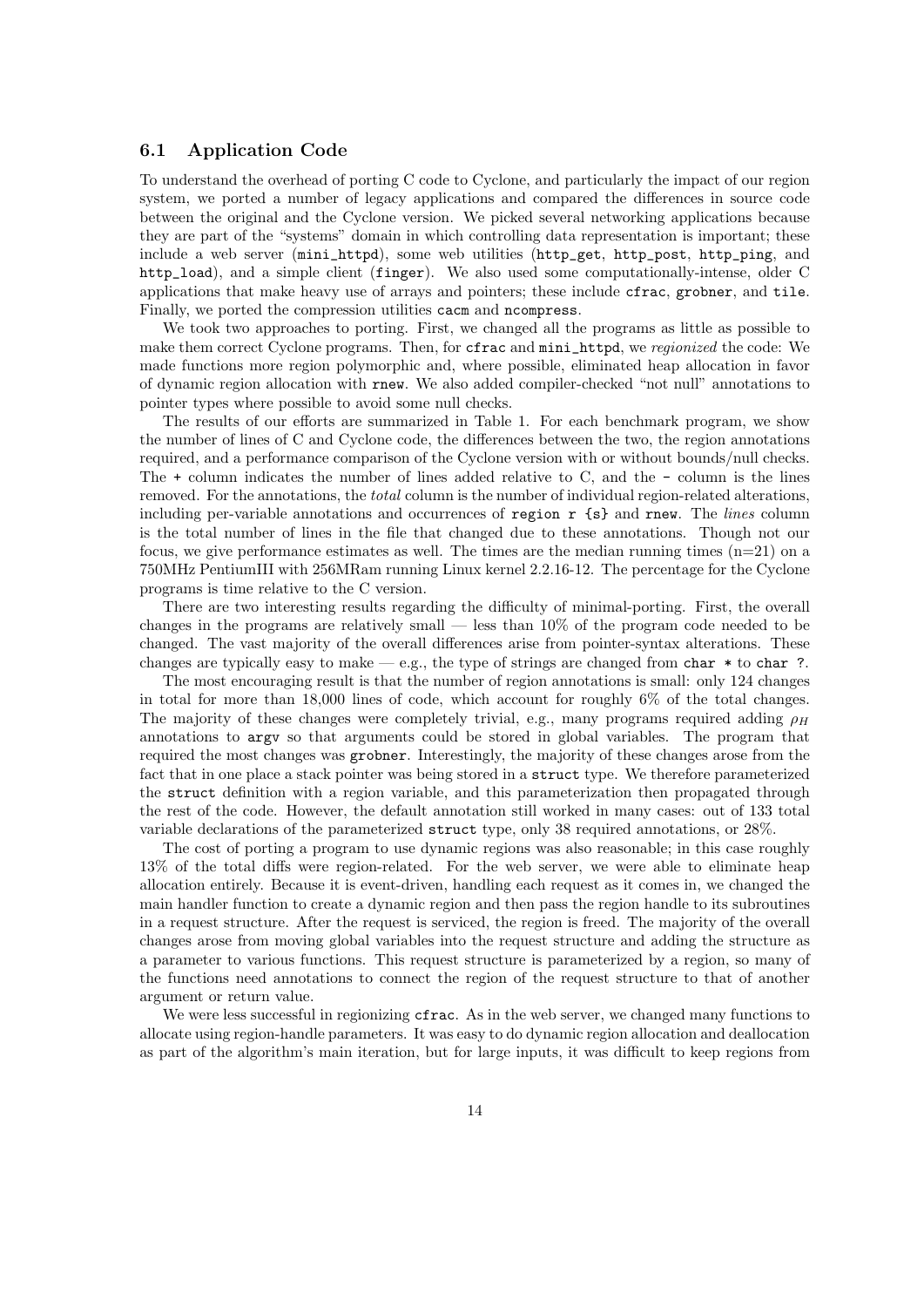| Program        | <b>LOC</b> |       | diffs  |      | annotations    |                | performance                      |            |                          |             |                 |
|----------------|------------|-------|--------|------|----------------|----------------|----------------------------------|------------|--------------------------|-------------|-----------------|
|                | C          | Cyc   | $^{+}$ | Ξ.   | total          | lines          | $\overline{\mathrm{C}}$ time (s) | checked(s) | %                        | unchexed(s) | $\overline{\%}$ |
| cacm           | 340        | 359   | 42     | 23   | $\Omega$       | $\Omega$       | 1.77                             | 3.49       | 97%                      | 3.03        | 71%             |
| $_{\rm cfrac}$ | 4218       | 4214  | 132    | 136  | $\overline{2}$ | $\overline{2}$ | 2.61                             | 17.07      | 554\%                    | 17.07       | 554\%           |
| finger         | 158        | 161   | 18     | 15   | 3              | 3              | 0.58                             | 0.55       | $-5\%$                   | 0.48        | $-17%$          |
| grobner        | 3244       | 3377  | 438    | 305  | 71             | 40             | 0.07                             | 0.20       | 186\%                    | 0.20        | 186\%           |
| http_get       | 529        | 529   | 36     | 36   | 4              | 4              | 0.28                             | 0.28       | $0\%$                    | 0.28        | $0\%$           |
| http_load      | 2072       | 2057  | 115    | 130  | 15             | 13             | 89.37                            | 90.22      | $1\%$                    | 90.19       | $1\%$           |
| http_ping      | 1072       | 1081  | 30     | 21   |                |                | 0.28                             | 0.28       | $0\%$                    | 0.28        | $0\%$           |
| http_post      | 607        | 608   | 42     | 41   | 8              | 8              | 0.16                             | 0.16       | $0\%$                    | 0.16        | $0\%$           |
| matxmult       | 57         | 48    | 3      | 12   | 3              |                | 1.38                             | 1.83       | 32\%                     | 1.38        | $0\%$           |
| mini_httpd     | 3005       | 3022  | 233    | 216  | 4              | 4              | 3.71                             | 3.85       | $4\%$                    | 3.86        | $4\%$           |
| ncompress      | 1964       | 1982  | 120    | 102  | 10             | 9              | 0.20                             | 0.39       | 95%                      | 0.38        | $90\%$          |
| tile           | 1345       | 1366  | 145    | 124  | $\overline{2}$ | $\overline{2}$ | 0.48                             | 1.05       | 116\%                    | 0.99        | 104\%           |
| total          | 18611      | 18804 | 1354   | 1161 | 124            | 86             | $\overline{\phantom{0}}$         |            | $\overline{\phantom{0}}$ |             |                 |
|                |            |       |        |      |                |                |                                  |            |                          |             |                 |

| "regionized"<br><i>r</i> versions of benchmarks |      |      |      |            |     |     |            |           |         |           |                          |
|-------------------------------------------------|------|------|------|------------|-----|-----|------------|-----------|---------|-----------|--------------------------|
| ctrac                                           | 4218 | 4110 | 501  | 528        | 158 | 107 | $2.61\,$   | $10.07\,$ | $286\%$ | 8.80      | 237\%                    |
| mini_httpd                                      | 3005 | 2967 | 500  | roo<br>944 | 88  | 54  | o m<br>. 1 | 3.83      | $3\%$   | $_{3.82}$ | $3\%$                    |
| total                                           | 7223 | 7174 | 1001 | 1050       | 246 | 161 | -          |           | -       | -         | $\overline{\phantom{a}}$ |

Table 1: Porting C code to Cyclone

growing large before deallocation. We conclude that garbage collection is a better match for this code, but others have had more success with regions [11].

As for performance, we achieve near-zero overhead for network or I/O bound applications such as the http clients and servers, but we pay a considerable run-time penalty for processor-intensive benchmarks such as the compression tools. The unusually high overhead for the unregionized cfrac appears due to poor code generation for  $\ast p++$  where p has type int?. The regionized port avoids such expressions. We believe much of the overhead is due to array representation, not regions. We address this issue further in Section 8.

# 6.2 Library Code

We have ported a significant subset of the C and Ocaml libraries to Cyclone. Two illustrative cases are the Cyclone list and string libraries, ported from Ocaml and C respectively. Table 2 summarizes the region annotations in the interfaces and implementations of these libraries. As a rough measure of the effectiveness of default region annotations, we also provide results for "maximally annotated" versions of the interfaces (list-max.h and string-max.h, respectively). The proto column lists the number of region type annotations that were necessary in function prototypes; the rnew column lists the number of uses of rnew, and the *region* column lists the number of uses of dynamic regions.

We found that library code requires more region annotations than application code, but most of these annotations are for the sake of convenience and generality rather than necessity. Library functions that perform allocation tend to come in two flavors: a heap allocating function that has the same signature as the corresponding C or Ocaml function, and a region version that takes an additional region handle. Most of the annotations occur in the latter, and so were made for the sake of the convenience of using of the libraries with arbitrary regions. Most of the changes are to function prototypes; no explicit region annotations were necessary in the bodies of functions. The maximally annotated interfaces require 2-2.4 times more region annotations; that is, the default region annotations suffice 50-60% of the time. Most of the non-default region annotations were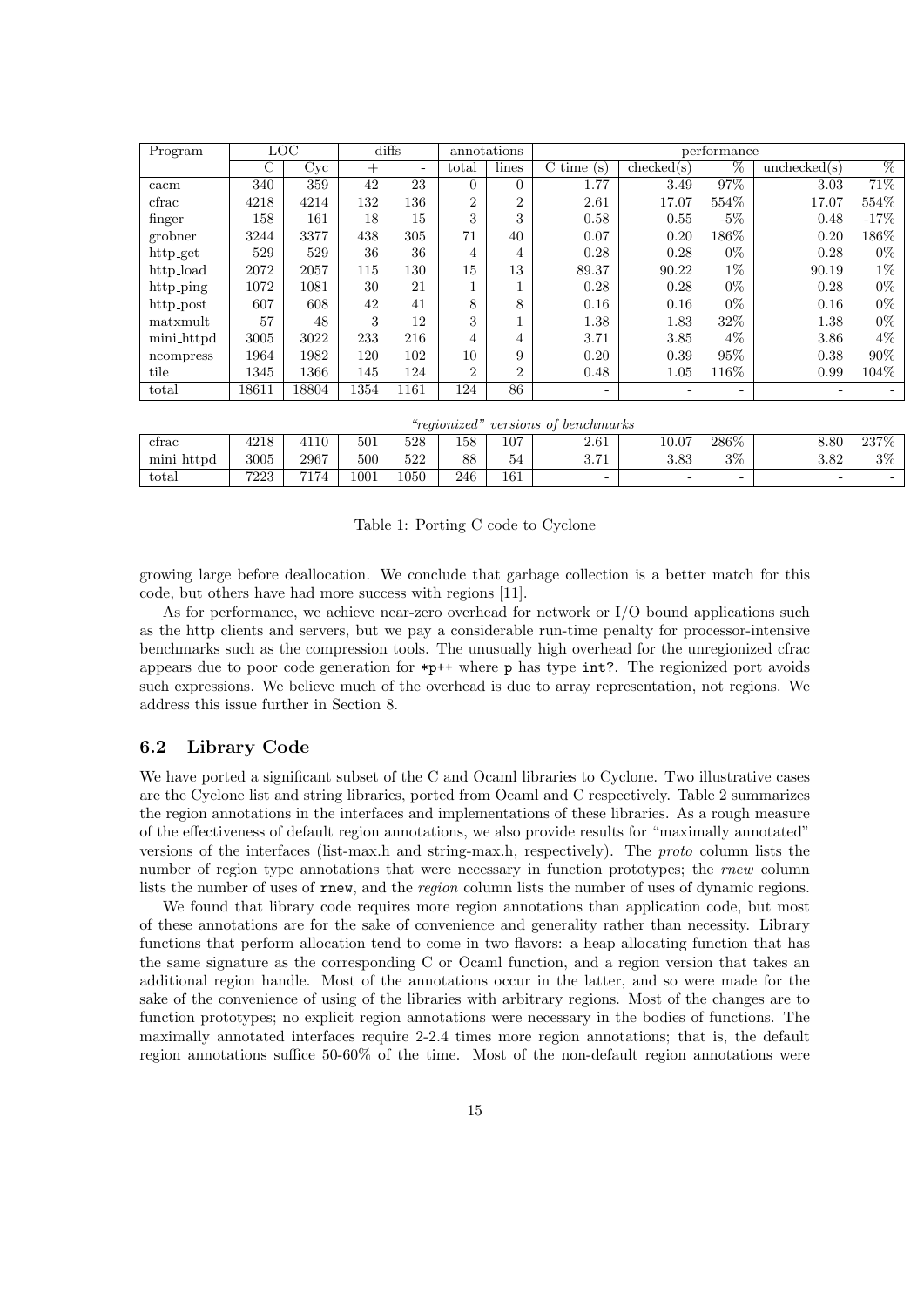|                     | $_{\mathrm{LOC}}$ | proto | rnew | region |
|---------------------|-------------------|-------|------|--------|
| string.h            | 139               | 57    |      |        |
| string-max. $h$     | 139               | 135   |      |        |
| string.cyc          | 739               | 68    | 14   | 2      |
| list.h              | 364               | 85    |      |        |
| $_{\rm list-max.h}$ | 364               | 171   |      |        |
| list.cyc            | 819               | 74    | 38   |        |

Table 2: Region annotations in libraries

needed to express a "same-region" relationship between arguments and return types or to allow the function to allocate into an arbitrary region; the remainder were needed in type definitions. Moreover, no effect annotations whatsoever were necessary.

Most importantly, our applications, such as the compiler, use the libraries extensively and region instantiation is implicit throughout them. The vast majority of library calls in ported C code require no changes; malloc, realloc, memcpy, etc., are essentially the only exceptions.

# 7 Related Work

In this paper, we have concentrated on the region-based type system for Cyclone, which naturally supports C-style stack allocation, conventional heap allocation, and dynamic region allocation. We feel that Cyclone is a unique and promising point in the programming-language design-space, but many other systems share some of these features.

Making C Safe Many systems, including (but not limited to) LCLint [9, 8], SLAM [3], Safe-C [2], and CCured [19] aim to make C code safe. Some of these systems, such as LCLint, are meant to be static bug-finding tools. Like Cyclone, they usually require restricted coding idioms or additional annotations, but unlike Cyclone, they offer no soundness guarantees. In this way, these static tools reduce false positives. In contrast, Cyclone uses a combination of static analysis (for memory management) and run-time checks (for bounds violations) to minimize false positives.

Other systems, such as Safe-C and CCured, ensure soundness by rewriting the code and adding run-time checks. The primary advantage of these systems is that they require (almost) no changes to the C code, unlike Cyclone. However, they do not preserve the same data representations and lifetimes for objects. Furthermore, memory errors are caught at run-time instead of compile time. For instance, when an object is freed under CCured, the (entire) storage is not immediately reclaimed, but rather marked as inaccessible. Subsequent accesses check the mark and signal an error when the object is dereferenced. Ultimately, the "mark" is reclaimed with a garbage collector to avoid leaks. Furthermore, CCured may implicitly move some stack-allocated objects to the heap to avoid dangling-pointer dereferences.

Static Regions Tofte and Talpin's seminal work [22] on implementing ML with regions provides the foundation for regions in the ML Kit [21]. Programming with the Kit is convenient, as the compiler automatically infers all region annotations. However, small changes to a program can have drastic, unintuitive effects on object lifetimes. Thus, to program effectively, one must understand the analysis and try to control it indirectly by using certain idioms [21]. More recent work for the ML Kit includes optional support for garbage collection within regions [14].

A number of extensions to the basic Tofte-Talpin framework can avoid the constraints of LIFO region lifetimes. As examples, the ML Kit includes a reset-region primitive [21]; Aiken et al. provide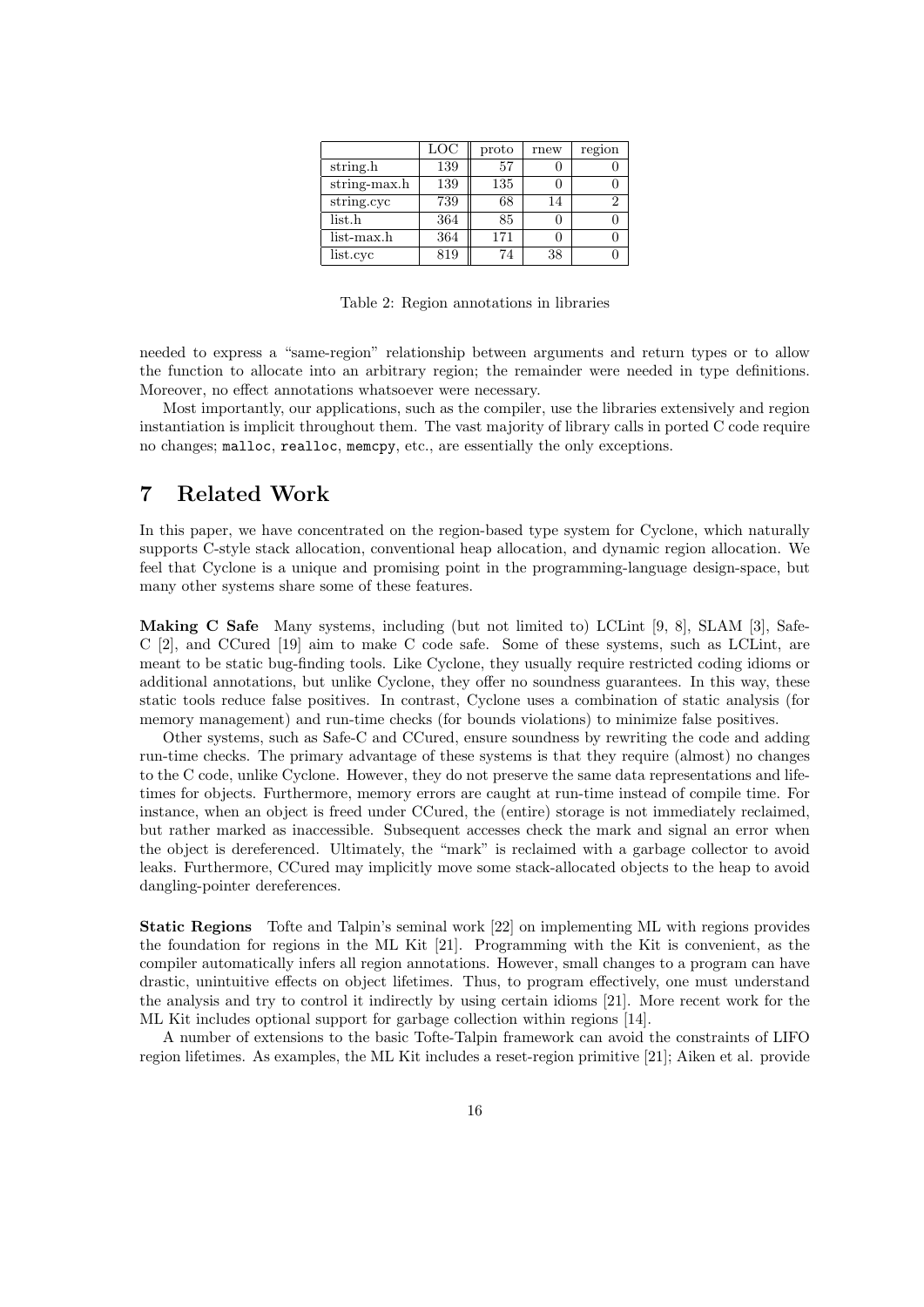an analysis to free some regions early [1]; and Walker et al. [23, 24] propose general systems for freeing regions based on linear types. All of these systems are more expressive than our framework. For instance, the ideas in the Capability Calculus were used to implement type-safe garbage collectors within a language [25, 18]. However, these systems were not designed for source-level programming. Rather, they were designed as compiler intermediate languages or analyses and can thus ignore user issues such as minimizing annotations or providing control to the user.

Two other recent projects, Vault [7] and the work of Henglein et al. [15] aim to provide convenient, source-level control over memory management using regions. Vault's powerful type system allows a region to be freed before it leaves scope and its types can enforce that code must free a region. To do so, Vault restricts region aliasing and tracks more fine-grained effects. As a result, programming in Vault requires more annotations. Nevertheless, we find Vault an extremely promising direction and hope to adapt some of these ideas to Cyclone. Henglein et al. [15] have designed a flexible region system that does not require LIFO behavior. However, the system is monomorphic and first-order; it is unclear how to extend it to support polymorphism or existential types.

Regions in C Perhaps the most closely related work is Gay and Aiken's RC [11] compiler and their earlier system, C@ [10]. As they note, region-based programming in C is an old idea; they contribute language support for efficient reference counting to detect if a region is deallocated while there remain pointers to it (that are not within it). This dynamic system has no a priori restrictions on regions' lifetimes and a pointer can point anywhere, so the RC approach can encode more memorymanagement idioms. Like Cyclone, they provide pointer annotations. These annotations are never required, but they are often crucial for performance because they reduce the need for referencecounting. One such annotation is very similar to our notion of region subtyping.

RC uses reference counting only for dynamic regions. In fact, one annotation enforces that a pointer never points into a dynamic region, so no reference counting is needed. As a result, RC allows dangling pointers into the stack or heap. Other kinds of type errors also remain. Indeed, we found a number of array-bounds bugs in the benchmarks used to evaluate RC, such as grobner. Finally, RC cannot support the kind of polymorphism that Cyclone does because the RC compiler must know statically which objects are pointers.

In summary, some of these systems are more convenient to use than Cyclone (e.g., CCured and the MLKit) but take away control over memory management. Some of the static systems (e.g., the Capability Calculus) provide more powerful region constructs, but were designed as intermediate languages and do not have the programming convenience of Cyclone. Other systems (e.g., RC, Safe-C) are more flexible but offer no static guarantees.

# 8 Future Work

A great deal of work remains to achieve our goals of providing a tool to easily move legacy code to a type-safe environment and providing a type-safe language for building systems where control over data representations and memory management is an issue.

In the near future, we hope to incorporate support for deallocating dynamic regions early. We have experimented briefly with linear type systems in the style of the Capability Calculus or Vault, but have found that this approach is generally too restrictive, especially in the context of exceptions. Instead, we are currently developing a traditional intra-procedural flow analysis to track region aliasing and region lifetimes. Again, for the inter-procedural case, we expect to add support for explicit annotations, and to use experimental evidence to drive the choice of defaults.

We also expect to incorporate better support for first-class regions, in the style of RC. The goal is to give programmers a sufficient range of options that they can use the statically checked regions most of the time, but fall back on the dynamically checked regions when needed.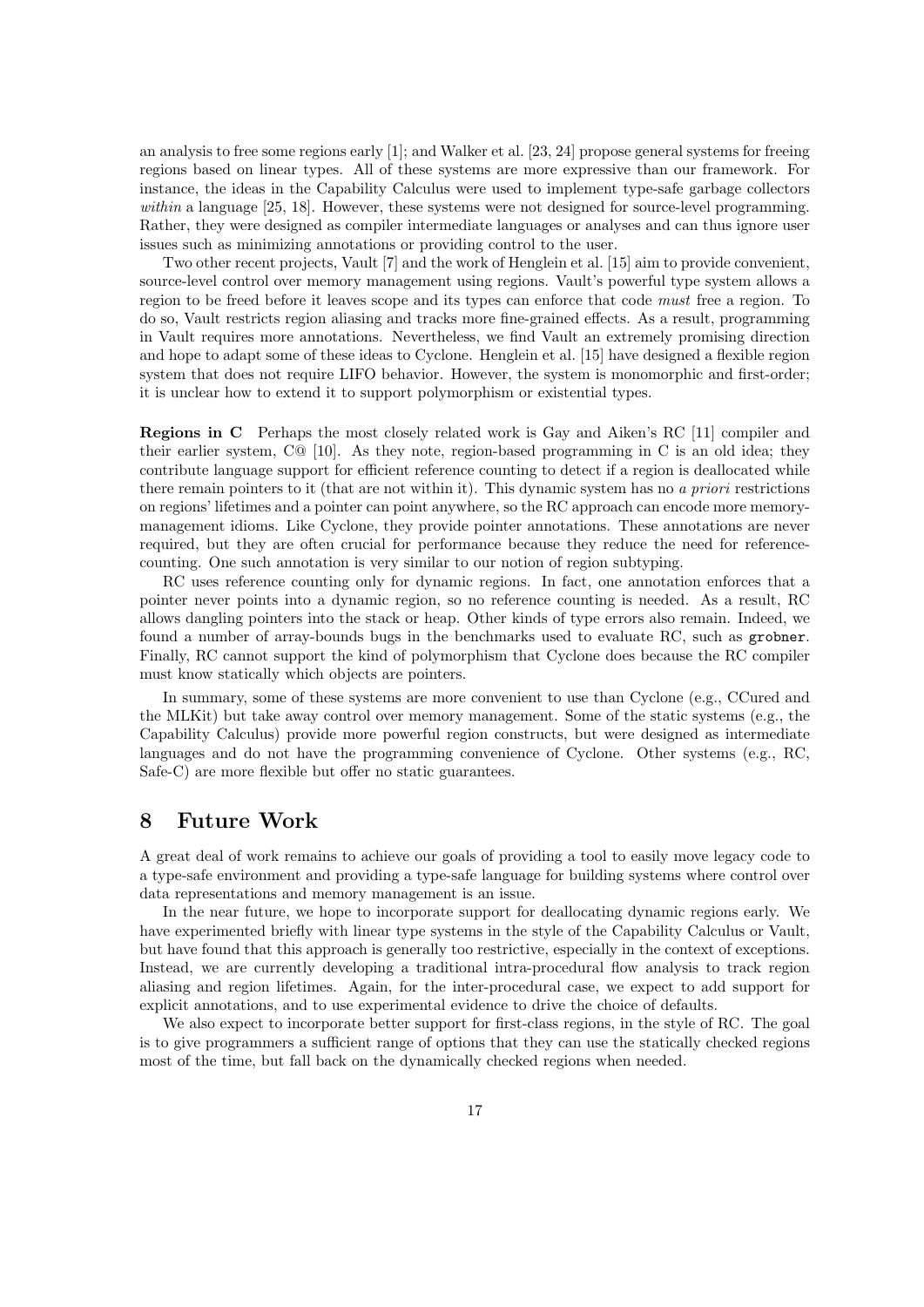In addition to enhancements to the region framework, work is needed in other areas. For instance, we have seen run-time overheads ranging from 1 to 3x for the benchmarks presented here. For compute-intensive micro-benchmarks, we have seen performance range from 1 to 10x, depending on the architecture and C compiler. We are currently working to identify the bottlenecks, but an obvious problem is that we perform all array-bounds checks at run-time. For example, when we disabled bounds checks for a matrix multiply program, overhead dropped from 30% to 0%. Fortunately, array-bounds-check elimination is a well-studied issue, and we feel confident that we can adapt a simple, but effective approach to avoid much of this cost.

The other key area we are investigating is data representation: To support dynamically sized arrays and array-bounds checks, we tag such arrays with implicit size information. Similarly, to support type-safe, discriminated unions, we add implicit tags. We are adapting ideas from DML [27] and Xanadu [26] to give programmers control over the placement of these tags. We hope this will make it easier to interface with legacy C code or devices that do not expect these tags on the data. However, we have found that the DML framework does not easily extend to imperative languages such as C. In particular, there are subtle issues involving existential types and the address-of  $(\&)$ operator [12].

## Acknowledgments

We would like to thank Steve Zdancewic and Jeff Vinocur for help in proofreading this manuscript.

# References

- [1] A. Aiken, M. Fähndrich, and R. Levien. Better static memory management: Improving regionbased analysis of higher-order languages. In ACM Conference on Programming Language Design and Implementation, pages 174–185, La Jolla, CA, 1995.
- [2] T. M. Austin, S. E. Breach, and G. S. Sohi. Efficient detection of all pointer and array access errors. In ACM Conference on Programming Language Design and Implementation, pages 290– 301, June 1994.
- [3] T. Ball and S. K. Rajamani. Automatically validating temporal safety properties of interfaces. In SPIN 2001, Workshop on Model Checking of Software, volume 2057 of Lecture Notes in Computer Science, pages 103–122. Springer-Verlag, May 2001.
- [4] H.-J. Boehm and M. Weiser. Garbage collection in an uncooperative environment. Software Practice and Experience, 18(9):807–820, 1988.
- [5] K. B. Bruce, L. Cardelli, and B. C. Pierce. Comparing object encodings. Information and Computation, 155:108–133, 1999.
- [6] Cyclone user's manual. Technical Report 2001-1855, Department of Computer Science, Cornell University, Nov. 2001. Current version at http://www.cs.cornell.edu/projects/cyclone/.
- [7] R. DeLine and M. Fähndrich. Enforcing high-level protocols in low-level software. In  $ACM$ Conference on Programming Language Design and Implementation, pages 59–69, Snowbird, UT, June 2001.
- [8] D. Evans. LCLint user's guide. http://lclint.cs.virginia.edu/guide/.
- [9] D. Evans. Static detection of dynamic memory errors. In ACM Conference on Programming Language Design and Implementation, pages 44–53, Philadelphia, Pennsylvania, May 1996.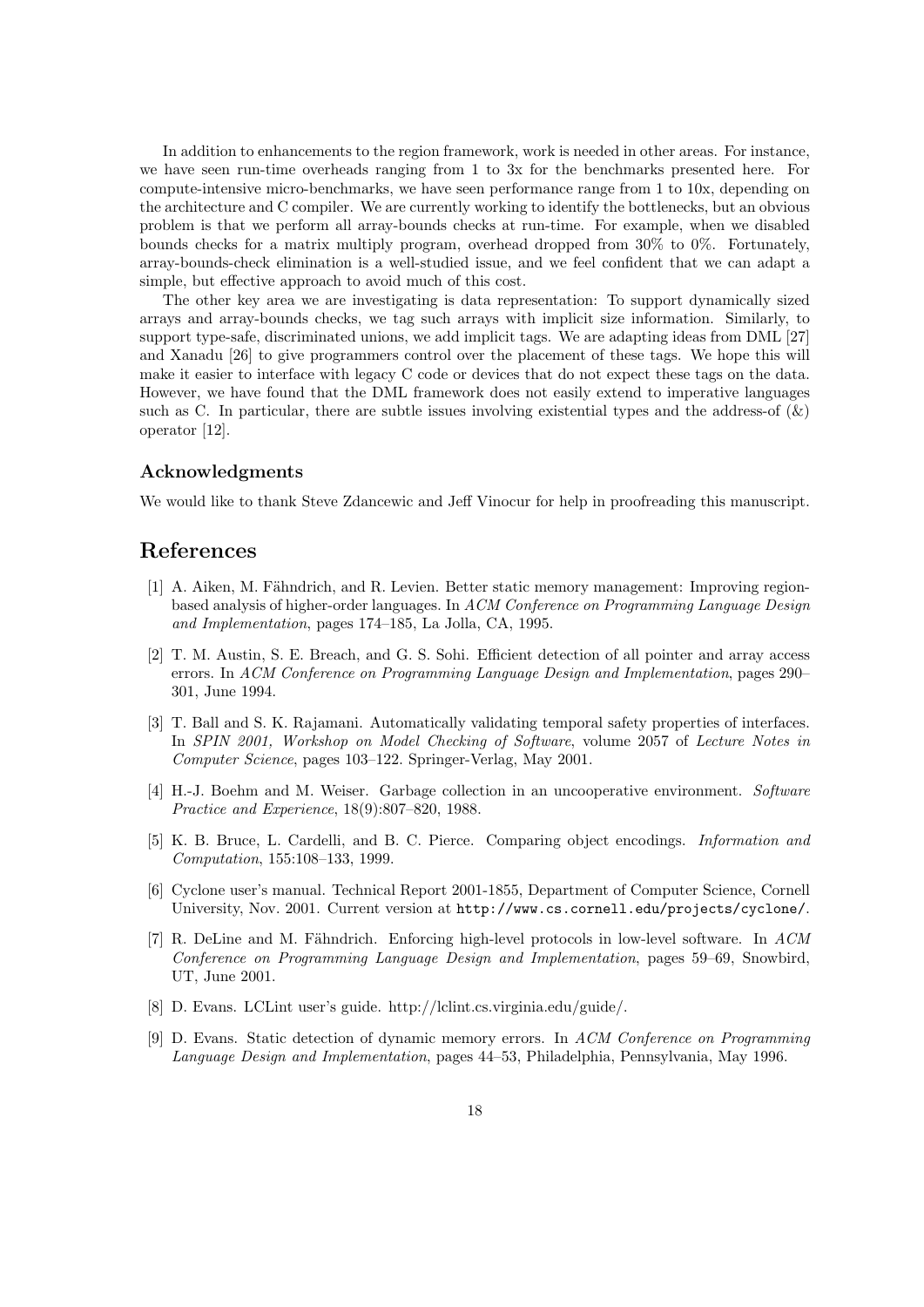- [10] D. Gay and A. Aiken. Memory management with explicit regions. In ACM Conference on Programming Language Design and Implementation, pages 313–323, Montreal, Canada, June 1998.
- [11] D. Gay and A. Aiken. Language support for regions. In ACM Conference on Programming Language Design and Implementation, pages 70–80, Snowbird, UT, June 2001.
- [12] D. Grossman. Existential types for imperative languages. Oct. 2001. Submitted for publication. Available at http://www.cs.cornell.edu/ home/danieljg/papers/exists\_imp.pdf.
- [13] D. Grossman, G. Morrisett, Y. Wang, T. Jim, M. Hicks, and J. Cheney. Formal type soundness for Cyclone's region system. Technical Report 2001-1856, Department of Computer Science, Cornell University, Nov. 2001. Available at http://www.cs.cornell.edu/ home/danieljg/papers/cyclone\_regions\_tr.pdf.
- [14] N. Hallenberg. Combining garbage collection and region inference in the ML Kit. Master's thesis, Department of Computer Science, University of Copenhagen, 1999.
- [15] F. Henglein, H. Makholm, and H. Niss. A direct approach to control-flow sensitive regionbased memory management. In Third International Conference on Principles and Practice of Declarative Programming, Firenze, Italy, Sept. 2001.
- [16] Y. Minamide, G. Morrisett, and R. Harper. Typed closure conversion. In Twenty-Third ACM Symposium on Principles of Programming Languages, pages 271–283, St. Petersburg, Jan. 1996.
- [17] J. Mitchell and G. Plotkin. Abstract types have existential type. ACM Trans. on Programming Languages and Systems, 10(3):470–502, 1988. Preliminary version in Twelfth ACM Symposium on Principles of Programming Languages, 1985.
- [18] S. Monnier, B. Saha, and Z. Shao. Principled scavenging. In ACM Conference on Programming Language Design and Implementation, pages 81–91, Snowbird, UT, June 2001.
- [19] G. C. Necula, S. McPeak, and W. Weimer. CCured: Type-safe retrofitting of legacy code. In Twenty-Ninth ACM Symposium on Principles of Programming Languages, Portland, OR, Jan. 2002. To appear.
- [20] M. Tofte and L. Birkedal. A region inference algorithm. ACM Transactions on Progamming Languages and Systems, 20(4):734–767, July 1998.
- [21] M. Tofte, L. Birkedal, M. Elsman, N. Hallenberg, T. H. Olesen, and P. Sestoft. Programming with regions in the ML Kit (for version 4). Technical report, IT University of Copenhagen, Sept. 2001.
- [22] M. Tofte and J.-P. Talpin. Region-based memory management. Information and Computation, 132(2):109–176, 1997.
- [23] D. Walker, K. Crary, and G. Morrisett. Typed memory management in a calculus of capabilities. ACM Transactions on Progamming Languages and Systems, 24(4):701–771, July 2000.
- [24] D. Walker and K. Watkins. On regions and linear types. In ACM International Conference on Functional Programming, pages 181–192, Sept. 2001.
- [25] D. C. Wang and A. W. Appel. Type-preserving garbage collectors. In Twenty-Eighth ACM Symposium on Principles of Programming Languages, pages 166–178, London, United Kingdom, Jan. 2001.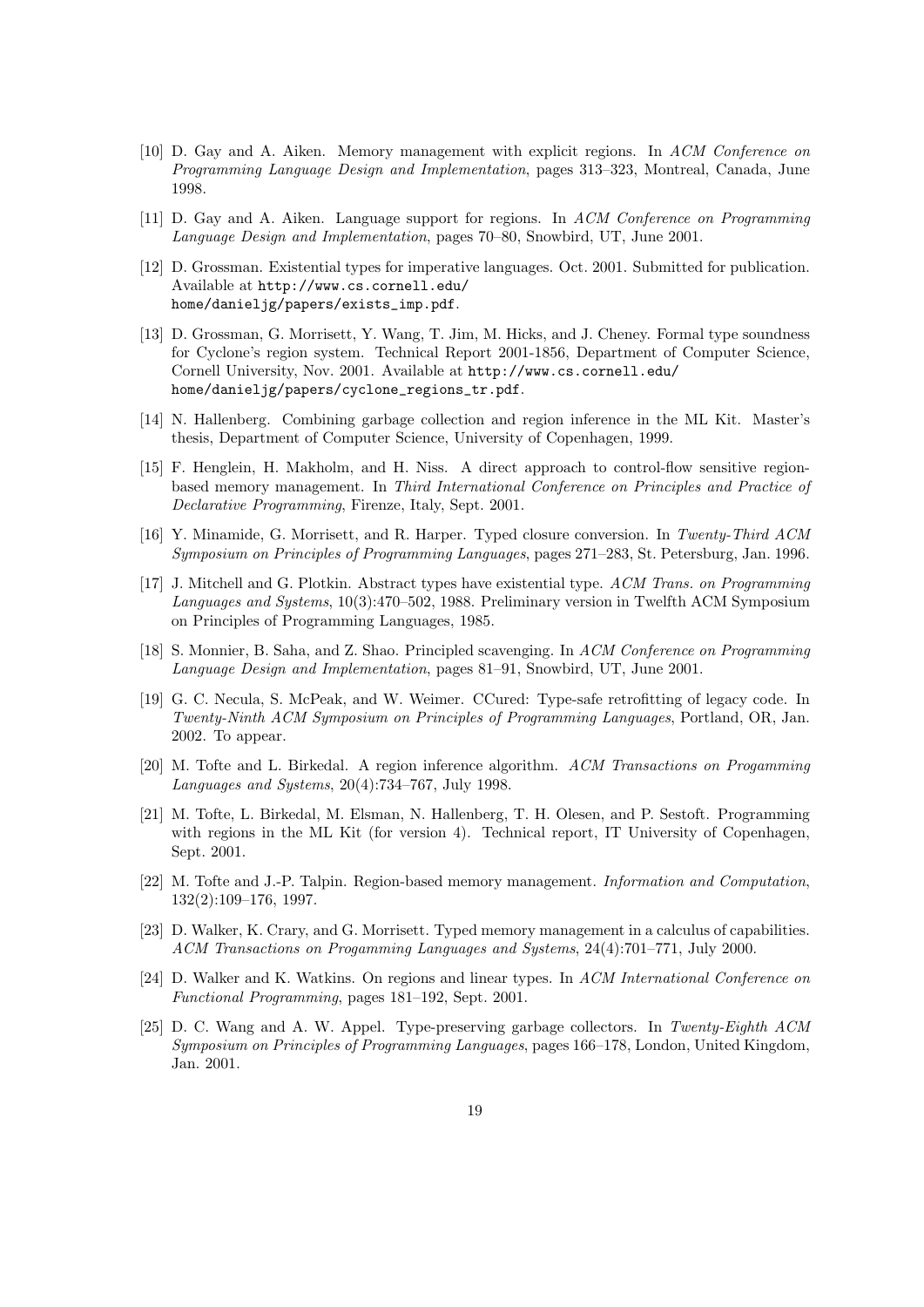- [26] H. Xi. Imperative programming with dependent types. In Proceedings of 15th IEEE Symposium on Logic in Computer Science, pages 375–387, Santa Barbara, June 2000.
- [27] H. Xi and F. Pfenning. Dependent types in practical programming. In Proceedings of ACM SIGPLAN Symposium on Principles of Programming Languages, pages 214–227, San Antonio, January 1999.

# 9 Full Formal Language

We now present our full formal language and a syntactic proof of type soundness. We begin with a presentation of the language (syntax, dynamic semantics, and static semantics) and then proceed to the proof. The proof appears in "bottom-up" order, so we try to give some intuition for each lemma's purpose, but in the end, the most important intuition is to realize why each part of the static semantics is needed for a strong enough induction hypothesis to establish soundness.

The dynamic semantics defines a small-step rewriting relation from machine states to machine states. A machine state has the form  $(G, S, s)$ , where G is the garbage heap, S is the live heap, and s is the current program. No rule allows accessing  $G$ 's contents; it is just a technical device to keep  $S$  and  $s$  closed. Both  $G$  and  $S$  are actually stacks of regions. That is, we impose more order on  $G$ and S than on a conventional heap.

The most relevant (but quite minor) aspect of Cyclone that we do not bother to model is that it is impossible to allocate into a "stack region" after the region has been created. We can make this fact true by not allowing initial programs to have explicit region handles, but we do not establish a strong enough induction hypothesis to prove—absolutely formally—that this restriction suffices.

# 9.1 Syntax

Figure 4 presents the syntax for the full formal language.

Types and regions are joined into a single syntactic class of constructors  $(\tau)$  and distinguished using a kind structure. In particular, if  $\tau$  has kind T then it is a type, whereas if  $\tau$  has kind R then it is a region name. Note that the only constructors of kind  $\mathcal R$  are variables. We use  $\rho$  to range over region variables (also known as region names) and we use  $\alpha$  to range over type variables, but we also use  $\alpha$  when the kind is unknown.

In addition, types may be boxed types. Boxed types  $(\mathcal{B})$  are those types whose values fit into a machine word. Both int and pointer types  $(\tau \mathbb{Q}_p)$  are boxed types, as are existential or universal types that are boxed. In particular, tuples are not considered to be boxed types. Type variables  $(\alpha)$ may only be introduced as boxed types. The box-type distinction is made in Cyclone because all box-types are represented uniformly; compilation thus does not require code duplication or run-time type information.

A region-set  $(\epsilon)$  is a set of type variables. We identify region-sets up to associativity, commutativity, idempotence of  $\emptyset$ , and removal of repeated elements. In other words, we treat them as abstract sets and exploit any necessary algebraic laws as a result. We also blur the distinction between  $\alpha$ and  $\{\alpha\}$  as syntactically convenient. In function types, a region-set serves as an *effect* and in a typing context it serves as a capability, so we use the terms "region-set", "effect", and "capability" interchangeably. We write  $\alpha \oplus \epsilon$  for the effect  $\alpha \cup \epsilon$  where  $\alpha \notin \epsilon$ . Intuitively, the meaning of  $\alpha \in \epsilon$ depends on the kind of  $\alpha$ . For region variables, it means the variable is in the effect (or capability) that the set represents. For type variables, it means all the regions that  $\alpha$  "mentions" are in the effect (or capability). This intuition is formalized with the definition of regions( $\tau$ ) and the definition of substitution, which we present later.

A region-constraint ( $\gamma$ ) is a collection of atomic constraints of the form  $\epsilon \leq \rho$ . The order is unimportant. The intuitive meaning is that every element of  $\epsilon$  *outlives*  $\rho$ . Therefore, liveness of  $\rho$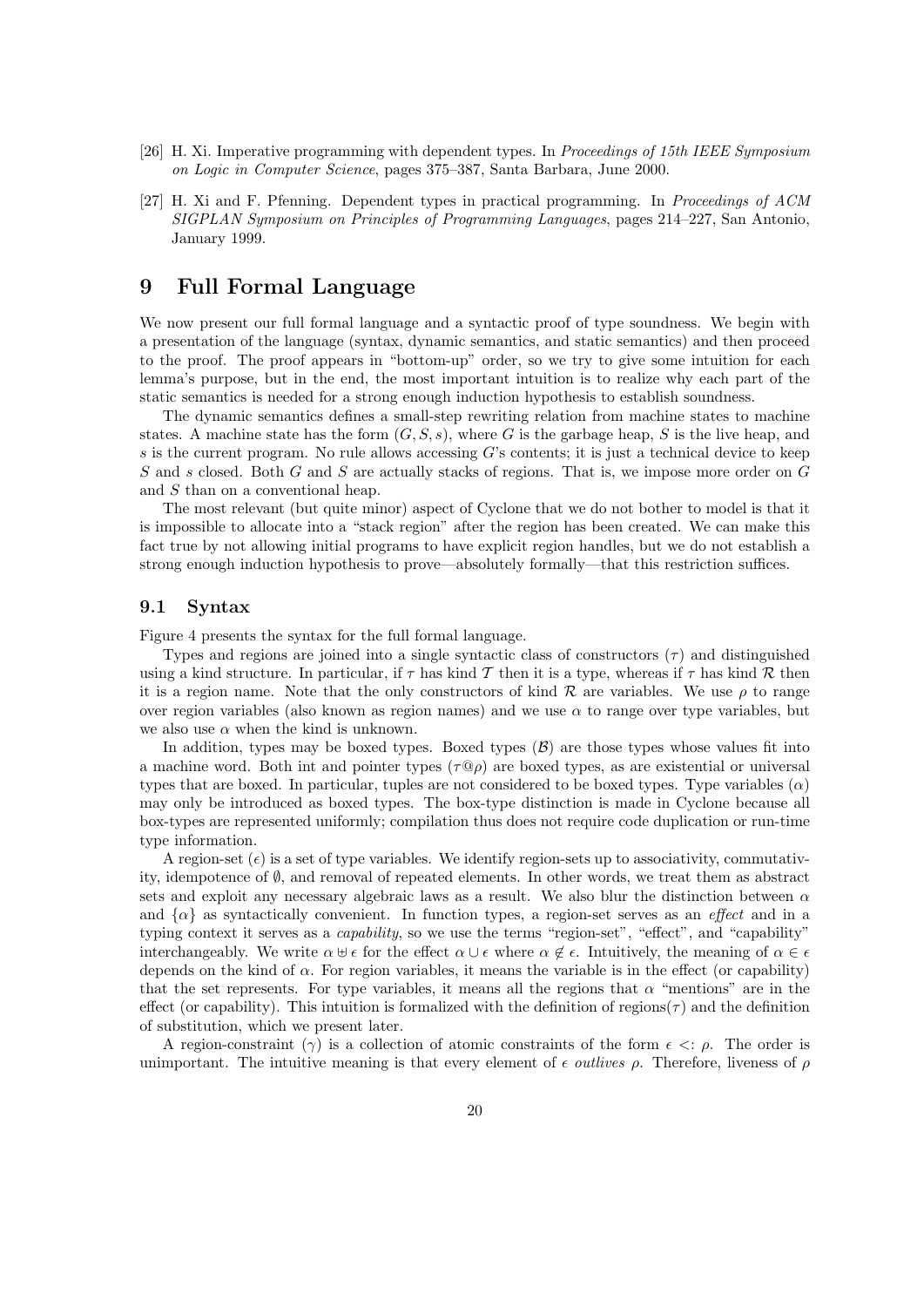|                                                                                       |  | kinds $\kappa$ ::= $\mathcal{T}   \mathcal{B}   \mathcal{R}$                                                                                          |
|---------------------------------------------------------------------------------------|--|-------------------------------------------------------------------------------------------------------------------------------------------------------|
| type and region vars $\alpha, \rho$                                                   |  |                                                                                                                                                       |
|                                                                                       |  | region sets $\epsilon$ ::= $\emptyset   \alpha   \epsilon_1 \cup \epsilon_2$                                                                          |
| region constraints $\gamma$ ::= $\emptyset   \gamma, \epsilon \langle : \rho \rangle$ |  |                                                                                                                                                       |
|                                                                                       |  | constructors $\tau$ ::= $\alpha$   int   $\tau_1 \stackrel{\epsilon}{\rightarrow} \tau_2$   $\tau_1 \times \tau_2$   $\tau @ \rho$   handle( $\rho$ ) |
|                                                                                       |  | $\forall \alpha:\kappa \triangleright \gamma.\tau \mid \exists \alpha:\kappa \triangleright \gamma.\tau$                                              |
| identifiers $x$                                                                       |  |                                                                                                                                                       |
|                                                                                       |  | expressions $e$ $\qquad := x_{\rho}   v   e \langle \tau \rangle   (e_1, e_2)   e_i   *e   \text{new}(e_1) e_2  $                                     |
|                                                                                       |  | $e_1(e_2)   \& e   e_1 = e_2   \text{call}\{s\}   \text{pack}[\tau_1, e] \text{ as } \tau_2$                                                          |
|                                                                                       |  | values $v$ : $i   f   \& p   \mathbf{rep}(p)   (v_1, v_2)   \mathbf{pack}[\tau_1, v]$ as $\tau_2$                                                     |
|                                                                                       |  | paths $p$ ::= $x_{\rho}   p.i$                                                                                                                        |
|                                                                                       |  | functions $f$ $::= \rho: (\tau_1 x_o) \stackrel{\epsilon}{\rightarrow} \tau_2 = \{s\} \mid \Lambda \alpha: \kappa \triangleright \gamma \cdot f$      |
| statements                                                                            |  | $s$ := e return $e   s_1; s_2  $ if $(e)   s_1$ else $s_2  $ while $(e)   s  $                                                                        |
|                                                                                       |  | $\rho: \{ \tau   x_{\rho} = e \text{; } s \} \mid \text{region} \langle \rho \rangle   x_{\rho}   s \mid$                                             |
|                                                                                       |  | $\rho:\{\text{open}\,[\alpha,x_o]=e;\,s\}\mid s\,\text{pop}[\rho]$                                                                                    |
|                                                                                       |  | regions $R$ ::= $\emptyset \mid R[x \mapsto v]$                                                                                                       |
| region stacks $G, S ::= \emptyset   S[\rho \mapsto R]$                                |  |                                                                                                                                                       |
| type variable contexts $\Delta$ ::= $\bullet$ $ \Delta, \alpha:\kappa$                |  |                                                                                                                                                       |
| value variable contexts $\Gamma$ ::= $\bullet   \Gamma, x_{\rho} : \tau$              |  |                                                                                                                                                       |
|                                                                                       |  | contexts $C$ ::= $\Delta; \Gamma; \gamma; \epsilon$                                                                                                   |
|                                                                                       |  |                                                                                                                                                       |

Figure 4: Syntax of Core Cyclone IL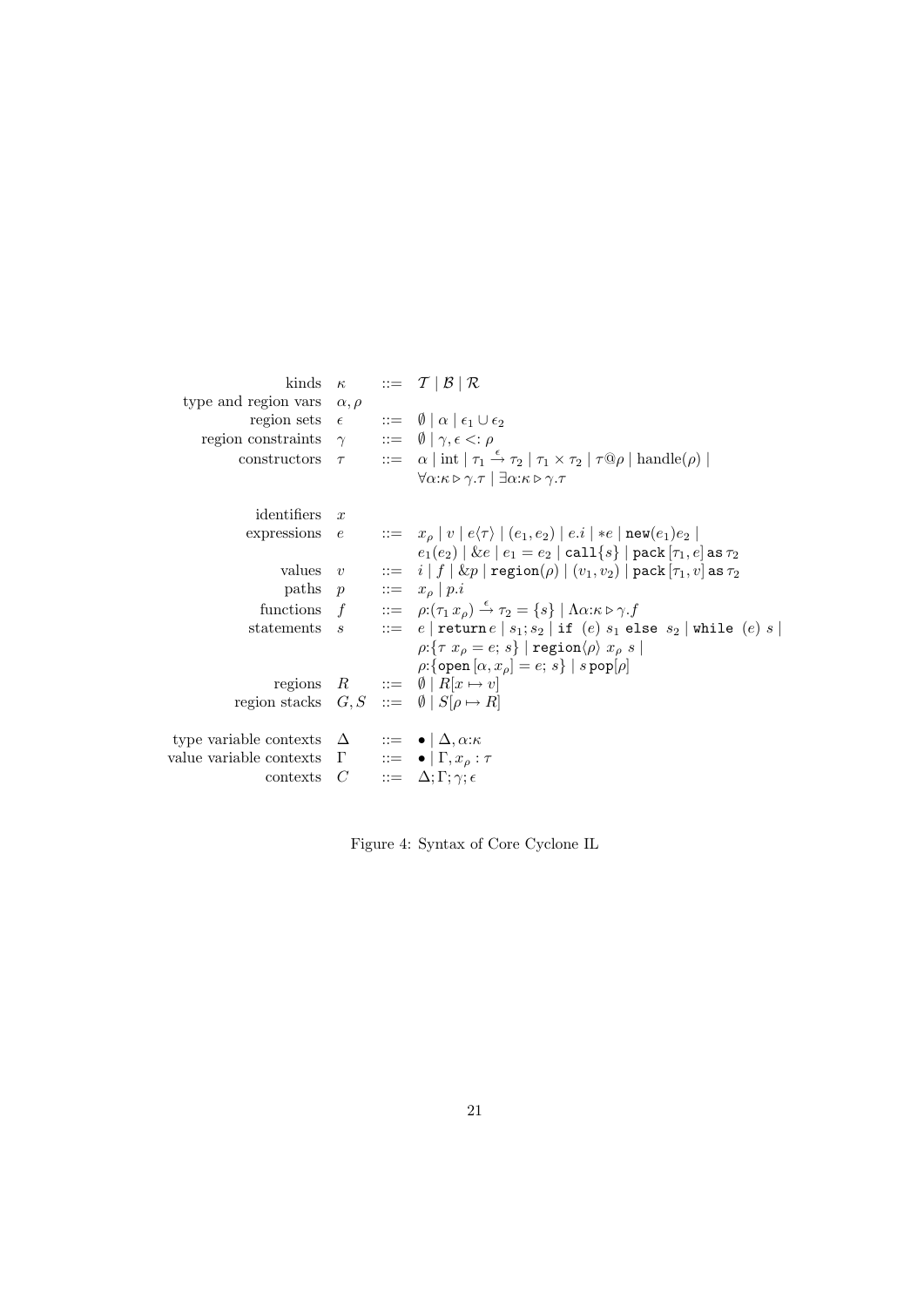suffices to establish the liveness of any element in  $\epsilon$ . As we show later, we use  $\gamma$  to define a semantic outlives relationship  $\Rightarrow$  that is essentially the reflexive, transitive closure of the constraints in  $\gamma$ .

The constructors  $\tau$  include:

- $\bullet$   $\alpha$ , which represents a type variable or a region name, depending on its kind (which is determined from a type-variable context  $\Delta$ )
- int, which describes integers
- $\tau_1 \stackrel{\epsilon}{\rightarrow} \tau_2$ , which describes functions from  $\tau_1$  to  $\tau_2$  with effect  $\epsilon$ . Note that our "unboxed" product types make the restriction to a single parameter a non-issue: Passing a pair does not require allocation.
- $\tau_1 \times \tau_2$ , which describes "unboxed" pairs. That is, the "size" of such an object is the "size" of  $\tau_1$  plus the "size" of  $\tau_2$ . Such values are "passed by copy", as is clear from the dynamic semantics.
- $\tau \mathbb{Q}_\rho$ , describes pointers to  $\tau$  values living in the region described by  $\rho$ . We use  $\mathbb{Q}$  because, as in Cyclone, these values are not allowed to be NULL. (We are not modeling NULL.)
- handle( $\rho$ ) describes a handle for (allocating into) the region described by  $\rho$ .
- $\forall \alpha:\kappa \triangleright \gamma.\tau$  describes polymorphic values. Intuitively,  $\alpha$  must be instantiated with a type such that the constraints in  $\gamma$  are true. (Presumably  $\gamma$  is empty or mentions  $\alpha$ , but neither is actually required.) The syntax for expressions happens to restrict polymorphism to functions. That is,  $\tau$  will either be a function type or another universal type. Note that  $\alpha$  could stand for a region name or a boxed type, as determined by  $\kappa$ .
- $\exists \alpha:\kappa \triangleright \gamma$ , describes existential packages. Intuitively, the "witness type" in the package is such that instantiating  $\alpha$  with it makes the constraints in  $\gamma$  true. As with universal types,  $\alpha$  could range over region names or boxed types.

The expressions e include:

- $x_{\rho}$ , identifiers. We use identifiers for two purposes: identifiers in programs (as usual) and references into the heap. This reuse reduces the number of language constructs; by implicitly relying on  $\alpha$ -conversion when we allocate space for  $x_{\rho}$  at run-time due to a binding occurrence, we can assume  $x_{\rho}$  has never been used before. The  $\rho$  describes the region where x is (or will be) allocated. We just find it convenient to annotate identifiers this way, rather than looking up "region of  $x$ " from the context.
- $\bullet$  *i*, integer constants.
- f, function bodies:  $\Lambda \alpha : \kappa \triangleright \gamma$  f abstracts  $\alpha$  in f; if well-formed, it has a universal type as described above. The innermost f has the form  $\rho: (\tau_1 x_\rho) \stackrel{\epsilon}{\to} \tau_2 = \{s\}$ , which has type  $\tau_1 \stackrel{\epsilon}{\to} \tau_2$ . The function body is s. In the body,  $x<sub>o</sub>$  refers to the function parameter, which has type  $\tau_1$ .
- region( $\rho$ ), a handle into the region named  $\rho$ . Intuitively, these constructs do not appear in source programs. When we create a "growable region"  $\rho$ , we bind an identifier to region( $\rho$ ).
- $e\langle \tau \rangle$ , type application. The term e should evaluate to a polymorphic expression.
- $\bullet$   $(e_1, e_2)$ , pairs.
- *e.i.*, pair projection.  $i$  must be 1 or 2.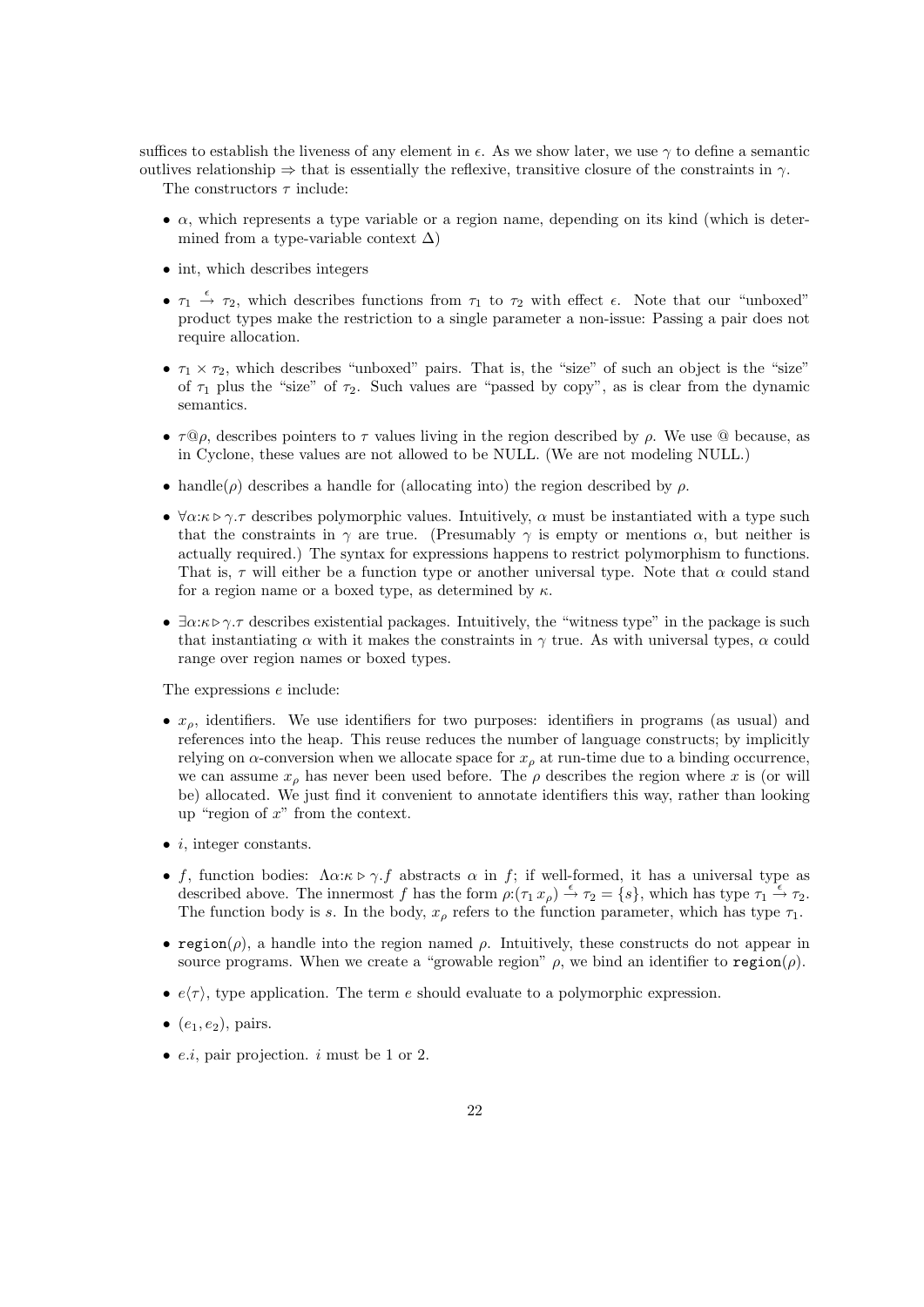- ∗e, pointer dereference, as in C.
- new( $e_1$ ) $e_2$ , allocates  $e_2$  into a fresh location in the region for which the result of  $e_1$  is a handle.
- $e_1(e_2)$ , function call, as in C.
- &e, address-of, as in C.
- $e_1 = e_2$ , assignment, as in C.
- call  $\{s\}$  need not appear in source programs. A function call translates to this construct, so that the call-stack is represented in the syntax of the program as it is rewritten.
- pack  $[\tau_1, e]$  as  $\tau_2$ , an existential package with type  $\tau_2$  and witness type  $\tau_1$ .

The semantics distinguishes left-hand-sides and right-hand-sides, as in C. Top-level expressions are right-hand-sides. A subexpression inherits the "sidedness" of its containing expression, except:

- In &e, e is a left-hand-side (see DR9, below).
- In ∗e, e is always a right-hand-side (see DL2, below).
- In  $e_1 = e_2, e_1$  is a left-hand-side (see DR9, below).

These rules are just the rules for C, which carefully distinguishes left and right, adapted to our formal language. The point is that the evaluation of  $\&e_1$  and  $e_1 = e_2$  is not concerned with the value at the location  $e_1$ , but rather with the location itself. Values (v) are the terminal results of evaluating right-hand sides. Paths (p) are the terminal results of evaluating left-hand sides. A path is just an identifier followed by some number of projections. Most expression forms make no sense as left-hand-sides (e.g., integer constants); the static semantics forbids them.

Most of the statement forms (expressions, return, sequence, conditional, loop) are just as in C. The three local-binding forms are less familiar:

- $\rho:\{\tau x_{\rho} = e; s\}$  declares local variable x, whose scope is s. x lives in a "stack region"  $\rho$ , which is deallocated when control leaves s. If  $\tau$  is a pair type, then we can model multiple local variables in the same region with pairing. The outer  $\rho$  is redundant syntax, but it serves to emphasize that we are binding a region name and an identifier.
- region $\langle \rho \rangle x_\rho$  s creates a new "growable" region and binds  $x_\rho$  to its handle. As with the previous form, we are binding  $\rho$  and x.
- $\rho:\{\text{open}[\alpha, x_o] = e; s\}$  is just like the first form except that we also do an existential "unpack" or "open". In s,  $\alpha$  is bound and stands for the witness type. e should, of course, evaluate to an existential package. This form binds  $\rho$ ,  $\alpha$ , and x.

Finally, s pop[ $\rho$ ] should not appear in source programs. Its meaning is to execute s and then deallocate the region  $\rho$ . We will prove that  $\rho$  is always the most-recently-allocated region and that deallocating it does not violate type soundness.

A stack  $(G \text{ or } S)$  is an *ordered* map from region names  $(\rho)$  to regions R. In other words, we have partitioned the heap into an ordered live heap S and the garbage heap G. The order on G is irrelevant, but there was no reason to use a different construct for it. A region  $R$  is an unordered map from locations  $(x \text{ as explained above})$  to values v.

A typing context includes a  $\Delta$  (giving type variables kinds), a  $\Gamma$  (giving value variables types), a  $\gamma$  (reflecting the known outlives ordering), and an  $\epsilon$  (reflecting the current capability).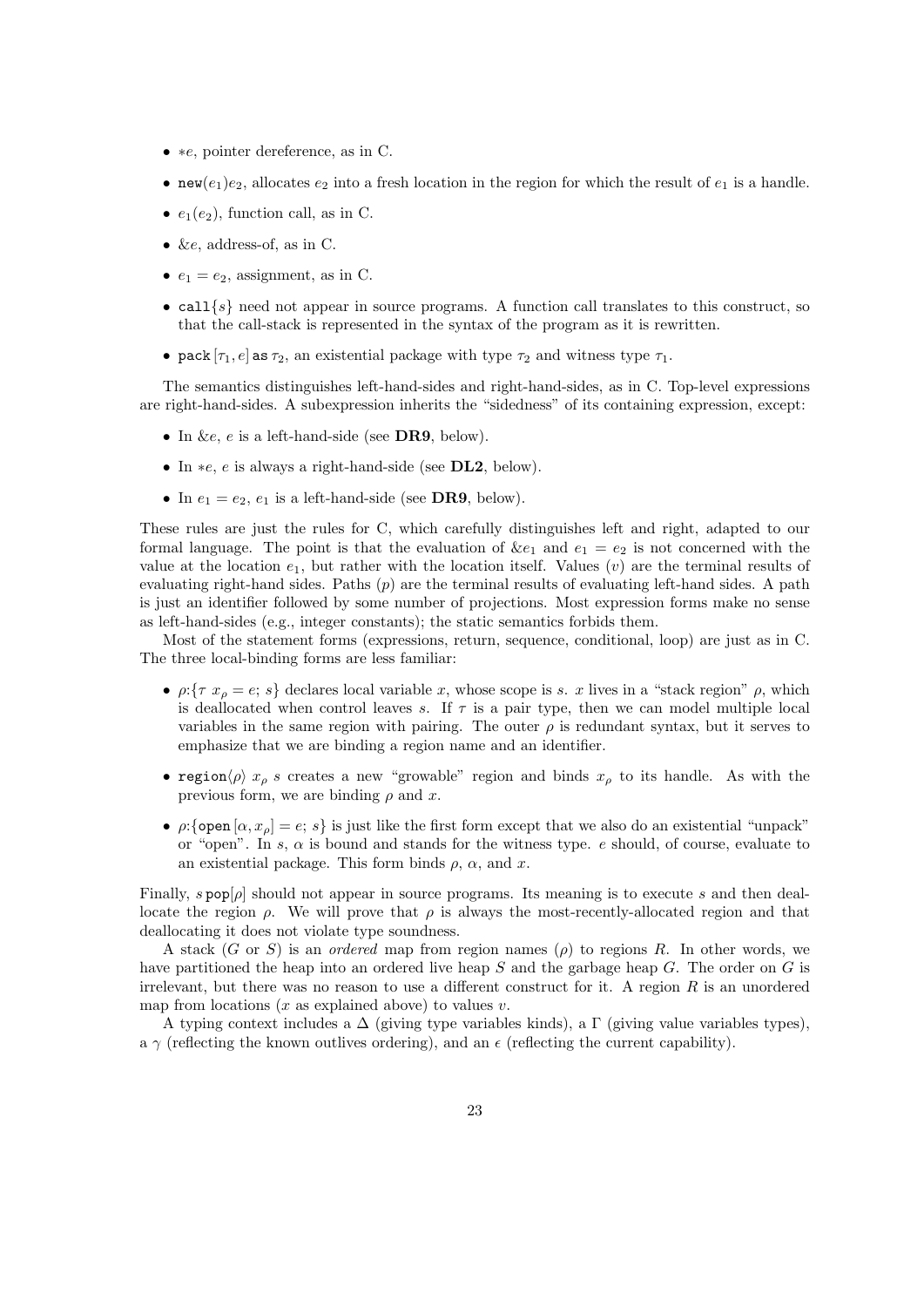(DS1) 
$$
(G, S, v; s) \xrightarrow{\text{stmt}} (G, S, s)
$$

(DS2) 
$$
(G, S, \text{if } (0) \ s_1 \text{ else } s_2) \overset{\text{stmt}}{\longrightarrow} (G, S, s_2)
$$

(DS3) 
$$
(G, S, \text{if } (i) \ s_1 \text{ else } s_2) \overset{\text{stmt}}{\longrightarrow} (G, S, s_1) \qquad (i \neq 0)
$$

(DS4) 
$$
(G, S, \text{while } (e) s) \xrightarrow{\text{stmt}} (G, S, \text{if } (e) \{s; \text{while } (e) s\} \text{ else } 0)
$$

 $(DS5)$   $(G, S, return v; s) \overset{\text{stmt}}{\longrightarrow} (G, S, return v)$ 

(DS6)  $(G, S[\rho \mapsto R], \texttt{return } v \texttt{ pop}[\rho]) \stackrel{\text{stmt}}{\longrightarrow} (G[\rho \mapsto R], S, \texttt{return } v)$ 

$$
(\textbf{DS7}) \quad (G, S[\rho \mapsto R], v \operatorname{pop}[\rho]) \stackrel{\operatorname{stmt}}{\longrightarrow} (G[\rho \mapsto R], S, v)
$$

 $(DSSa)$   $(G, S, \rho: \{\tau x_{\rho} = v; s\}) \stackrel{\text{stmt}}{\longrightarrow} (G, S[\rho \mapsto \{x \mapsto v\}], s \text{ pop}[\rho])$   $(\rho \notin \text{Dom}(S) \cup \text{Dom}(G))$ 

 $(DS8b)$   $(G, S, \text{region}\langle\rho\rangle x_{\rho} s) \stackrel{\text{stmt}}{\longrightarrow} (G, S[\rho \mapsto \{x \mapsto \text{region}(\rho)\}], s \,\text{pop}[\rho])$   $(\rho \not\in \text{Dom}(S) \cup \text{Dom}(G))$ 

 $(\textbf{DSSc}) \quad (G, S, \rho: \{\texttt{open}\, [\alpha, x_\rho] = \texttt{pack}\, [\tau_1, v] \text{ as } \exists \alpha: \kappa \triangleright \gamma \cdot \tau_2; s\}) \stackrel{\text{stmt}}{\longrightarrow} (G, S, \rho: \{\tau_2[\tau_1/\alpha] \, x_\rho = v; \, s[\tau_1/\alpha]\})$ 

(7.5, e) 
$$
\xrightarrow{\text{rhs}} (G', S', e')
$$
  
\n $(G, S, e) \xrightarrow{\text{stmt}} (G', S', e')$   
\n $(G, S, \text{return } e) \xrightarrow{\text{stmt}} (G', S', \text{return } e')$   
\n(DS9) (G, S, if (e) s<sub>1</sub> else s<sub>2</sub>)  $\xrightarrow{\text{stmt}} (G', S', \text{if } (e') s_1 \text{ else } s_2)$   
\n $(G, S, \rho: \{\tau x_\rho = e; s\}) \xrightarrow{\text{stmt}} (G', S', \rho: \{\tau x_\rho = e'; s\})$   
\n $(G, S, \rho: \{\text{open } [\alpha, x_\rho] = e; s\}) \xrightarrow{\text{stmt}} (G, S, \rho: \{\text{open } [\alpha, x_\rho] = e'; s\})$ 

$$
\frac{(G, S, s) \xrightarrow{\text{stmt}} (G', S', s')}{(G, S, s; s_2) \xrightarrow{\text{stmt}} (G', S', s'; s_2)}
$$

$$
(G, S, s \text{ pop}[\rho]) \xrightarrow{\text{stmt}} (G', S', s' \text{ pop}[\rho])}
$$

Figure 5: Statement Rewriting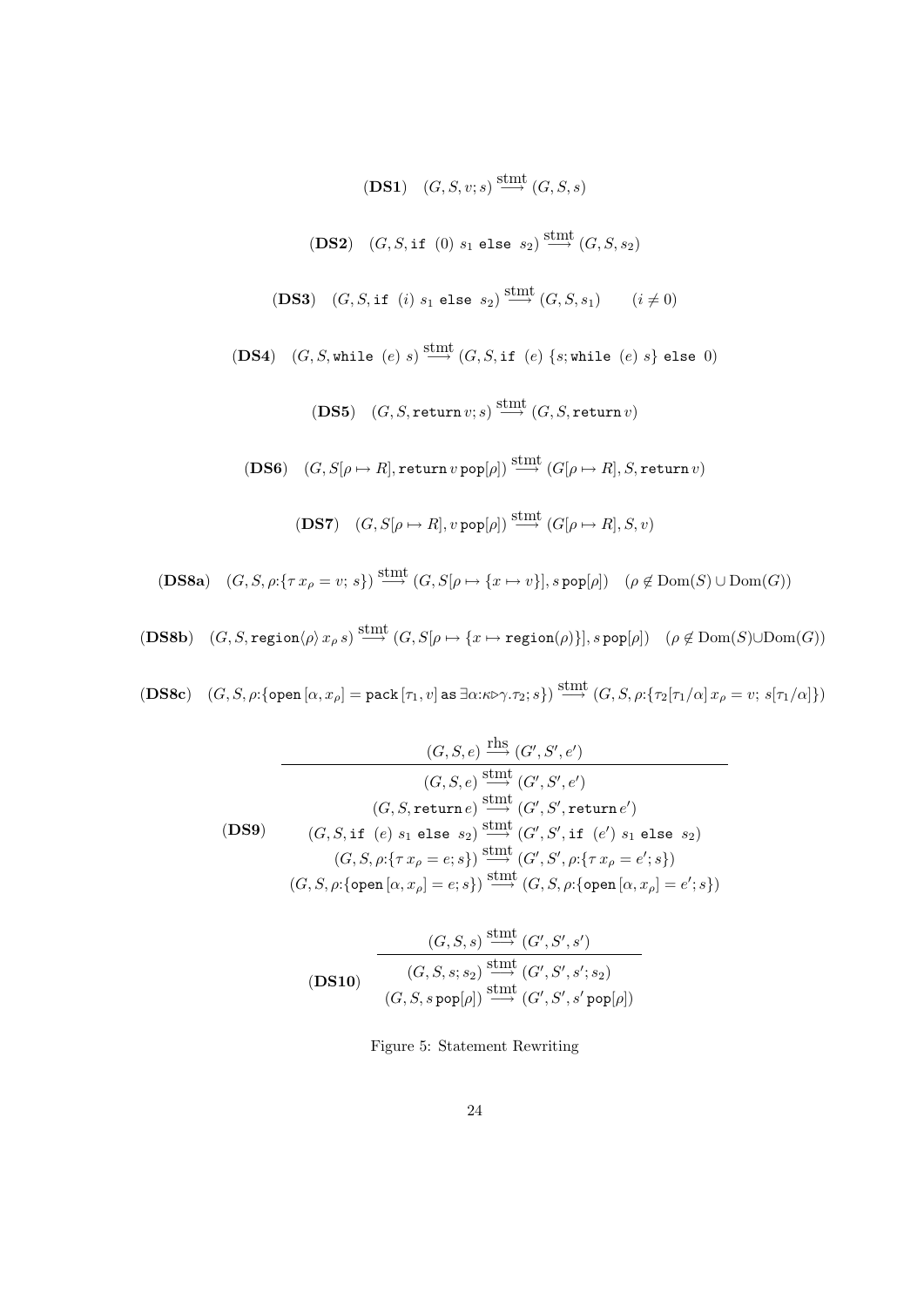$(DR1)$   $(G, S_1[\rho \mapsto R]S_2, x_{\rho}) \xrightarrow{\text{rhs}} (G, S_1[\rho \mapsto R]S_2, R(x))$ **(DR2)**  $(G, S, (\Lambda \alpha : \kappa \triangleright \gamma . f)(\tau)) \xrightarrow{\text{rhs}} (G, S, f[\tau/\alpha])$ (DR3)  $(G, S, (v_1, v_2).i) \xrightarrow{\text{rhs}} (G, S, v_i)$ (DR4)  $(G, S, *(\&p)) \xrightarrow{\text{rhs}} (G, S, p)$ 

 $(DR5)$   $(G, S_1[\rho \mapsto R]S_2$ , new(region( $\rho$ )) v)  $\stackrel{\text{rhs}}{\longrightarrow}$   $(G, S_1[\rho \mapsto R[x \mapsto v]]S_2$ ,  $\&x_\rho$ )  $(x \notin \text{Dom}(R))$ 

$$
(\mathbf{DR6}) \quad (G, S, (\rho: (\tau' x_{\rho}) \xrightarrow{\epsilon} \tau = \{s\})(v)) \xrightarrow{\text{rhs}} (G, S, \text{call}\{\rho: (\tau' x_{\rho} = v; s\}))
$$

 $(DR7)$   $(G, S, \text{call}\{\text{return } v\}) \stackrel{\text{rhs}}{\longrightarrow} (G, S, v)$ 

$$
(G, S_1[\rho \mapsto R[x \mapsto v_a]]S_2, x_{\rho}.i_1. i_2 \dots i_n = v_b) \xrightarrow{\text{rhs}} (G, S_1[\rho \mapsto R[x \mapsto \text{update}(v_a, [i_1, i_2, \dots, i_n], v_b)]]S_2, v_b)
$$

(DR8)

where  $update(v_a, [ ], v_b) = v_b$  $update((v_1, v_2), [1, i_1, \cdots, i_n], v) = (update(v_1, [i_1, \cdots, i_n], v_b), v_2)$  $update((v_1, v_2), [2, i_1, \cdots, i_n], v) = (v_1, update(v_2, [i_1, \cdots, i_n], v_b))$ 

(DR9)  $(G, S, e) \xrightarrow{\text{lhs}} (G', S', e')$  $(G, S, \&e) \xrightarrow{\text{rhs}} (G', S', \&e')$  $(G, S, e = e_2) \xrightarrow{\text{rhs}} (G', S', e' = e_2)$ (DR10)  $(G, S, s) \xrightarrow{\text{stmt}} (G', S', s')$  $(G, S, \text{call{s}}) \xrightarrow{\text{rhs}} (G', S', \text{call{s'}})$ 

$$
(G, S, e) \xrightarrow{\text{rhs}} (G', S', e')
$$
\n
$$
(G, S, e\langle \tau \rangle) \xrightarrow{\text{rhs}} (G', S', e'\langle \tau \rangle) \qquad (G, S, \text{new}(e) e_2) \xrightarrow{\text{rhs}} (G', S', \text{new}(e') e_2)
$$
\n
$$
(G, S, (e, e_2)) \xrightarrow{\text{rhs}} (G', S', (e', e_2)) \qquad (G, S, \text{new}(v) e) \xrightarrow{\text{rhs}} (G', S', \text{new}(v) e')
$$
\n
$$
(G, S, (v, e)) \xrightarrow{\text{rhs}} (G', S', (v, e')) \qquad (G, S, e(e_2) \xrightarrow{\text{rhs}} (G', S', e'(e_2))
$$
\n
$$
(G, S, *e) \xrightarrow{\text{rhs}} (G', S', *e')
$$
\n
$$
(G, S, v(e)) \xrightarrow{\text{rhs}} (G', S', v(e'))
$$
\n
$$
(G, S, \text{pack} [\tau_1, e] \text{ as } \tau_2) \xrightarrow{\text{rhs}} (G', S', \text{pack} [\tau_1, e'] \text{ as } \tau_2)
$$

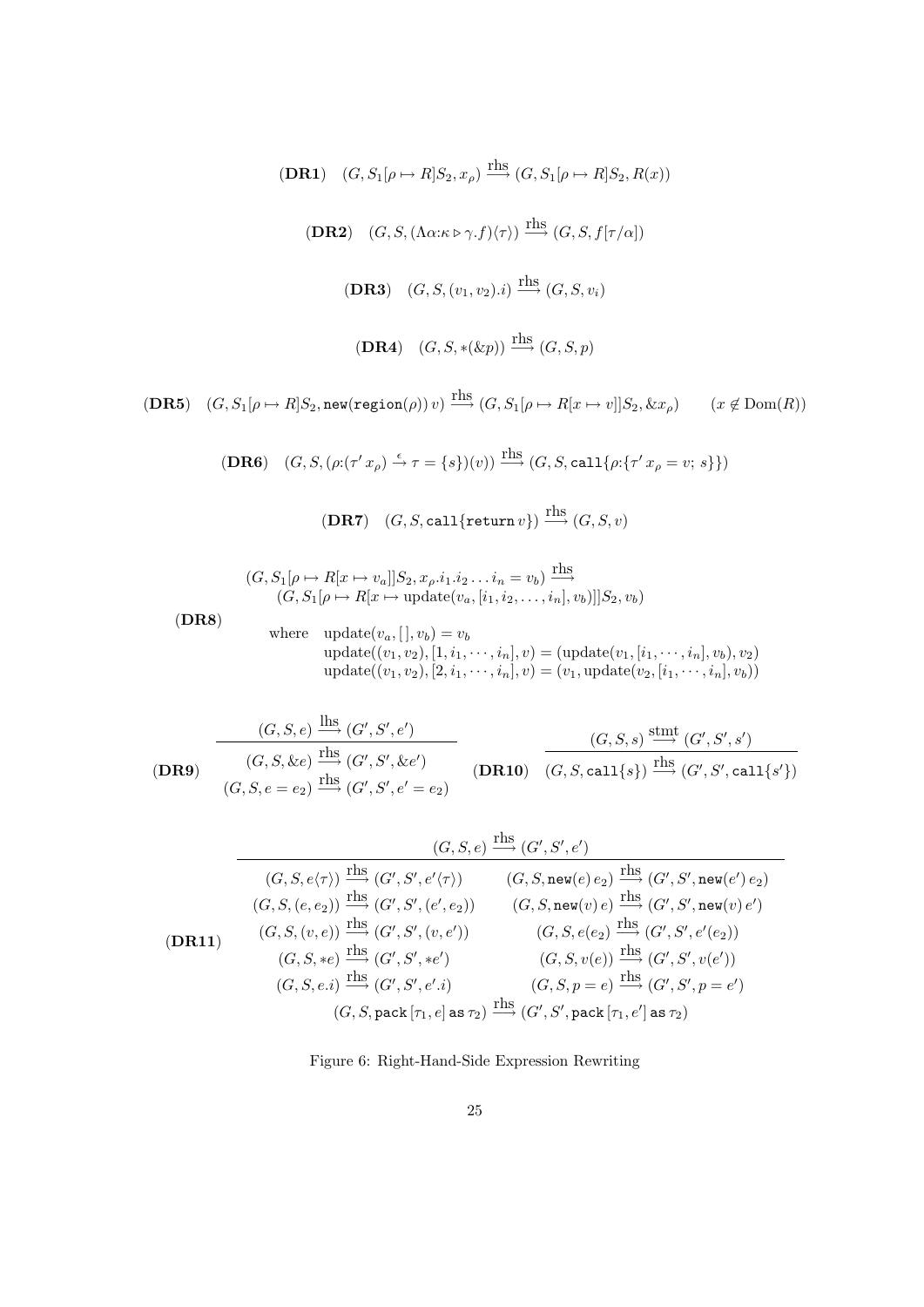$$
(\mathbf{DL1}) \quad (G, S, *(\&p)) \stackrel{\text{hbs}}{\longrightarrow} (G, S, p)
$$

$$
\frac{(G, S, e) \xrightarrow{\text{lhs}} (G', S', e')}{(G, S, e.i) \xrightarrow{\text{lhs}} (G', S', e'.i)} \qquad \frac{(G, S, e) \xrightarrow{\text{rhs}} (G', S', e')}{(G, S, *e) \xrightarrow{\text{lhs}} (G', S', *e')}
$$

#### Figure 7: Left-Hand-Side Expression Rewriting

## 9.2 Dynamic Semantics

Three mutually inductive judgments (Figures 5, 6, and 7) define the dynamic semantics. Rules DS9, DS10, DR9, DR10, DR11, DL2, and DL3 are congruence rules. They show why the judgments are mutually inductive. We state without proof that the dynamic semantics is deterministic; it is syntax-directed.

We use an allocation-style semantics for term variables, but we use substitution for type variables, written  $c[\tau/\alpha]$  for some construct c (for example, an expression) in which we substitute  $\tau$  for  $\alpha$ . For now, a rough intuition of substitution suffices, but we explain below that the definition is nonstandard because of the case where a type variable  $\alpha$  appears in a region-set  $\epsilon$ . Although we do not formally prove it, the semantics clearly enjoys a type-erasure property: Types are not actually used at run-time; we substitute them just to prove type preservation.

The remaining rules for statement evaluation are described as follows:

- DS1 discards the first part of a sequence after we are done evaluating it.
- DS2 and DS3 reduce conditionals to the appropriate branch.
- DS4 "unrolls" a loop to an equivalent expression.
- DS5 discards the second part of a sequence when the first part returns.
- DS6 and DS7 deallocate the region named  $\rho$ . Notice that these rules apply only when  $\rho$  names the most recently allocated region.  $(S$  is ordered and newer regions appear on the right.) We leave the entire region  $R$  in  $G$  as a matter of convenience, but no code will ever access  $G$ . The type-preservation argument just uses the fact that we can give a consistent type to G and that new regions names will be unique (not in the domain of G).
- DS8a allocates a new region for a local binding and rewrites the statement to one that first evaluates the inner statement and then deallocates the region.  $\alpha$ -conversion ensures that the side-condition can always be satisfied.
- DS8b allocates a new region, puts a handle for the region in the region itself, and is otherwise quite similar to **DS8a**. Note this rule does not model Cyclone as accurately as the others because region handles in Cyclone are stack-allocated. The important point is that handles are in some region (not stored magically); the exact region is less interesting.
- DS8c unpacks an existential package, by substituting the witness type for the bound type variable and rewriting to a local binding (so that DS8a will apply to the result).

The remaining rules for right-hand-side evaluation are described as follows:

• DR1 is variable lookup. Notice how the region annotation on identifiers is used.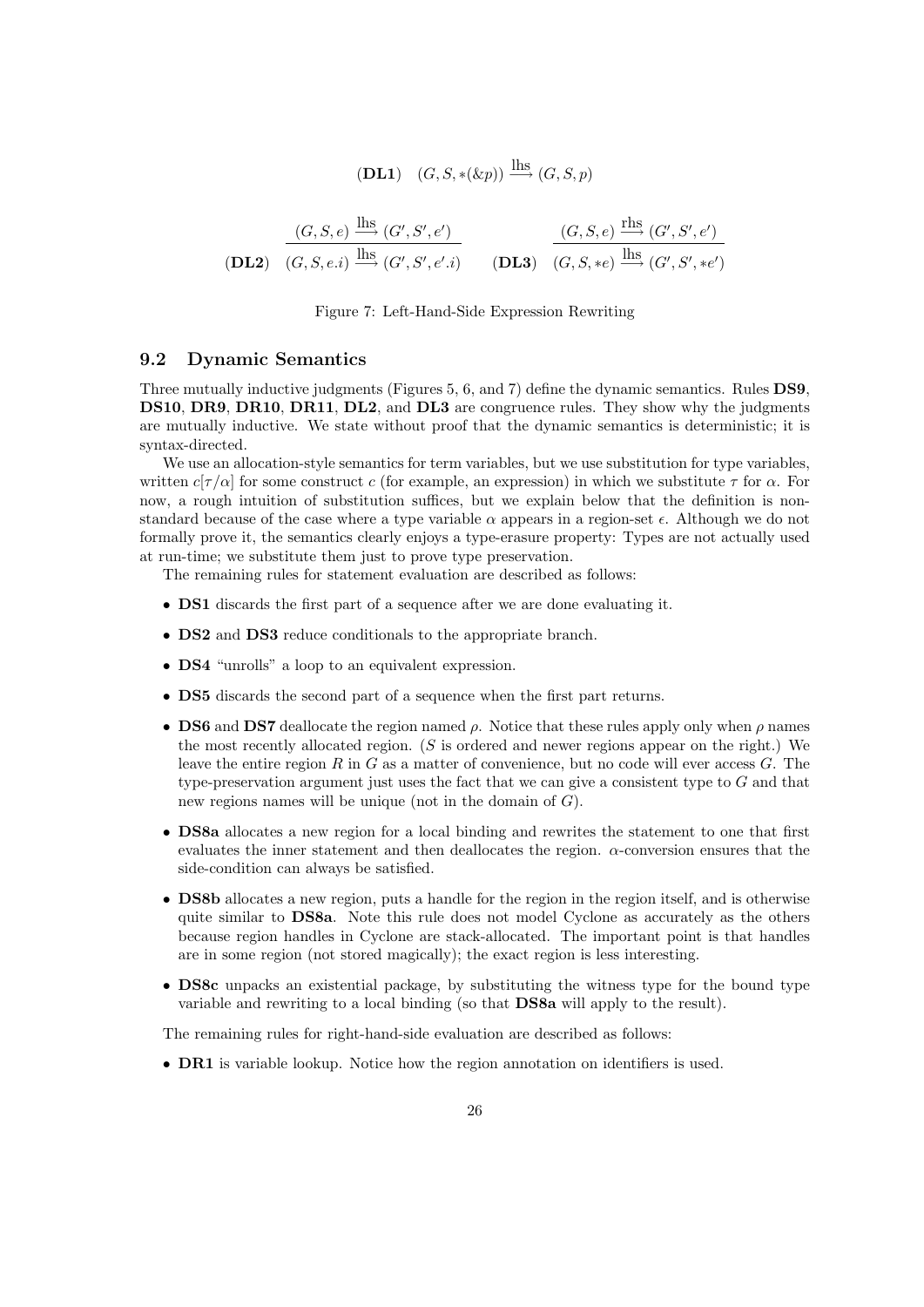- **DR2** is type application; we use a substitution approach for type variables.
- **DR3** is pair projection.
- DR4 is pointer dereference. Notice how the normal-form for pointers is  $\&p$  for some path p.
- DR5 is dynamic allocation.  $\alpha$ -conversion ensures the side-condition can always be satisfied. Notice how the handle indicates the region and the result is a pointer to an identifier and the identifier indicates the region.
- DR6 is function call. Notice how we use the call  $\{s\}$  form to encode the call-stack in the term language. The clever use of the local binding will cause the next step to allocate a region for the actual parameter and bind it to the formal. (For recursive functions, the side-condition in rule DS8a ensures that we use distinct storage for each activation.)
- DR7 shows how functions return: Once a return statement is the top-level statement of a call (thanks to DS5 and DS6), we replace the call with the result  $v$ .
- DR8 is assignment. It is complicated because assignment can update part of a location (when the location is a (nested) pair and the left-hand-side has a non-empty list of fields). The definition uses the auxiliary inductive definition of update to encode the fact that we update exactly the part of the value that the path  $x_o, i_1, \dots, i_n$  refers to.

Notice that no left-hand-side rule applies for  $p.i$ ; this is a terminal configuration for left-handsides. The only true left-hand reduction is **DL1**; it is the left-hand-side equivalent of **DR4**. In both cases, the expression after the step is a path p. The interesting difference is that, as a left-hand-side, no rule applies for p (it is a terminal left-hand-side), but as a right-hand-side, either **DR1** or **DR3** applies.

We now return to (type) substitution, which was used in **DR2** and **DS8c**. It is formally defined in Figures 8 and 9, but we find an informal description far more illuminating. The substitution of types for type variables through statements, expressions, and other types is completely standard, except for what it means to substitute through an  $\epsilon$  or a  $\gamma$ , as occurs in the cases for function types and quantified types. In these cases, we use regions( $\tau$ ), which is an auxiliary function from types to region-sets defined in Figure 10. The idea is to replace  $\alpha$  with the region names and type variables in the type for which we are substituting.

However, this substitution won't work if we have a constraint of the form  $\epsilon \leq \rho$  and we are substituting a  $\tau$  for  $\rho$  such that regions( $\tau$ ) is not a singleton set. (In the case where it is a singleton set, we're just abusing notation to avoid defining substitution twice.) However, we only ever substitution one region-name for another (all types of kind  $R$  are region names), so we can leave substitution undefined in other cases. Our Substitution Lemmas distinguish as necessary the kind of the variable for which we are substituting.

An obvious question is why we didn't relax the form of constraints to  $\epsilon_1 < \epsilon_2$  to avoid this issue. The answer is subtle: We wanted to support transitivity when using constraints to determine outlives relationships. In fact, we use transitivity in a substitution lemma needed in our type-preservation proof. So if we have  $\alpha_1 < \alpha_2$  and  $\alpha_2 < \alpha_3$ , then we would like to conclude  $\alpha_1 < \alpha_3$ . But if we could substitute int for for  $\alpha_2$ , we would have  $\alpha_1 < \emptyset$  and  $\emptyset < \alpha_3$ . Under a reasonable interpretation of <:—that everything on the left outlives everything on the right—our constraints are now useless. We cannot conclude  $\alpha_1 < \alpha_3$ , which would make type preservation break. By restricting the right side of  $\lt$ : to region names, we can preserve transitivity under substitution.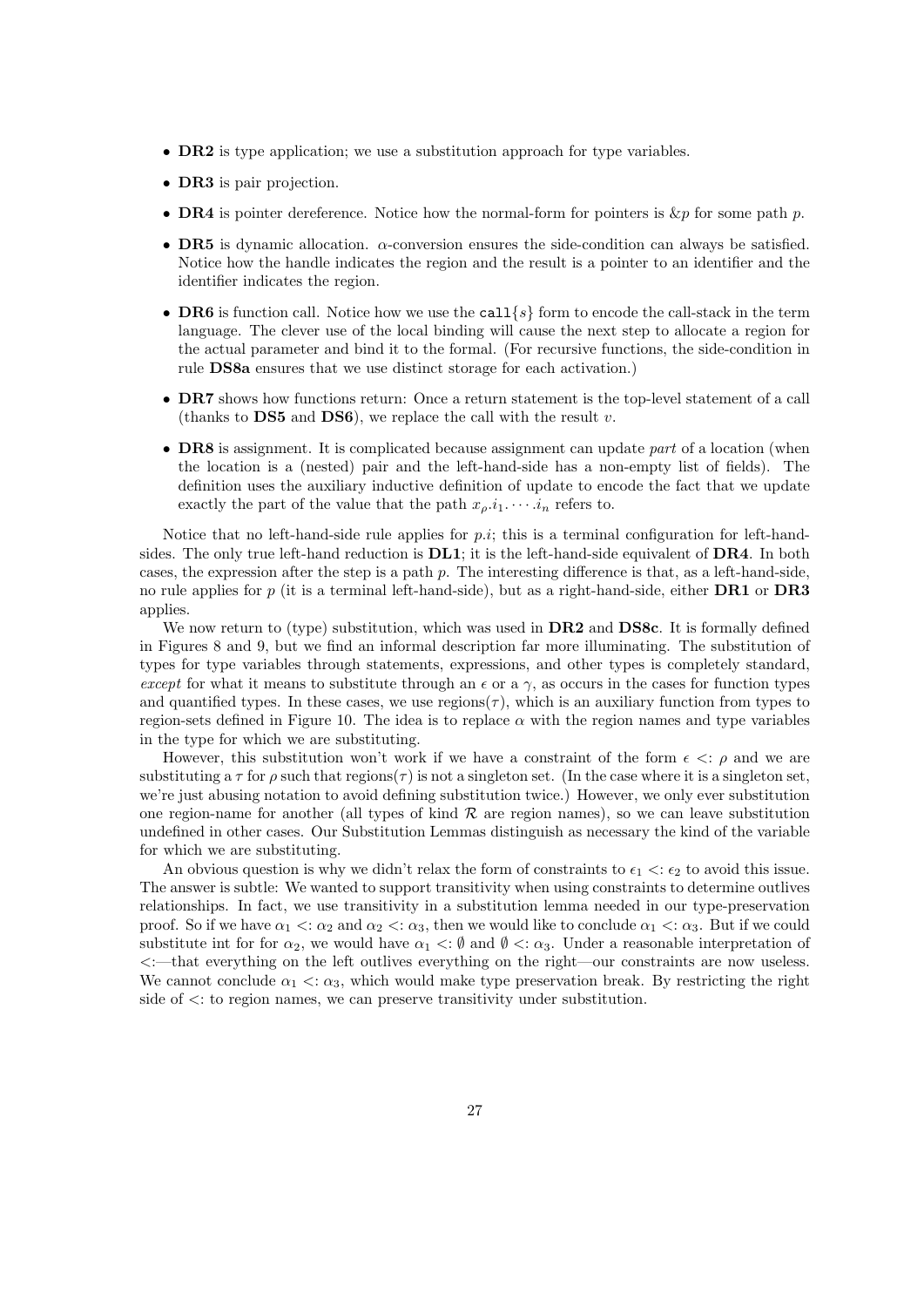$$
\emptyset[\epsilon/\alpha] = \emptyset
$$
  
Region Sets: 
$$
\alpha[\epsilon/\alpha] = \epsilon
$$

$$
\alpha[\epsilon/\beta] = \alpha
$$

$$
(\epsilon_1 \cup \epsilon_2)[\epsilon_3/\alpha] = \epsilon_1[\epsilon_3/\alpha] \cup \epsilon_2[\epsilon_3/\alpha]
$$

$$
\emptyset[\epsilon/\alpha] = \emptyset
$$

$$
\emptyset[\epsilon/\alpha] = \emptyset
$$

$$
\text{Region Constraints: } (\gamma, \epsilon \leq \epsilon) [\rho'/\rho] = \gamma[\rho'/\rho], \epsilon[\rho'/\rho] < \epsilon \rho'
$$

$$
(\gamma, \epsilon \leq \epsilon) [\epsilon'/\alpha] = \gamma[\epsilon'/\alpha], \epsilon[\epsilon/\alpha] < \epsilon \rho
$$

Note that  $\gamma[\epsilon/\rho]$  is not defined if  $\gamma = \gamma_1, \epsilon \leq \rho, \gamma_2$ . Type substitution is undefined if the type contains such a  $\gamma$  and the substituted type is not of the form  $\rho'$ .

$$
\alpha[\tau/\alpha] = \tau
$$
  
\n
$$
\beta[\tau/\alpha] = \beta
$$
  
\n
$$
int[\tau/\alpha] = int
$$
  
\n
$$
(\tau_1 \xrightarrow{\epsilon} \tau_2)[\tau/\alpha] = \tau_1[\tau/\alpha] \xrightarrow{\epsilon[\text{regions}(\tau)/\alpha]} \tau_2[\tau/\alpha]
$$
  
\nConstructors:  $(\tau_1 \times \tau_2)[\tau/\alpha] = \tau_1[\tau/\alpha] \times \tau_2[\tau/\alpha](\tau_1 \t{0} \rho)[\rho'/\rho] = \tau_1[\rho'/\rho]\t{0} \rho'$   
\n
$$
(\tau_1 \t{0} \rho)[\tau/\alpha] = \tau_1[\tau/\alpha]\t{0} \rho
$$
  
\nhandle( $\rho$ )[ $\rho'/\rho$ ] = handle( $\rho$ )  
\nhandle( $\rho$ )[ $\tau'/\alpha$ ] = handle( $\rho$ )  
\n $(\forall \beta: \kappa \triangleright \gamma \cdot \tau_1)[\tau/\alpha] = \forall \beta: \kappa \triangleright \gamma[\text{regions}(\tau)/\alpha] \cdot \tau_1[\tau/\alpha]$   
\n $(\exists \beta: \kappa \triangleright \gamma \cdot \tau_1)[\tau/\alpha] = \exists \beta: \kappa \triangleright \gamma[\text{regions}(\tau)/\alpha] \cdot \tau_1[\tau/\alpha]$ 

Note that type substitution of  $\tau$  for  $\rho$  in  $\tau'$  is undefined if  $\tau$  is not  $\rho'$  for some  $\rho'$  and  $\tau'$  contains a type of the form  $\tau''@ \rho$  or handle( $\rho$ ).

Note that substitution through terms and contexts of  $\tau$  (not of the form  $\rho'$ ) for a region variable is undefined by extension of the earlier considerations.

Value Variable Contexts:  $(\Gamma, x_{\rho} : \tau')[\rho'/\rho] = \Gamma[\rho'/\rho], x_{\rho'} : \tau'[\rho'/\rho]$  This case never occurs.  $\bullet[\tau/\alpha] = \bullet$  $(\Gamma, x_{\rho} : \tau')[\tau/\alpha] = \Gamma[\tau/\alpha], x_{\rho} : \tau'[\tau/\alpha]$ 

Figure 8: Substitution, part I (the kind of  $\alpha$  may be  $\beta$  or  $\mathcal{R}$ )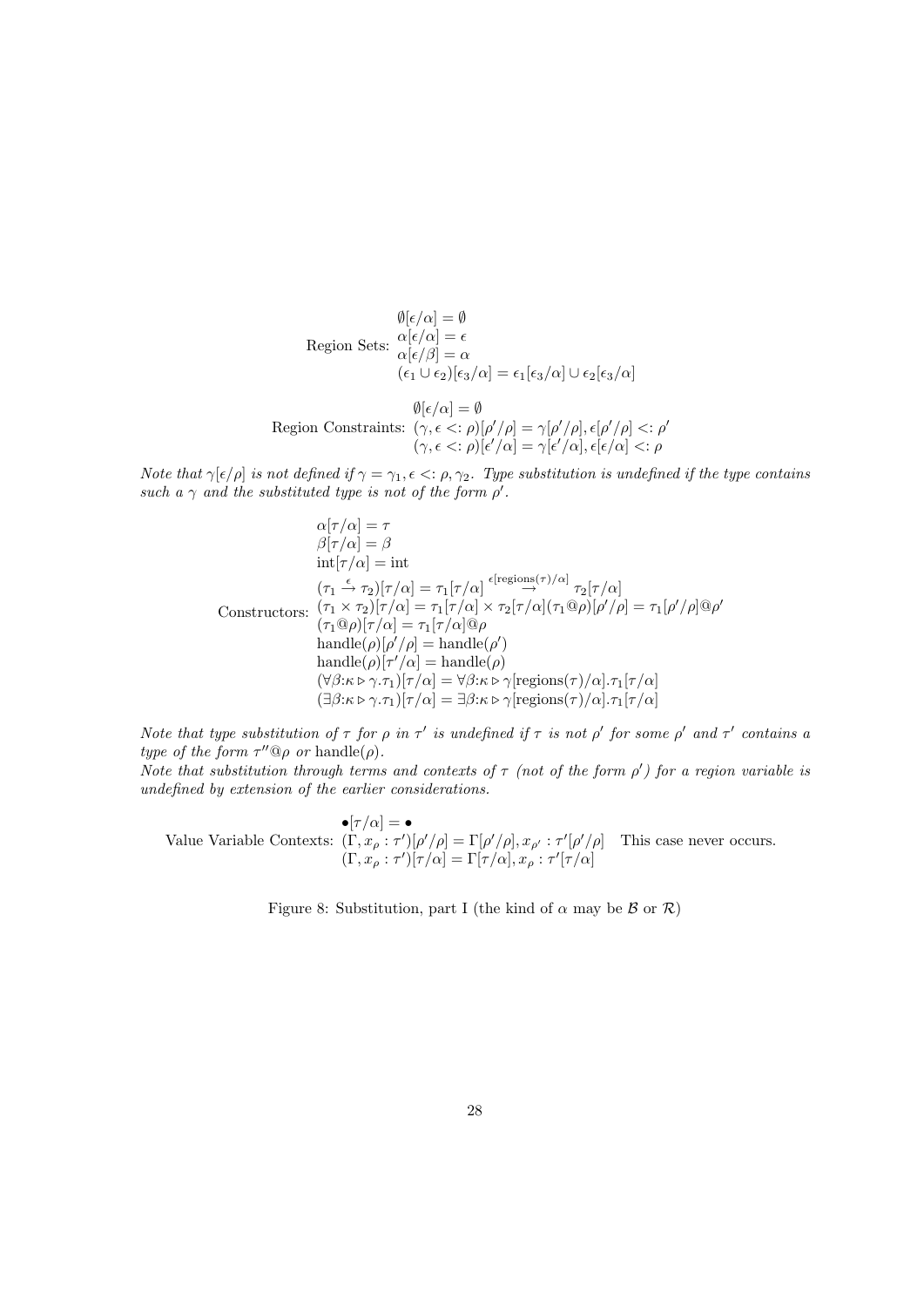$$
x_{\rho}[\rho'/\rho] = x_{\rho'}
$$
 This case never occurs.  
\n
$$
x_{\rho}[\tau/\alpha] = x_{\rho}
$$
  
\n
$$
i[\tau/\alpha] = i
$$
  
\n
$$
(\rho:(\tau_1 x_{\rho}) \xrightarrow{\epsilon} \tau_2 = \{s\})[\tau/\alpha] = (\rho:(\tau_1[\tau/\alpha] x_{\rho}) \xrightarrow{\epsilon} [\text{regions}(\tau)/\alpha] \tau_2[\tau/\alpha] = \{s[\tau/\alpha]\})
$$
  
\n
$$
(\Lambda\beta:\kappa \rhd \gamma.f)[\tau/\alpha] = \Lambda\beta:\kappa \rhd \gamma[\text{regions}(\tau)/\alpha].f[\tau/\alpha]
$$
  
\nregion( $\rho)[\rho'/\rho] = \text{region}(\rho')$  This case never occurs.  
\n
$$
(e_1, e_2)[\tau/\alpha] = e[\tau/\alpha](\tau'[\tau/\alpha])
$$
  
\nExpressions: 
$$
(e_1[\tau/\alpha] = e[\tau/\alpha], e_2[\tau/\alpha])
$$
  
\n
$$
e_2i[\tau/\alpha] = e[\tau/\alpha],
$$
  
\n
$$
(\epsilon \epsilon)[\tau/\alpha] = \kappa(e[\tau/\alpha])
$$
  
\n
$$
(\epsilon \epsilon)[\tau/\alpha] = \kappa(e[\tau/\alpha])
$$
  
\n
$$
(\epsilon \epsilon)[\tau/\alpha] = \kappa(e[\tau/\alpha])
$$
  
\n
$$
(\epsilon \epsilon)[\tau/\alpha] = \kappa(e[\tau/\alpha])
$$
  
\n
$$
(\epsilon \epsilon)[\tau/\alpha] = \kappa(e[\tau/\alpha])
$$
  
\n
$$
(\epsilon \epsilon)[\tau/\alpha] = \epsilon_1[\tau/\alpha] \epsilon_2[\tau/\alpha]
$$
  
\n
$$
(\epsilon \epsilon \epsilon)[\tau/\alpha] = \epsilon_1[\tau/\alpha] = \epsilon_2[\tau/\alpha]
$$
  
\n
$$
(\text{return } e)[\tau/\alpha] = \text{return } (e[\tau/\alpha])
$$
  
\n
$$
(\text{return } e)[\tau/\alpha] = \text{return } (e[\tau/\alpha])
$$
  
\n
$$
(\text{return } e)[\tau/\alpha] = \text{return } (e[\tau/\alpha])
$$
  
\n
$$
(\text{return } e)[\tau/\alpha] = \text{return } (e[\tau/\alpha])
$$

Figure 9: Substitution, part II (the kind of  $\alpha$  may be  $\beta$  or  $\mathcal{R}$ )

 $(s\, \mathsf{pop}[\rho])[\tau/\alpha] = s[\tau/\alpha]\, \mathsf{pop}[\rho]$ 

regions(α) = α  
\nregions(int) = ∅  
\nregions(τ<sub>1</sub> 
$$
\stackrel{\epsilon}{\rightarrow}
$$
 τ<sub>2</sub>) = ε  
\nregions(τ<sub>1</sub> × τ<sub>2</sub>) = regions(τ<sub>1</sub>) ∪ regions(τ<sub>2</sub>)  
\nregions(τ@ρ) = ρ ∪ regions(τ)  
\nregions(handle(ρ)) = ρ  
\nregions(γα:κtriangleright γ.τ) = regions(τ) – α  
\nregions(∃α:κtriangleright γ.τ) = regions(τ) – α

Figure 10: Regions-Of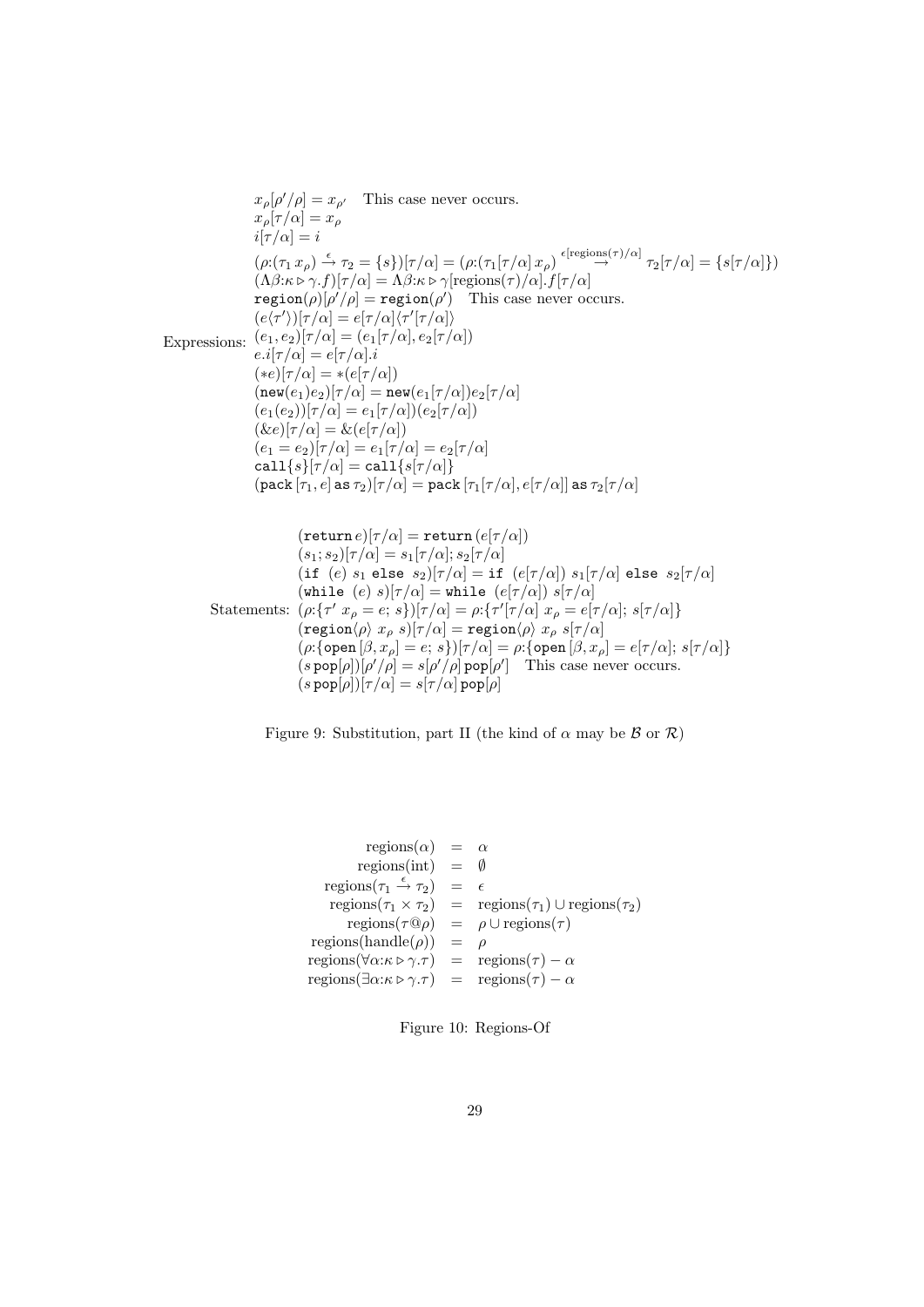# 9.3 Static Semantics

Well-formed programs obey several invariants, which we enforce with separate judgments. We begin with the more conventional-looking "type-checking" judgments for statements and expressions. After extending these judgments to heaps  $(G \text{ and } S)$  and machine states, we have a system that prevents type errors (such as treating an int as a function) and prevents dangling pointers. But that is not enough to prove that programs deallocate all of their regions and that functions always diverge or return (as opposed to "fall off the end" as is possible—and unsafe—in C). We therefore add other judgments for these invariants. Finally, we present some technical judgments used but not discussed in detail, namely kind-checking and context well-formedness.

#### 9.3.1 Statement and Expression Type-Checking

As with the dynamic semantics, we have three mutually inductive judgments for statements (Figure 11), right-hand-side expressions (Figures 12 and 13), and left-hand-side expressions (Figure 14). We begin by explaining the form of each judgment and then describe the individual rules.

In each judgment, we have a  $\Delta$ , Γ,  $\gamma$ , and  $\epsilon$  in the context. These describe the type variables (and region names) in scope, the value variables in scope, the outlives relationships assumed true, and the regions assumed live, respectively. To see that all of these constructs are necessary, consider (informally for the moment) type-checking  $*x<sub>ρ</sub>$ . We need to know that  $\rho$  is a region-name (via  $\Delta$ ) for a region that outlives (via  $\gamma$ ) something that we know is live (via  $\epsilon$ ) and that  $x<sub>o</sub>$  is a pointer (via Γ). (We also need to know  $x<sub>ρ</sub>$  points into a live region.) Each judgment has a slightly different form:

- $\Delta; \Gamma; \gamma; \epsilon; \tau \vdash_{\text{stmt}} s$  means s is well-typed even though statements do not have types (or have type unit if you prefer). The  $\tau$  in the context is used to type-check return statements: It is the return type for the function body being type-checked (int for the top-level program).
- $\Delta; \Gamma; \gamma; \epsilon \vdash_{\text{rhs}} e : \tau$  means e is a well-typed right-hand-side expression of type  $\tau$ .
- $\Delta; \Gamma; \gamma; \epsilon \vdash_{\text{Ihs}} e : \tau \mathbb{Q} \rho$  means e is a well-typed left-hand-side expression of type  $\tau$  in the region named ρ.

The point is that right-hand-sides do not have region names ("the region of 42" makes no sense), but left-hand-sides do have region names (the path to which the expression evaluates will begin with an identifier with the region name). Of course, right-hand-sides with pointer types have a region name in their type. In fact, to type-check  $\&e$  as a right-hand-side, the region name from type-checking e as a left-hand-side is the region name with which we annotate the pointer type for &e.

We now describe each of the rules for type-checking statements:

- SS1 through SS5 are mostly just congruence rules. Notice that in SS2 we use the  $\tau$  in the context as the required type for the expression returned. Also, loop and conditional guards must have type int.
- SS6 requires that  $\rho$  is a region-name and adds  $\rho$  to the capability used to type-check s. The point is that  $\rho$  should not be in the capability *except* in s because the associated region will be deallocated after s executes. As we will see, we type-check whole programs under the empty capability—only descending under the pop form provides access to a region. Well, actually we start with an initial capability for the region holding the program's "static data", which the program does not deallocate.
- SS7 through SS9 each add a region  $\rho$  and a term variable  $x_{\rho}$  for type-checking the contained statement s. The new region will be deallocated before any live region, so we add  $\epsilon \leq \rho$  to  $\gamma$ . The new region remains live throughout the execution of s, so we add  $\rho$  to  $\epsilon$ . The type of  $x_{\rho}$  is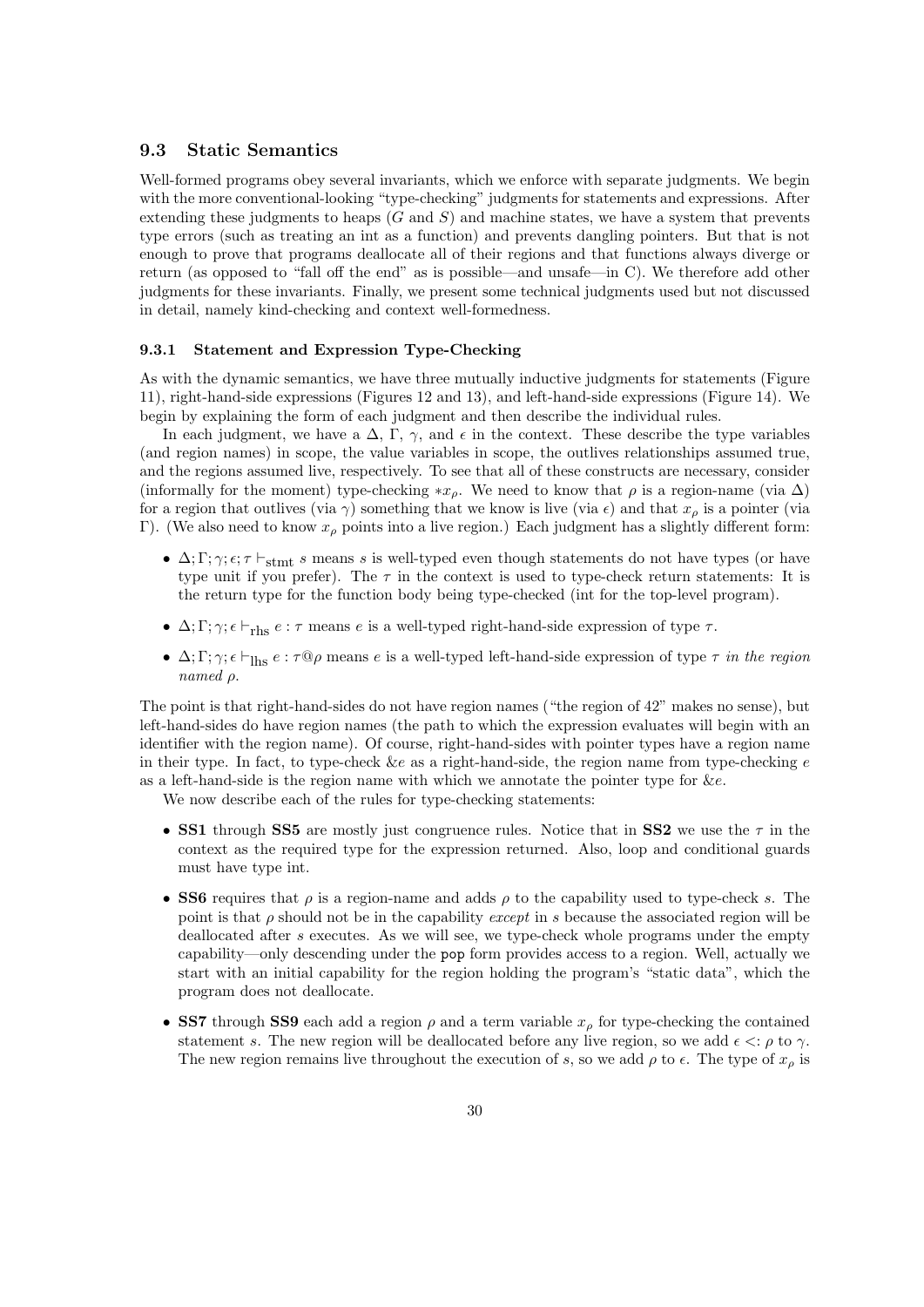$$
\frac{\Delta;\Gamma;\gamma;\epsilon\vdash_{\text{rhs}}\epsilon:r'\Delta\vdash_{\text{com }\tau;\mathcal{T}}}{\Delta;\Gamma;\gamma;\epsilon;\tau\vdash_{\text{stm }\epsilon}\epsilon}
$$
\n
$$
(SS1) \quad \frac{C\vdash_{\text{rhs}}\epsilon:r'\Delta\vdash_{\text{com }\tau;\mathcal{T}}}{\Delta;\Gamma;\gamma;\epsilon;\tau\vdash_{\text{stmt}}\epsilon}
$$
\n
$$
(SS2) \quad \frac{C\vdash_{\text{rhs}}\epsilon:\tau}{C;\tau\vdash_{\text{stmt}}\epsilon_1}\frac{\epsilon_1\cdot\tau;\vdash_{\text{stmt}}\epsilon_2}{C;\tau\vdash_{\text{stmt}}\epsilon_1;\epsilon_2}
$$
\n
$$
(SS3) \quad \frac{C\vdash_{\text{rhs}}\epsilon:\text{int}\quad C;\tau\vdash_{\text{stmt}}\epsilon_1\cdot C;\tau\vdash_{\text{stmt}}\epsilon_2}{C;\tau\vdash_{\text{stmt}}\mathbf{it}\left(\epsilon\right)s_1\text{ else }s_2}
$$
\n
$$
(SS5) \quad \frac{C\vdash_{\text{rhs}}\epsilon:\text{int}\quad C;\tau\vdash_{\text{stmt}}\epsilon}{C;\tau\vdash_{\text{stmt}}\mathbf{while}\left(\epsilon\right)s}
$$
\n
$$
(SS6) \quad \frac{\Delta;\Gamma;\gamma;\epsilon\uplus\rho;\tau\vdash_{\text{stmt}}\epsilon_1}{\Delta;\Gamma;\gamma;\epsilon;\tau\vdash_{\text{stmt}}\epsilon_2\text{pep}[\rho]}
$$
\n
$$
\frac{\Delta;\Gamma;\gamma;\epsilon\vdash_{\text{rhs}}\epsilon:\tau'\Delta\vdash_{\text{com }\tau:\mathcal{T}}}{\Delta;\Gamma;\gamma;\epsilon;\tau\vdash_{\text{stmt}}\rho:\tau^{\prime}\tau;\vdash_{\text{stmt}}\epsilon}}\frac{\left(\Delta,\rho;\mathcal{R});\left(\Gamma,x_\rho;\tau'\right)';\left(\gamma,\epsilon\leq\tau\right)\right);\left(\epsilon\cup\rho\right);\tau\vdash_{\text{stmt}}\epsilon}{\Delta;\Gamma;\gamma;\epsilon;\tau\vdash_{\text{stmt}}\rho:\tau^{\prime}\tau^{\prime}\varphi=\epsilon;s}\quad(\rho\notin\text{Dom}(\Delta),x_\rho\notin\text{Dom}(\Gamma))\right.}{\left(\Delta,\rho;\mathcal{R});\left(\Gamma,x_\rho;\text{handle}(\rho)\right);(\gamma,\epsilon\leq\tau)\right);(\epsilon\
$$

Figure 11: Statement Typing Rules

$$
\overline{21}
$$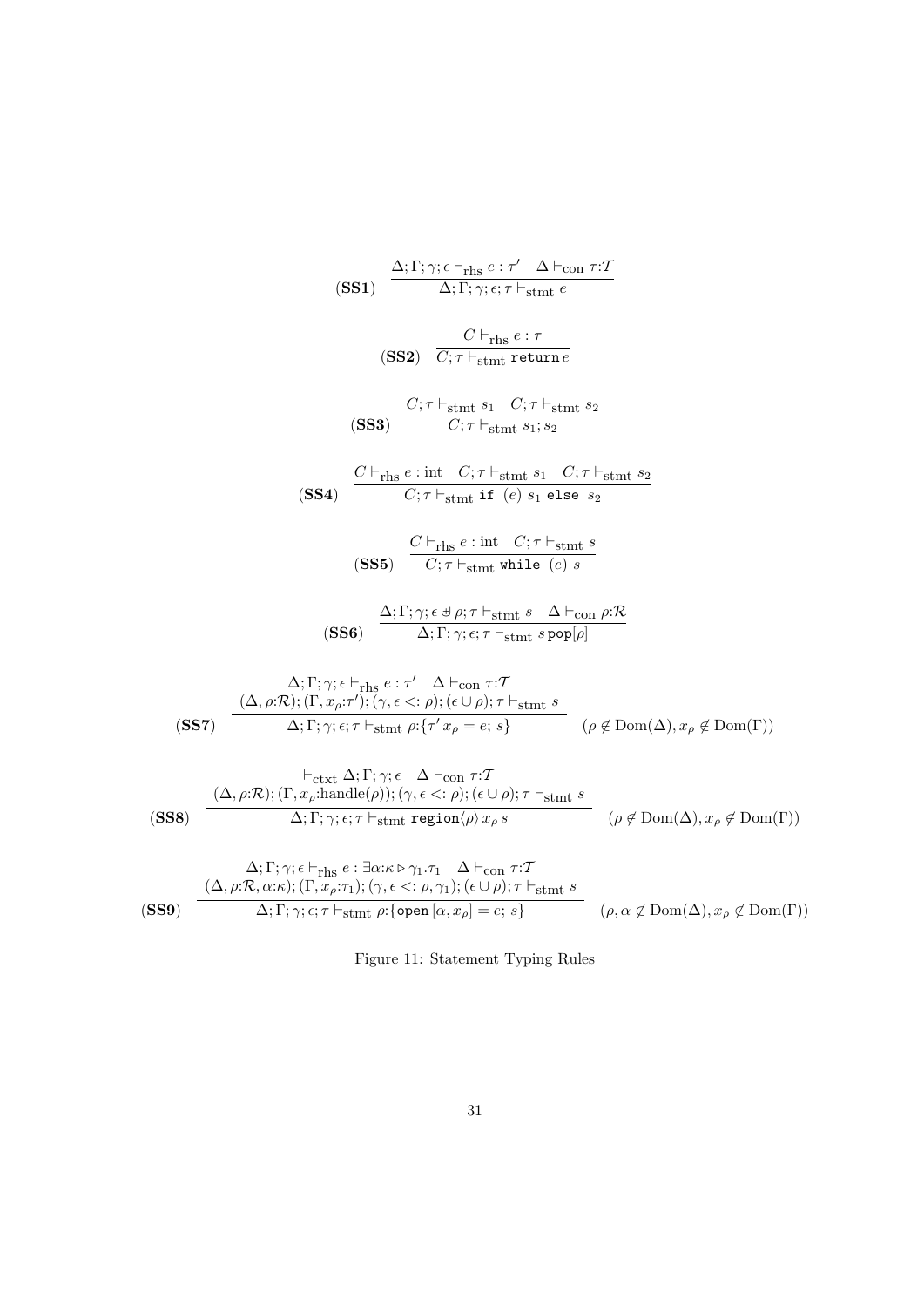$$
\frac{\gamma \vdash_{ei} \epsilon \Rightarrow \rho \vdash_{\text{ctxt}} \Delta; \Gamma; \gamma; \epsilon}{\Delta; \Gamma; \gamma; \epsilon \vdash_{\text{rhs}} x_{\rho} : \Gamma(x_{\rho})}
$$
\n
$$
(SR2) \frac{\Delta; \Gamma; \gamma; \epsilon \vdash_{\text{rhs}} e : \tau \otimes \rho_1 \quad \gamma \vdash_{ei} \rho_2 \Rightarrow \rho_1}{\Delta; \Gamma; \gamma; \epsilon \vdash_{\text{rhs}} e : \tau \otimes \rho_2}
$$
\n
$$
\frac{\vdash_{\text{ctxt}} C}{\Delta; \Gamma; \gamma; \epsilon \vdash_{\text{rhs}} e : \tau \otimes \rho_2}
$$
\n
$$
(SR3) \overline{C \vdash_{\text{rhs}} i : \text{int}}
$$
\n
$$
\frac{\Delta \vdash_{\text{con}} \rho : \mathcal{R} \vdash_{\text{ctxt}} \Delta; \Gamma; \gamma; \epsilon}{\Delta; \Gamma; \gamma; \epsilon \vdash_{\text{rhs}} \text{region}(\rho) : \text{handle}(\rho)}
$$
\n
$$
(SR4) \overline{\Delta; \Gamma; \gamma; \epsilon \vdash_{\text{rhs}} \text{region}(\rho) : \text{handle}(\rho)}
$$
\n
$$
\frac{C \vdash_{\text{rhs}} e_1 : \tau_1 \quad C \vdash_{\text{rhs}} e_2 : \tau_2}{C \vdash_{\text{rhs}} (e_1, e_2) : \tau_1 \times \tau_2}
$$
\n
$$
(SR6) \overline{C \vdash_{\text{rhs}} e : \tau \otimes \rho} \quad \gamma \vdash_{\text{ei}} \epsilon \Rightarrow \rho}
$$
\n
$$
(SR7) \frac{\Delta; \Gamma; \gamma; \epsilon \vdash_{\text{rhs}} e : \tau \otimes \rho \quad \gamma \vdash_{\text{ei}} \epsilon \Rightarrow \rho}{\Delta; \Gamma; \gamma; \epsilon \vdash_{\text{rhs}} \text{new}(e_1) e_2 : \tau \otimes \rho}
$$
\n
$$
\frac{\Delta; \Gamma; \gamma; \epsilon \vdash_{\text{rhs}} e_1 : \text{handle}(\rho) \quad \Delta; \Gamma; \gamma; \epsilon \vdash_{\text{rhs}} e_2 : \tau \otimes \rho}{\Delta; \Gamma; \gamma; \epsilon \vdash_{\text{rhs}} \text{new}(e_1) e_2 : \tau \otimes \rho}
$$

Figure 12: Right-Hand-Side Expression Typing Rules (Part I)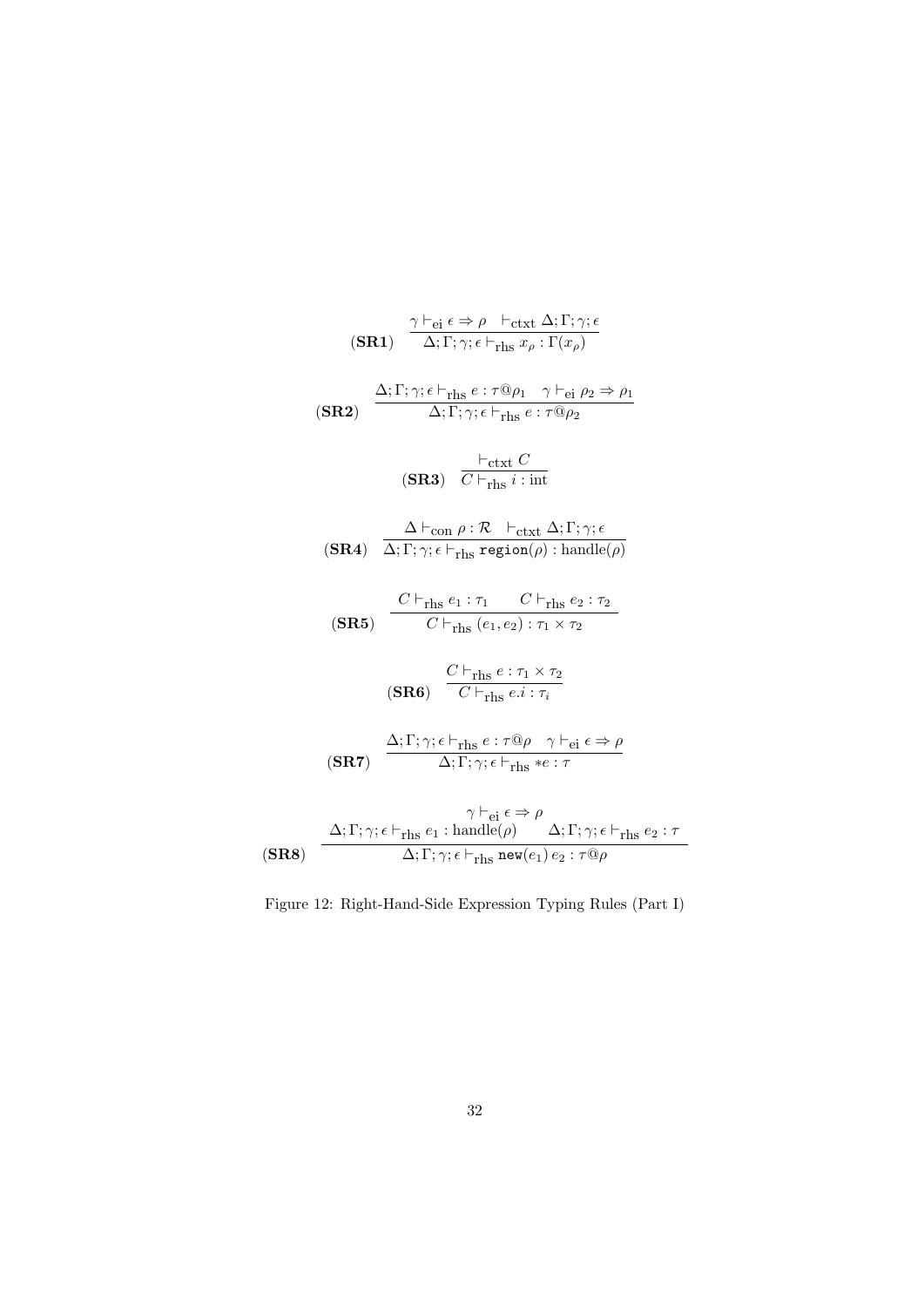$$
\frac{C \vdash_{\text{Ihs}} e : \tau \textcircled{9} \rho}{C \vdash_{\text{rhs}} \& e : \tau \textcircled{9} \rho}
$$
\n
$$
\textbf{(SR10)} \quad \frac{\Delta; \Gamma; \gamma; \epsilon \vdash_{\text{Ihs}} e_1 : \tau \textcircled{9} \rho \quad \Delta; \Gamma; \gamma; \epsilon \vdash_{\text{rhs}} e_2 : \tau \quad \gamma \vdash_{\text{ei}} \epsilon \Rightarrow \rho}{\Delta; \Gamma; \gamma; \epsilon \vdash_{\text{rhs}} e_1 = e_2 : \tau}
$$
\n
$$
\textbf{(SR11)} \quad \frac{C; \tau \vdash_{\text{stmt}} s \quad \vdash_{\text{ret}} s}{C \vdash_{\text{rhs}} \text{call}\{s\} : \tau}
$$
\n
$$
\Delta; \Gamma; \gamma; \epsilon \vdash_{\text{rhs}} e_1 : \tau_2 \xrightarrow{\epsilon_1} \tau \quad \Delta; \Gamma; \gamma; \epsilon \vdash_{\text{rhs}} e_2 : \tau_2
$$
\n
$$
\frac{\gamma \vdash_{\text{ei}} \epsilon \Rightarrow \epsilon_1}{\gamma \vdash_{\text{ei}} \epsilon \Rightarrow \epsilon_1}
$$

(SR12) 
$$
\Delta; \Gamma; \gamma; \epsilon \vdash_{\text{rhs}} e_1(e_2) : \tau
$$

(SR13)  $\Delta \vdash_{\text{con}} \tau_1 : \kappa \qquad \gamma \vdash_{\text{ord}} \gamma_1[\text{regions}(\tau_1)/\alpha]$  $\Delta; \Gamma; \gamma; \epsilon \vdash_{\text{rhs}} e : \tau_2[\tau_1/\alpha]$  $\Delta; \Gamma; \gamma; \epsilon \vdash_{\text{rhs}} \texttt{pack}\left[\tau_1, e\right]$  as  $\exists \alpha: \kappa \triangleright \gamma_1.\tau_2 : \exists \alpha: \kappa \triangleright \gamma_1.\tau_2 \qquad (\alpha \not\in \text{Dom}(\Delta), \kappa \neq \mathcal{T})$ 

$$
\Delta; \Gamma; \gamma; \epsilon \vdash_{\text{rhs}} e : \forall \alpha: \kappa \rhd \gamma_1. \tau_2
$$
\n
$$
\Delta \vdash_{\text{con}} \tau_1 : \kappa \qquad \gamma \vdash_{\text{ord}} \gamma_1 [\text{regions}(\tau_1)/\alpha]
$$
\n
$$
\Delta; \Gamma; \gamma; \epsilon \vdash_{\text{rhs}} e \langle \tau_1 \rangle : \tau_2 [\tau_1/\alpha]
$$

$$
\Delta \vdash_{con} \tau_1 \xrightarrow{\epsilon_1} \tau_2 \qquad \vdash_{\text{ctxt}} \Delta; \Gamma; \gamma; \epsilon \qquad (\rho \notin \text{Dom}(\Delta))
$$
\n
$$
\text{(SR15)} \qquad \frac{(\Delta, \rho; \mathcal{R}); (\Gamma, x_\rho; \tau_1); (\gamma, \epsilon_1 < : \rho); (\epsilon_1 \uplus \rho); \tau_2 \vdash_{\text{stmt}} s \qquad \vdash_{\text{ret}} s}{\Delta; \Gamma; \gamma; \epsilon \vdash_{\text{rhs}} \rho; (\tau_1 x_\rho) \xrightarrow{\epsilon_1} \tau_2} = \{s\} : \tau_1 \xrightarrow{\epsilon_1} \tau_2}
$$

$$
\begin{array}{cc}\n(\mathbf{SR16}) & \xrightarrow{\begin{array}{c}\n(\Delta, \alpha:\kappa);\Gamma;\ (\gamma, \gamma_1);\epsilon \vdash_{\text{rhs}} e:\tau & \Delta, \alpha:\kappa \vdash_{\text{rc}} \gamma_1 & \vdash_{\text{ctxt}} \Delta;\Gamma;\gamma;\epsilon} \\
\hline\n\Delta;\Gamma;\gamma;\epsilon \vdash_{\text{rhs}} \Lambda \alpha:\kappa \rhd \gamma_1.e:\forall \alpha:\kappa \rhd \gamma_1.\tau & (\alpha \notin \text{Dom}(\Delta), \kappa \neq T)\n\end{array}\n\end{array}
$$

Figure 13: Right-Hand-Side Expression Typing Rules (Part II)

$$
\begin{array}{ll}\n\textbf{(SL1)} & \frac{\vdash_{\text{ctxt}} C}{C \vdash_{\text{Ihs}} x_{\rho} : \Gamma(x_{\rho}) \mathbb{Q} \rho} & \textbf{(SL2)} & \frac{C \vdash_{\text{rhs}} e : \tau \mathbb{Q} \rho}{C \vdash_{\text{Ihs}} * e : \tau \mathbb{Q} \rho} \\
\textbf{(SL3)} & \frac{C \vdash_{\text{Ihs}} e : (\tau_1 \times \tau_2) \mathbb{Q} \rho}{C \vdash_{\text{Ihs}} e : i : \tau_i \mathbb{Q} \rho}\n\end{array}
$$

Figure 14: Left-Hand-Side Expression Typing Rules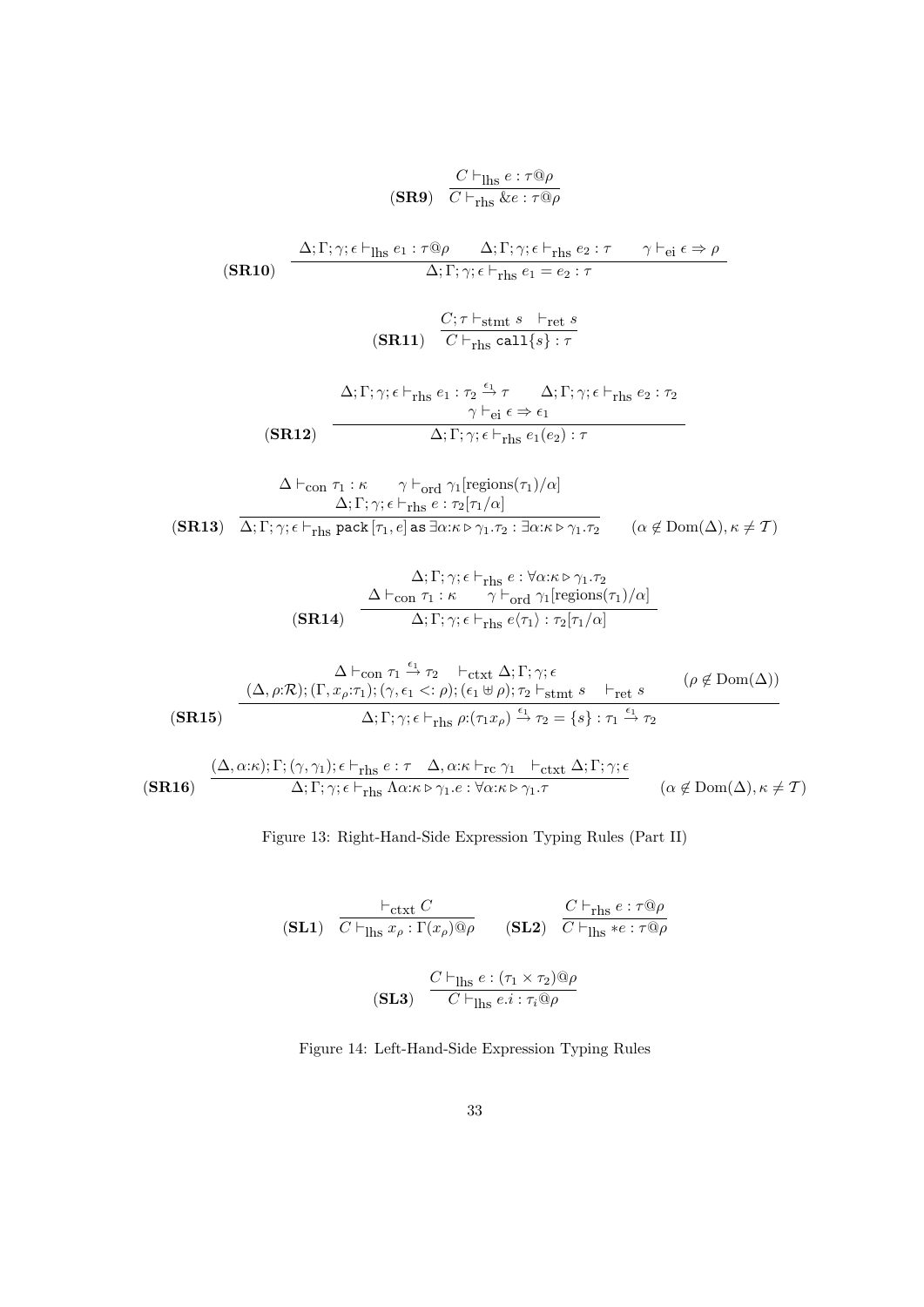the expected one for each rule. Finally, in SS9 we also add  $\gamma_1$ , the constraints ensured by the existential type, to the context when type-checking s. The typing rule for creating existential types ensures these constraints are true, so it is sound to use them. (We cannot use them elsewhere because they may mention  $\alpha$ , which is added to  $\Delta$  only when type-checking s.)

We now describe the type-checking rules for right-hand expressions. Several of the rules use antecedents of the form  $\gamma \vdash_{\mathbf{ei}} \epsilon_1 \Rightarrow \epsilon_2$  (where  $\epsilon_1$  or  $\epsilon_2$  may be a single region-name  $\rho$ ). The formal rules for this judgment are presented later. Informally, it means that under constraints  $\gamma$ , having capability  $\epsilon_1$  suffices for establishing capability  $\epsilon_2$ . In other words, if everything in  $\epsilon_1$  is live, then everything in  $\epsilon_2$  is live. Similarly, we have  $\gamma_1 \vdash_{\text{ord}} \gamma_2$ , which means every constraint in  $\gamma_2$  is provable given  $\gamma_1$ .

Turning to the individual rules:

- SR1: To type-check a variable, we need to establish that its region is live under the current capability (because the dynamic semantics will "read" from the region). The result is from Γ.
- **SR2**: This rule is subsumption, allowing subtyping on pointers based on the outlives relationship of regions. Specifically, if we can establish that  $\rho_1$  outlives  $\rho_2$ , then it is sound to cast from  $\tau \mathbb{Q}_{p_1}$  to  $\tau \mathbb{Q}_{p_2}$ . Note that this cast is not deep; pointer types are invariant in  $\tau$ . (This point is subtle for the heap. Safety comes from the fact that we will pick one type for each heap location, so different aliases are unable to view it at different types. Only right-hand-sides may be cast; all aliases "use the same cast".)
- SR3 through SR6 are self-explanatory. As expected, the region-name for a handle appears in its type.
- **SR7** is much like **SR1**; we need to know that the region that the expression's evaluation will access is live.
- SR8 is what we would expect for allocation; the result type is a pointer into the handle's region. Notice that we must know the handle's region; the region-name for the handle to which  $e_1$  evaluates must be known at compile-time. Of course, the region must be live.
- SR9 and SR10 use the judgment for left-hand-sides appropriately. Notice that SR9 does not require the region to be live (we permit dangling pointers, just not following them) whereas SR10 does require the region to be live (because assignment "writes" to the region).
- SR11 uses the statement judgment and requires that the statement cannot "fall off the end".
- **SR12** is for function calls. As should be expected, the current capability must be sufficient to demonstrate the function's effect. Otherwise, the call's execution could access dead regions.
- **SR13** introduces existential types. The only non-standard feature is the requirement that the constraint  $\gamma_1$  in the result type is ensured by the current constraint  $\gamma$  (when using the witness type for  $\alpha$ ). Constraints never become false (the region lifetime ordering is unchangeable), so this assumption is what allows the open construct to assume the constraints of the package it opens.
- SR14 is the elimination form for universal types. It is the dual of SR13. The only nonstandard feature is the obligation to show that the current constraint suffices to prove the constraint in the universal type. This assumption is what allows us to assume the constraint when type-checking the body of a polymorphic expression.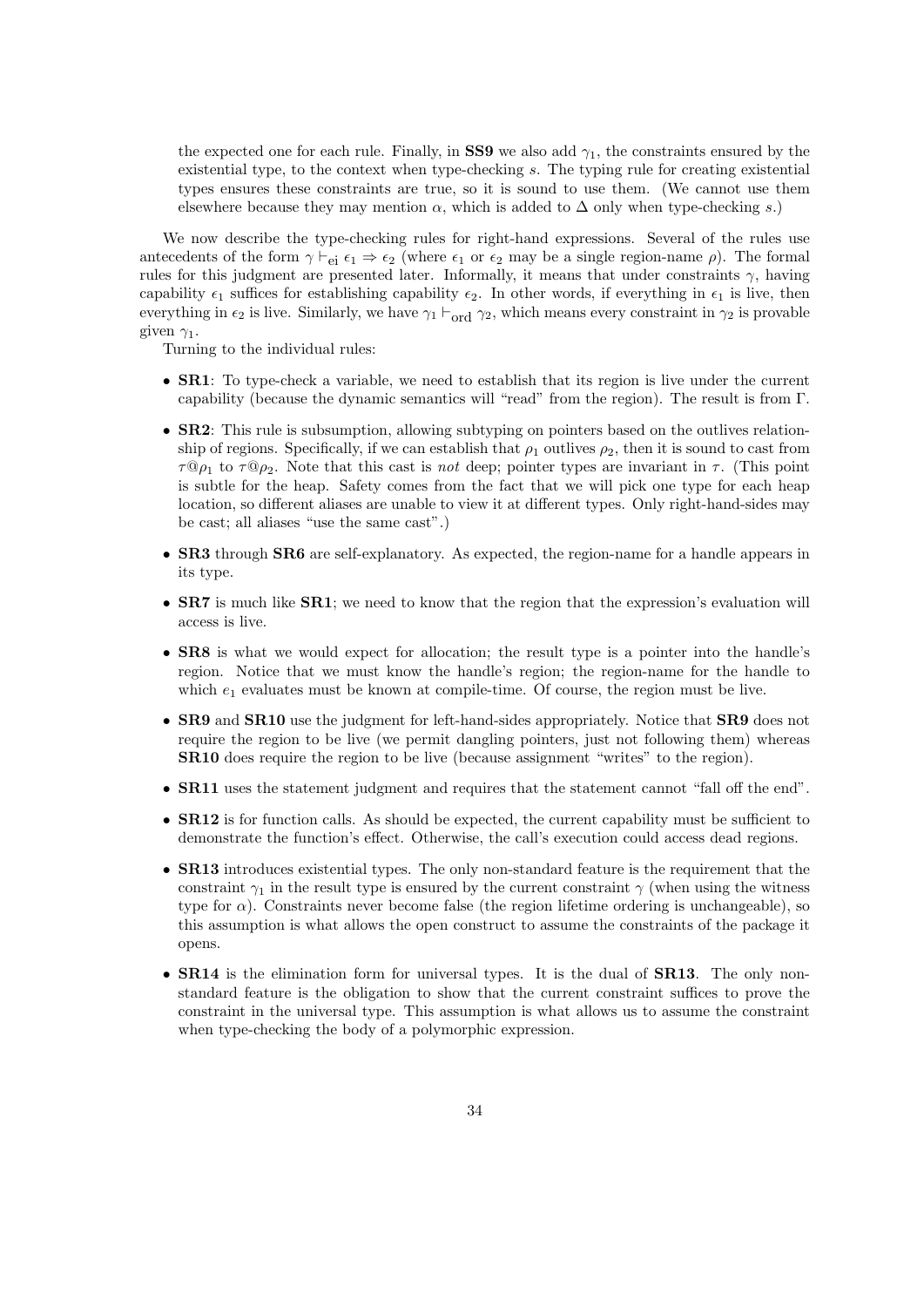$$
G = [\rho'_1 \mapsto R'_1, \dots, \rho'_m \mapsto R'_m] \qquad S = [\rho_1 \mapsto R_1, \dots, \rho_n \mapsto R_n]
$$
  
\n
$$
\Delta = \rho'_1: \mathcal{R}, \dots, \rho'_m: \mathcal{R}, \rho_1: \mathcal{R}, \dots, \rho_n: \mathcal{R}
$$
  
\n
$$
\gamma_G = \epsilon_1 \langle \varphi'_1, \dots, \epsilon_m \langle \varphi'_m \rangle \gamma_S = \rho_1 \langle \varphi_2, \rho_2 \langle \varphi_3, \dots, \rho_{n-1} \langle \varphi'_n, \rho_1 \rangle \rangle
$$
  
\n
$$
\gamma = \gamma_G, \gamma_S \qquad \Delta \vdash_{\text{rc}} \gamma
$$
  
\n
$$
\Gamma = \Gamma_G \oplus \Gamma_S \qquad \Delta \vdash_{\text{vctxt}} \Gamma
$$
  
\n
$$
\Delta; \Gamma; \gamma \vdash_{\text{stack}} G : \Gamma_G \qquad \Delta; \Gamma; \gamma \vdash_{\text{stack}} S : \Gamma_S
$$
  
\n
$$
\vdash_{\text{heap}} (G, S) : \Delta; \Gamma; \gamma
$$

$$
(\textbf{SStk1}) \quad \Delta; \Gamma; \gamma \vdash_{\textbf{stack}} \emptyset : \bullet
$$

$$
\textbf{(SStk2)} \quad \frac{\Delta; \Gamma; \gamma \vdash_{\text{stack}} S: \Gamma_1 \quad \Delta; \Gamma; \gamma \vdash_{\text{rgn}} \rho \mapsto R: \Gamma_2}{\Delta; \Gamma; \gamma \vdash_{\text{stack}} S[\rho \mapsto R]: \Gamma_1 \uplus \Gamma_2} \qquad (\rho \not\in \text{Dom}(S))
$$

 $(SRgn1)$   $\Delta; \Gamma; \gamma \vdash_{\text{rgn}} \rho \mapsto \emptyset$ :

$$
\begin{array}{lll}\n\text{(SRgn2)} & \frac{\Delta; \Gamma; \gamma \vdash_{\text{rgn } \rho \mapsto R: \Gamma_1 \quad \Delta; \Gamma; \gamma; \emptyset \vdash_{\text{rhs } v: \tau \quad \emptyset \vdash_{\text{epop } v}}}{\Delta; \Gamma; \gamma \vdash_{\text{rgn } \rho \mapsto R[x \mapsto v]: \Gamma_1, x_\rho: \tau} & (x_\rho \notin \text{Dom}(\Gamma_1))\n\end{array}
$$

#### Figure 15: Machine-Level Typing Rules

- **SR15** is for function bodies. These bodies must return a value of the appropriate type. They assume the explicit effect is live (the current capability). Furthermore, the parameter  $x_{\rho}$  is in a live region  $\rho$  that every other live region outlives. Note that our formal language actually permits "nested functions" and "downward funargs" even though Cyclone does not. In Cyclone, this rule would only be used for a "top-level" function, so  $\Delta$  and  $\epsilon$  would have only the heap's region-name and  $\Gamma$  would have only the code and static data. ( $\gamma$  would be empty.) Also note, as usual, that we do not require  $\gamma \vdash_{\rm ei} \epsilon \Rightarrow \epsilon_1$  (if we did, top-level functions that took non-heap pointers couldn't type-check). The implication is necessary only when calling a function (rule SR12).
- SR16 is for universal introduction. It is the dual of SS9. When type-checking the contained expression, we can assume the constraints in  $\gamma_1$ . The other assumptions are just technical well-formedness conditions (e.g.,  $\gamma_1$  cannot mention type variables not in  $\Delta$ ).

The rules for left-hand-sides are straightforward. Notice that none of them explicitly require a region to be live: Evaluating left-hand-sides does not read memory unless there is a dereference, in which case (rule **SL2**), the assumption uses  $\vdash_{\text{rhs}}$ , which will require the necessary capability.

#### 9.3.2 Heap Type-Checking

The heap is a collection of dead regions  $(G)$  and a collection of live regions  $(S)$  with a fixed ordering. The heap must be well-typed and provide a context under which the current program is well-typed. The relevant rules are in Figure 15.

Because the heap can contain cycles, we need to assume the heap's context when type-checking the heap's contents. For this reason,  $\vdash_{stack}$  and and  $\vdash_{rgn}$  have a  $\Delta$ , Γ, and  $\gamma$  in their contexts.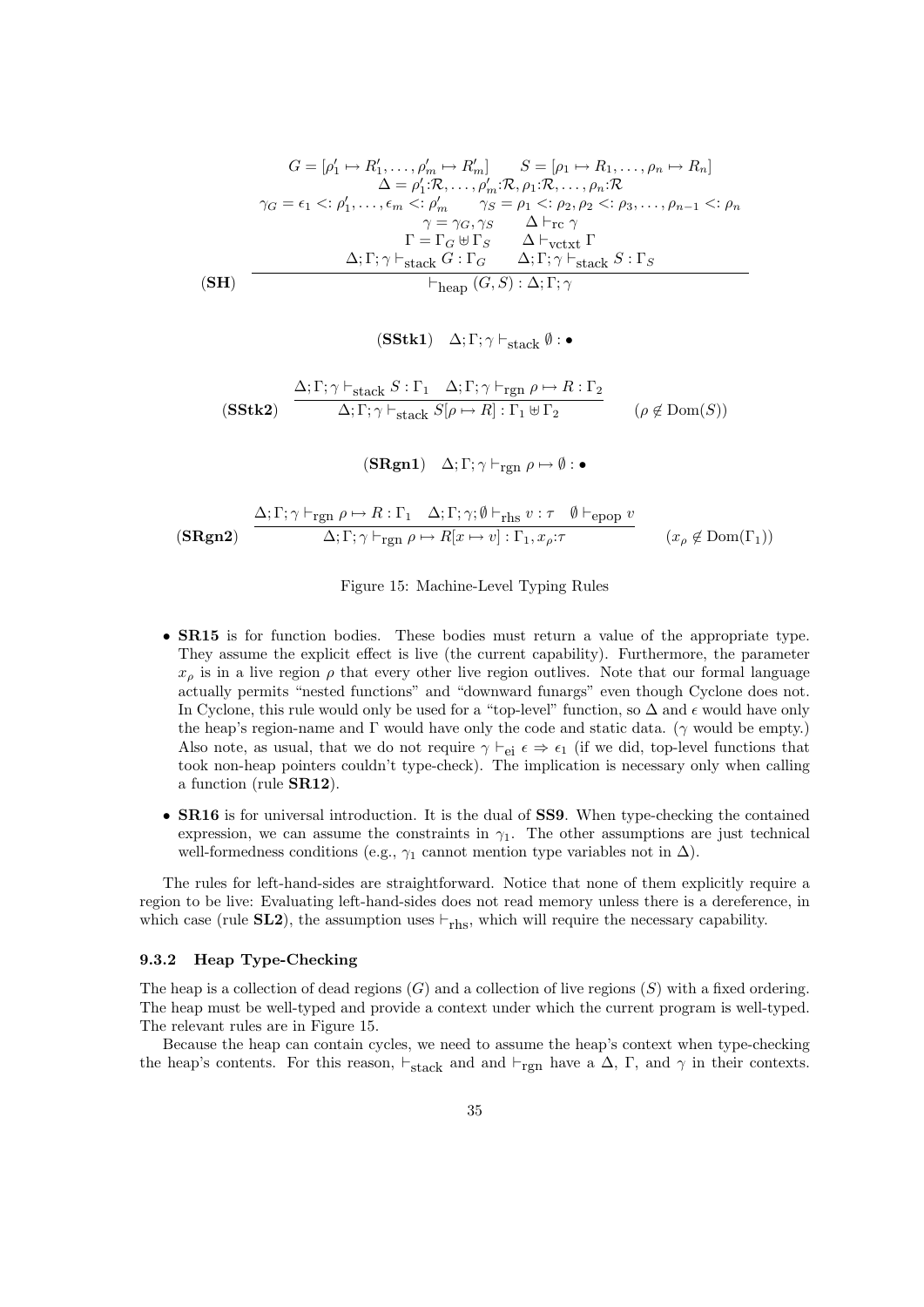(SRet1) 
$$
\vdash_{ret}
$$
 return  $e$  (SRet2)  $\vdash_{ret} s_1$   
\n(SRet3)  $\vdash_{ret} s_2$  (SRet4)  $\vdash_{ret} s_1 + \vdash_{ret} s_2$   
\n $\vdash_{ret} s_1; s_2$  (SRet4)  $\vdash_{te} s_1 \vdash_{te} s_2$   
\n $\vdash_{ret} s$   
\n $\vdash_{ret} s$   
\n $\vdash_{ret} \rho: \{\tau' x_\rho = e; s\}$   
\n $\vdash_{ret} \rho: \{\rho : \rho s_\rho s_\rho\}$   
\n $\vdash_{ret} \rho: \{\rho \text{pen}[\alpha, x_\rho] = e; s\}$   
\n $\vdash_{ret} s \text{pop}[\rho]$ 

Figure 16: Statement Must-Return Rules

These judgments "collect" the types of all the values in the heap in their result, if you will. In order to prevent the assumption of nonexistent heap values, SH requires that the values collected exactly equal (up to reordering) the assumed Γ.

The context for  $\vdash_{\text{stack}}$  and  $\vdash_{\text{rgn}}$  does not need a capability  $\epsilon$  because the heap contains only values (not expressions requiring evaluation) and only evaluation requires access to regions. Put another way, heap objects can be in dead regions (or point to dead regions), so long as the program does not access the objects (or dereference them).

Rule SH takes a heap  $(G, S)$  and "produces" the appropriate  $\Delta$ , Γ, and  $\gamma$ . The Γ comes from  $\vdash_{\text{stack}}$  and  $\vdash_{\text{rem}}$  as just described.  $\Delta$  is simply the region names in G and S; as expected, the heap has no free type variables. The interesting part is  $\gamma$ . Because of the stack-like discipline of regions, we can assume  $\rho_i \ll \rho_{i+1}$  when  $\rho_{i+1}$  is to the right of  $\rho_i$  in S. In other words, regions to the left of S outlive regions to the right. Type-checking garbage regions may also require outlives relationships (though this point is mostly technical because the garbage regions are inaccessible). Because a garbage region is already dead, it is sound to assume that any region outlives a garbage region. That is why  $\epsilon_1, \ldots, \epsilon_m$  are unconstrained (provided they are closed under  $\Delta$ ).

When we type-check a top-level statement s (such as in the assumption of Type and Pop Preservation), we use the context that the conclusion of SH provides.

#### 9.3.3 Return- and Pop-Checking

Progress requires that programs do not get stuck during evaluation. A function that "falls off the end" without returning would be stuck because we would have an "active position" of the form call  $\{v\}$ , (or at top-level, just v). Instead, we insist that all execution paths of a function body (and the top-level program) either diverge or reach a return statement. A simple syntax-directed judgment for statements suffices (but of course is conservative). It appears in Figure 16. We have already seen its uses (rules  $\textbf{S}\textbf{R}$ 11, and  $\textbf{S}\textbf{R}$ 15). It also used to ensure that top-level programs return.

More interesting is proving that Cyclone, in some sense, prohibits memory leaks. One way to say this is that if a program terminates, it deallocates all the regions it allocates. To state this formally, we introduce the mutually inductive judgments  $S \vdash_{\text{Spop}} s$  and  $S \vdash_{\text{epop}} e$  in Figures 17 and 18

If  $S \vdash_{\text{Spop}} s$  (and similarly for expressions), then execution of s will deallocate exactly the regions in  $S$ , and in the correct order. The order comes from the fact that rule  $SP9$  requires the popped region to be on the left of  $S$ —all other regions in S must be popped first by s (which is evaluated before the deallocation caused by the pop statement).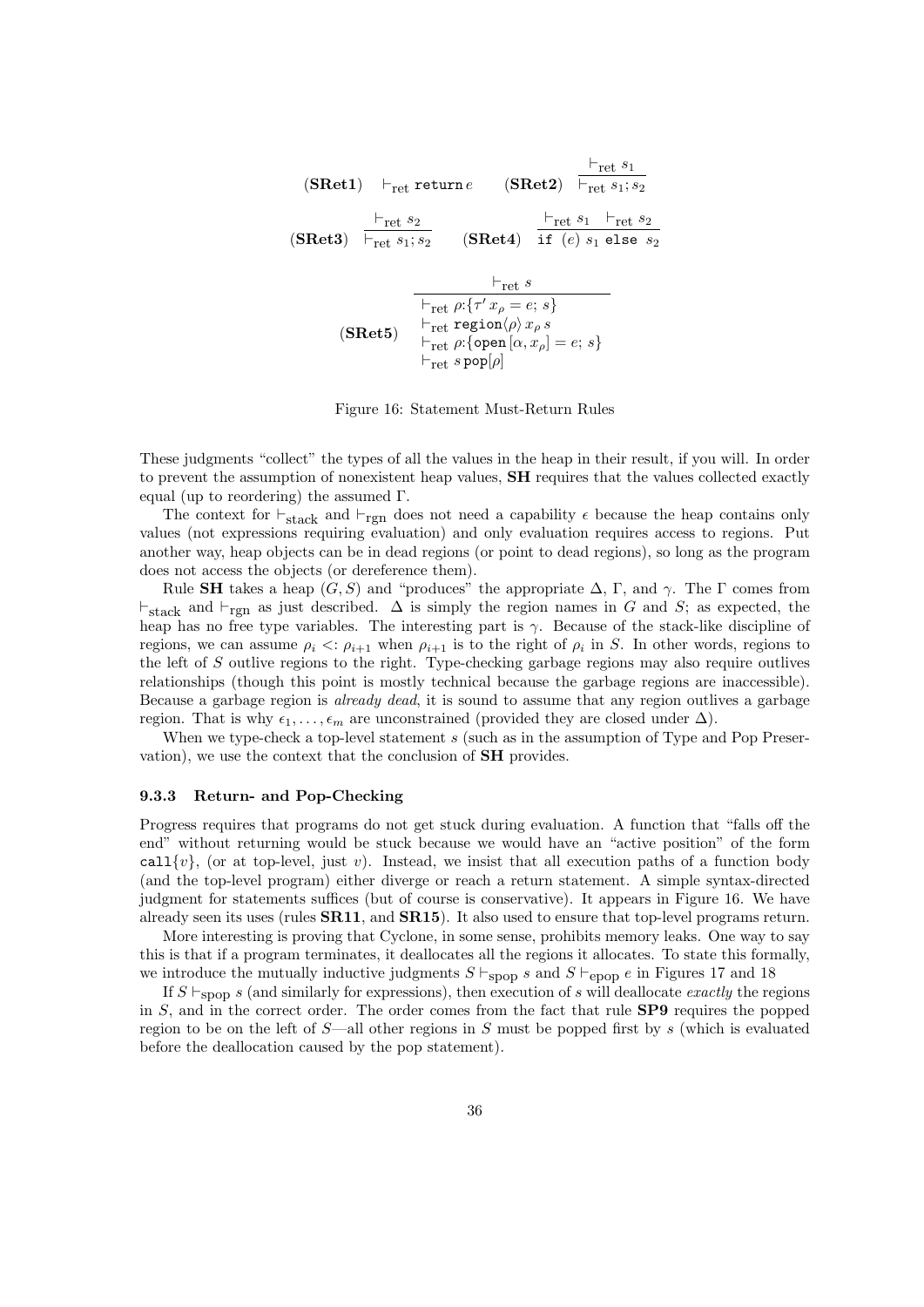$$
\begin{array}{cc}\n & S \vdash_{\text{epop } e} \\
 (\text{SP1}) & \overline{S \vdash_{\text{spop } e}} & (\text{SP2}) & \overline{S \vdash_{\text{spop } \text{return } e}} \\
 & & \xrightarrow{S \vdash_{\text{spop } s_1} \emptyset \vdash_{\text{spop } s_2} \\
 & & \xrightarrow{S \vdash_{\text{epop } e} \emptyset \vdash_{\text{spop } s_1; s_2} \\
 & & \xrightarrow{S \vdash_{\text{epop } e} \emptyset \vdash_{\text{spop } s_1; s_2} \\
 & & \xrightarrow{S \vdash_{\text{epop } e} \emptyset \vdash_{\text{spop } s_1} \emptyset \vdash_{\text{spop } s_2} \\
 & & \xrightarrow{S \vdash_{\text{epop } e} \emptyset \vdash_{\text{spop } s_1} \emptyset \vdash_{\text{spop } e} \emptyset \vdash_{\text{spop } s} \\
 & & \xrightarrow{S \vdash_{\text{epop } e} \emptyset \vdash_{\text{spop } e} \emptyset \vdash_{\text{spop } s} \\
 & & \xrightarrow{S \vdash_{\text{epop } e} \emptyset \vdash_{\text{spop } e} \emptyset \vdash_{\text{spop } s} \\
 & & \xrightarrow{S \vdash_{\text{epop } e} \emptyset \vdash_{\text{spop } s} \\
 & & \xrightarrow{S \vdash_{\text{epop } e} \emptyset \vdash_{\text{spop } s} \\
 & & \xrightarrow{S \vdash_{\text{spop } e} \emptyset \vdash_{\text{spop } s} \\
 & & \xrightarrow{S \vdash_{\text{spop } \emptyset} \emptyset} \\
 & & \xrightarrow{S \vdash_{\text{spop } e} \emptyset \vdash_{\text{spop } s} \\
 & & \xrightarrow{S \vdash_{\text{spop } s} \\
 & & \xrightarrow{S \vdash_{\text{spop } s} \\
 & & \xrightarrow{S \vdash_{\text{spop } s} \\
 & & \xrightarrow{S \vdash_{\text{spop } s} \\
 & & \xrightarrow{S \vdash_{\text{spop } s
$$

Figure 17: Statement Pop Rules

(SE1)  $\emptyset \vdash_{\text{epop}} x_{\rho}$  (SE2)  $\emptyset \vdash_{\text{epop}} i$  (SE3)  $\emptyset \vdash_{\text{epop}} \text{region}(\rho)$ 

(SE4)  $\emptyset \vdash_{\text{spop}} s$  $\emptyset \vdash_{\text{epop}} \rho: (\tau_1 x_\rho) \stackrel{\epsilon}{\rightarrow} \tau_2 = \{s\}$  (SE5)  $\emptyset \vdash_{\text{epop}} e$  $\emptyset ⊢_{epop}$  Λα:κ ⊳ γ.e (SE6)  $S \vdash_{\text{epop}} e$  $S \vdash_{\text{epop}} e \langle \tau \rangle$  $S \vdash_{\text{epop}} e.i$  $S \vdash_{\text{epop}} *e$  $S \vdash_{\text{epop}} \&e$  $S \vdash_{\text{epop}} \texttt{pack}[\tau_1, e]$  as  $\tau_2$ (SE7)  $S \vdash_{\text{epop}} e_1 \quad \emptyset \vdash_{\text{epop}} e_2$  $S \vdash_{\text{epop}} (e_1, e_2)$  $S \vdash_{\text{epop}} {\texttt{new}}(e_1) e_2$  $S \vdash_{\text{epop}} e_1(e_2)$  $S \vdash_{\text{epop}} e_1 = e_2$  $\emptyset \vdash_{\text{epop}} v \quad S \vdash_{\text{epop}} e_2$ 

| $S\vdash_{\text{epop}}(v,e_2)$<br>(SE8)<br>$S\vdash_{\text{epop}} \mathtt{new}(v)e_2$<br>$S\vdash_{\text{epop}} v(e_2)$<br>$S\vdash_{\text{epop}} v=e_2$ |  | $S \vdash_{\text{spop}} s$<br>$(SE9)$ $S \vdash_{\text{epop}} \text{call}\{s\}$ |
|----------------------------------------------------------------------------------------------------------------------------------------------------------|--|---------------------------------------------------------------------------------|
|----------------------------------------------------------------------------------------------------------------------------------------------------------|--|---------------------------------------------------------------------------------|

Figure 18: Expression Pop Rules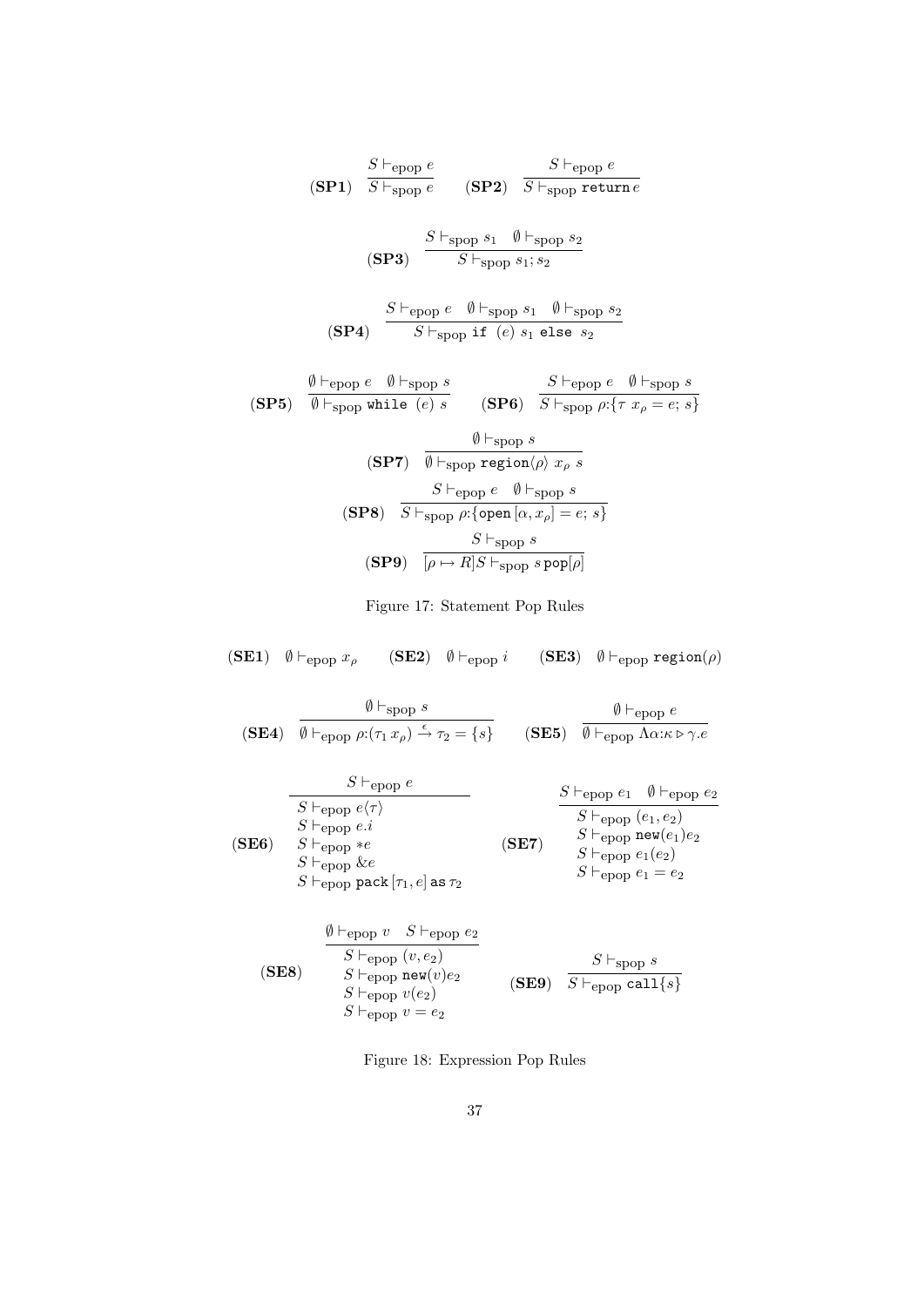$$
\begin{array}{cccc}\n\textbf{(ST1)} & \Delta \vdash_{\text{con}} \alpha : \Delta(\alpha) & \textbf{(ST2)} & \Delta \vdash_{\text{con}} \text{int} : \mathcal{B} \\
\\
\textbf{(ST3)} & \frac{\Delta \vdash_{\text{con}} \tau : \mathcal{B}}{\Delta \vdash_{\text{con}} \tau : \mathcal{T}} & \textbf{(ST4)} & \frac{\Delta \vdash_{\text{con}} \rho : \mathcal{R}}{\Delta \vdash_{\text{con}} \text{handle}(\rho) : \mathcal{B}} \\
\\
\textbf{(ST5)} & \frac{\Delta \vdash_{\text{con}} \tau_1 : \mathcal{T} \Delta \vdash_{\text{con}} \tau_2 : \mathcal{T} \Delta \vdash_{\text{rset}} \epsilon}{\Delta \vdash_{\text{con}} \tau_1 \xrightarrow{\epsilon} \tau_2 : \mathcal{T}} \\
\\
\textbf{(ST6)} & \frac{\Delta \vdash_{\text{con}} \tau_1 : \mathcal{T} \Delta \vdash_{\text{con}} \tau_2 : \mathcal{T}}{\Delta \vdash_{\text{con}} \tau_1 \times \tau_2 : \mathcal{T}} & \textbf{(ST7)} & \frac{\Delta \vdash_{\text{con}} \tau : \mathcal{T} \Delta \vdash_{\text{con}} \rho : \mathcal{B}}{\Delta \vdash_{\text{con}} \tau \otimes \beta} \\
\end{array}
$$

$$
\frac{\Delta, \alpha:\kappa \vdash_{\text{rc}} \gamma \quad \Delta, \alpha:\kappa \vdash_{\text{con}} \tau : \mathcal{T}}{\Delta \vdash_{\text{con}} \forall \alpha:\kappa \rhd \gamma.\tau : \mathcal{T}}(\kappa \neq \mathcal{T})
$$
\n
$$
\Delta \vdash_{\text{con}} \exists \alpha:\kappa \rhd \gamma.\tau : \mathcal{T} \qquad (\kappa \neq \mathcal{T})
$$

$$
\begin{array}{ll}\n\textbf{(SC1)} & \vdash_{\text{tvars}} \emptyset & \textbf{(SC2)} \quad \frac{\vdash_{\text{tvars}} \Delta \quad \alpha \not\in \text{Dom}(\Delta)}{\vdash_{\text{tvars}} \Delta, \alpha : \kappa}\n\end{array}
$$

(SC3)  $\Delta \vdash_{\mathrm{rset}} \emptyset$  $\alpha \in \text{Dom}(\Delta)$  $\Delta \vdash_{\text{rset}} \alpha$  (SC5)  $\Delta \vdash_{\mathrm{rset}} \epsilon_1 \quad \Delta \vdash_{\mathrm{rset}} \epsilon_1$  $\Delta \vdash_{\mathrm{rset}} \epsilon_1 \cup \epsilon_2$ 

$$
\begin{array}{ccc} \textbf{(SC6)} & \Delta \vdash_{\textbf{rc}} \emptyset & \textbf{(SC7)} & \xrightarrow{\Delta \vdash_{\textbf{rc}} \gamma} & \xrightarrow{\Delta \vdash_{\textbf{rset}} \epsilon} & \Delta(\rho) = \mathcal{R} \\ \end{array}
$$

$$
\textbf{(SC8)} \quad \Delta \vdash_{\text{vctx}} \bullet \qquad \textbf{(SC9)} \quad \frac{\Delta \vdash_{\text{vctx}} \Gamma \quad \Delta \vdash_{\text{con } \rho : \mathcal{R} \quad \Delta \vdash_{\text{con } \tau : \mathcal{T} \quad \forall \rho', x_{\rho'} \notin \text{Dom}(\Gamma)} }{\Delta \vdash_{\text{vctx}} \Gamma, x_{\rho : \mathcal{T}}}
$$

$$
\textbf{(SC10)} \quad \xrightarrow{\text{F}_{\text{tvars}} \Delta \quad \Delta \vdash_{\text{vctxt}} \Gamma \quad \Delta \vdash_{\text{rc}} \gamma \quad \Delta \vdash_{\text{rset}} \epsilon}{\text{F}_{\text{ctxt}} \Delta; \Gamma; \gamma; \epsilon}
$$

Figure 19: Type and Context Well-Formedness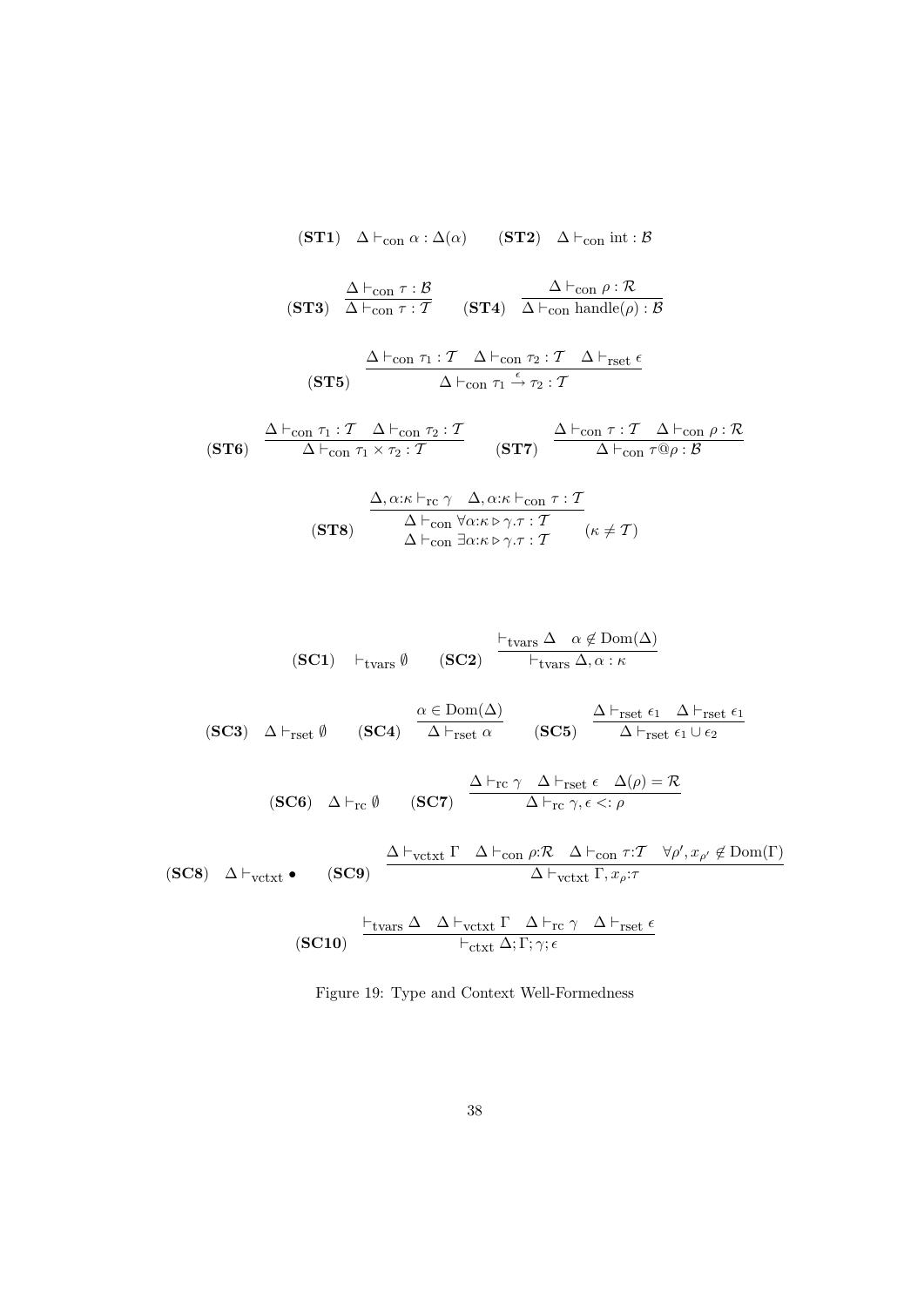(SC11) 
$$
\gamma \vdash_{vi} \alpha \Rightarrow \alpha
$$
 (SC12)  $\overline{\gamma_1, \epsilon \langle : \rho, \gamma_2 \vdash_{vi} \rho \Rightarrow \alpha}$   
\n(SC13)  $\frac{\gamma \vdash_{vi} \alpha_1 \Rightarrow \alpha_2 \quad \gamma \vdash_{vi} \alpha_2 \Rightarrow \alpha_3}{\gamma \vdash_{vi} \alpha_1 \Rightarrow \alpha_3}$   
\nfor all  $\alpha_2 \in \epsilon_2$  there exists  $\alpha_1 \in \epsilon_1$  such that  $\gamma \vdash_{vi} \alpha_1 \Rightarrow \alpha_2$   
\n(SC14)  $\overline{\gamma \vdash_{ei} \epsilon_1 \Rightarrow \epsilon_2}$ 

(SC15)  $\gamma \vdash_{\text{ord}} \emptyset$  (SC16)  $\gamma \vdash_{\text{ord}} \gamma' \quad \gamma \vdash_{\text{ei}} \rho \Rightarrow \epsilon$  $\gamma \vdash_{\text{ord}} \gamma', \epsilon <: \rho$ 

Figure 20: Capability Entailment

The judgments are actually more restrictive than "all regions must be deallocated in the correct order". In fact, all the deallocations must occur due to pop statements that contain the active position. So there is no way to derive  $[\rho \mapsto R] \vdash_{\text{stop}} \text{if} (e) s_1 \text{pop}[\rho]$  else  $s_2 \text{pop}[\rho]$ .

Notice that a value (such as a function body) can never contain an explicit pop statement. We prove this formally, but it is obvious from inspection of the rules.

Using the run-time construct  $S$  in the context of a compile-time check is a bit sloppy, but it is not a problem: All that the judgments use is the order of the region-names in S. Furthermore, for type-checking "initial programs" (which is all we ever actually do; the rest is for proving type preservation), the judgments degenerate to "this program has no explicit pop statements", which is trivial to check.

#### 9.3.4 Technical Details

Only a few judgments remain unexplained. Figure 19 contains several judgments for ensuring  $\Delta$ , Γ,  $γ$ , and  $ε$  are well-formed. These judgments simply require that a  $Δ$  contains distinct type variables and that the other constructs do not mention type variables not in their context. In the case of  $\Gamma$ , we further require that the kind of the type of variables is not  $R$ , which makes no sense. We also require that  $\Gamma$  contains distinct identifiers.

Figure 19 also defines  $\vdash_{con}$ , which assigns kinds to types. All of the rules are straightforward. Note that we explicitly prohibit quantifying over "wide types" like products.

Figure 20 defines  $\vdash_{vi}, \vdash_{ei}$ , and  $\vdash_{ord}$ , each in terms of the previous one. If  $\gamma \vdash_{vi} \alpha_1 \Rightarrow \alpha_2$ , then  $\gamma$ shows that  $\alpha_2$  outlives  $\alpha_1$ . Put another way, if  $\alpha_1$  is live, then  $\alpha_2$  is live. The rules just formalize the reflexive (SC11), transitive (SC13) closure of the syntactic constraints in  $\gamma$  (SC12). We extend  $\vdash_{vi}$  to  $\gamma \vdash_{ei} \epsilon_1 \Rightarrow \epsilon_2$  with **SC14**. This rule need not be stronger (such as allowing  $\gamma \vdash \epsilon \Rightarrow \alpha_2$ for some hypothetical  $\vdash$ ) because of the strict ordering of all regions—using more than one  $\alpha_1 \in \epsilon_1$ cannot help given the form of  $\gamma$ . Finally  $\gamma \vdash_{\text{ord}} \gamma'$  extends  $\vdash_{\text{ei}}$  to  $\gamma'$  in the natural way.

# 10 Theorems

In this section, we prove type soundness. The lemmas are presented in "bottom-up" order so that any necessary assumptions have already been proven. The lemmas mostly follow the conventional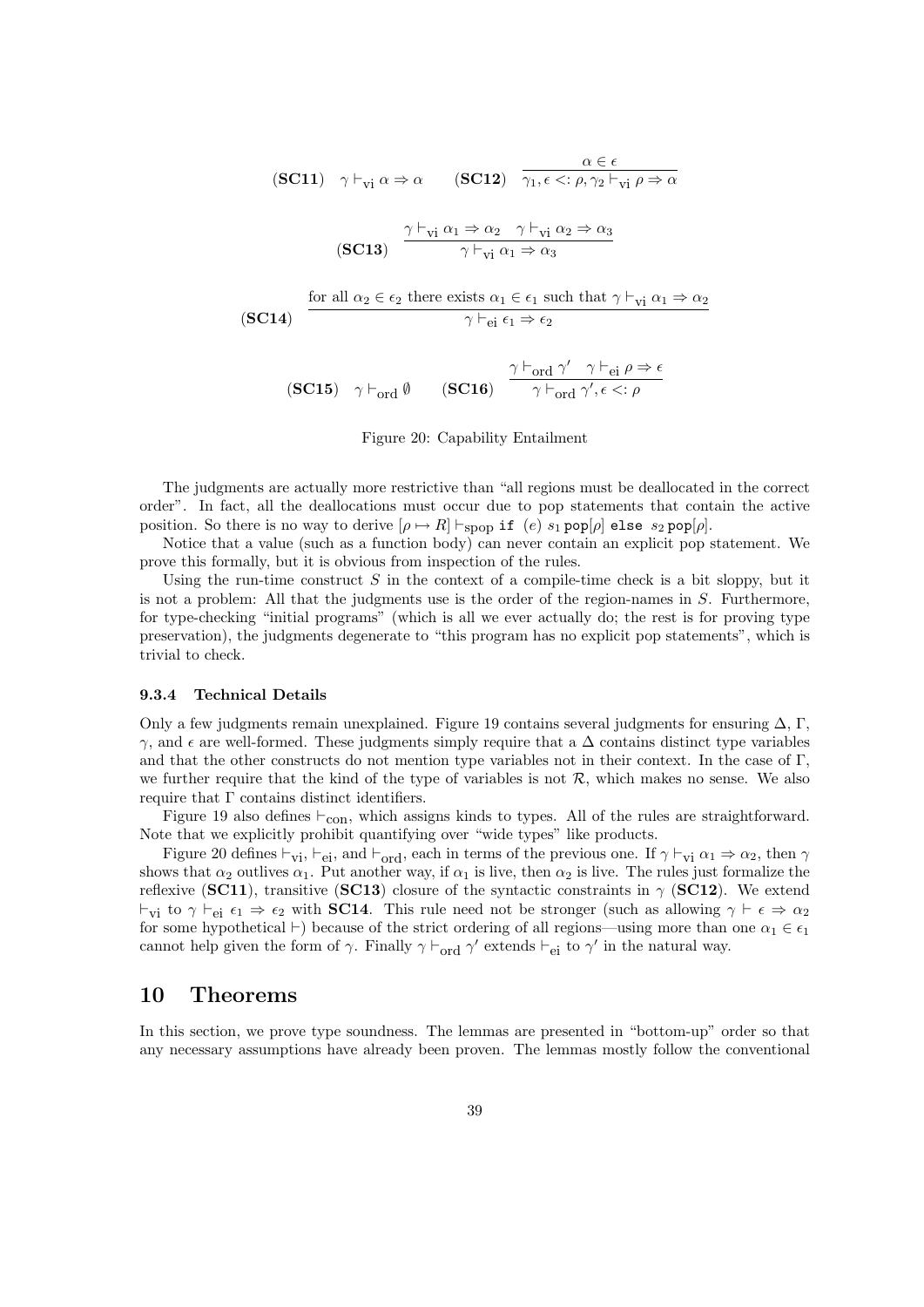structure of a syntactic type-soundness argument, but some features of our language (notably the non-standard definition of substitution, the use of identifiers for heap locations, the modeling of C's "aggregate assignment", and the distinction of left- and right-hand-sides) can make it easy to "lose the forest for the trees". Therefore, we first give a "top-down" overview of the argument.

Many of the theorems have mutually recursive clauses for statements, right-hand-sides and lefthand-sides. In our summary, we mention only the statement clause; the other parts are clearly necessary to prove the statement clause.

We want to prove that a well-formed initial machine state does not "get stuck": either the program runs forever or it returns an integer. Moreover, we want to prove that it deallocates all the regions it allocates. Two preservation lemmas and one progress lemma make this theorem an easy corollary.

Return Preservation just ensures that the "must-return" property  $(\vdash_{\text{ret}})$  of a well-typed program is preserved under evaluation.

The other preservation lemma (Type and Pop) is much more interesting. It assumes a well-formed heap in which the live regions can be partitioned into  $S_1S_2$  such that  $Dom(S_1)$  is the capability for type-checking the statement s and  $S_2$  contains exactly the regions that execution of s deallocates (if it terminates). The conclusion asserts that the heap after the step to  $s'$  has live regions of the form  $S_1'S_2'$  where  $Dom(S_1') = Dom(S_1)$ , s' type-checks under the same capability as s, and s' deallocates all the regions in  $S'_2$ . Note that  $S'_2$  might have more regions or fewer regions than  $S_2$ . The point is that, at top-level,  $S_2$  is all the live regions the program must deallocate and  $S_1$  is just the program's static data, which is never deallocated. The stronger formulation with  $S_1$  and  $S_2$  is necessary for type-checking pop statements.

The Progress Lemma is more conventional. It says that well-typed machines states either are terminal configurations or can take a step. The lemma needs to partition the live regions in  $S_1S_2$  like Type and Pop Preservation because "well-typed programs" assume a certain collection of regions  $S_1$  remain live while deallocating another collection of regions  $S_2$ . We cannot just put all the region-names in the capability because of the rule for type-checking pop statements.

As usual, the proof of Progress depends on a Canonical Forms Lemma, which describes the forms of values of particular types. For example, to know that  $v_1(v_2)$  is not stuck, we must know that values of function types are functions. Two other lemmas address some technical issues that the structure of our heap causes. First, the Canonical Paths Lemma says that a well-typed path with a live region-annotation corresponds to a location in the live heap that contains a value of the correct type. This conclusion is used for Progress on right-hand-side identifiers (because access to G is forbidden) and assignment (because Update Progress requires the "old value" to have the correct type). Second, Update Progress proves that for a well-typed assignment, the auxiliary update function always applies.

The Constraint Progress Lemma is used to prove the Canonical Paths Lemma. Essentially, it says that regions presumed to outlive live regions are live. The  $\gamma$  used to type-check the heap establishes this fact.

The Values Effectless Lemma is used in case SS6 of Progress and in many cases of Type and Pop Preservation. In part, this Lemma proves that if  $S \vdash_{\text{epop}} v$ , then  $S = \emptyset$ . That suffices to show, as is necessary in SS6, that the region to be deallocated must be the right-most (most recently allocated) region in the live heap.

We now turn to the auxiliary lemmas for proving Type and Pop Preservation. Substitution Lemmas 10, 12, and 13 are used in the cases where the dynamic step substitutes a type for a typevariable (or region-name). The other Substitution Lemmas are all for proving Substitution Lemma 10. The interesting part is Lemmas 6 and 7, in which we substitute a region-set  $\epsilon$  or a region-name  $\rho$ for a type-variable or region-name, respectively, and establish that all outlives derivations (in terms of a  $\gamma$  through which we do the substitution) are preserved. The Regions-Of Lemma is needed for Substitution Lemma 4.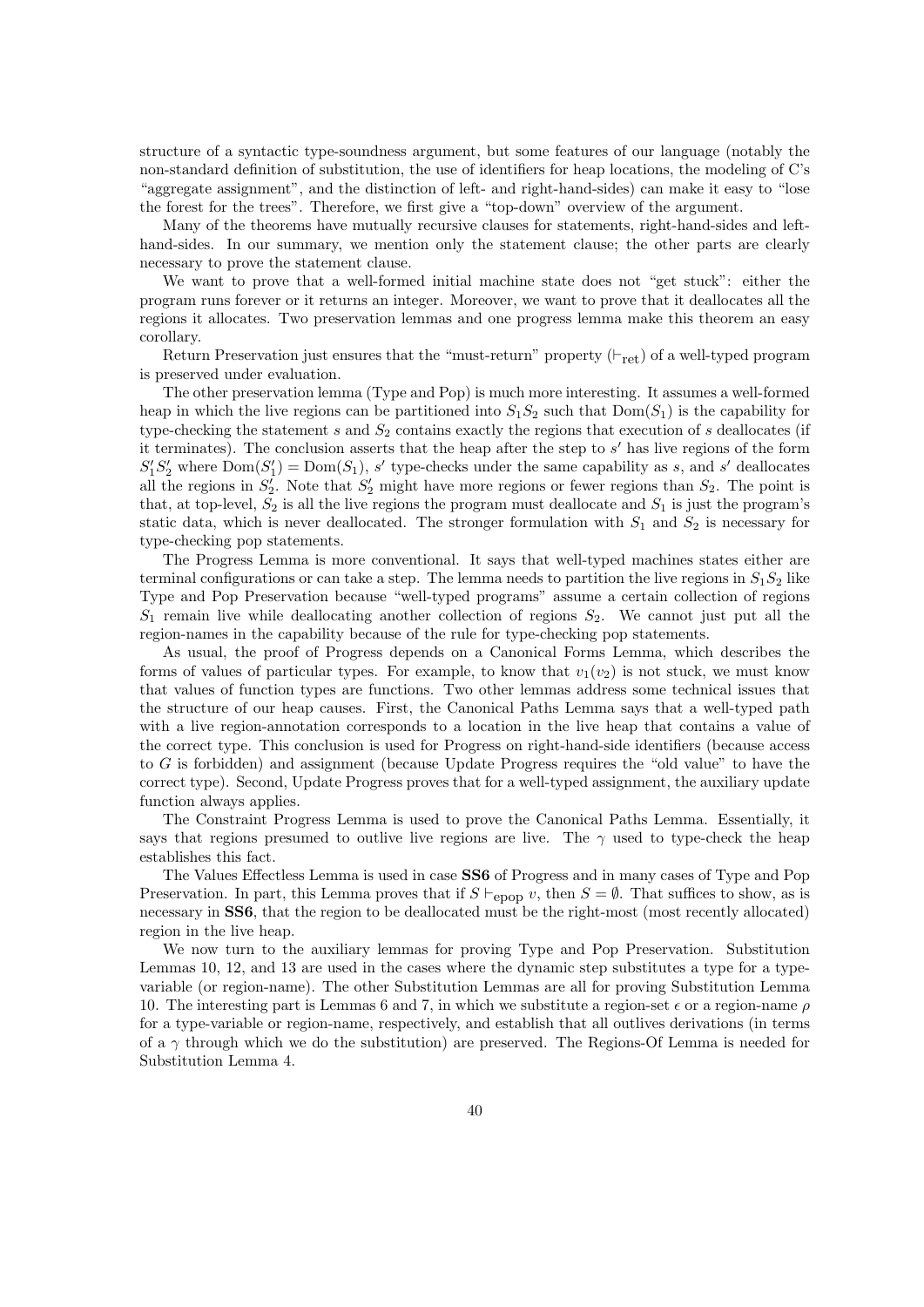The Useless Substitution Lemma addresses a complication caused by overloading identifiers as heap locations: The Substitution Lemma says that a statement s continues to type-check after substituting (for example)  $\tau$  for  $\alpha$  throughout the context and s. But the context for "top-level" programs comes from the heap, so we cannot type-check  $s[\tau/\alpha]$  under a different context. But  $\alpha$ does not occur in the context that comes from the heap, so the substitution is irrelevant (or useless) for the context. (In a conventional presentation, the context for a top-level program is empty, so the same result is trivial.)

The Term Weakening Lemma serves its usual purpose: After we extend the heap, we type-check the old heap elements and the resulting program under a stronger context. The point of Weakening is that nothing fails to type-check as a result. To prove this result, we need the Context Weakening Lemmas for all the static-semantics rules that use the judgments mentioned in these lemmas.

The Context Well-Formedness Lemma is just a technical fact that alleviates our need to constantly mention that we assume all contexts are well-formed.

The Values Effectless Lemma allows us to move a value into the heap, even though heap locations are type-checked under empty capabilities.

The Path Substitution Lemma is needed to establish preservation when an expression of the form  $(*(\&x_{\rho}))$ . $i_1$ .  $\cdots$ . $i_n$  rewrites to  $v.i_1$ .  $\cdots$ . $i_n$ .

Finally, we need Update Preservation to establish that a well-typed assignment leaves the assigned-to location with a value of the same type that it had before the assignment.

# Lemma 10.1 (Context Well-Formedness)

Let  $C = \Delta: \Gamma: \gamma: \epsilon$ .

- 1. If  $\vdash_{\text{hean}} (G, S) : \Delta; \Gamma; \gamma$ , then  $\Delta \vdash_{\text{vctxtxt}} \Gamma$  and  $\Delta \vdash_{\text{rc}} \gamma$ .
- 2. If  $C \vdash_{\text{lhs}} e : \tau$ , then  $\vdash_{\text{ctxt}} C$  and  $\Delta \vdash_{\text{con}} \tau : \mathcal{T}$ .
- 3. If  $C \vdash_{\text{rhs}} e : \tau$ , then  $\vdash_{\text{ctxt}} C$  and  $\Delta \vdash_{\text{con}} \tau : \mathcal{T}$ .
- 4. If  $C; \tau \vdash_{\text{stmt}} s$ , then  $\vdash_{\text{ctxt}} C$  and  $\Delta \vdash_{\text{con}} \tau : \mathcal{T}$ .

# Proof:

The first part is by inspection of rule SH. The rest are by simultaneous induction on the derivations of  $C \vdash_{\text{Ihs}} e : \tau$ ,  $C \vdash_{\text{rhs}} e : \tau$ , and  $C; \tau \vdash_{\text{stmt}} s$ . There are no difficult cases; explicit well-formedness pre-conditions are in the rules to avoid them.

#### Lemma 10.2 (Context Weakening)

- 1. If  $\Delta \vdash_{\text{rset}} \epsilon$  and  $\vdash_{\text{tvars}} \Delta, \Delta',$  then  $\Delta, \Delta' \vdash_{\text{rset}} \epsilon$ .
- 2. If  $\Delta \vdash_{\rm rc} \gamma$  and  $\vdash_{\text{tvars}} \Delta, \Delta'$ , then  $\Delta, \Delta' \vdash_{\rm rc} \gamma$ .
- 3. If  $\Delta \vdash_{con} \tau:\kappa$  and  $\vdash_{\text{tvars}} \Delta, \Delta',$  then  $\Delta, \Delta' \vdash_{con} \tau:\kappa$ .
- 4. If  $\Delta \vdash_{\text{vctxt}} \Gamma$  and  $\vdash_{\text{tvars}} \Delta, \Delta',$  then  $\Delta, \Delta' \vdash_{\text{vctxt}} \Gamma$ .
- 5. If  $\vdash_{\text{ctxt}} \Delta; \Gamma; \gamma; \epsilon \text{ and } \vdash_{\text{tvars}} \Delta, \Delta', \text{ then } \vdash_{\text{ctxt}} \Delta, \Delta'; \Gamma; \gamma; \epsilon.$
- 6. If  $\gamma \vdash_{\text{vi}} \alpha_1 \Rightarrow \alpha_2$  and  $\gamma' \vdash_{\text{ord}} \gamma$ , then  $\gamma' \vdash_{\text{vi}} \alpha_1 \Rightarrow \alpha_2$ .
- 7. If  $\gamma \vdash_{ei} \epsilon_1 \Rightarrow \epsilon_2$  and  $\gamma' \vdash_{ord} \gamma$ , then  $\gamma' \vdash_{ei} \epsilon_1 \Rightarrow \epsilon_2$ .
- 8. If  $\gamma \vdash_{\text{ord}} \gamma''$  and  $\gamma' \vdash_{\text{ord}} \gamma$ , then  $\gamma' \vdash_{\text{ord}} \gamma''$ .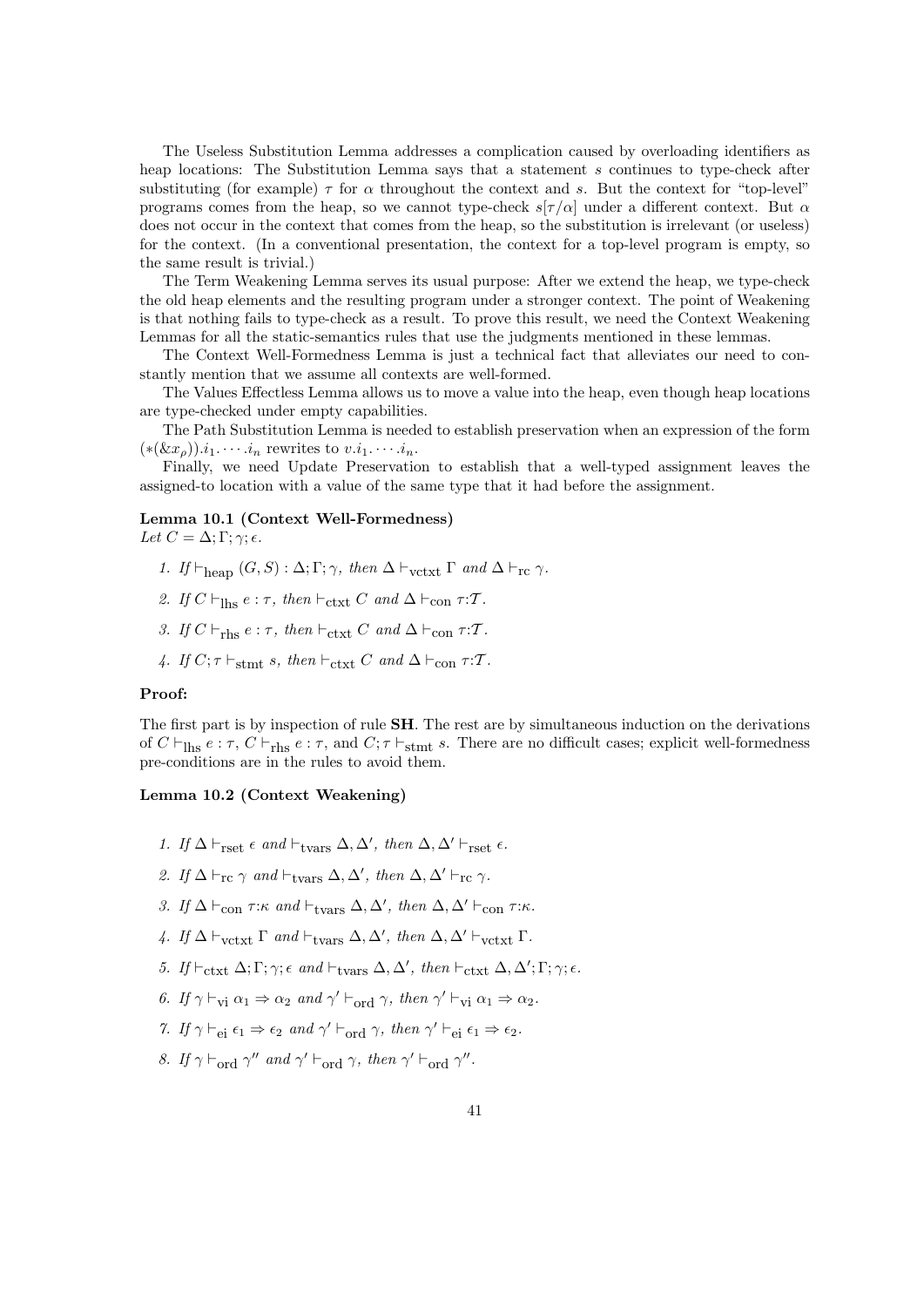#### Proof:

In each case, by induction on the derivation of the first assumption. The only interesting case is for part 6, rule **SC12**. In this case, the assumption  $\gamma' \vdash_{\text{ord}} \gamma$  must have been derived with **SC16**, which has strong enough hypotheses to derive the desired result.

# Lemma 10.3 (Term Weakening)

Suppose:

- 1.  $\vdash_{\textup{ctxt}} \Delta\Delta'; \Gamma\Gamma'; \gamma'; \epsilon'$
- 2.  $\gamma' \vdash_{\text{ord}} \gamma$
- 3.  $\gamma' \vdash_{\text{ei}} \epsilon' \Rightarrow \epsilon$

Then:

- 1. If  $\Delta; \Gamma; \gamma; \epsilon \vdash_{\text{Ihs}} e : \tau$ , then  $\Delta\Delta'; \Gamma\Gamma'; \gamma'; \epsilon' \vdash_{\text{Ihs}} e : \tau$ .
- 2. If  $\Delta; \Gamma; \gamma; \epsilon \vdash_{\text{rhs}} e : \tau$ , then  $\Delta\Delta'; \Gamma\Gamma'; \gamma'; \epsilon' \vdash_{\text{rhs}} e : \tau$ .
- 3. If  $\Delta; \Gamma; \gamma; \epsilon; \tau \vdash_{\text{stmt}} s, \text{ then } \Delta\Delta'; \Gamma\Gamma'; \gamma'; \epsilon'; \tau \vdash_{\text{stmt}} s.$
- 4. If  $\Delta; \Gamma; \gamma; \epsilon \vdash_{\text{rgn}} R : \Gamma'', \text{ then } \Delta\Delta'; \Gamma\Gamma'; \gamma'; \epsilon'; \tau \vdash_{\text{rgn}} R : \Gamma''.$
- 5. If  $\Delta; \Gamma; \gamma; \epsilon \vdash_{\text{stack}} S : \Gamma'', \text{ then } \Delta\Delta'; \Gamma\Gamma'; \gamma'; \epsilon'; \tau \vdash_{\text{stack}} S : \Gamma''.$

## Proof:

In each case, by induction on the derivation of the first assumption, appealing to Context Weakening as necessary. (The first three cases are proved simultaneously.)

#### Lemma 10.4 (Regions-Of Lemmas)

- 1. If  $\Delta \vdash_{con} \tau : \kappa$ , then  $\Delta \vdash_{\text{rset}} \text{regions}(\tau)$  and  $\text{regions}(\tau) \subseteq \text{Dom}(\Delta)$ .
- 2. If  $\Delta \vdash_{con} \tau : \mathcal{R}$ , then regions( $\tau$ ) = ρ for some ρ.

#### Proof:

Part (1) is by induction on the derivation of  $\Delta \vdash_{con} \tau : \kappa$ . The only interesting case is **ST8**. If  $\tau'$  is the type under the quantifier, then the induction hypothesis provides  $\Delta, \alpha:\kappa \vdash_{\text{rset}}$  regions( $\tau'$ ) and regions( $\tau'$ )  $\subseteq$  Dom( $\Delta$ ). We can write regions( $\tau'$ ) as either  $\epsilon$  or  $\epsilon \cup \alpha$  where  $\alpha \notin \epsilon$ . So inversion on SC5 and the definition of regions give the desired result. Part (2) is by inspection of the  $\vdash_{\text{con}}$ judgment.

#### Lemma 10.5 (Substitution)

1. If  $\Delta, \alpha: \kappa \vdash_{\mathrm{rset}} \epsilon \text{ and } \Delta \vdash_{\mathrm{rset}} \epsilon', \text{ then } \Delta \vdash_{\mathrm{rset}} \epsilon [\epsilon'/\alpha].$ 

# Proof:

The proof is by induction on the derivation of  $\Delta, \alpha:\kappa \vdash_{\text{rset}} \epsilon$ . There are only three cases: **SC3**, SC4, and SC5.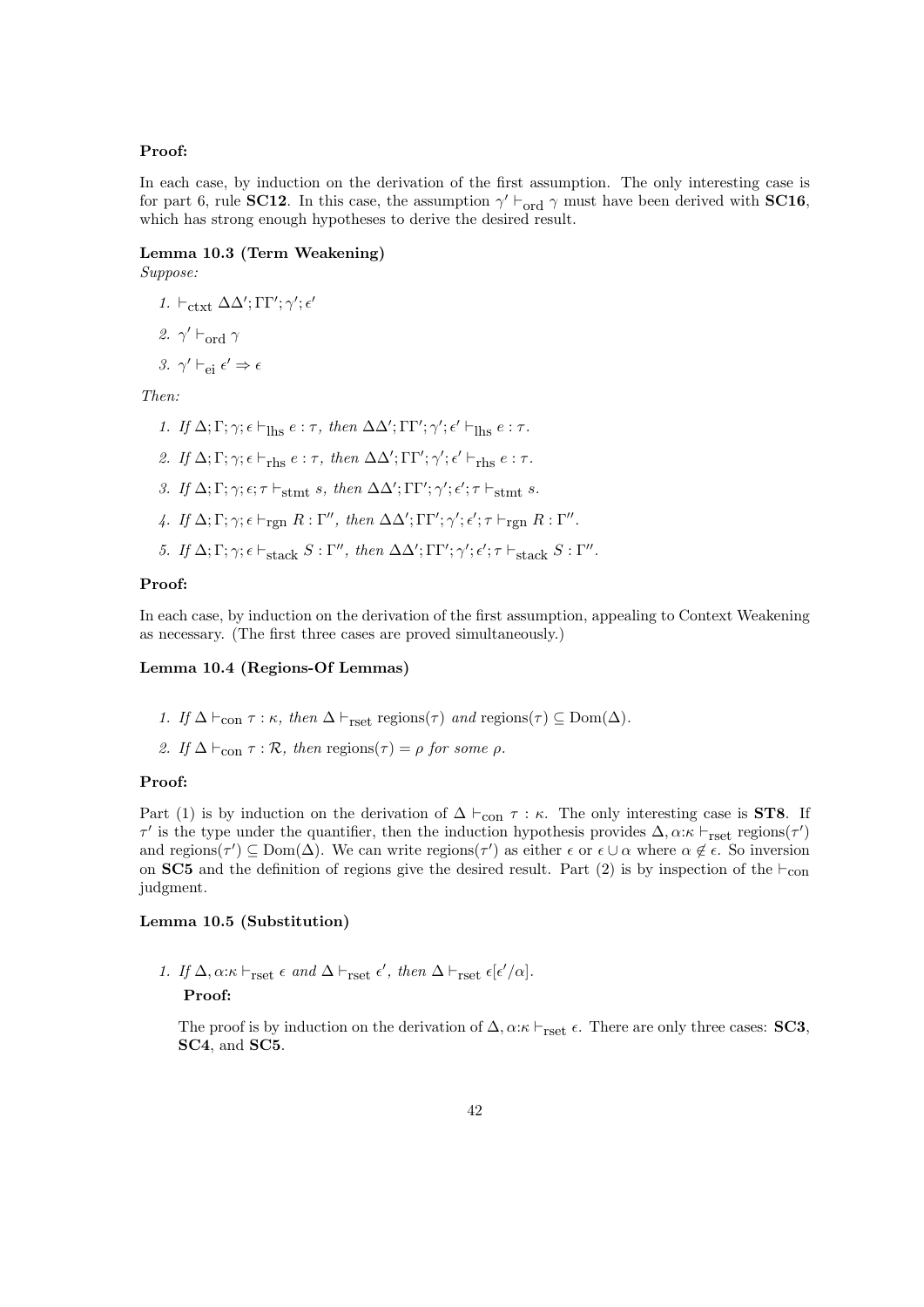2. If  $\Delta$ ,  $\alpha$ : $\mathcal{T} \vdash_{\rm rc} \gamma$  and  $\Delta \vdash_{\rm rset} \epsilon$ , then  $\Delta \vdash_{\rm rc} \gamma[\epsilon/\alpha]$ .

## Proof:

The proof is by induction on the derivation of  $\Delta, \alpha: \mathcal{T} \vdash_{\mathrm{rc}} \gamma$ . There are only two cases: **SC6** and SC7.

3. If  $\Delta$ ,  $\rho: \mathcal{R} \vdash_{\text{rc}} \gamma$  and  $\Delta \vdash_{\text{con}} \rho': \mathcal{R}$ , then  $\Delta \vdash_{\text{rc}} \gamma[\rho'/\rho]$ . Proof:

This proof is similar to the previous one.

4. If  $\Delta, \alpha: \kappa' \vdash_{\text{con}} \tau : \kappa \text{ and } \Delta \vdash_{\text{con}} \tau' : \kappa', \text{ then } \Delta \vdash_{\text{con}} \tau[\tau'/\alpha] : \kappa.$ 

Proof:

The proof is by induction on the derivation of  $\Delta, \alpha: \kappa' \vdash_{con} \tau : \kappa$  and by inspecting rules **ST1** to ST8. For ST5 and ST7, we need the Regions-Of Lemma to establish that the substitution is defined and the result is derivable.

5. If  $\Delta$ ,  $\alpha:\kappa \vdash_{\text{vctx}} \Gamma$  and  $\Delta \vdash_{\text{con}} \tau : \kappa$ , then  $\Delta \vdash_{\text{vctx}} \Gamma[\tau/\alpha]$ .

#### Proof:

The proof is by induction on the derivation of  $\Delta, \alpha : \kappa \vdash_{\text{vctxt}} \Gamma$ . There are only two cases: SC8 and SC9.

6. If  $\Delta \vdash_{\rm rc} \gamma$ ,  $\gamma \vdash_{\rm vi} \alpha_1 \Rightarrow \alpha_2$ , and  $\Delta \vdash_{\rm con} \alpha_3 : \mathcal{T}$ , then  $\gamma[\epsilon/\alpha_3] \vdash_{\mathrm{ei}} \alpha_1[\epsilon/\alpha_3] \Rightarrow \alpha_2[\epsilon/\alpha_3].$ 

Proof:

The proof is by induction on the derivation of  $\gamma \vdash_{vi} \alpha_1 \Rightarrow \alpha_2$ .

**Case SC11**: By the definition of this rule,  $\alpha_1 = \alpha_2$ . Then  $\alpha_1[\epsilon/\alpha_3] = \alpha_2[\epsilon/\alpha_3]$ . Clearly, for all  $\alpha \in \alpha_2[\epsilon/\alpha_3], \ \alpha \in \alpha_1[\epsilon/\alpha_3],$  so  $\gamma[\epsilon/\alpha_3] \vdash_{\mathbf{vi}} \alpha \Rightarrow \alpha$ . By **SC14**,  $\gamma[\epsilon/\alpha_3] \vdash_{\mathbf{ei}} \alpha_1[\epsilon/\alpha_3] \Rightarrow \alpha_2[\epsilon/\alpha_3]$ . Case SC12: By definition of this rule,

$$
\frac{\alpha \in \epsilon_0}{\gamma_1, \epsilon_0 \prec : \rho, \gamma_2 \vdash_{\mathbf{vi}} \rho \Rightarrow \alpha}
$$

In this rule,  $\alpha_1 = \rho$ ,  $\alpha_2 = \alpha$ . Since  $\Delta \vdash_{\rm rc} \gamma$ ,  $\alpha_1 = \rho : \mathcal{R}$  and  $\alpha_1 \neq \alpha_3$ . If  $\alpha_2 \neq \alpha_3$ , we can derive  $\alpha_2 \in \epsilon_0[\epsilon/\alpha_3]$  from  $\alpha_2 \in \epsilon_0$ . By applying **SC12** again we get  $\gamma[\epsilon/\alpha_3] \vdash_{\mathbf{vi}} \alpha_1 \Rightarrow \alpha_2$ . If  $\alpha_2 = \alpha_3, \, \alpha_2[\epsilon/\alpha_3] = \epsilon.$  Since  $\alpha_2 \in \epsilon_0, \, \epsilon \subseteq \epsilon_0[\epsilon/\alpha_3]$ .  $\forall \alpha_0 \in \epsilon, \, \alpha_0 \in \epsilon_0[\epsilon/\alpha_3]$ . By **SC12**  $\rho \Rightarrow \alpha_0$ . By SC14,  $\rho \Rightarrow \epsilon$ . So  $\gamma[\epsilon/\alpha_3] \vdash_{ei} \alpha_1 \Rightarrow \alpha_2[\epsilon/\alpha_3]$ .

Case SC13:

$$
\frac{\gamma \vdash_{vi} \alpha_1 \Rightarrow \alpha_0 \quad \gamma \vdash_{vi} \alpha_0 \Rightarrow \alpha_2}{\gamma \vdash_{vi} \alpha_1 \Rightarrow \alpha_2}
$$

By induction hypothesis,  $\gamma[\epsilon/\alpha_3] \vdash_{ei} \alpha_1[\epsilon/\alpha_3] \Rightarrow \alpha_0[\epsilon/\alpha_3]$ , and  $\gamma[\epsilon/\alpha_3] \vdash_{ei} \alpha_0[\epsilon/\alpha_3] \Rightarrow$  $\alpha_2[\epsilon/\alpha_3]$ . By inversion of **SC14**, we know that  $\forall \alpha \in \alpha_2[\epsilon/\alpha_3]$ , there exists  $\alpha' \in \alpha_0[\epsilon/\alpha_3]$ , such that  $\gamma[\epsilon/\alpha_3] \vdash_{vi} \alpha' \Rightarrow \alpha$ . Similarly,  $\forall \alpha' \in \alpha_0[\epsilon/\alpha_3]$ , there exists  $\alpha'' \in \alpha_1[\epsilon/\alpha_3]$ , such that  $\gamma[\epsilon/\alpha_3] \vdash_{\text{vi}} \alpha'' \Rightarrow \alpha'$ . By applying **SC13** again, we have  $\gamma[\epsilon/\alpha_3] \vdash_{\text{vi}} \alpha'' \Rightarrow \alpha$ . By applying **SC14** again, we have  $\gamma[\epsilon/\alpha_3] \vdash_{ei} \alpha_1[\epsilon/\alpha_3] \Rightarrow \alpha_2[\epsilon/\alpha_3]$ 

7. If  $\Delta \vdash_{\rm rc} \gamma$ ,  $\gamma \vdash_{\rm vi} \alpha_1 \Rightarrow \alpha_2$ , and  $\Delta \vdash_{\rm con} \rho : \mathcal{R}$ , then  $\gamma[\rho'/\rho] \vdash_{\text{ei}} \alpha_1[\rho'/\rho] \Rightarrow \alpha_2[\rho'/\rho].$ 

Proof: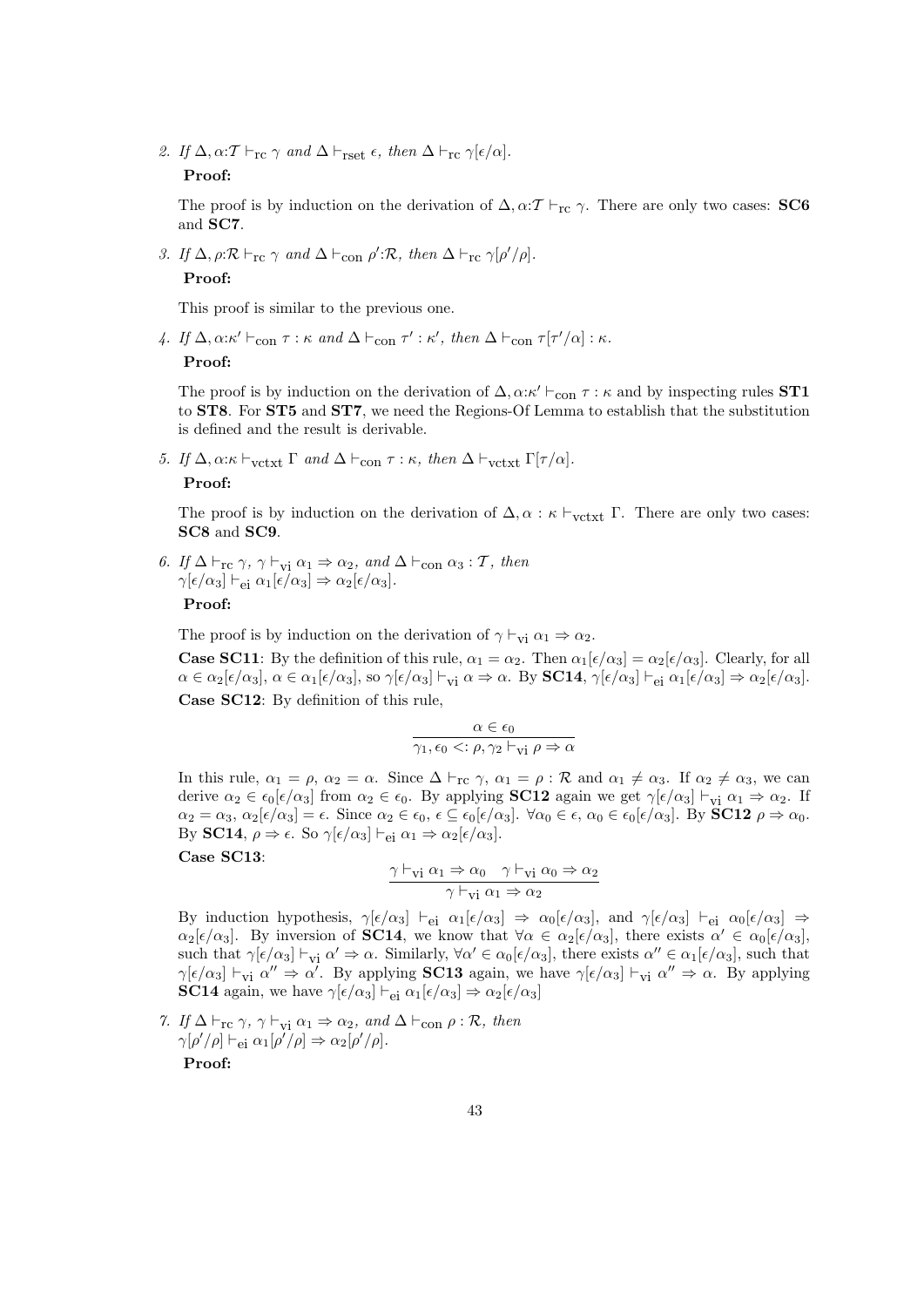The proof for this lemma is similar to the previous one. The only difference is for SC12: We need to consider the case where  $\rho$  is substituted.

8. If  $\Delta \vdash_{\rm rc} \gamma$ ,  $\gamma \vdash_{\rm ei} \epsilon_1 \Rightarrow \epsilon_2$ , and  $\Delta \vdash_{\rm con} \alpha_3 : \mathcal{T}$ , then  $\gamma[\epsilon/\alpha_3] \vdash_{\rm ei} \epsilon_1[\epsilon/\alpha_3] \Rightarrow \epsilon_2[\epsilon/\alpha_3].$ Proof:

We can only derive  $\gamma \vdash_{ei} \epsilon_1 \Rightarrow \epsilon_2$  from rule **SC14**. By inversion of this rule, we have  $\forall \alpha_2 \in \epsilon_2$ , there exists  $\alpha_1 \in \epsilon_1$  such that  $\gamma \vdash_{vi} \alpha_1 \Rightarrow \alpha_2$ . Our proof is by induction on the structure of the region set  $\epsilon_2$ .

**Case 1:**  $\epsilon_2 = \alpha_2$ .  $\gamma \vdash_{vi} \alpha_1 \Rightarrow \alpha_2$ . So by Lemma 6,  $\gamma[\epsilon/\alpha_3] \vdash_{ei} \alpha_1[\epsilon/\alpha_3] \Rightarrow \alpha_2[\epsilon/\alpha_3]$ . Since  $\alpha_1 \in \epsilon_1$ ,  $\alpha_1[\epsilon/\alpha_3] \subseteq \epsilon_1[\epsilon/\alpha_3]$ . By rule **SC14**,  $\gamma[\epsilon/\alpha_3] \vdash_{ei} \epsilon_1[\epsilon/\alpha_3] \Rightarrow \epsilon_2[\epsilon/\alpha_3]$ .

**Case 2:**  $\epsilon_2 = \epsilon_3 \cup \epsilon_4$ . By rule **SC14**,  $\gamma \vdash_{ei} \epsilon_1 \Rightarrow \epsilon_2$  means  $\gamma \vdash_{ei} \epsilon_1 \Rightarrow \epsilon_3$  and  $\gamma \vdash_{ei} \epsilon_1 \Rightarrow \epsilon_4$ . By induction hypothesis,  $\gamma[\epsilon/\alpha_3] \vdash_{ei} \epsilon_1[\epsilon/\alpha_3] \Rightarrow \epsilon_3[\epsilon/\alpha_3]$  and  $\gamma[\epsilon/\alpha_3] \vdash_{ei} \epsilon_1[\epsilon/\alpha_3] \Rightarrow \epsilon_4[\epsilon/\alpha_3]$ . By rule **SC14**, it is obvious that  $\gamma[\epsilon/\alpha_3] \vdash_{\text{ei}} \epsilon_1[\epsilon/\alpha_3] \Rightarrow (\epsilon_3 \cup \epsilon_4)[\epsilon/\alpha_3]$ .

9. If  $\Delta \vdash_{\rm rc} \gamma$ ,  $\gamma \vdash_{\rm ei} \epsilon_1 \Rightarrow \epsilon_2$ , and  $\Delta \vdash_{\rm con} \rho : \mathcal{R}$ , then  $\gamma[\rho'/\rho] \vdash_{\rm ei} \epsilon_1[\rho'/\rho] \Rightarrow \epsilon_2[\rho'/\rho].$ Proof:

This proof is similar to the previous one.

10. If  $\Delta, \alpha: \mathcal{T} \vdash_{\mathrm{rc}} \gamma$ ,  $\Delta \vdash_{\mathrm{rset}} \epsilon$ , and  $\gamma \vdash_{\mathrm{ord}} \gamma'$ , then  $\gamma[\epsilon/\alpha] \vdash_{\mathrm{ord}} \gamma'[\epsilon/\alpha]$ . If  $\Delta$ ,  $\rho: \mathcal{R} \vdash_{\rm rc} \gamma$ ,  $\Delta \vdash_{\text{con}} \rho' : \mathcal{R}$ , and  $\gamma \vdash_{\text{ord}} \gamma'$ , then  $\gamma[\rho'/\rho] \vdash_{\text{ord}} \gamma'[\rho'/\rho]$ . Proof:

The proof is by induction on the derivation of  $\gamma \vdash_{ord} \gamma'$ . There are only two cases: **SC15** and SC16.

11. If  $\Delta, \alpha; \kappa; \Gamma; \gamma; \epsilon \vdash_{\text{rhs}} e : \tau \text{ and } \Delta \vdash_{\text{con}} \tau' : \kappa, \text{ then}$  $\Delta; \Gamma[\tau'/\alpha]; \gamma[$ regions $(\tau')/\alpha]$ ;  $\epsilon$ [regions $(\tau')/\alpha] \vdash_{\text{rhs}} e[\tau'/\alpha] : \tau[\tau'/\alpha]$ . If  $\Delta$ ,  $\alpha$ : $\kappa$ ;  $\Gamma$ ;  $\gamma$ ;  $\epsilon \vdash_{\text{Ihs}} e : \tau$  and  $\Delta \vdash_{\text{con}} \tau' : \kappa$ , then  $\Delta; \Gamma[\tau'/\alpha]; \gamma[$ regions $(\tau')/\alpha]$ ;  $\epsilon$ [regions $(\tau')/\alpha] \vdash_{\text{Ihs}} e[\tau'/\alpha] : \tau[\tau'/\alpha]$ . If  $\Delta, \alpha; \kappa; \Gamma; \gamma; \epsilon; \tau \vdash_{\text{stmt}} s \text{ and } \Delta \vdash_{\text{con}} \tau' : \kappa, \text{ then}$  $\Delta; \Gamma[\tau'/\alpha]; \gamma[$ regions $(\tau')/\alpha]$ ;  $\epsilon$ [regions $(\tau')/\alpha]$ ;  $\tau[\tau'/\alpha] \vdash_{\text{stmt}} s[\tau'/\alpha]$ .

Note that substitution of  $\tau'$  through e, by definition, uses regions( $\tau'$ ) whenever a regionconstraint or region-set is encountered.

#### Proof:

By simultaneous induction on the derivations of  $\Delta$ ,  $\alpha$ : $\kappa$ ;  $\Gamma$ ;  $\gamma$ ;  $\epsilon \vdash_{\text{rhs}} \epsilon$  :  $\tau$ ,  $\Delta$ ,  $\alpha$ : $\kappa$ ;  $\Gamma$ ;  $\gamma$ ;  $\epsilon \vdash_{\text{lls}} \epsilon$  :  $τ$ , and Δ, α:κ; Γ; γ;  $ε$ ;  $τ$   $\vdash$ <sub>stmt</sub> s. Proceed by cases on the last rule of the derivation.

Cases SS1–SS5: These cases are just proof by induction.

**Case SS6:** This is a simple proof by induction. Notice that  $\rho$  in pop[ $\rho$ ] is always a region name, but not a region type variable.

**Cases SS7–SS9:** These are all simple proofs by induction. Notice that  $\rho \notin \text{Dom}(\Delta)$ , so  $\rho \neq \alpha_3$ , so the substitution of  $\alpha_3$  will not affect the occurrences of  $\rho$ .

Cases SR1–SR16: The proof for these cases is by induction. We need to use other substitution lemmas throughout the proof.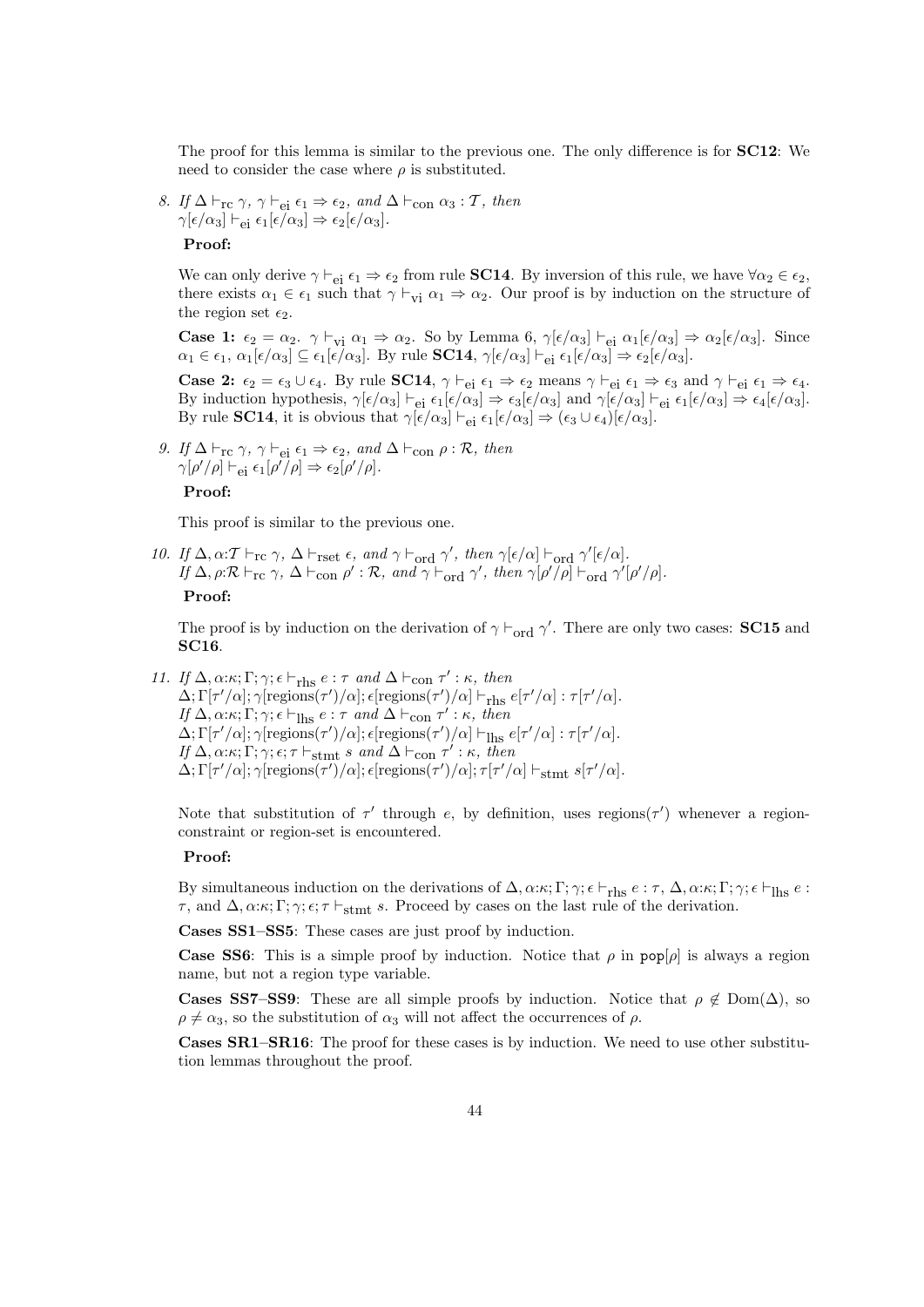Cases SL1–SL3: The proof for these cases is by induction.

12. If  $S \vdash_{\text{epop}} e$ , then  $S \vdash_{\text{epop}} e[\tau / \alpha]$ . If  $S \vdash_{\text{spop}} s$ , then  $S \vdash_{\text{spop}} s[\tau/\alpha]$ . Proof:

The proof is trivial. Clearly expression and statement pop rules do not refer to type variables.

13. If  $\vdash_{\text{ret}} s$ , then  $\vdash_{\text{ret}} s[\tau / \alpha]$ .

# Proof:

The proof is trivial. Clearly statement must-return rules do not refer to type variables.

#### Lemma 10.6 (Useless Substitution)

- 1. If  $\alpha \notin \text{Dom}(\Delta)$  and  $\Delta \vdash_{\text{rset}} \epsilon$ , then  $\epsilon$ [regions( $\tau$ )/ $\alpha$ ] =  $\epsilon$ .
- 2. If  $\alpha \notin \text{Dom}(\Delta)$  and  $\Delta \vdash_{\text{rc}} \gamma$ , then  $\gamma$ [regions( $\tau$ )/ $\alpha$ ] =  $\gamma$ .
- 3. If  $\alpha \notin \text{Dom}(\Delta)$  and  $\Delta \vdash_{\text{con}} \tau': \kappa$ , then  $\tau'[\tau/\alpha] = \tau'.$
- 4. If  $\alpha \notin \text{Dom}(\Delta)$  and  $\Delta \vdash_{\text{vctxt} \times \text{t}} \Gamma$ , then  $\Gamma[\tau/\alpha] = \Gamma$ .

#### Proof:

In each case, by induction on the derivation of the second assumption, using the definition of substitution.

## Lemma 10.7 (Path Substitution)

Let  $C = \Delta; \Gamma; \gamma; \epsilon$ . If  $C \vdash_{\text{Ihs}} x_{\rho}.i_1. i_2. \cdots . i_n : \tau \mathbb{Q} \rho$ , then there exists a  $\tau'$  such that  $\Gamma(x_{\rho}) = \tau'$  and for all e such that  $C \vdash_{\text{rhs}} e : \tau', C \vdash_{\text{rhs}} e.i_1.i_2.\cdots.i_n : \tau$ .

#### Proof:

The proof is by induction on n. When  $n = 0$ , we have  $C \vdash_{\text{Ihs}} x_{\rho} : \tau \mathbb{Q} \rho$ , which must follow from rule **SL1**. Thus,  $\tau' = \tau = \Gamma(x_\rho)$  and from the assumptions,  $C \vdash_{\text{rhs}} e : \tau$ .

Now assume that the lemma holds for all values up to  $n - 1$ . We have as an assumption C  $\vdash_{\text{hbs}}$  $x_{\rho}.i_1.i_2.\cdots.i_{n-1}.i_n : \tau\mathbb{Q}\rho$ . This can only hold via **SL3** and thus  $C \vdash_{\text{Ihs}} x_{\rho}.i_1.i_2.\cdots.i_{n-1} : (\tau_1 \times \tau_2)\mathbb{Q}\rho$ such that  $\tau = \tau_{i_n}$ . From the induction hypothesis, we can therefore conclude that there exists a  $\tau'$ such that  $\Gamma(x_{\rho}) = \tau'$  and that for all e such that  $C \vdash_{\text{rhs}} e : \tau', C \vdash_{\text{rhs}} e.i_1.i_2.\cdots.i_{n-1} : \tau_1 \times \tau_2$ . Then using **SR6**, we can conclude  $C \vdash_{\text{rhs}} e.i_1.i_2.\cdots.i_{n-1}.i_n : \tau$ .

#### Lemma 10.8 (Values Effectless)

- 1. S  $\vdash_{\text{enon}} p \implies S = \emptyset$ .
- 2.  $S \vdash_{\text{epon}} v \implies S = \emptyset$ .
- 3. If  $\Delta; \Gamma; \gamma; \epsilon \vdash_{\text{Ihs}} p : \tau$ , then  $\Delta; \Gamma; \gamma; \emptyset \vdash_{\text{Ihs}} p : \tau$ .
- 4. If  $\Delta; \Gamma; \gamma; \epsilon \vdash_{\text{rhs}} v : \tau$ , then  $\Delta; \Gamma; \gamma; \emptyset \vdash_{\text{rhs}} v : \tau$ .
- 5. If  $\Delta; \Gamma; \gamma; \epsilon \vdash_{\text{lhs}} p : \tau \text{ and } \Delta \vdash \epsilon', \text{ then } \Delta; \Gamma; \gamma; \epsilon' \vdash_{\text{lhs}} p : \tau.$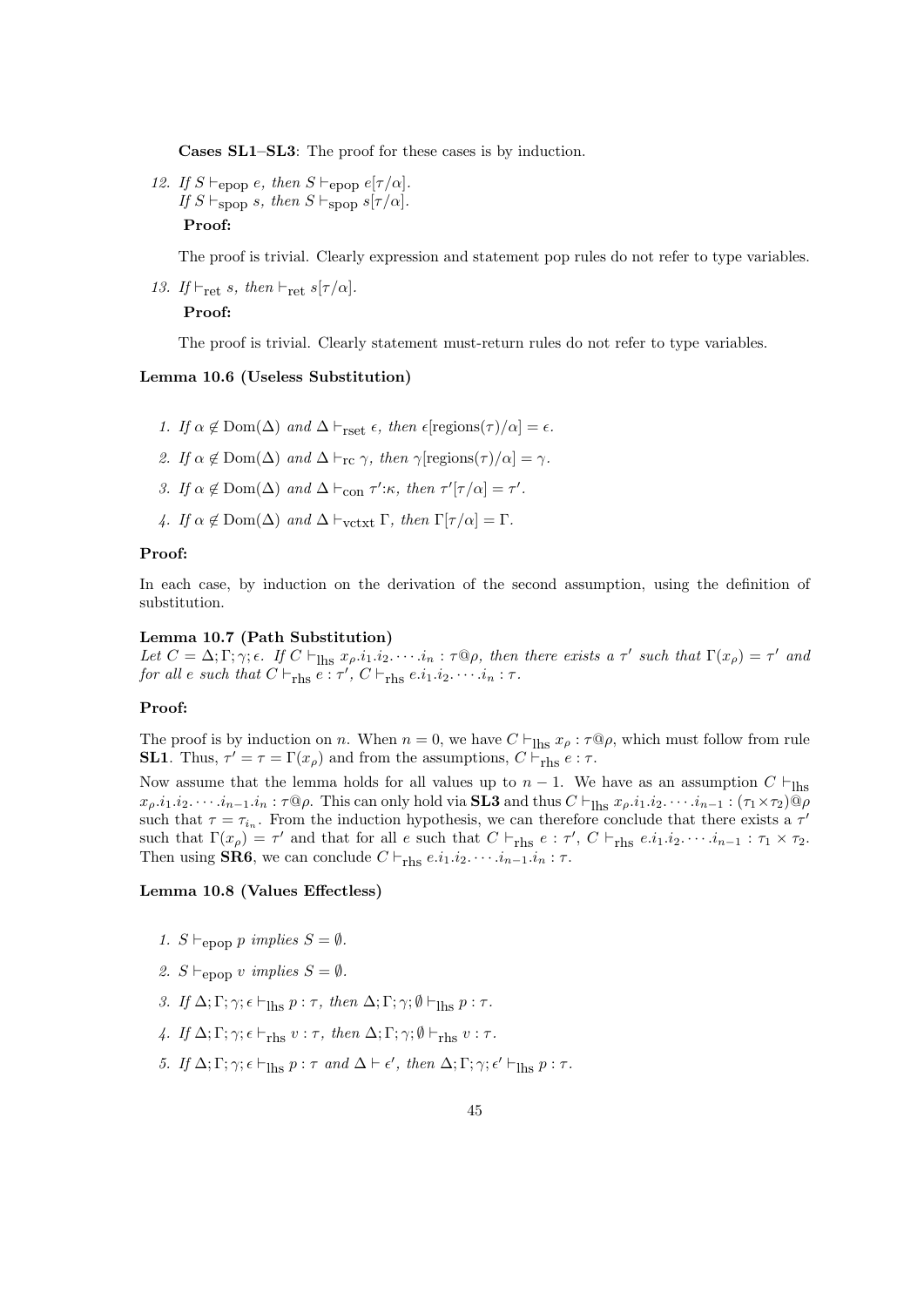6. If  $\Delta; \Gamma; \gamma; \epsilon \vdash_{\text{rhs}} v : \tau \text{ and } \Delta \vdash \epsilon', \text{ then } \Delta; \Gamma; \gamma; \epsilon' \vdash_{\text{rhs}} v : \tau.$ 

#### Proof:

Each of the parts follows by a straightforward induction. Note that only elimination or allocation forms actually use  $\epsilon$  to show that a region or set of regions is accessible and that these are not values (or paths). Also note that verifying the constraints on an existential package does not depend upon e. Part (5) is a corollary to part (3) using Weakening (since  $\gamma \vdash_{ei} \epsilon' \Rightarrow \emptyset$ ). Similarly, part (6) is a corollary to part (4).

## Lemma 10.9 (Return Preservation)

If  $\vdash_{\text{ret}} s$  and  $(G, S, s) \xrightarrow{\text{stmt}} (G', S', s')$ , then  $\vdash_{\text{ret}} s'$ .

# Proof:

By induction on the derivation of  $(G, S, s) \stackrel{\text{stmt}}{\longrightarrow} (G', S', s').$ 

case DS1:  $(G, S, v; s_1) \stackrel{\text{stmt}}{\longrightarrow} (G', S', s_1)$ . Now  $\vdash_{\text{ret}} v; s_1$  holds must hold via **SRet2**, for we cannot derive  $\vdash_{\text{ret}} v$ . Therefore, we have  $\vdash_{\text{ret}} s_1$ .

cases DS2,DS3:  $(G, S, \text{if } (0) \ s_1 \text{ else } s_2) \overset{\text{stmt}}{\longrightarrow} (G, S, s_2)$ . Now  $\vdash_{\text{ret}}$  if  $(0) \ s_1$  else  $s_2$  must follow from **SRet4**. Therefore,  $\vdash_{\text{ret}} s_2$ . The **DS3** case is similar.

case DS4:  $(G, S, \text{while } (e) \ s_1) \stackrel{\text{stmt}}{\longrightarrow} (G, S, \text{if } (e) \ {s_1; s} \text{ else } 0).$  This case is trivial because we cannot derive  $\vdash_{\text{ret}} s$ .

#### case DS5, DS6:

 $(G, S, \texttt{return } v; s_1 \stackrel{\text{stmt}}{\longrightarrow} (G, S, \texttt{return } v)$  or  $(G, S, \texttt{return } v \text{ pop}[\rho]) \stackrel{\text{stmt}}{\longrightarrow} (G', S', \texttt{return } v)$ . These cases follow trivially since **SRet1** allows us to conclude  $\vdash_{\text{ret}}$  return v.

case DS7: We cannot have  $\vdash_{\text{ret}} v \text{ pop}[\rho]$  for this requires  $\vdash_{\text{ret}} v$ .

case DS8: These cases follow directly from inversion of SRet5, and then using SRet5 with the  $\vdash_{\text{ret}} s \text{ pop}[\rho]$  conclusion to establish the result.

case DS9: These cases follow trivially as changes to a sub-expression do not impact whether or not  $\vdash_{\rm ret}$  holds.

case DS10: These cases follow directly from the induction hypothesis.

## Lemma 10.10 (New-Region Preservation)

Let  $S = [\rho_1 \mapsto R_1, \dots \rho_n \mapsto R_n]$ . Suppose:

- $\vdash_{\text{hean}} (G, S) : \Delta; \Gamma; \gamma$
- $\vdash_{\text{heap}} (G, S[\rho \mapsto R]) : \Delta'; \Gamma'; \gamma, \rho_n \leq: \rho$

Then  $\gamma, \rho_n \leq \rho \vdash_{\text{ord}} \gamma$ , Dom $(S) \leq \rho$ .

## Proof: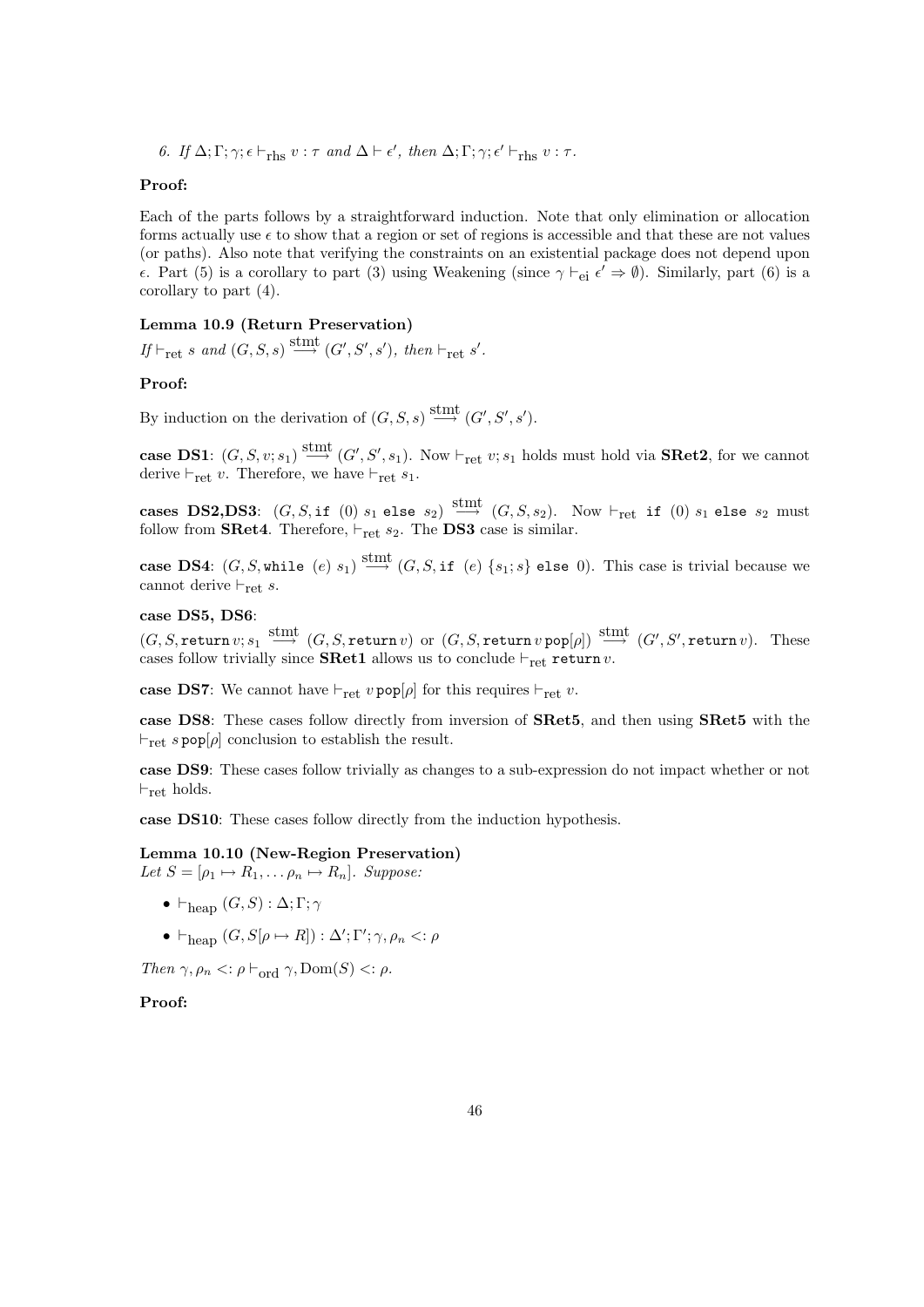By (SC16), we must show  $\gamma, \rho_n \ll \rho \vdash_{\text{ord}} \gamma$  and  $\gamma, \rho_n \ll \rho \vdash_{\text{ei}} \text{Dom}(S) \ll \rho$ . The former is a trivial induction over the size of  $\gamma$  using **SC15** and **SC14**, which in turn uses (**SC12**) for each element in a constraint's effect. For the latter, by SC16 and SC14, it suffices to show that  $\gamma, \rho_n <: \rho \vdash_{vi} \rho \Rightarrow \rho_{n-i}$  for  $0 \leq i \leq n-1$ . We use induction on i. For  $i = 0$ , the constraint  $\rho_n <: \rho$  and rule (SC12) suffices. For  $i > 0$ , we know by induction that  $\gamma, \rho_n <: \rho \vdash_{\text{vi}} \rho \Rightarrow \rho_{n-(i-1)}$ . Furthermore, SH and the assumptions ensure that  $\gamma$  contains the constraint  $\rho_{n-i} <: \rho_{n-(i-1)}$ , so by SC12,  $\gamma, \rho_n \leq \rho \vdash_{\text{vi}} \rho_{n-(i-1)} \Rightarrow \rho_{n-i}$ . So by SC13, we are done.

## Lemma 10.11 (Projection)

Suppose  $C \vdash_{\text{rhs}} v.i.i_1.\cdots.i_n : \tau$ . Then  $v = (v_1, v_2)$  for some  $v_1$  and  $v_2$ , and  $C \vdash_{\text{rhs}} v_i.i_1.\cdots.i_n : \tau$ .

#### Proof:

We argue by induction on n. When  $n = 0$  we have  $C \vdash_{\text{rhs}} v.i : \tau$ . We now argue by an inner induction on the derivation of this fact that  $v = (v_1, v_2)$  and  $C \vdash_{\text{rhs}} v_i : \tau_i$ . There are two cases to consider:

case SR6: We have:

$$
\frac{C \vdash_{\text{rhs}} v : \tau_1 \times \tau_2}{C \vdash_{\text{rhs}} v.i : \tau_i}
$$

From the Canonical Forms lemma, we can therefore conclude  $v = (v_1, v_2)$ . By inversion, we then have  $C \vdash v_i : \tau_i$ .

case SR2: We have:

$$
\frac{\Delta; \Gamma; \gamma; \epsilon \vdash_{\text{rhs}} v.i : \tau' @ \rho_1 \quad \gamma \vdash_{\text{ei}} \rho_2 \Rightarrow \rho_1}{\Delta; \Gamma; \gamma; \epsilon \vdash_{\text{rhs}} v.i : \tau' @ \rho_2}
$$

where  $\tau_i = \tau' @ \rho_2$ . From the first premise and the inner induction hypothesis,  $v = (v_1, v_2)$ and  $\Delta; \Gamma; \gamma; \epsilon \vdash_{\text{rhs}} v_i : \tau' @ \rho_1$ . Therefore, using the second premise and **SR6** we can conclude  $\Delta; \Gamma; \gamma; \epsilon \vdash_{\text{rhs}} v_i : \tau' @ \rho_2$ . This completes the inner induction and the case for  $n = 0$ .

Suppose the lemma holds up through  $n - 1$  and let  $C \vdash_{\text{rhs}} v.i.i_1.\cdots.i_{n-1}.i_n : \tau$ . Again, we argue by an inner induction on the derivation of this fact. Again, the derivation can end with one of two cases:

case SR6: We have:

$$
\frac{C \vdash_{\text{rhs}} v.i.i_1.\cdots.i_{n-1} : \tau_1 \times \tau_2}{C \vdash_{\text{rhs}} v.i.i_1.\cdots.i_{n-1}.i_n : \tau_{i_n}}
$$

The result follows from the premise and the outer induction hypothesis.

case SR2: We have:

$$
\frac{\Delta; \Gamma; \gamma; \epsilon \vdash_{\text{rhs}} v.i.i_1 \cdots i_{n-1}.i_n : \tau' @ \rho_1 \quad \gamma \vdash_{\text{ei}} \rho_2 \Rightarrow \rho_1}{\Delta; \Gamma; \gamma; \epsilon \vdash_{\text{rhs}} v.i.i_1 \cdots i_{n-1}.i_n : \tau' @ \rho_2}
$$

where  $\tau_{i_n} = \tau' @ \rho_2$ . From the first premise and the inner induction hypothesis, we have  $v = (v_1, v_2)$ , and  $\Delta; \Gamma; \gamma; \epsilon \vdash_{\text{rhs}} v_i \ldots i_{n-1} \ldots i_n : \tau' \mathbb{Q} \rho_1$ . Therefore, using the second premise and **SR6** we can conclude  $\Delta; \Gamma; \gamma; \epsilon \vdash_{\text{rhs}} v_i. i_1. \cdots . i_{n-1}. i_n : \tau' @ \rho_2.$ 

#### Lemma 10.12 (Lookup Preservation) Suppose:

1.  $\vdash_{\text{heap}} (G, S_1S_2) : \Delta; \Gamma; \gamma$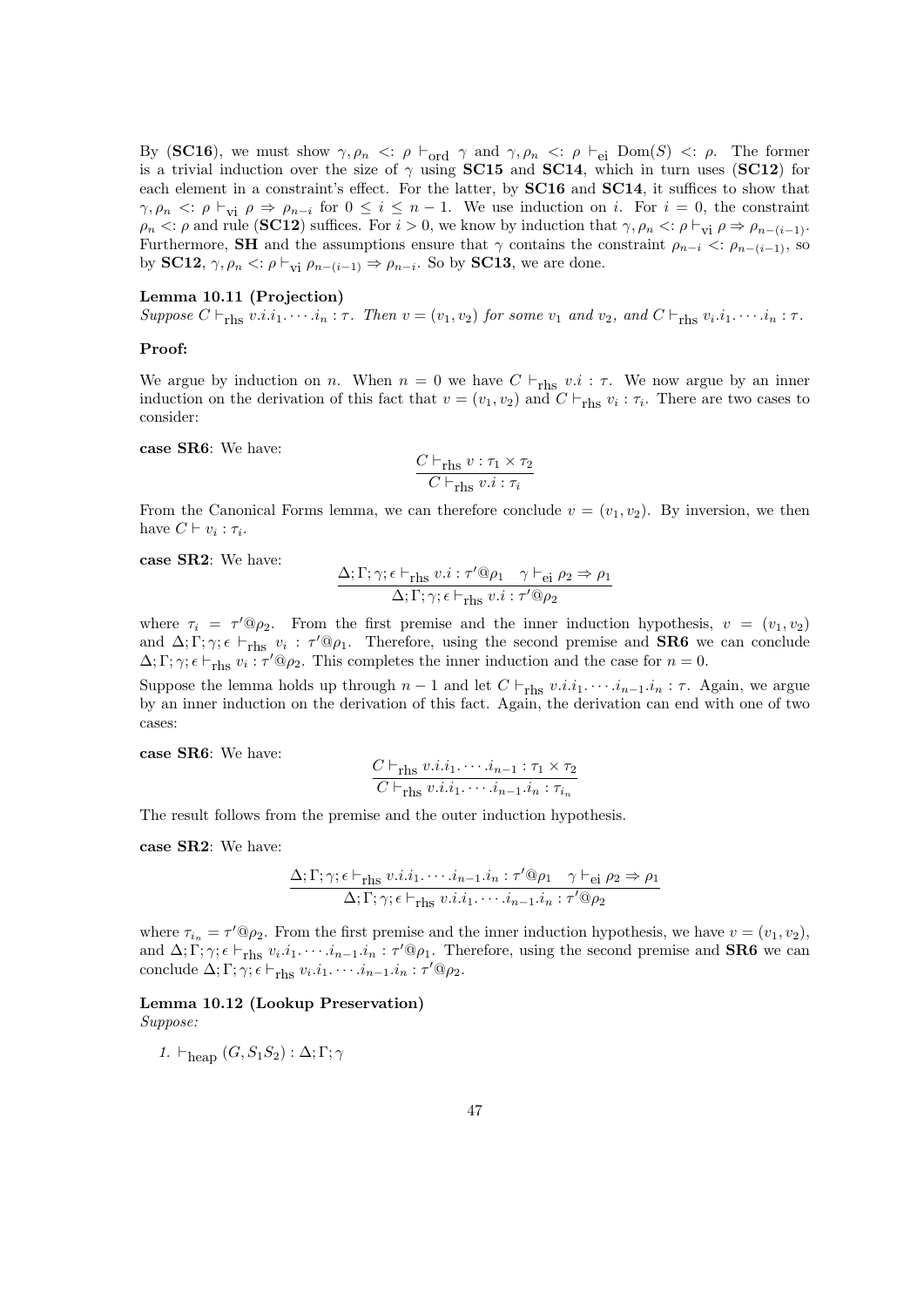- 2.  $\gamma \vdash_{\text{ei}} \text{Dom}(S_1) \Rightarrow \rho$ , and
- 3.  $\Delta; \Gamma; \gamma; \text{Dom}(S_1) \vdash_{\text{rhs}} x_\rho : \tau$ .

Then  $S_1S_2 = S_a[\rho' \mapsto R[x \mapsto v]S_b$  for some  $S_a$ ,  $\rho'$ , R, v, and  $S_b$  and  $\Delta; \Gamma; \gamma;$  Dom $(S_1) \vdash_{\text{rhs}} v : \tau$ .

#### Proof:

By induction on the derivation  $\Delta; \Gamma; \gamma; Dom(S_1) \vdash_{\text{rhs}} x_\rho : \tau$ . The proof must end with an application of SR1 or SR2.

case SR1: Then  $\Gamma(x_{\rho}) = \tau$  and we can show  $\Delta; \Gamma; \gamma; Dom(S_1) \vdash_{\text{Ihs}} x : \tau \mathbb{Q}\rho$ . From this, and assumptions (1) and (2), the result follows using the Canonical Paths lemma and weakening.

case SR2: The derivation ends with:

$$
\frac{\Delta; \Gamma; \gamma; \text{Dom}(S_1) \vdash_{\text{rhs}} e : \tau' @ \rho_1 \quad \gamma \vdash_{\text{ei}} \rho_2 \Rightarrow \rho_1}{\Delta; \Gamma; \gamma; \text{Dom}(S_1) \vdash_{\text{rhs}} x : \tau' @ \rho_2}
$$

where  $\tau = \tau' @ \rho_2$ . The result then follows from the first premise and the induction hypothesis, using the second premise and **SR2** to establish that the value has type  $\tau' @ \rho_2$ .

# Lemma 10.13 (Update Preservation)

- Suppose
	- 1. update $(v_a, [i_n, i_{n-1}, \ldots, i_2, i_1], v_b) = v$
	- 2.  $\Delta; \Gamma; \gamma; \emptyset \vdash_{\text{rhs}} v_a : \tau$
	- 3.  $\Delta; \Gamma; \gamma; \epsilon \vdash_{\text{rhs}} v_a.i_n.i_{n-1}.\cdots.i_2.i_1 : \tau'$
	- 4.  $\Delta; \Gamma; \gamma; \epsilon \vdash_{\text{rhs}} v_b : \tau'$

Then  $\Delta; \Gamma; \gamma; \epsilon \vdash_{\text{rhs}} v : \tau$ .

#### Proof:

By induction on n. For  $n = 0$ , we have from (2) and (3) that  $\tau = \tau'$ . Furthermore, update $(v_a, [], v_b)$  $v_b$ . The result then follows from (4).

Suppose the lemma holds for all values up through  $n - 1$ . Without loss of generality, assume that  $i_n = 1$ . Then from the definition of update, it must be that  $v_a = (v_1, v_2)$  for some values  $v_1$  and  $v_2$ and  $v = (\text{update}(v_1, [i_{n-1}, \ldots, i_2, i_1], v_b), v_2)$ . From (2) and inversion of the **SR** rules, we know that  $\tau = \tau_1 \times \tau_2$  and that  $\Delta; \Gamma; \gamma; \emptyset \vdash_{\text{rhs}} v_i : \tau_i$ . By Projection, we know  $\Delta; \Gamma; \gamma; \emptyset \vdash_{\text{rhs}} v_1 \ldots, i_1 : \tau'.$ So by the induction hypothesis, we then have  $\Delta; \Gamma; \gamma; \epsilon \vdash_{\text{rhs}} \text{update}(v_1, [i_{n-1}, \ldots, i_2, i_1], v_b) : \tau_1$ . Therefore, by **SR5** we have  $\Delta; \Gamma; \gamma; \epsilon \vdash_{\text{rhs}} v : \tau_1 \times \tau_2$ .

# Definition 10.14 (Extensions)

- 1. If  $Dom(\Delta') \supseteq Dom(\Delta)$  and  $\Delta$  and  $\Delta'$  agree on  $Dom(\Delta)$ , then  $\Delta'$  extends  $\Delta$ .
- 2. If  $Dom(\Gamma') \supseteq Dom(\Gamma)$  and  $\Gamma$  and  $\Gamma'$  agree on  $Dom(\Gamma)$ , then  $\Gamma'$  extends  $\Gamma$ .
- 3. If  $\gamma' = \gamma, \gamma''$ , then  $\gamma'$  extends  $\gamma$ .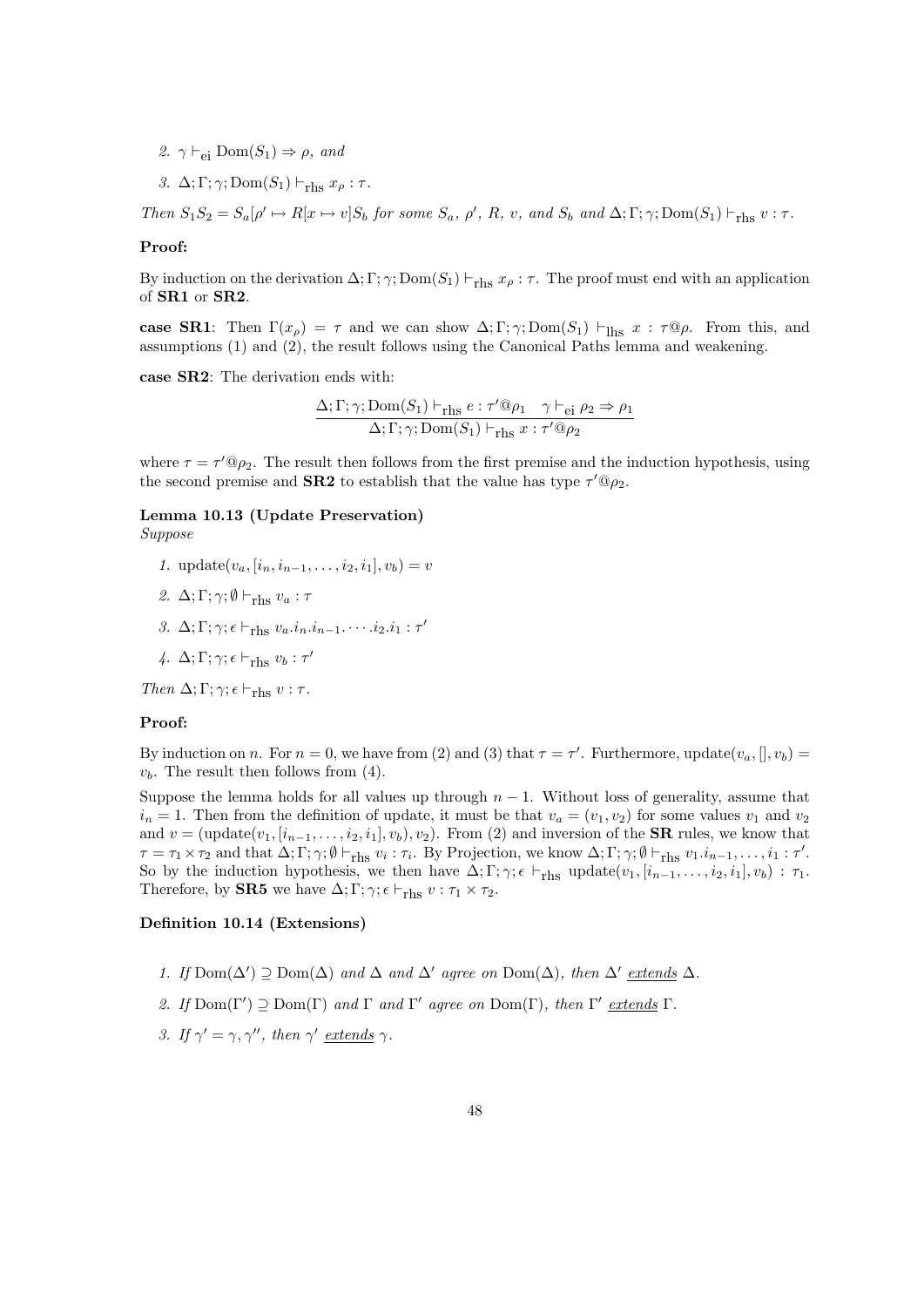4. If  $S = [\rho_1 \mapsto R_1, \ldots, \rho_n \mapsto R_n]$  and  $S' = [\rho_1 \mapsto R'_1, \ldots, \rho_n \mapsto R'_n]$ , then  $S'$  extends S. (We could require each  $R_i'$  to have a larger domain than  $R_i$ , but this fact will follow from the heap type-checking under an extended Γ.)

#### Lemma 10.15 (Type and Pop Preservation)

1. If

- $\vdash_{\text{heap}} (G, S_1S_2) : \Delta; \Gamma; \gamma$
- $\Delta; \Gamma; \gamma; \text{Dom}(S_1); \tau \vdash_{\text{stmt}} s$
- $S_2 \vdash_{\text{spop}} s$
- $(G, S_1S_2, s) \stackrel{\text{stmt}}{\longrightarrow} (G', S', s')$

Then there exists S' and  $\Delta', \Gamma', \gamma'$  extending  $\Delta, \Gamma, \gamma$  respectively such that

- $S' = S_1'S_2'$  and  $S_1'$  extends  $S_1$
- $\vdash_{\text{heap}} (G', S') : \Delta'; \Gamma'; \gamma'$
- $\Delta'$ ;  $\Gamma'$ ;  $\gamma'$ ; Dom $(S'_1)$ ;  $\tau \vdash_{\text{stmt}} s'$
- $S'_2 \vdash_{\text{spop}} s'$

2. If

- $\vdash_{\text{hean}} (G, S_1S_2) : \Delta; \Gamma; \gamma$
- $\Delta; \Gamma; \gamma; \text{Dom}(S_1) \vdash_{\text{rhs}} e : \tau$
- $S_2 \vdash_{\text{epop}} e$
- $(G, S_1S_2, e) \xrightarrow{\text{rhs}} (G', S', e')$

Then there exists S' and  $\Delta', \Gamma', \gamma'$  extending  $\Delta, \Gamma, \gamma$  respectively such that

- $S' = S_1'S_2'$  and  $S_1'$  extends  $S_1$
- $\vdash_{\text{heap}} (G', S') : \Delta'; \Gamma'; \gamma'$
- $\Delta'$ ;  $\Gamma'$ ;  $\gamma'$ ; Dom $(S'_1) \vdash_{\text{rhs}} e' : \tau$
- $S'_2 \vdash_{\text{epop}} e'$

3. If

- $\vdash_{\text{hean}} (G, S_1S_2) : \Delta; \Gamma; \gamma$
- $\Delta; \Gamma; \gamma; \text{Dom}(S_1) \vdash_{\text{lhs}} e : \tau$
- $S_2 \vdash_{\text{epop}} e$
- $(G, S_1S_2, e) \xrightarrow{\text{lhs}} (G', S', e')$

Then there exists S' and  $\Delta', \Gamma', \gamma'$  extending  $\Delta, \Gamma, \gamma$  respectively such that

- $S' = S_1'S_2'$  and  $S_1'$  extends  $S_1$
- $\vdash_{\text{heap}} (G', S') : \Delta'; \Gamma'; \gamma'$
- $\Delta'$ ;  $\Gamma'$ ;  $\gamma'$ ;  $Dom(S'_1) \vdash_{\text{Ihs}} e' : \tau$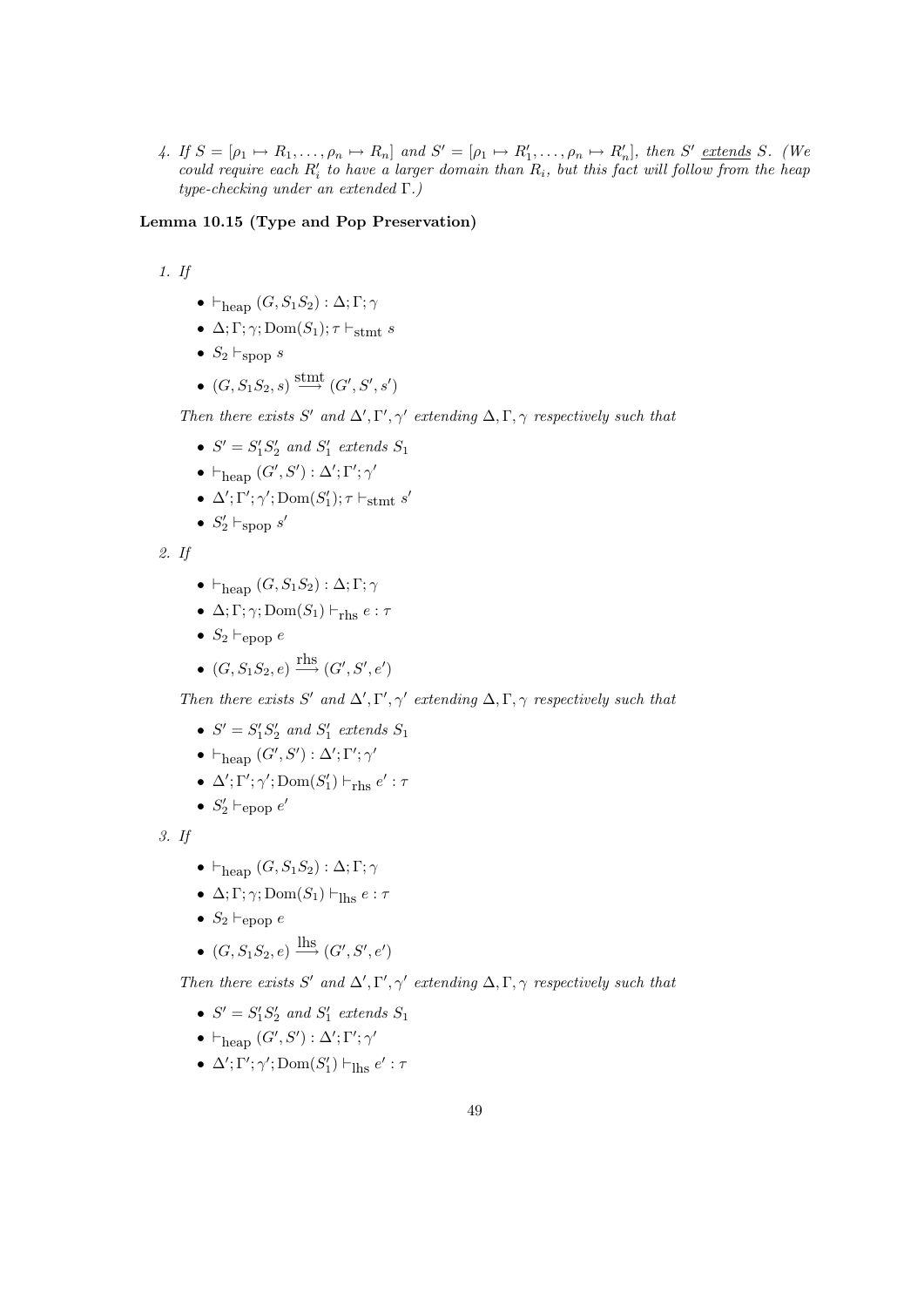•  $S'_2 \vdash_{\text{epop}} e'$ 

#### Proof:

By simultaneous induction on the derivations of  $\Delta; \Gamma; \gamma; \text{Dom}(S_1); \tau \vdash_{\text{stmt}} s, \Delta; \Gamma; \gamma; \text{Dom}(S_1) \vdash_{\text{rhs}}$  $e : \tau$ , and  $\Delta; \Gamma; \gamma; \text{Dom}(S_1) \vdash_{\text{Hs}} e : \tau \mathbb{Q}\rho$ , proceeding by cases on the last rule in the derivation.

case SS1: The derivation ends with:

$$
\frac{\Delta; \Gamma; \gamma; \operatorname{Dom}(S_1) \vdash_{\operatorname{rhs}} e : \tau' \quad \Delta \vdash_{\operatorname{con}} \tau : T}{\Delta; \Gamma; \gamma; \operatorname{Dom}(S_1); \tau \vdash_{\operatorname{stmt}} e}
$$

The only dynamic rule that applies is **DS9**. Thus,  $(G, S_1S_2, e) \xrightarrow{\text{rhs}} (G', S', e')$ . Inversion on  $S_2 \vdash_{\text{spop}}$ e (rule **SP1**) provides  $S_2 \vdash_{\text{epop}} e$ . So by induction (the right-hand-side expression part), **SS1** (with Context Weakening to show  $\overline{\Delta}^{\prime} \vdash_{\text{con}} \tau : \mathcal{T}$ ), and **SP1**, we can derive all the results we need.

case SS2: The derivation ends with:

$$
\frac{\Delta; \Gamma; \gamma; \text{Dom}(S_1) \vdash_{\text{rhs}} e : \tau}{\Delta; \Gamma; \gamma; \text{Dom}(S_1); \tau \vdash_{\text{stmt return } e}}
$$

The only dynamic rule that applies is DS9. The argument is analogous to case SS1, using SS2 and SP2 in place of SS1 and SP1.

case SS3: The derivation ends with:

$$
\frac{\Delta; \Gamma; \gamma; \text{Dom}(S_1); \tau \vdash_{\text{stmt}} s_1 \quad \Delta; \Gamma; \gamma; \text{Dom}(S_1); \tau \vdash_{\text{stmt}} s_2}{\Delta; \Gamma; \gamma; \text{Dom}(S_1); \tau \vdash_{\text{stmt}} s_1; s_2}
$$

Inversion on  $S_2 \vdash_{\text{spop}} s_1; s_2$  (rule **SP3**) provides  $S_2 \vdash_{\text{spop}} s_1$ , and  $\emptyset \vdash_{\text{spop}} s_2$ .

If  $s_1 = v$ , then only dynamic rule **DS1** applies. By Values Effectless and inversion on  $S_2 \vdash_{\text{spop}} v$ (rule **SP1**), we know  $S_2 = \emptyset$ , so  $S_2 \vdash_{\text{spop}} s_2$ . Along with  $\Delta; \Gamma; \gamma; \text{Dom}(S_1); \tau \vdash_{\text{stmt}} s_2$  and the original assumptions, we can conclude everything we need by letting  $G' = G, S' = S_1S_2, \Delta = \Delta'$ ,  $\Gamma' = \Gamma, \gamma' = \gamma, \text{ and } s' = s_2.$ 

If  $s_1$  = return v, then only dynamic rule **DS5** applies. From  $\Delta; \Gamma; \gamma; Dom(S_1); \tau \vdash_{stmt} s_1, S_2 \vdash_{\text{spoop}}$  $s_1$ , and the original assumptions, we can conclude everything we need by letting  $G' = G$ ,  $S' = S_1 S_2$ ,  $\Delta = \Delta', \Gamma' = \Gamma, \gamma' = \gamma, \text{ and } s' = s_1.$ 

Else  $s_1$  is not terminal, in which case only dynamic rule **DS10** applies. Thus,  $(G, S_1S_2, s_1; s_2) \stackrel{\text{stmt}}{\longrightarrow}$  $(G', S', s'_1; s_2)$ . So by induction (the statement part), **SS3** (with Term Weakening and  $Dom(S'_1)$ Dom(S<sub>1</sub>) to type-check s<sub>2</sub> under the new context), and **SP3** (using  $\emptyset \vdash_{\text{spop}} s_2$ ), we can derive all the results we need.

case SS4: The derivation ends with

$$
\frac{\Delta; \Gamma; \gamma; \mathrm{Dom}(S_1) \vdash_{\mathrm{rhs}} e : \mathrm{int} \quad \Delta; \Gamma; \gamma; \mathrm{Dom}(S_1); \tau \vdash_{\mathrm{stmt}} s_1 \quad \Delta; \Gamma; \gamma; \mathrm{Dom}(S_1); \tau \vdash_{\mathrm{stmt}} s_2}{\Delta; \Gamma; \gamma; \mathrm{Dom}(S_1); \tau \vdash_{\mathrm{stmt}} \mathtt{if} \ (e) \ s_1 \ \mathtt{else} \ s_2}
$$

Inversion on  $S_2 \vdash_{\text{spop}}$  if (e)  $s_1$  else  $s_2$  (rule SP4) provides  $S_2 \vdash_{\text{epop}} e$ ,  $\emptyset \vdash_{\text{spop}} s_1$ , and  $\emptyset \vdash_{\text{spop}}$  $s<sub>2</sub>$ .

If  $e = 0$ , then only dynamic rule **DS2** applies. By Values Effectless and  $S_2 \vdash_{\text{epop}} 0$ , we know  $S_2 = \emptyset$ , so  $S_2 \vdash_{\text{spop}} s_2$ . Along with  $\Delta; \Gamma; \gamma; \text{Dom}(S_1); \tau \vdash_{\text{stmt}} s_2$  and the original assumptions, we can conclude everything we need by letting  $G' = G$ ,  $S' = S_1 S_2$ ,  $\Delta = \Delta'$ ,  $\Gamma' = \Gamma$ ,  $\gamma' = \gamma$ , and  $s' = s_2$ .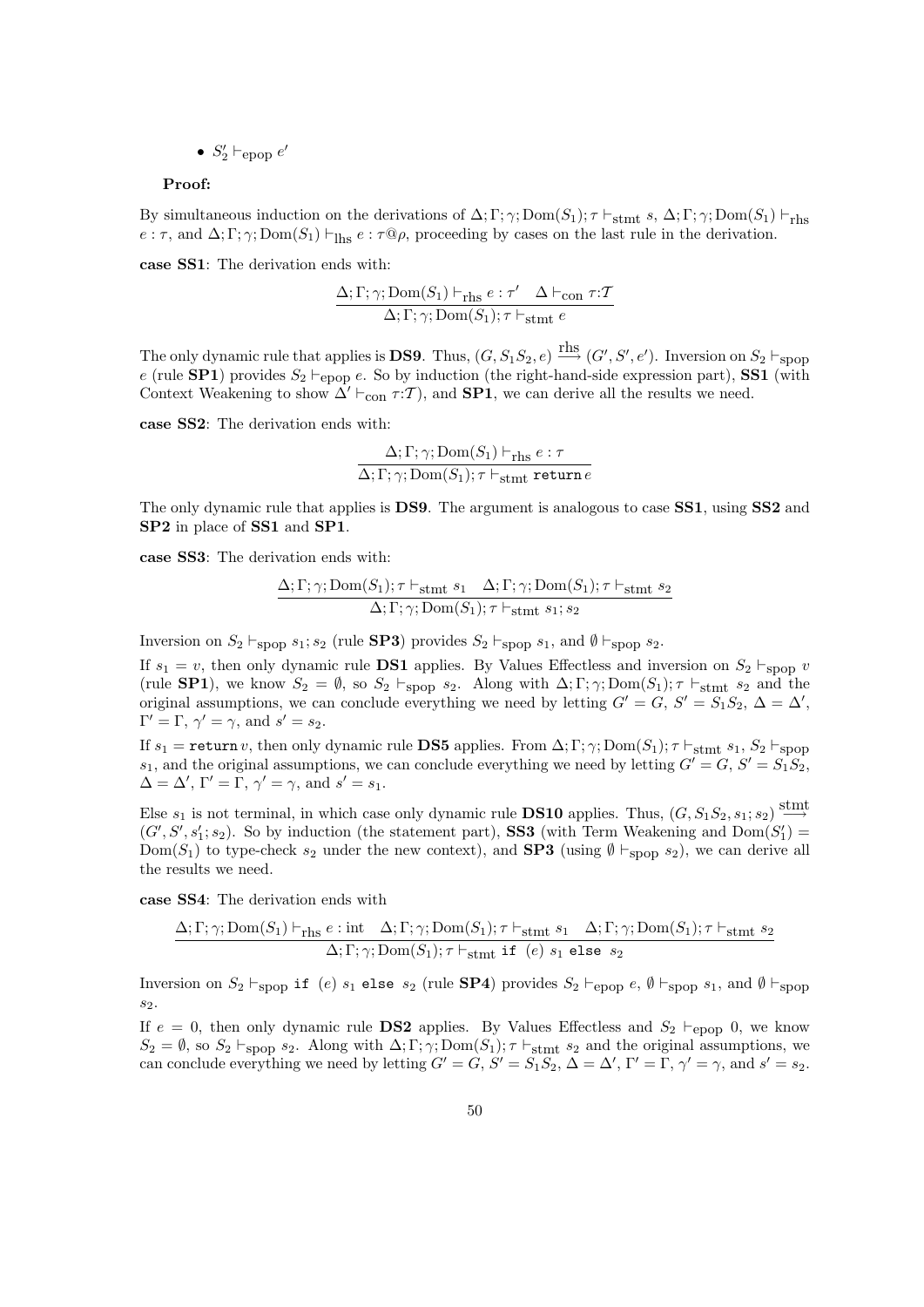If  $e = i \neq 0$ , then only dynamic rule **DS3** applies. The argument is analogous to when  $e = 0$ , replacing  $s_2$  with  $s_1$ .

Else only dynamic rule DS9 applies, in which case we know  $(G, S_1S_2, \text{if } (e) \ s_1 \text{ else } s_2) \stackrel{\text{stmt}}{\longrightarrow}$  $(G', S', \text{if } (e') s_1 \text{ else } s_2)$ . So by induction (the right-hand expression part), SS4 (with Term Weakening and  $Dom(S'_1) = Dom(S_1)$  to type-check  $s_1$  and  $s_2$  under the new context), and **SP3** (using  $\emptyset \vdash_{\text{spoo}} s_1$  and  $\emptyset \vdash_{\text{spoo}} s_2$ ), we can derive all the results we need.

case SS5: The derivation ends with

$$
\frac{\Delta; \Gamma; \gamma; \text{Dom}(S_1) \vdash_{\text{rhs}} e : \text{int} \quad \Delta; \Gamma; \gamma; \text{Dom}(S_1); \tau \vdash_{\text{stmt}} s_1}{\Delta; \Gamma; \gamma; \text{Dom}(S_1); \tau \vdash_{\text{stmt} while} (e) s_1}
$$

Inversion on  $S_2 \vdash_{\text{spop}}$  while (e) s (rule **SP5**) provides  $S_2 = \emptyset$ ,  $\emptyset \vdash_{\text{epop}} e$ , and  $\emptyset \vdash_{\text{spop}} s_1$ . Only dynamic rule **DS4** applies. Letting  $G' = G$ ,  $S' = S_1S_2$ ,  $\Delta = \Delta'$ ,  $\overline{\Gamma'} = \Gamma$ ,  $\gamma' = \gamma$ , and  $s' =$ if (e)  $\{s_1;$  while (e)  $s_1\}$  else 0, we need to show  $C; \tau \vdash_{\text{stmt}}$  if (e)  $\{s_1;$  while (e)  $s_1\}$  else 0 where  $C = \Delta; \Gamma; \gamma; Dom(S_1)$ . We do so as follows:

$$
\underbrace{C \vdash_{\text{rhs}} e : \text{int} \quad \underbrace{C; \tau \vdash_{\text{stmt}} s_1 \quad C; \tau \vdash_{\text{stmt}} \text{while} \ (e) \ s_1}_{C; \tau \vdash_{\text{stmt}} s_1; \text{while} \ (e) \ s_1} \quad \underbrace{C \vdash_{\text{rhs}} 0 : \text{int}}_{C; \tau \vdash_{\text{stmt}} 1f} \\ (e) \ \{s_1; \text{while} \ (e) \ s_1\} \ \text{else} \ 0}
$$

We also must show  $\emptyset \vdash_{\text{spop}}$  if (e) {s<sub>1</sub>; while (e) s<sub>1</sub>} else 0:

$$
\frac{\emptyset \vdash_{\text{spop}} s_1 \quad \emptyset \vdash_{\text{spop}} \text{while } (e) \ s_1 \quad \emptyset \vdash_{\text{epop}} 0}{\emptyset \vdash_{\text{spop}} s_1; \text{while } (e) \ s_1 \quad \emptyset \vdash_{\text{spop}} 0}
$$
\n
$$
\frac{\emptyset \vdash_{\text{epop}} 0}{\emptyset \vdash_{\text{spop}} \text{if } (e) \ \{s_1; \text{while } (e) \ s_1\} \text{ else } 0}
$$

case SS6: The derivation ends with:

$$
\frac{\Delta; \Gamma; \gamma; \text{Dom}(S_1) \uplus \rho; \tau \vdash_{\text{stmt}} s_1 \quad \Delta \vdash_{\text{con}} \rho; \mathcal{R}}{\Delta; \Gamma; \gamma; \text{Dom}(S_1); \tau \vdash_{\text{stmt}} s_1 \text{ pop}[\rho]}
$$

Inversion on  $S_2 \vdash_{\text{spop}} s_1 \text{ pop}[\rho]$  (rule **SP9**) provides  $S_2 = [\rho \mapsto R]S_3$  for some R and  $S_3 \vdash_{\text{spop}} s_1$ . If  $s_1 = v$ , then only dynamic rule **DS7** applies. By Values Effectless and inversion on  $S_3 \vdash_{\text{spoop}} v$ (rule **SP1**), we know  $S_3 = \emptyset$ . By inversion on  $\Delta; \Gamma; \gamma; \text{Dom}(S_1) \oplus \rho; \tau \vdash_{\text{stmt}} v$  (rule **SS1**), we know  $\Delta; \Gamma; \gamma; \text{Dom}(S_1) \uplus \rho \vdash_{\text{rhs}} v : \tau'.$  So by Values Effectless,  $\Delta; \Gamma; \gamma; \text{Dom}(S_1) \vdash_{\text{rhs}} v : \tau'.$  and then by **SS1**,  $\Delta; \Gamma; \gamma; \text{Dom}(S_1); \tau \vdash_{\text{stmt}} v$ . Letting  $G' = G[\rho \mapsto R], S'_1 = S_1$ , and  $S'_2 = \emptyset$ , all that remains is showing  $\vdash_{\text{heap}} (G', S_1 \emptyset) : \Delta; \Gamma; \gamma$ . Note that we do not change the typing context. From inversion (SH) on the assumption  $\vdash_{\text{heap}} (G, S_1S_2) : \Delta; \Gamma; \gamma$ , we know we have a derivation of the form:

$$
G = [\rho'_1 \mapsto R'_1, \dots, \rho'_m \mapsto R'_m] \qquad S_1[\rho \mapsto R] = [\rho_1 \mapsto R_1, \dots, \rho_n \mapsto R_n][\rho \mapsto R]
$$
  
\n
$$
\Delta = \rho'_1: \mathcal{R}, \dots, \rho'_m: \mathcal{R}, \rho_1: \mathcal{R}, \dots, \rho_n: \mathcal{R}, \rho: \mathcal{R}
$$
  
\n
$$
\gamma_G = \epsilon_1 \leq: \rho'_1, \dots, \epsilon_m \leq: \rho'_m \qquad \gamma_S = \rho_1 \leq: \rho_2, \rho_2 \leq: \rho_3, \dots, \rho_{n-1} \leq: \rho_n, \rho_n \leq: \rho
$$
  
\n
$$
\gamma = \gamma_G, \gamma_S \qquad \Delta \vdash_{\mathcal{C}} \gamma
$$
  
\n
$$
\Gamma = \Gamma_G \uplus \Gamma_S \qquad \Delta \vdash_{\mathcal{V}\mathcal{C}\mathcal{K}} \Gamma
$$
  
\n
$$
\Delta; \Gamma; \gamma \vdash_{\mathcal{S}\mathcal{K}} \alpha: \Gamma_G \qquad \Delta; \Gamma; \gamma \vdash_{\mathcal{S}\mathcal{K}} \alpha: \Gamma, \gamma \vdash_{\mathcal{S}\mathcal{K}} \Gamma
$$
  
\n
$$
\vdash_{\mathcal{H}\mathcal{R}} (G, S_1[\rho \mapsto R]) : \Delta; \Gamma; \gamma
$$

By inversion  $(\textbf{SStk2})$  on  $\Delta; \Gamma; \gamma \vdash_{\textbf{stack}} S_1[\rho \mapsto R] : \Gamma_S$ , we know  $\Delta; \Gamma; \gamma \vdash_{\textbf{stack}} S_1 : \Gamma'_S$ ,  $\Delta; \Gamma; \gamma \vdash_{\textbf{rgn}}$  $\rho \mapsto R : \Gamma_{\rho}$ , and  $\Gamma_S = \Gamma_S' \uplus \Gamma_{\rho}$ . From the second fact and the assumption  $\Delta; \Gamma; \gamma \vdash_{\text{stack}} G : \Gamma_G$ ,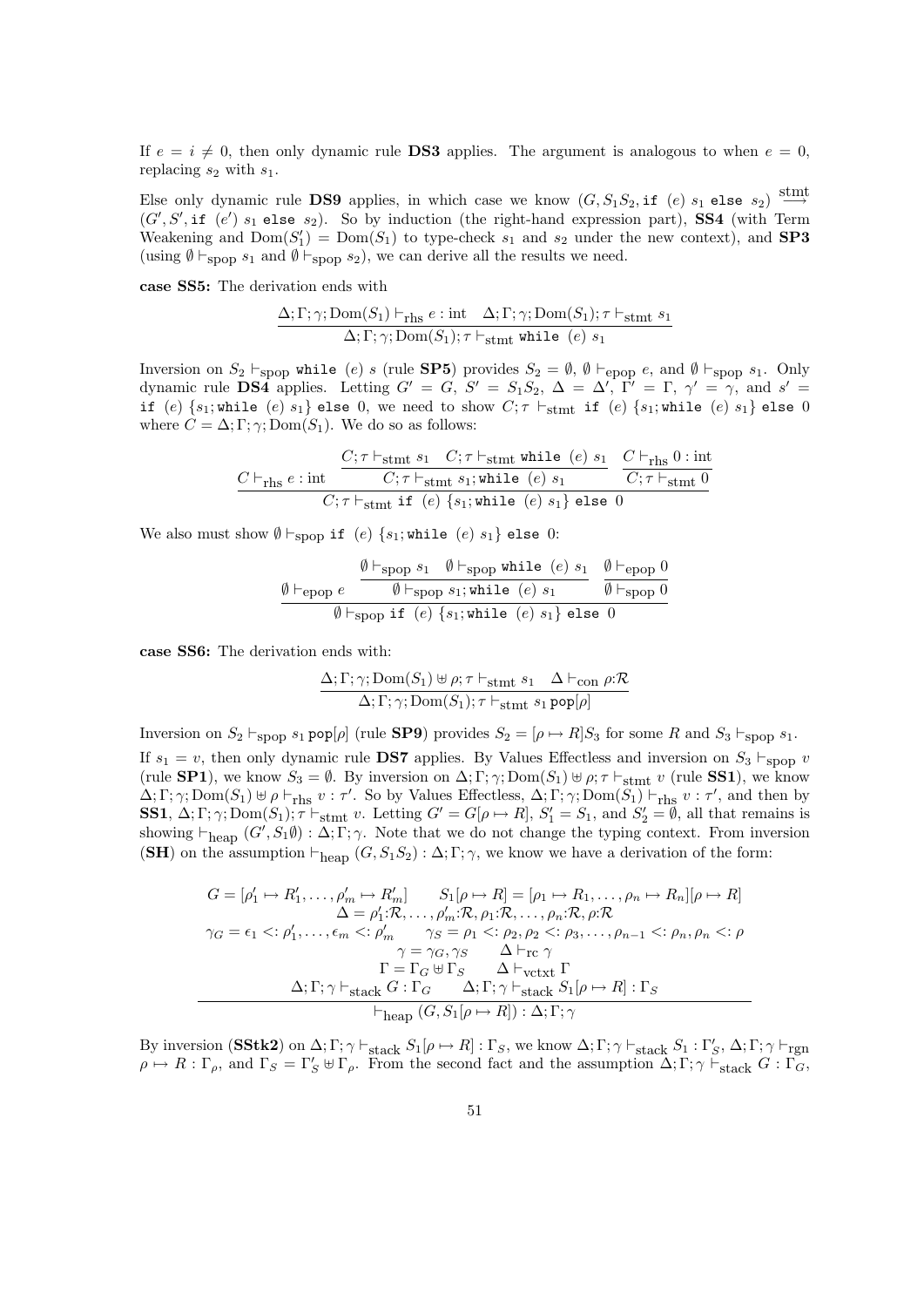**SStk2** lets us conclude  $\Delta; \Gamma; \gamma \vdash_{stack} G[\rho \mapsto R] : \Gamma_G \uplus \Gamma_\rho$ . By reordering on variable contexts,  $\Gamma = (\Gamma_G \oplus \Gamma_\rho) \oplus \Gamma'_S$ . Letting  $\gamma'_G = \gamma_G, \rho_n \prec : \rho$  (or  $\gamma_G$  if  $S_1 = \emptyset$ ) and  $\gamma'_S = \rho_1 \prec : \rho_2, \rho_2 \prec :$  $\rho_3,\ldots,\rho_{n-1}$  <:  $\rho_n$ , reordering on constraints gives us  $\gamma = \gamma_G',\gamma_S'$ . Finally, reordering on type contexts gives us  $\Delta = \rho'_1 : \mathcal{R}, \ldots, \rho'_m : \mathcal{R}, \rho : \mathcal{R}, \rho_1 : \mathcal{R}, \ldots, \rho_n : \mathcal{R}$ . Putting all this together, we can derive what we want:

$$
G[\rho \mapsto R] = [\rho'_1 \mapsto R'_1, \dots, \rho'_m \mapsto R'_m][\rho \mapsto R] \qquad S_1 = [\rho_1 \mapsto R_1, \dots, \rho_n \mapsto R_n]
$$
  
\n
$$
\Delta = \rho'_1: \mathcal{R}, \dots, \rho'_m: \mathcal{R}, \rho: \mathcal{R}, \rho_1: \mathcal{R}, \dots, \rho_n: \mathcal{R}
$$
  
\n
$$
\gamma'_G = \epsilon_1 <: \rho'_1, \dots, \epsilon_m <: \rho'_m, \rho_n <: \rho \qquad \gamma'_S = \rho_1 <: \rho_2, \rho_2 <: \rho_3, \dots, \rho_{n-1} <: \rho_n
$$
  
\n
$$
\gamma = \gamma'_G, \gamma'_S \qquad \Delta \vdash_{\text{rc } \gamma}
$$
  
\n
$$
\Gamma = (\Gamma_G \uplus \Gamma_\rho) \uplus \Gamma'_S \qquad \Delta \vdash_{\text{vctx } \Gamma}
$$
  
\n
$$
\Delta; \Gamma; \gamma \vdash_{\text{stack }} G[\rho \mapsto R] : \Gamma_G \uplus \Gamma_\rho \qquad \Delta; \Gamma; \gamma \vdash_{\text{stack }} S_1 : \Gamma'_S
$$
  
\n
$$
\vdash_{\text{heap }} (G[\rho \mapsto R], S_1) : \Delta; \Gamma; \gamma
$$

If  $s_1$  = return v, then the argument is analogous to the previous one, using SS2 and SP2 in place of SS1 and SP1.

Else  $s_1$  is not terminal, in which case only dynamic rule **DS10** applies. Thus,  $(G, S_1S_2, s_1 \text{ pop}[\rho] \stackrel{\text{stmt}}{\longrightarrow}$  $(G', S', s'_1 \text{ pop}[\rho])$ . Let  $S_4 = S_1[\rho \mapsto R]$ . Then by the induction hypothesis, there exist G',  $S'_4$ extending  $S_4$ ,  $S'_3$ , and  $\Delta'$ ,  $\Gamma'$ ,  $\gamma$  extending  $\Delta$ ,  $\Gamma$ ,  $\gamma$  respectively such that

- $S' = S'_4 S'_3$
- $\vdash_{\text{heap}} (G', S') : \Delta'; \Gamma'; \gamma'$
- $\Delta'$ ;  $\Gamma'$ ;  $\gamma$ ; Dom $(S'_4)$ ;  $\tau \vdash_{\text{stmt}} s'_1$
- $S'_3 \vdash_{\text{spop}} s'_1$

By the definition of extension,  $S_4' = S_1'[\rho \mapsto R']$  for some  $S_1'$  and  $R'$  and, furthermore,  $S_1'$  extends S<sub>1</sub>. Letting  $S_2' = [\rho \mapsto R']S_3'$ , we have  $\vdash_{\text{heap}} (G', S_1'S_2') : \Delta'; \Gamma'; \gamma'.$  By **SP9**,  $S_2' \vdash_{\text{spop}} s_1' \text{ pop}[\rho].$ Finally,  $Dom(S'_4) = Dom(S'_1) \oplus \rho$ , so by SS6 (using Context Weakening to show  $\Delta' \vdash_{con} \rho : \mathcal{R}$ ), we have

 $\Delta';\Gamma';\gamma;{\rm Dom}(S_1');\tau\vdash_{\text{stmt}} s_1'\,\text{pop}[\rho].$ 

case SS7: The derivation ends with

$$
\Delta; \Gamma; \gamma; Dom(S_1) \vdash_{\text{rhs}} e : \tau' \Delta \vdash_{\text{con}} \tau: \mathcal{T}
$$
  
\n
$$
(\Delta, \rho: \mathcal{R}); (\Gamma, x_{\rho}: \tau'); (\gamma, Dom(S_1) < \epsilon) ; (\text{Dom}(S_1) \cup \rho); \tau \vdash_{\text{stmt}} s_1
$$
  
\n
$$
\Delta; \Gamma; \gamma; Dom(S_1); \tau \vdash_{\text{stmt}} \rho: \{\tau' \ x_{\rho} = e; \ s_1\}
$$
  
\n
$$
(\rho \notin Dom(\Delta), x_{\rho} \notin Dom(\Gamma))
$$

Inversion on  $S_2 \vdash_{\text{spop}} \rho: \{\tau' x_\rho = e; s_1\}$  (rule **SP6**) provides  $S_2 \vdash_{\text{epop}} e$  and  $\emptyset \vdash_{\text{epop}} s_1$ .

If  $e = v$ , then only dynamic rule **DS8a** applies. Let  $G' = G$ ,  $S'_1 = S_1$ ,  $S'_2 = [\rho \mapsto \{x \mapsto v\}]$ ,  $\Delta' =$  $\Delta, \rho: \mathcal{R}, \text{ and } \Gamma' = \Gamma, x_{\rho}: \tau'. \text{ If } S_1 S_2 = [\rho_1 \mapsto R_1, \ldots, \rho_n \mapsto R_n], \text{ then let } \gamma' = \gamma, \rho_n <: \rho. \text{ (If } S_1 S_2 = \emptyset,$ which wouldn't actually happen, let  $\gamma' = \gamma$ . By Values Effectless,  $S_2 \vdash_{\text{epop}} v$  means  $S_2 = \emptyset$ , so  $S_2 \vdash_{\text{spop}} s_1$ . So by **SP9**,  $S'_2 \vdash_{\text{spop}} s_1 \text{ pop}[\rho]$ , as needed. Next we show  $\vdash_{\text{heap}} (G', S_1 S'_2) : \Delta'; \Gamma'; \gamma'.$ By assumption, there must be a derivation of the form:

$$
G = [\rho'_1 \mapsto R'_1, \dots, \rho'_m \mapsto R'_m] \qquad S_1 = [\rho_1 \mapsto R_1, \dots, \rho_n \mapsto R_n]
$$
  
\n
$$
\Delta = \rho'_1: R, \dots, \rho'_m: R, \rho_1: R, \dots, \rho_n: R
$$
  
\n
$$
\gamma_G = \epsilon_1 <: \rho'_1, \dots, \epsilon_m <: \rho'_m \qquad \gamma_S = \rho_1 <: \rho_2, \rho_2 <: \rho_3, \dots, \rho_{n-1} <: \rho_n
$$
  
\n
$$
\gamma = \gamma_G, \gamma_S \qquad \Delta \vdash_{\text{rc}} \gamma
$$
  
\n
$$
\Gamma = \Gamma_G \uplus \Gamma_S \qquad \Delta \vdash_{\text{vctxt}} \Gamma
$$
  
\n
$$
\Delta; \Gamma; \gamma \vdash_{\text{stack}} G: \Gamma_G \qquad \Delta; \Gamma; \gamma \vdash_{\text{stack}} S_1: \Gamma_S
$$

 $\vdash_{\text{heap}} (G, S_1) : \Delta; \Gamma; \gamma$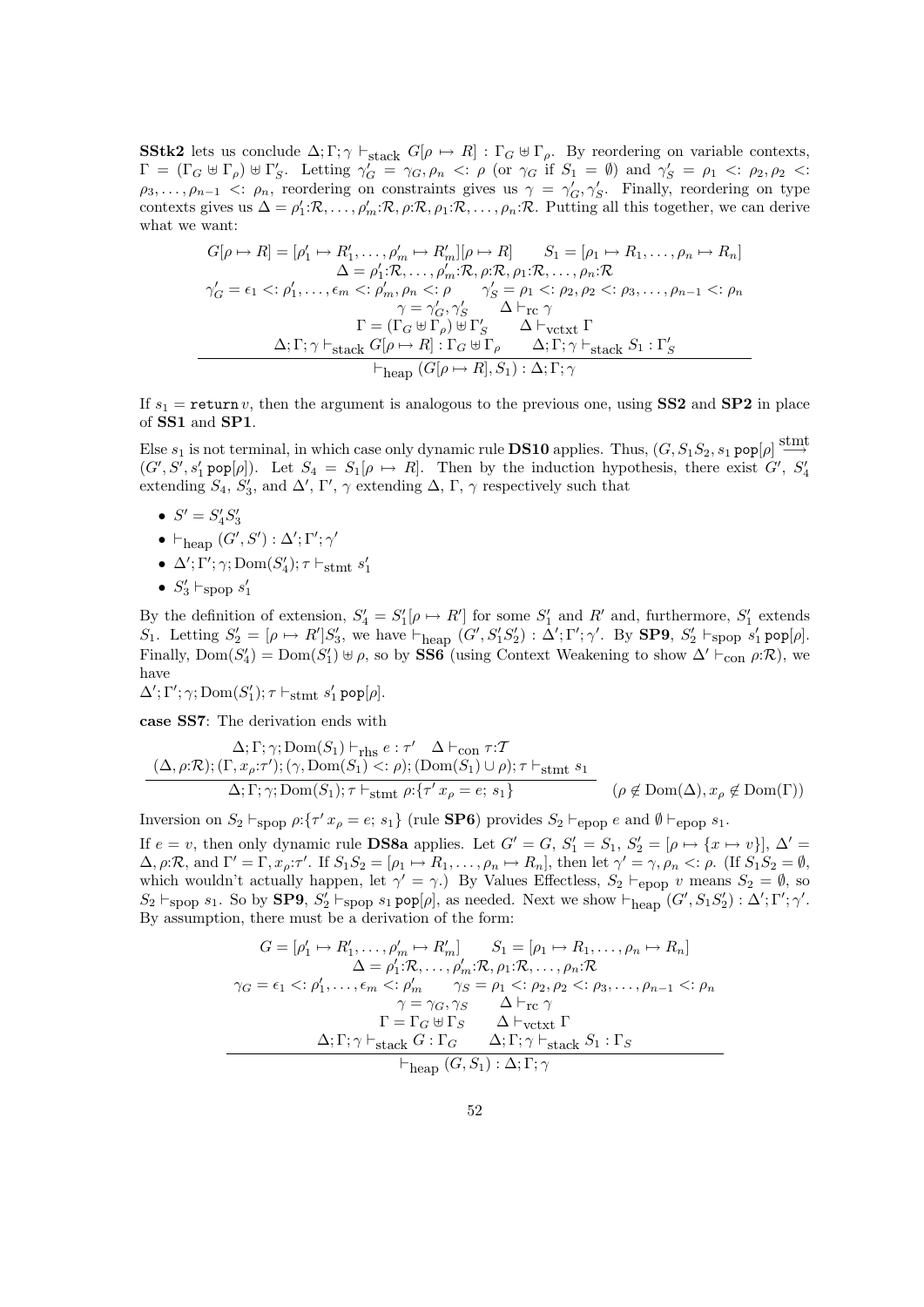Furthermore, by Term Weakening, our original inversion, and Values Effectless, we know that  $\Delta'; \Gamma'; \gamma'; \emptyset \vdash_{\text{rhs}} v : \tau'.$  We also know  $\emptyset \vdash_{\text{epop}} v$ . So by **SRgn2** and **SRgn1**, we know  $\Delta'; \Gamma'; \gamma' \vdash_{\text{rgn}}$  $\rho \mapsto \{x \mapsto v\} : x_{\rho} : \tau'.$  By Term Weakening, we also have  $\Delta'; \Gamma'; \gamma' \vdash_{\text{stack}} G : \Gamma_G$  and  $\Delta'; \Gamma'; \gamma' \vdash_{\text{stack}} g$  $S_1$ : Γ<sub>S</sub>. So by Sstk2, we have  $\Delta'$ ; Γ'; γ'  $\vdash_{\text{stack}} S_1S_2'$ : Γ<sub>S</sub>,  $x_\rho$ : τ'. From Weakening and our original inversion, we know  $\Delta' \vdash_{con} \tau' : \mathcal{T}$ . Because  $\Delta \vdash_{vctxt} \Gamma$ , Weakening and **SC9** ensures  $\Delta' \vdash_{\text{vctxt}} \Gamma'$ . Similarly, we can show that  $\Delta' \vdash_{\text{rc}} \gamma'$ . Putting all this together, **SH** gives us that  $\vdash_{\text{heap}}(G', S') : \Delta'; \Gamma'; \gamma'.$  Furthermore, that means New-Region Preservation Lemma applies, so  $\gamma' \vdash_{\text{ord}}^{\gamma} \gamma$ , Dom $(S_1) < \epsilon$ . So by Term Weakening and our original inversion,  $\Delta'; \Gamma'; \gamma';$  (Dom $(S_1) \cup$  $\rho \vdash_{\text{stmt}} s_1$ . So by SS6,  $\Delta'; \Gamma'; \gamma'; \text{Dom}(S_1) \vdash_{\text{stmt}} s_1 \text{ pop}[\rho],$  which is our last obligation.

Else  $e$  is not a value, in which case only dynamic rule DS9 applies. By induction (the right-handside expression part), **SS7** (with Term Weakening to show  $(\Delta', \rho: \mathcal{R})$ ;  $(\Gamma', x_{\rho}: \tau')$ ;  $(\gamma', \text{Dom}(S'_1)$  <:  $\rho$ ); (Dom(S'<sub>1</sub>)  $\cup$   $\rho$ );  $\tau$   $\vdash$ <sub>stmt</sub> s<sub>1</sub> and Context Weakening to show  $\Delta' \vdash_{con} \tau : \mathcal{T}$ ), and **SP6** (using  $\emptyset \vdash_{\text{epop}} s_1$ , we can derive all the results we need.

case SS8: We use almost the same argument as in the previous case when  $e$  was a value  $v$ . We use region( $\rho$ ) for v and handle( $\rho$ ) for  $\tau'$ . We know  $S_2 = \emptyset$  directly from **SP7**. Because the inversion of the typing judgment uses SS8 and SP7, we cannot use the same argument to show  $\Delta'$ ; Γ' $\gamma' \vdash_{\text{rhs}} v : \tau'$  and  $\emptyset \vdash_{\text{epop}} \text{region}(\rho)$ . However, these both follow immediately: The former follows from  $\Delta' = \Delta$ ,  $\rho: \mathcal{R}$ , **SR4**, **ST1**, and Context Wellformedness. The latter follows immediately from SE3. The rest of the argument is the same.

case SS9: The derivation ends with:

$$
\Delta; \Gamma; \gamma; Dom(S_1) \vdash_{\text{rhs}} e : \exists \alpha: \kappa \rhd \gamma_1. \tau_2 \Delta \vdash_{\text{con}} \tau: \mathcal{T}
$$
\n
$$
(\Delta, \rho: \mathcal{R}, \alpha: \kappa); (\Gamma, x_\rho: \tau_2); (\gamma, Dom(S_1) <: \rho, \gamma_1); (Dom(S_1) \cup \rho); \tau \vdash_{\text{stmt}} s_1
$$
\n
$$
\Delta; \Gamma; \gamma; Dom(S_1); \tau \vdash_{\text{stmt}} \rho: \{\text{open}\, [\alpha, x_\rho] = e; \, s_1\} \qquad (\rho, \alpha \notin Dom(\Delta), x_\rho \notin Dom(\Gamma))
$$

Inversion of  $S_2 \vdash_{\text{spop}} \rho$ :{open  $[\alpha, x_\rho] = e$ ;  $s_1$ } (rule **SP8**) provides  $S_2 \vdash_{\text{epop}} e$  and  $\emptyset \vdash_{\text{spop}} s$ . If  $e = v_1$ , then only dynamic rule **DS8c** applies, so  $v_1 = \text{pack}[\tau_1, v]$  as  $\tau_p$ . By inversion (rule **SR13**), we know  $\tau_p = \exists \alpha : \kappa \triangleright \gamma_1 \cdot \tau_2$ ,  $\Delta; \Gamma; \gamma; \text{Dom}(S) \vdash_{\text{rhs}} v : \tau_2[\tau_1/\alpha], \gamma \vdash_{\text{ord}} \gamma_1[\text{regions}(\tau_1)/\alpha],$  and  $\Delta \vdash_{\text{con } \mathcal{T}_1:\kappa.}$  Weakening this last fact gives  $\Delta$ ,  $\rho:\mathcal{R} \vdash_{\text{con } \mathcal{T}_1:\kappa.}$  So by Substitution, we have

$$
(\Delta, \rho: \mathcal{R}); (\Gamma, x_{\rho}: \tau_2)[\tau_1/\alpha]; (\gamma, \text{Dom}(S) <: \rho, \gamma_1)[\text{regions}(\tau_1)/\alpha];
$$
  

$$
(\text{Dom}(S) \cup \rho)[\text{regions}(\tau_1)/\alpha]; \tau[\tau_1/\alpha] \vdash_{\text{stmt}} s_1[\tau_1/\alpha]
$$

By  $\vdash_{\text{heap}} (G, S) : \Delta; \Gamma; \gamma$  and inversion on **SH**, we know  $\alpha \notin \text{Dom}(S)$ ,  $\Delta \vdash_{\text{rc}} \gamma$ , and  $\Delta \vdash_{\text{vctxt}} \Gamma$ . Furthermore, Context Well-Formedness ensures that  $\Delta \vdash_{con} \tau : \mathcal{T}$ . Hence Useless Substitution lets us simplify to

$$
(\Delta, \rho:\mathcal{R}); (\Gamma, x_{\rho}:\tau_2[\tau_1/\alpha]); (\gamma, \text{Dom}(S) < \rho, \gamma_1[\text{regions}(\tau_1)/\alpha]);
$$
  

$$
(\text{Dom}(S) \cup \rho); \tau \vdash_{\text{stmt}} s_1[\tau_1/\alpha]
$$

Moreover, we already claimed  $\gamma \vdash_{\text{ord}} \gamma_1$ [regions( $\tau_1$ )/α], so an induction on the size of  $\gamma$  can show  $\gamma$ , Dom(S)  $\langle : \rho \vdash_{\text{ord}} \gamma$ , Dom(S)  $\langle : \rho, \gamma_1[\text{regions}(\tau_1)/\alpha]$ . So by Term Weakening, we have:

$$
(\Delta, \rho: \mathcal{R}); (\Gamma, x_{\rho}: \tau_2[\tau_1/\alpha]); (\gamma, \text{Dom}(S) \lt; : \rho); (\text{Dom}(S) \cup \rho); \tau \vdash_{\text{stmt}} s_1[\tau_1/\alpha]
$$

So by SS7, we can derive:  $\Delta; \Gamma; \gamma; \epsilon; \tau \vdash_{\text{stmt}} \rho: \{\tau_2[\tau_1/\alpha] \, x_\rho = v; s_1\}$ Now, by inversion on  $S_2 \vdash_{\text{epop}} e$  (rule **SE6**), we have  $S_2 \vdash_{\text{epop}} v$ . So by Substitution,  $\emptyset \vdash_{\text{spop}}$  $s_1[\tau_1/\alpha]$ . So by **SP8**,  $S_2 \vdash_{\text{stop}} \rho: \{\tau_2[\tau_1/\alpha] | x_\rho = v; s_1\}.$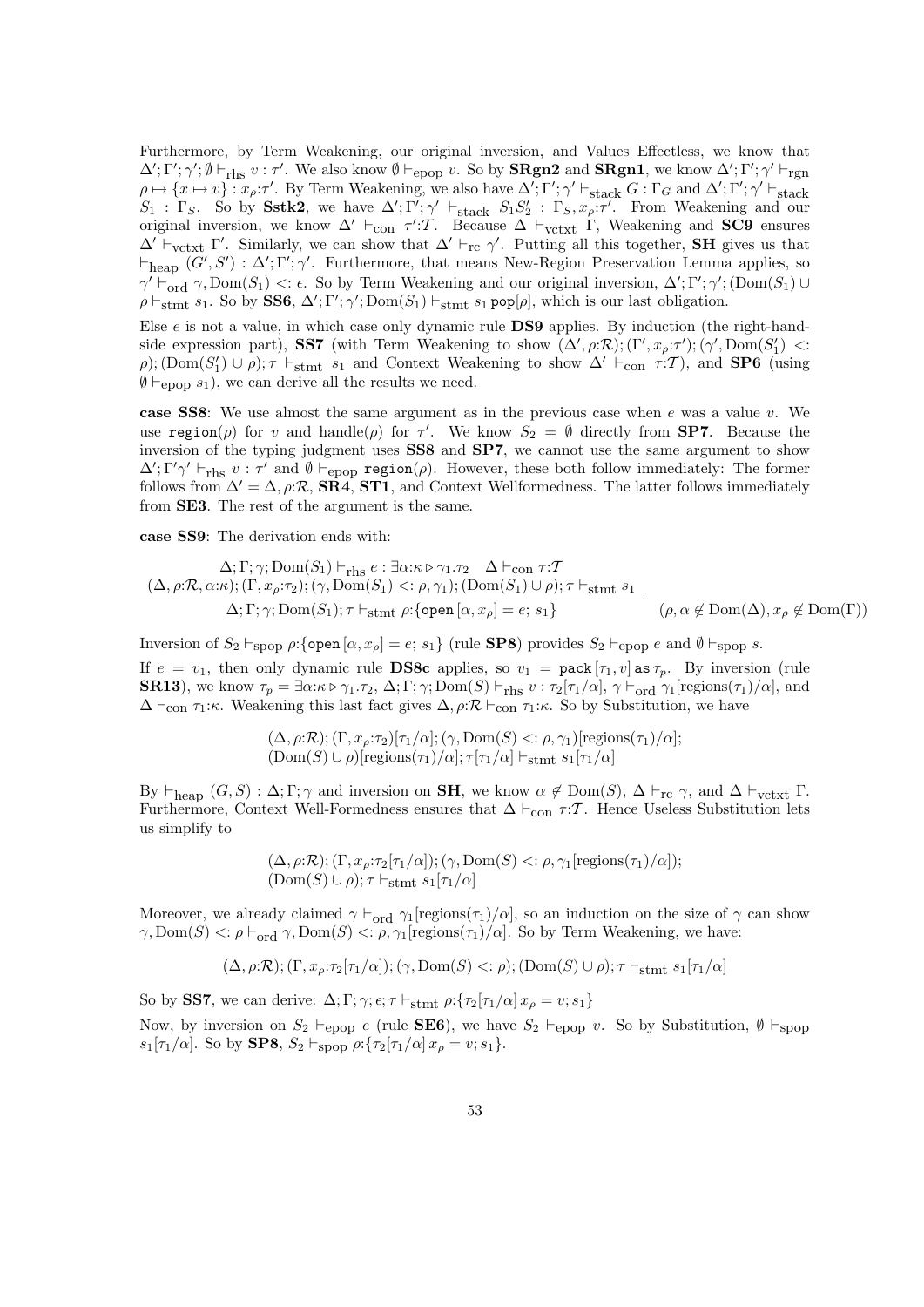Letting  $G' = G, S' = S_1 S_2$  and leaving typing context unchanged, we are done because  $(G, S_1S_2, \rho{:}\{\texttt{open} \, [\alpha, x_\rho] = \texttt{pack} \, [\tau_1, v]$  as  $\exists \alpha{:}\kappa \triangleright \gamma.\tau_2; s_1\}) \stackrel{\text{stmt}}{\longrightarrow}$  $(G, S_1S_2, \rho: \{ \tau_2 | \tau_1/\alpha | x_\rho = v; s_1 \}).$ 

Finally, if e is not a value then only dynamic rule DS9 applies. By induction (the right-hand-side expression part), **SS9** (with Term Weakening to show  $(\Delta', \rho: \mathcal{R}, \alpha: \kappa); (\Gamma', x_{\rho}: \tau_1); (\gamma', \text{Dom}(S'_1)$  <:  $(\rho, \gamma_1)$ ; (Dom $(S'_1) \cup \rho$ );  $\tau \vdash_{\text{stmt}} s_1$  and Context Weakening to show  $\Delta' \vdash_{\text{con}} \tau : \mathcal{T}$ ), and **SP8** (using  $\emptyset \vdash_{\text{epop}} s_1$ , we can derive all the results we need.

case SR1: The derivation ends with:

$$
\frac{\gamma \vdash_{\text{ei}} \text{Dom}(S_1) \Rightarrow \rho \vdash_{\text{ctxt}} \Delta; \Gamma; \gamma; \text{Dom}(S_1)}{\Delta; \Gamma; \gamma; \text{Dom}(S_1) \vdash_{\text{rhs}} x_{\rho} : \Gamma(x_{\rho})}
$$

The only dynamic rule that applies is **DR1**. Thus,  $(G, S_a[\rho \mapsto R]S_b, x_{\rho}) \stackrel{\text{rhs}}{\longrightarrow} (G, S_a[\rho \mapsto R]S_b, v)$ where  $R(x) = v$  and  $S_1S_2 = S_a(\rho \mapsto R|S_b)$ . From the assumptions, we can use the Lookup Preservation lemma to show  $\Delta; \Gamma; \gamma; \text{Dom}(S_1) \vdash_{\text{rhs}} v : \tau$ . Using  $S_2 \vdash_{\text{epop}} x$  and inversion, we know that  $S_2 = \emptyset$ . From the Values Effectless lemma part 3,  $\emptyset \vdash_{\text{epop}} v$ .

case SR2: The derivation ends with:

$$
\frac{\Delta; \Gamma; \gamma; \text{Dom}(S_1) \vdash_{\text{rhs}} e : \tau @ \rho_1 \quad \gamma \vdash_{\text{ei}} \rho_2 \Rightarrow \rho_1}{\Delta; \Gamma; \gamma; \text{Dom}(S_1) \vdash_{\text{rhs}} e : \tau @ \rho_2}
$$

From the first premise and the induction hypothesis, if  $(G, S_1S_2, e) \xrightarrow{\text{rhs }} (G', S'_1S'_2, e')$  then (a)  $\vdash_{\text{heap}}(G, S_1'S_2'): \Delta'; \Gamma'; \gamma', \text{ (b) }\Delta'; \Gamma'; \gamma'; \text{Dom}(S_1') \vdash_{\text{rhs}} e': \tau \mathbb{Q}\rho_1$ , and (c)  $S_2' \vdash_{\text{epop}} e'$  where  $\Delta', \Gamma',$ and  $\gamma'$  extend  $\Delta$ , Γ, and  $\gamma$  respectively and  $S'_1$  extends  $S_1$ . It remains to show that  $\gamma' \vdash_{e_i} \rho_2 \Rightarrow \rho_1$ for then using **SR2** we have  $\Delta'$ ; Γ';  $\gamma'$ ; Dom( $S_1$ )  $\vdash_{\text{rhs}} e' : \tau \mathbb{Q} \rho_2$ . This follows since  $\gamma'$  extends  $\gamma$  and  $\gamma \vdash_{\rm ei} \rho_2 \Rightarrow \rho_1$ .

cases SR3, SR4: Trivial since  $(G, S, e)$  is terminal.

case SR5: The derivation ends with:

$$
\frac{\Delta; \Gamma; \gamma; \text{Dom}(S_1) \vdash_{\text{rhs}} e_i : \tau_i}{\Delta; \Gamma; \gamma; \text{Dom}(S_1) \vdash_{\text{rhs}} (e_1, e_2) : \tau_1 \times \tau_2}
$$

There are two dynamic rules that might apply depending upon whether or not  $e_1$  is a value.

Suppose  $e_1$  is not a value. Then we have  $(G, S_1S_2, (e_1, e_2)) \stackrel{\text{rhs}}{\longrightarrow} (G', S'_1S'_2, (e'_1, e_2))$  via **DR11**, and thus  $(G, S_1S_2, e_1) \stackrel{\text{rhs}}{\longrightarrow} (G', S'_1S'_2, e'_1)$ . By the induction hypothesis, we have  $\Delta', \Gamma'$ , and  $\gamma'$  which extend  $\Delta$ ,  $\Gamma$ , and  $\gamma$  respectively such that (a)  $\vdash_{\text{heap}}(G', S'_1S'_2) : \Delta'; \Gamma'; \gamma',$  (b)  $\Delta'; \Gamma'; \gamma'; \text{Dom}(S'_1) \vdash_{\text{rhs}}$  $e'_1 : \tau_1$ , and (c)  $S'_2 \vdash_{\text{epop}} e'_1$ . By Term Weakening, we then have  $\Delta'; \Gamma'; \gamma'; \text{Dom}(S'_1) \vdash_{\text{rhs}} e_2 : \tau_2$ (since  $Dom(S'_1) = Dom(S_1)$ ) and then by **SR5** we have  $\Delta'; \Gamma'; \gamma'; Dom(S'_1) \vdash_{\text{rhs}} (e'_1, e_2) : \tau_1 \times \tau_2$ . Since  $S_2 \vdash_{\text{epop}} (e_1, e_2)$ , by inversion, we have  $\emptyset \vdash_{\text{epop}} e_2$ . Thus, by **SE7**  $S'_2 \vdash_{\text{epop}} (e'_1, e_2)$ .

Suppose  $e_1$  is a value v. Then we have  $(G, S_1S_2, (v, e_2)) \stackrel{\text{rhs}}{\longrightarrow} (G', S'_1S'_2, (v, e'_2))$  via **DR11**, and thus  $(G, S_1S_2, e_2) \stackrel{\text{rhs}}{\longrightarrow} (G', S'_1S'_2, e'_2)$ . By the induction hypothesis, we have  $\Delta', \Gamma',$  and  $\gamma'$  which extend  $\Delta$ ,  $Γ$ , and γ respectively such that (a)  $\vdash_{\text{heap}}(G', S'_1S'_2) : Δ'; Γ'; γ',$  (b)  $Δ'; Γ'; γ'; Dom(S'_1) \vdash_{\text{rhs}} e'_2 : τ_2$ , and (c)  $S'_2 \vdash_{\text{epop}} e'_2$ . By Term Weakening, we then have  $\Delta'; \Gamma'; \gamma'; \text{Dom}(S'_1) \vdash_{\text{rhs}} v : \tau_1$  (since  $Dom(S'_1) = Dom(S_1)$  and then by **SR5** we have  $\Delta'; \Gamma'; \gamma'; Dom(S_1) \vdash_{\text{rhs}} (v, e'_2) : \tau_1 \times \tau_2$ . By the Values Effectless Lemma,  $\emptyset \vdash_{\text{epop}} v$  and thus using **SE8** we have  $S'_2 \vdash_{\text{epop}} (v, e'_2)$ .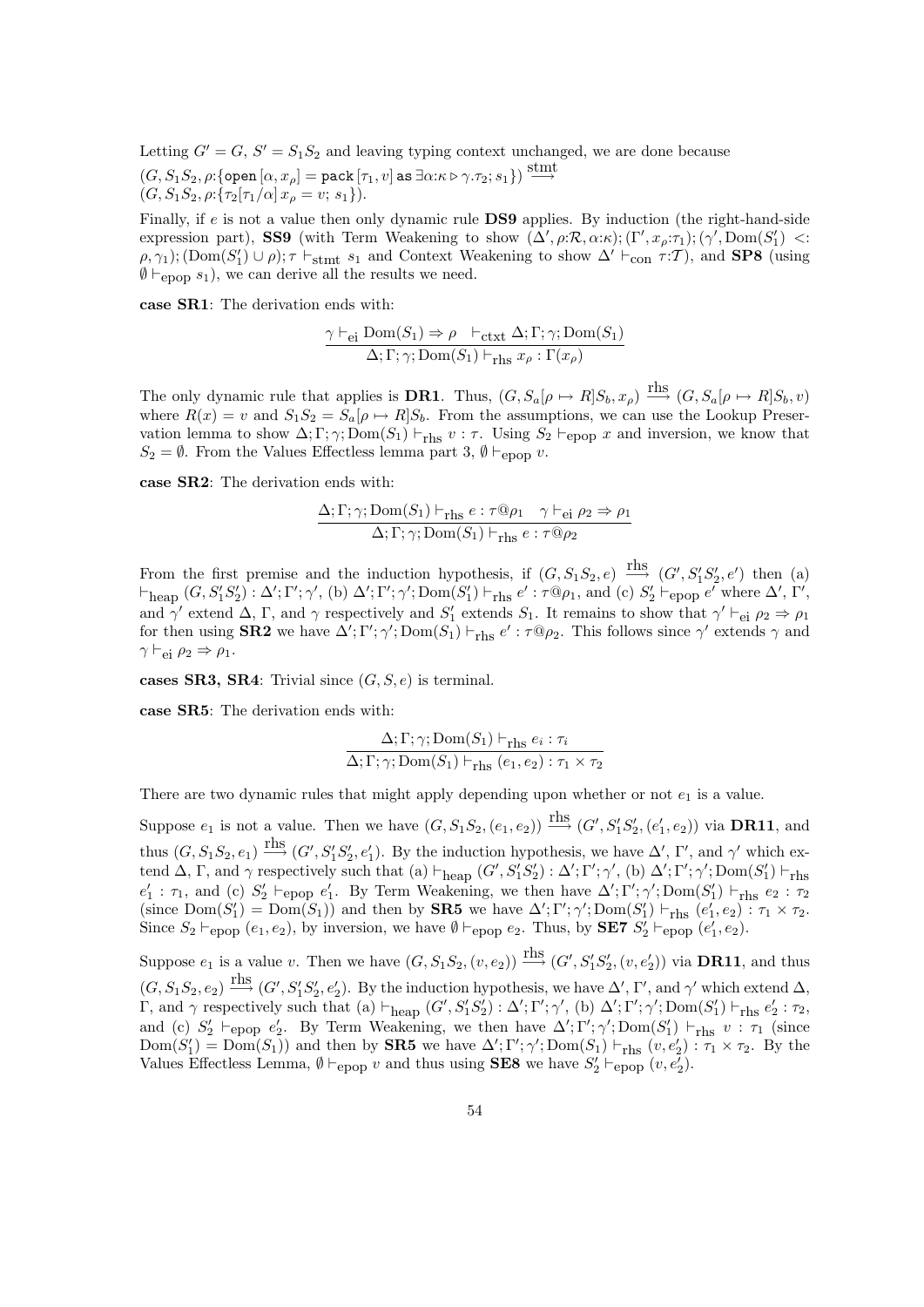case SR6: The derivation ends with:

$$
\frac{\Delta; \Gamma; \gamma; \text{Dom}(S_1) \vdash_{\text{rhs}} e : \tau_1 \times \tau_2}{\Delta; \Gamma; \gamma; \text{Dom}(S_1) \vdash_{\text{rhs}} e.i : \tau_i}
$$

There are two cases depending upon whether or not  $e$  is a value. If  $e$  is not a value, then  $(G, S_1S_2, e.i) \stackrel{\text{rhs}}{\longrightarrow} (G', S_1S'_2, e'.i)$  via **DR11**. In this case, the result follows from the premise, induction hypothesis and SR6.

Suppose  $e = v$ . Then  $(G, S_1S_2, v.i) \stackrel{\text{rhs}}{\longrightarrow} (G, S_1S_2, v_i)$  via **DR3** where  $v = (v_1, v_2)$  for some values  $v_1$  and  $v_2$ . By inversion and the fact that  $\Delta; \Gamma; \gamma; \text{Dom}(S_1) \vdash_{\text{rhs}} (v_1, v_2) : \tau_1 \times \tau_2$ , we have  $\Delta; \Gamma; \gamma; \text{Dom}(S_1) \vdash_{\text{rhs}} v_i : \tau_i$ . By the Values Effectless Lemma and the fact that  $S_2 \vdash_{\text{epop}} (v_1, v_2)$ , we know that  $S_2 = \emptyset$ . Again, from the Values Effectless Lemma, we then have  $S_2 \vdash_{\text{epop}} v_i$ .

case SR7: The derivation ends with:

$$
\frac{\Delta; \Gamma; \gamma; \text{Dom}(S_1) \vdash_{\text{rhs}} e : \tau @ \rho \quad \gamma \vdash_{\text{ei}} \text{Dom}(S_1) \Rightarrow \rho}{\Delta; \Gamma; \gamma; \text{Dom}(S_1) \vdash_{\text{rhs}} * e : \tau}
$$

There are two cases depending upon whether or not  $e$  is a value. If  $e$  is not a value, then  $(G, S_1S_2, *e) \stackrel{\text{rhs}}{\longrightarrow} (G', S'_1S'_2, *e')$  via **DR11**. In this case, the result follows from the premise, induction hypothesis, Context Weakening (to show  $\gamma' \vdash_{\text{ei}} \text{Dom}(S'_1) \Rightarrow \rho$ ), and **SR7**.

Suppose e is a value. Then  $(G, S_1S_2, *e) \xrightarrow{\text{rhs}} (G, S_1S_2, p)$  where  $e = \&p$ . From the Values Effectless lemma, it is clear that  $S_2 = \emptyset$  and  $S_2 \vdash_{\text{epop}} p$ . From the premise, we have  $\Delta; \Gamma; \gamma; \text{Dom}(S_1) \vdash_{\text{rhs}}$  $\&p : \tau \circledcirc \rho$ . We argue by an inner induction on this derivation that  $\Delta; \Gamma; \gamma; \text{Dom}(S_1) \vdash_{\text{rhs}} p : \tau$ . The derivation must end with either **SR2** or **SR9**. In the former case, the result follows from the inner induction hypothesis and the SR2 rule. In the latter case, we have:

$$
\frac{\Delta; \Gamma; \gamma; Dom(S_1) \vdash_{\text{Ihs}} p : \tau @ \rho}{\Delta; \Gamma; \gamma; Dom(S_1) \vdash_{\text{rhs}} \& p : \tau @ \rho}
$$

Now from Canonical Forms, we know  $p = x_{\rho}.i_1.i_2.\cdots.i_n$  for some  $x_{\rho}$ , and  $i_1, i_2, \ldots, i_n$ . From the Path Substitution lemma, we know there exists a  $\tau'$  such that  $\Gamma(x_{\rho}) = \tau'$ . From the second premise of the original conclusion, we have  $\gamma \vdash_{ei} \text{Dom}(S_1) \Rightarrow \rho$ . Therefore, from **SR1** we have  $\Delta; \Gamma; \gamma; Dom(S_1) \vdash_{\text{rhs}} x_{\rho} : \tau'.$  Then from the Path Substitution lemma, we know that  $\Delta; \Gamma; \gamma; Dom(S_1) \vdash_{\text{rhs}} p : \tau \mathbb{Q} \rho.$ 

case SR8: The derivation ends with:

$$
\gamma \vdash_{\text{ei}} \text{Dom}(S_1) \Rightarrow \rho
$$
  

$$
\Delta; \Gamma; \gamma; \text{Dom}(S_1) \vdash_{\text{rhs}} e_1 : \text{handle}(\rho) \qquad \Delta; \Gamma; \gamma; \text{Dom}(S_1) \vdash_{\text{rhs}} e_2 : \tau
$$
  

$$
\Delta; \Gamma; \gamma; \text{Dom}(S_1) \vdash_{\text{rhs}} \text{new}(e_1) e_2 : \tau @ \rho
$$

If  $e_1$  is not a value, then only dynamic rule **DR11** applies. Furthermore, inverting  $S_2 \vdash_{\text{epop}}$ new(e<sub>1</sub>) e<sub>2</sub> (rule **SE7**) provides  $S_2 \vdash_{\text{epop}} e_1$  and  $\emptyset \vdash_{\text{epop}} e_2$ . So by induction, **SR8** (with Term Weakening to show  $\Delta'$ ; Γ';  $\gamma'$ ; Dom( $S'_1$ )  $\vdash_{\text{rhs}} e_2 : \tau$  and Constraint Weakening to show  $\gamma' \vdash_{\text{ei}} \text{Dom}(S'_1) \Rightarrow$  $ρ$ ), and **SE7** (using  $θ \vdash_{epop} e_2$ ), we can derive all the results we need.

Similarly, if  $e_1$  is a value but  $e_2$  is not a value, then only dynamic rule **DR11** applies. Furthermore, inverting  $S_2 \vdash_{\text{epop}} \text{new}(e_1) e_2$  (rule **SE8**) provides  $\emptyset \vdash_{\text{epop}} e_1$  and  $\emptyset \vdash_{\text{epop}} e_2$ . So by induction, **SR8** (with Term Weakening to show  $\Delta'$ ; Γ';  $\gamma'$ ; Dom( $S'_1$ )  $\vdash_{\text{rhs}}$  e<sub>1</sub> : handle( $\rho$ ) and Constraint Weakening to show  $\gamma' \vdash_{\text{ei}} \text{Dom}(S_1') \Rightarrow \rho$ , and **SE8** (using  $\emptyset \vdash_{\text{epop}} e_2$ ), we can derive all the results we need.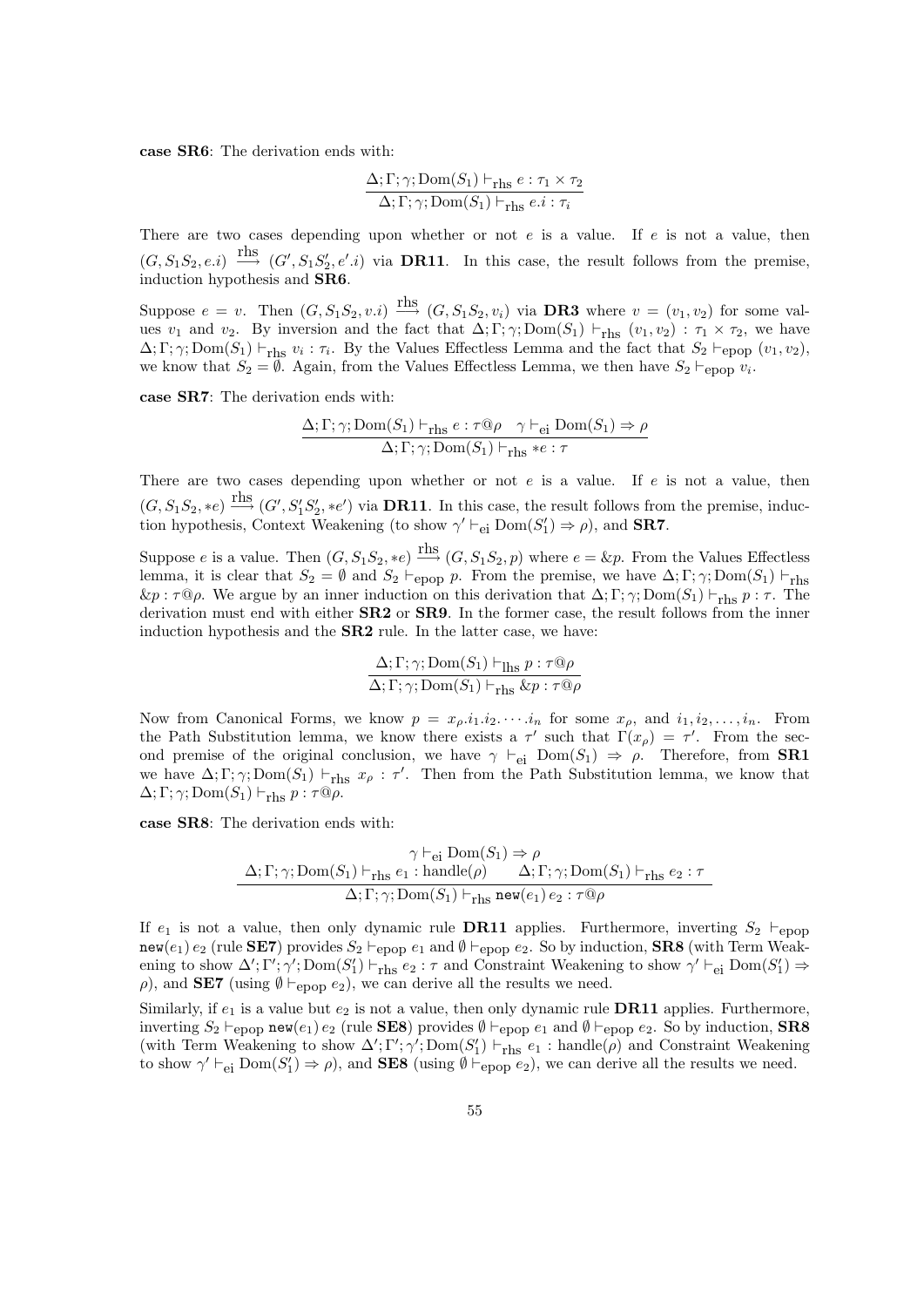Finally, if  $e_1 = v_1$  and  $e_2 = v_2$ , then only dynamic rule **DR5** applies. So  $v_1 = \text{region}(\rho)$ ,  $S_1S_2 =$  $S_a[\rho \mapsto R]S_b$ , and  $(G, S_1S_2, e) \stackrel{\text{rhs}}{\longrightarrow} (G, S_a[\rho \mapsto R[x \mapsto v]]S_b, \& x_{\rho})$ . Inversion of  $S_2 \vdash_{\text{epop}} e$  provides (via rule **SE8**) that  $S_2 \vdash_{\text{epop}} v_2$ , so by Values Effectless,  $S_2 = \emptyset$ . Let  $G' = G$ ,  $S'_1 = S_a[\rho \mapsto$  $R[x \mapsto v]]S_b$ ,  $S'_2 = \emptyset$ .  $\Delta' = \overline{\Delta}$ ,  $\Gamma' = (\Gamma, x_{\rho} \mapsto \tau)$ , and  $\gamma' = \gamma$ . Note that Context Well-formedness and our original derivation ensure  $\Delta' \vdash_{\text{vctxt}} \Gamma'$ , so  $\vdash_{\text{ctxt}} \Delta'; \Gamma'; \gamma'; \text{Dom}(S'_1)$ . Therefore, rules **SL1** and **SR9** suffice to show  $\Delta'$ ; Γ';  $\gamma$ ; Dom( $S'_1$ )  $\vdash_{\text{rhs}} \&x_\rho : \tau$ . Rules **SE1** and **SE6** suffice to show  $\emptyset \vdash_{\text{epop}} \&x_{\rho}$ . All that remains is showing  $\vdash_{\text{heap}}(G, S'_1) : \Delta'; \Gamma'; \gamma'.$  This follows from inversion of  $\vdash_{\text{heap}} (G, S_1) : \Delta; \Gamma; \gamma$  and a tedious inversion of its  $\Delta; \Gamma; \gamma \vdash_{\text{stack}} S : \Gamma_S$  premise, showing that adding  $[x \mapsto v]$  to R makes the heap well-typed under Γ'. (For all other heap elements, the original derivation and Term Weakening suffice.) We omit the uninteresting details.

case SR9: The derivation ends with:

$$
\frac{\Delta; \Gamma; \gamma; \text{Dom}(S_1) \vdash_{\text{Ihs}} e : \tau @ \rho}{\Delta; \Gamma; \gamma; \text{Dom}(S_1) \vdash_{\text{rhs}} \& e_1 : \tau @ \rho}
$$

Then the only dynamic rule that applies is DR9. And by inversion of  $S_2 \vdash_{\text{epop}} e_1$  (rule SE6),  $S_2 \vdash_{\text{epop}} e_1$ . So by the induction hypothesis (the left-hand-side part) and **SR9**, we can derive  $\Delta'$ ;  $\Gamma'$ ;  $\gamma'$ ;  $\text{Dom}(S'_1) \vdash_{\text{rhs}} e' : \tau \mathbb{Q}\rho$ . Similarly, the induction hypothesis and **SE6** ensure that  $\S_2' \vdash_{\text{epop}}$  $e'$ .

case SR10: The derivation ends with:

$$
\frac{\Delta; \Gamma; \gamma; \text{Dom}(S_1) \vdash_{\text{Ihs}} e_1 : \tau \textcircled{a} \rho \quad \Delta; \Gamma; \gamma; \text{Dom}(S_1) \vdash_{\text{rhs}} e_2 : \tau \quad \gamma \vdash_{\text{ei}} \text{Dom}(S_1) \Rightarrow \rho}{\Delta; \Gamma; \gamma; \text{Dom}(S_1) \vdash_{\text{rhs}} e_1 = e_2 : \tau}
$$

If  $e_1$  is not a value, then only dynamic rule **DR9** applies. By inversion of  $S_2 \vdash_{\text{FDD}} e$  (rule **SE7**), we know S  $\vdash_{\text{epop}} e_1$  and  $\emptyset \vdash_{\text{epop}} e_2$ . So by induction (the left-hand-side part), **SR10** (with Term Weakening and  $Dom(S'_1) = Dom(S_1)$  to type-check  $e_2$  and Context Weakening to ensure  $\gamma \vdash_{\text{ei}} \text{Dom}(S_1') \Rightarrow \rho$ , and **SE7** (using  $\emptyset \vdash_{\text{epop}} e_2$ ), we can derive all the results we need.

Similarly, if  $e_1$  is a value and  $e_2$  is not a value, then only **DR11** applies. By inversion of  $S_2 \vdash_{\text{epop}} e$ (rule SE8, we know  $\emptyset \vdash_{\text{epop}} e_1$  and  $S_2 \vdash_{\text{epop}} e_2$ . So by induction (the right-hand-side part),  $\overline{\text{SR10}}$ (with Term Weakening and  $Dom(S_1) = Dom(S_1)$  to type-check  $e_1$  and Context Weakening to ensure  $\gamma \vdash_{\text{ei}} \text{Dom}(S_1') \Rightarrow \rho$ , and **SE8** (using  $\emptyset \vdash_{\text{epop}} e_1$ ), we can derive all the results we need.

Finally, if  $e_1 = p = x_{\rho} \cdot i_1 \cdots i_n$  and  $e_2 = v$ , then only rule **DR8** applies. Then by inversion of  $S_2 \vdash_{\text{epop}} p = v \text{ (rule }$  SE8) and Values Effectless, we know  $S_2 = \emptyset$ . So  $S_1 = S_a[\rho \mapsto R[x \mapsto$  $[v_a]]S_b$ , which by inversion of the heap typing (using stack and region rules appropriately) ensures  $\Delta; \Gamma; \gamma; \emptyset \vdash_{\text{rhs}} v_a : \tau'.$  So by Update Preservation,  $\Delta; \Gamma; \gamma; \emptyset \vdash_{\text{rhs}} \text{update}(v_a, [i_1, \ldots, i_n], v) : \tau'.$ Hence the the derivation we used to show  $\Delta; \Gamma; \gamma; \emptyset \vdash_{\text{rhs}} v_a : \tau'$  can be "redone" with  $\Delta; \Gamma; \gamma; \emptyset \vdash_{\text{rhs}}$ update $(v_a, [i_1, \ldots, i_n], v) : \tau'$  in its place to type-check the new heap with the same  $\Delta$ ,  $\Gamma$ , and  $\gamma$ . Our other obligations:  $\Delta; \Gamma; \gamma; \text{Dom}(S_1') \vdash_{\text{rhs}} v : \tau$  and  $\emptyset \vdash_{\text{epop}} v$  are immediate from earlier conclusions.

case SR11: The derivation ends with:

$$
\frac{\Delta; \Gamma; \gamma; \text{Dom}(S_1); \tau \vdash_{\text{stmt } S} \vdash_{\text{ret } S}}{\Delta; \Gamma; \gamma; \text{Dom}(S_1) \vdash_{\text{rhs }} \text{call}\{s\} : \tau}
$$

If s is terminal, then only dynamic rule DR7 applies, so  $s = \text{return } v$  for some v. By inversion of  $\Delta; \Gamma; \gamma; \text{Dom}(S_1); \tau \vdash_{\text{stmt}} s$  (rule SS2),  $\Delta; \Gamma; \gamma; \text{Dom}(S_1) \vdash_{\text{rhs}} v : \tau$ . By inversion of  $S_2 \vdash_{\text{epop}}$ call {return v} (rules SE9 and SP2) we know  $S_2 \vdash_{\text{epop}} v$ . So leaving the heap and context unchanged, we can derive all the results we need.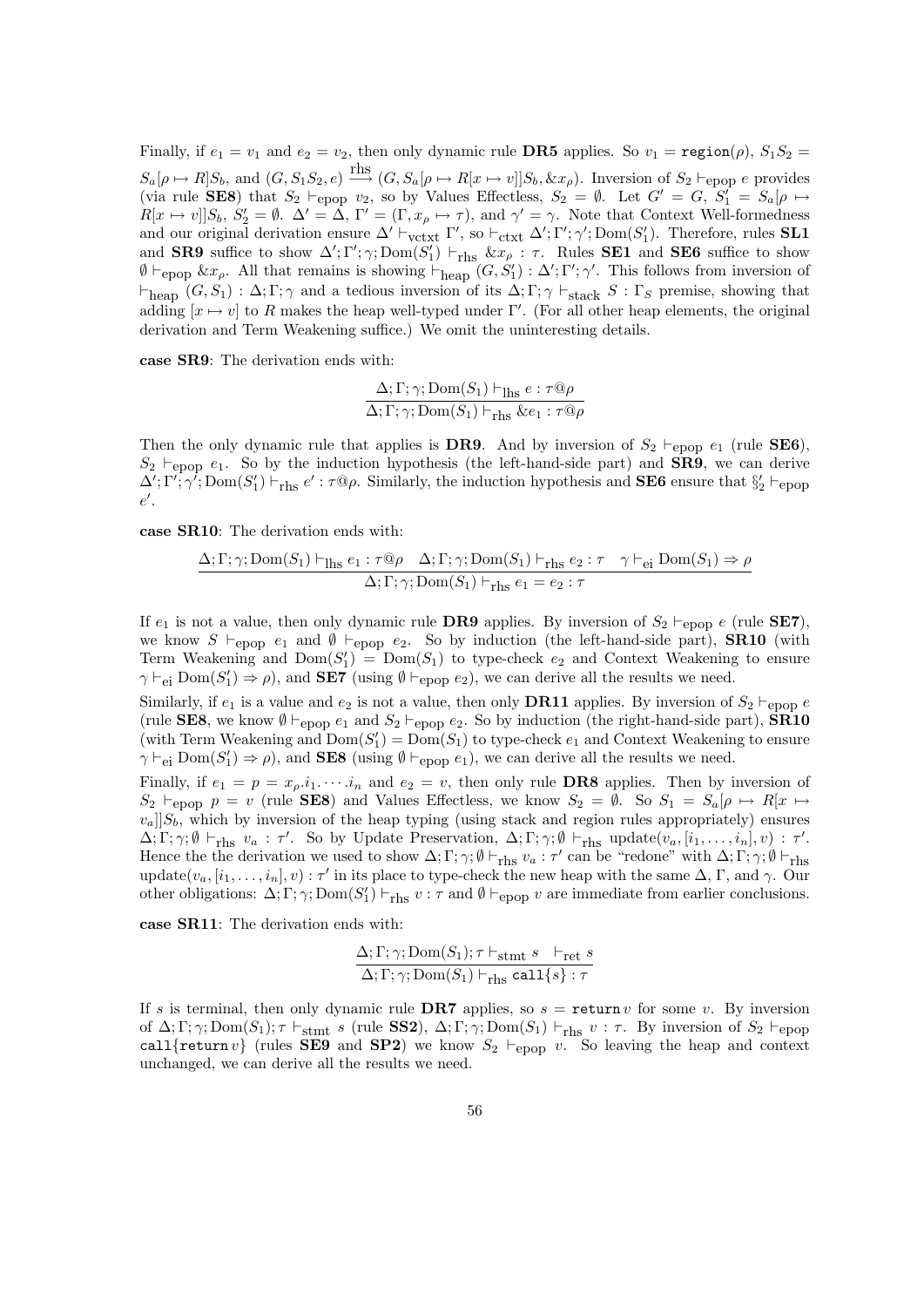If s is not terminal, then only dynamic rule **DR10** applies. Then by induction (the statement part), Return Preservation, and **SR11**, we can derive  $\Delta'$ ;  $\Gamma'$ ;  $\gamma'$ ;  $\text{Dom}(S'_1) \vdash_{\text{rhs}} \text{call}\{s'\}$ :  $\tau$ . Similarly, by induction and **SE9**, we can derive  $S'_2 \vdash_{\text{epop}} \text{call}\{s'\}.$ 

case SR12: The derivation ends with:

$$
\frac{\Delta; \Gamma; \gamma; \text{Dom}(S_1) \vdash_{\text{rhs}} e_1 \tau_2 \xrightarrow{\epsilon_1} \tau \Delta; \Gamma; \gamma; \text{Dom}(S_1) \vdash_{\text{rhs}} e_2 : \tau_2 \gamma \vdash_{\text{ei}} \text{Dom}(S_1) \Rightarrow \epsilon_1}{\Delta; \Gamma; \gamma; \text{Dom}(S_1) \vdash_{\text{rhs}} e_1(e_2) : \tau}
$$

If  $e_1$  or  $e_2$  is not a value, the argument is very much like the analogous cases in the proof of case SR10; we omit the details.

So assume  $e_1$  and  $e_2$  are values. Then only dynamic rule **DR6** applies. So  $e_1 = \rho: (\tau' x_\rho) \stackrel{\epsilon_1}{\rightarrow} \tau = \{s\}$ (where inversion on the typing of  $e_1$  (rule **SR15** ensures the effect is  $\epsilon_1$ ) and  $e_2 = v$ ). Then we can derive:

$$
\frac{\Delta; \Gamma; \gamma; \text{Dom}(S_1) \vdash_{\text{rhs}} v : \tau' \quad \Delta \vdash_{\text{con}} \tau : T}{\Delta; \Gamma; \gamma; \text{Dom}(S_1) \langle \gamma, \text{Dom}(S_1) \rangle \langle \gamma \rangle}; \text{ (Dom}(S_1) \cup \rho); \tau \quad \text{F}_{\text{stmt}} \ s} \n\frac{\Delta; \Gamma; \gamma; \text{Dom}(S_1); \tau \vdash_{\text{stmt}} \rho : \{\tau' x_\rho = v; s\}}{\Delta; \Gamma; \gamma; \text{Dom}(S_1) \vdash_{\text{rhs}} \text{call}\{\rho : \{\tau' x_\rho = v; s\}\} : \tau} \n\frac{\vdash_{\text{ret}} \rho : \{\tau' x_\rho = v; s\}}{\Delta; \Gamma; \gamma; \text{Dom}(S_1) \vdash_{\text{rhs}} \text{call}\{\rho : \{\tau' x_\rho = v; s\}\} : \tau}
$$

We can discharge all the assumptions:

- $\Delta; \Gamma; \gamma; Dom(S_1) \vdash_{\text{rhs}} v : \tau'$  is from our original inversion.
- $\Delta \vdash_{\text{con}} \tau : \mathcal{T}$  is from our original inversion and Context Well-formedness.
- $(\Delta, \rho:\mathcal{R})$ ;  $(\Gamma, x_{\rho}:\tau')$ ;  $(\gamma, \text{Dom}(S_1) < \rho)$ ;  $(\text{Dom}(S_1) \cup \rho)$ ;  $\tau \vdash_{\text{stmt}} s$  is from inversion of  $\Delta; \Gamma; \gamma; \text{Dom}(S_1) \vdash_{\text{rhs}} e_1 : \tau_2 \stackrel{\epsilon_1}{\rightarrow} \tau \text{ (rule SR15), the assumption } \gamma \vdash_{\text{ei}} \text{Dom}(S_1) \Rightarrow \epsilon_1 \text{ from our}$ original inversion, and Term Weakening.
- $\vdash_{\text{ret}} s$  is from inversion of  $\Delta; \Gamma; \gamma; \text{Dom}(S_1) \vdash_{\text{rhs}} e_1 : \tau_2 \stackrel{\epsilon_1}{\rightarrow} \tau$  (rule **SR15**).

Inversion of  $S_2 \vdash_{\text{epop}} e_1(e_2)$  provides (using rules **SE8** and **SE4** that  $S_2 \vdash_{\text{spop}} e_2$  and  $\emptyset \vdash_{\text{spop}} s$ . By Values Effectless,  $S_2 = \emptyset$ . So leaving the heap and context unchanged, we can prove all the desired results.

case SR13: The derivation ends with:

$$
\Delta \vdash_{\text{con } \tau_1 : \kappa} \gamma \vdash_{\text{ord } \gamma_1} [\text{regions}(\tau_1)/\alpha]
$$
  

$$
\Delta; \Gamma; \gamma; \text{Dom}(S_1) \vdash_{\text{rhs } e_1} \epsilon_1 : \tau_2[\tau_1/\alpha]
$$
  

$$
\Delta; \Gamma; \gamma; \text{Dom}(S_1) \vdash_{\text{rhs } \text{pack}} [\tau_1, e_1] \text{ as } \exists \alpha : \kappa \triangleright \gamma_1 . \tau_2 : \exists \alpha : \kappa \triangleright \gamma_1 . \tau_2 \qquad (\alpha \notin \text{Dom}(\Delta), \kappa \neq \mathcal{T})
$$

The only dynamic rule that applies is **DR11**. Inversion of  $S_2 \vdash_{\text{epop}} e$  provides (via rule **SE6**) that  $S_2 \vdash_{\text{epop}} e_1$ . So by induction (the right-hand-side part), Context Weakening (to show  $\Delta' \vdash_{\text{con}} \tau_1:\kappa$ and  $\gamma \vdash_{\text{ord}} \gamma_1[\text{regions}(\tau_1)/\alpha]$ , and **SR13**, we can show  $\Delta'; \Gamma'; \gamma'; \text{Dom}(S'_1) \vdash_{\text{rhs}} e' : \exists \alpha : \kappa \triangleright \gamma_1 \cdot \tau_2$ . And induction and **SE6** shows that  $S'_2 \vdash_{\text{epop}} e'$ .

case SR14: The derivation ends with:

$$
\frac{\Delta; \Gamma; \gamma; \text{Dom}(S_1) \vdash_{\text{rhs}} \vdash_{\text{rhs}} e_1 : \forall \alpha : \kappa \triangleright \gamma_1 . \tau_2}{\Delta \vdash_{\text{con}} \tau_1 : \kappa \quad \gamma \vdash_{\text{ord}} \gamma_1 [\text{regions}(\tau_1)/\alpha]}
$$

$$
\Delta; \Gamma; \gamma; \text{Dom}(S_1) \vdash_{\text{rhs}} e_1 \langle \tau_1 \rangle : \tau_2[\tau_1/\alpha]
$$

Inversion on  $S_2 \vdash_{\text{epop}} e$  (rule **SE6**) provides  $S_2 \vdash_{\text{epop}} e_1$ .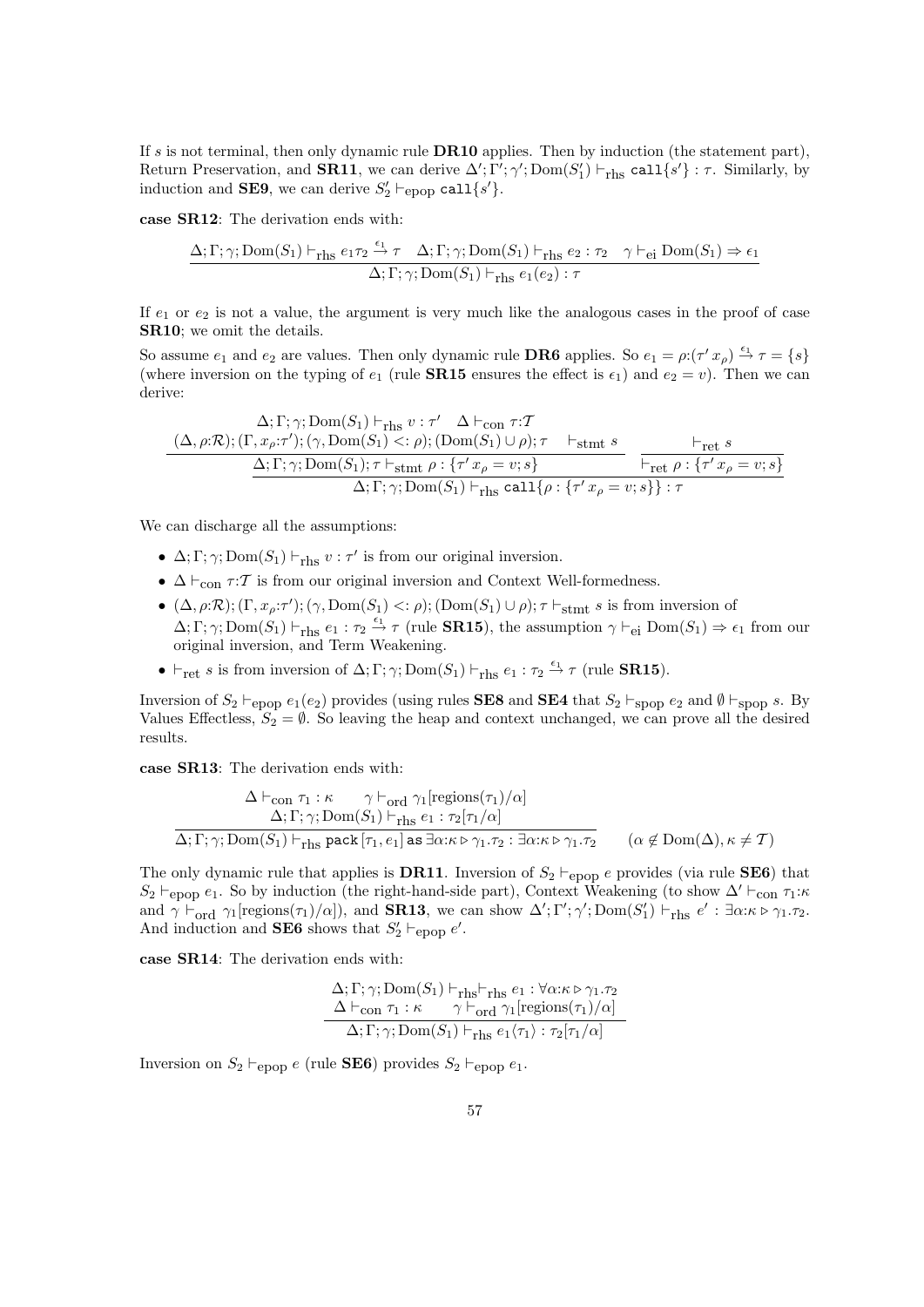If  $e_1$  is not a value then only dynamic rule **DR11** applies. By the induction hypothesis, **SR14**, Context Weakening (to show  $\Delta' \vdash_{con} \tau_1:\kappa$  and  $\gamma' \vdash_{ord} \gamma_1$ [regions( $\tau_1$ )/ $\alpha$ ], and **SE6**, we can derive all the results that we need.

If  $e_1$  is a value, then only **DR2** applies, so  $v = \Lambda \alpha : \kappa \triangleright \gamma_1 \cdot f$  (where inversion on type-checking  $e_1$ (rule **SR16**) requires  $\kappa$  and  $\gamma_1$ ). Furthermore, the inversion provides:

- $(\Delta, \alpha:\kappa); \Gamma; (\gamma, \gamma_1); \text{Dom}(S_1) \vdash_{\text{rhs}} f : \tau_2$
- $\Delta$ ,  $\alpha$ : $\kappa \vdash_{\rm rc} \gamma_1$
- $\vdash_{\text{ctxt}} \Delta; \Gamma; \gamma; \text{Dom}(S_1)$

So by Substitution (noting that  $\Delta \vdash_{con} \tau_1:\kappa$ ), we know

$$
\Delta; \Gamma[\tau_1/\alpha]; (\gamma, \gamma_1)[\text{regions}(\tau_1)/\alpha]; \text{Dom}(S_1)[\text{regions}(\tau_1)/\alpha] \vdash_{\text{rhs}} f[\tau_1/\alpha]: \tau_2[\tau_1/\alpha]
$$

By inversion of  $\vdash_{\text{ctxt}} \Delta; \Gamma; \gamma; \text{Dom}(S_1)$  and Useless Substitution, we can simplify to

$$
\Delta
$$
;  $\Gamma$ ;  $(\gamma, \gamma_1[\text{regions}(\tau_1)/\alpha])$ ;  $\text{Dom}(S_1) \vdash_{\text{rhs}} f[\tau_1/\alpha] : \tau_2[\tau_1/\alpha]$ 

And by  $\gamma \vdash_{ord} \gamma_1$ [regions( $\tau_1$ )/ $\alpha$ ] we can show  $\gamma \vdash_{ord} \gamma$ ,  $\gamma_1$ [regions( $\tau_1$ )/ $\alpha$ ], so by Term Weakening,

 $\Delta; \Gamma; \gamma; \text{Dom}(S_1) \vdash_{\text{rhs}} f[\tau_1/\alpha] : \tau_2[\tau_1/\alpha]$ 

Now, by inversion on  $S_2 \vdash_{\text{epop}} e_1$  (rule **SE5**), we know  $S_2 \vdash_{\text{epop}} f$ . So by Substitution,  $S_2 \vdash_{\text{epop}} f$  $f[\tau_1/\alpha]$ . Leaving the heap and typing context unchanged, we are done because  $e' = f[\tau_1/\alpha]$ .

case SR15, SR16, SL1: Trivial because  $(G, S, e)$  is terminal

case SL2: The derivation ends with:

$$
\frac{\Delta; \Gamma; \gamma; \text{Dom}(S_1) \vdash_{\text{rhs}} e : \tau @ \rho}{\Delta; \Gamma; \gamma; \text{Dom}(S_1) \vdash_{\text{lls}} e_1 : \tau @ \rho}
$$

If  $e_1 = v$ , then only dynamic rule **DL1** applies. That means  $v = \&p$ , so by inversion (rule **SR9**),  $\Delta; \Gamma; \gamma; \text{Dom}(S_1) \vdash_{\text{Ihs}} p : \tau \mathbb{Q} \rho$ . By inversion of  $S_2 \vdash_{\text{epop}} e$  (two uses of **SE6**), we know  $S_2 \vdash_{\text{epop}} p$ . Leaving the heap and context unchanged, we are done.

If  $e_1$  is not a value, then only dynamic rule **DL3** applies. By inversion of  $S_2 \vdash_{\text{FDD}} e$  (rule **SE6**),  $S_2 \vdash_{\text{epop}} e_1$ . So by the induction hypothesis (the right-hand-side part) and **SL9**, we can derive  $\Delta'$ ; Γ';  $\gamma'$ ; Dom(S'<sub>1</sub>)  $\vdash_{\text{rhs}} e' : \tau \circledcirc \rho$ . Similarly, the induction hypothesis and **SE6** ensure that  $S'_2 \vdash_{\text{epop}}$  $e'$ .

case SL3: The derivation ends with

$$
\frac{\Delta; \Gamma; \gamma; \text{Dom}(S_1) \vdash_{\text{rhs}} e_1 : (\tau_1 \times \tau_2) @ \rho}{\Delta; \Gamma; \gamma; \text{Dom}(S_1) \vdash_{\text{lls}} e_1 \ldots : \tau_i @ \rho}
$$

Only dynamic rule **DL2** can apply. By inversion of  $S_2 \vdash_{\text{epop}} e$  (rule **SE6**),  $S_2 \vdash_{\text{epop}} e_1$ . So by the induction hypothesis and **SL3**, we can derive  $\Delta'$ ;  $\Gamma'$ ;  $\gamma'$ ;  $\overline{\mathrm{Dom}}(S'_1)$   $\vdash_{\text{rhs}} e' : \tau \mathbb{Q}\rho$ . Similarly, the induction hypothesis and **SE6** ensure that  $S_2' \vdash_{\text{epop}} e'$ .

## Lemma 10.16 (Constraint Progress)

Suppose:

1.  $\vdash_{\text{hean}} (G, S) : \Delta; \Gamma; \gamma$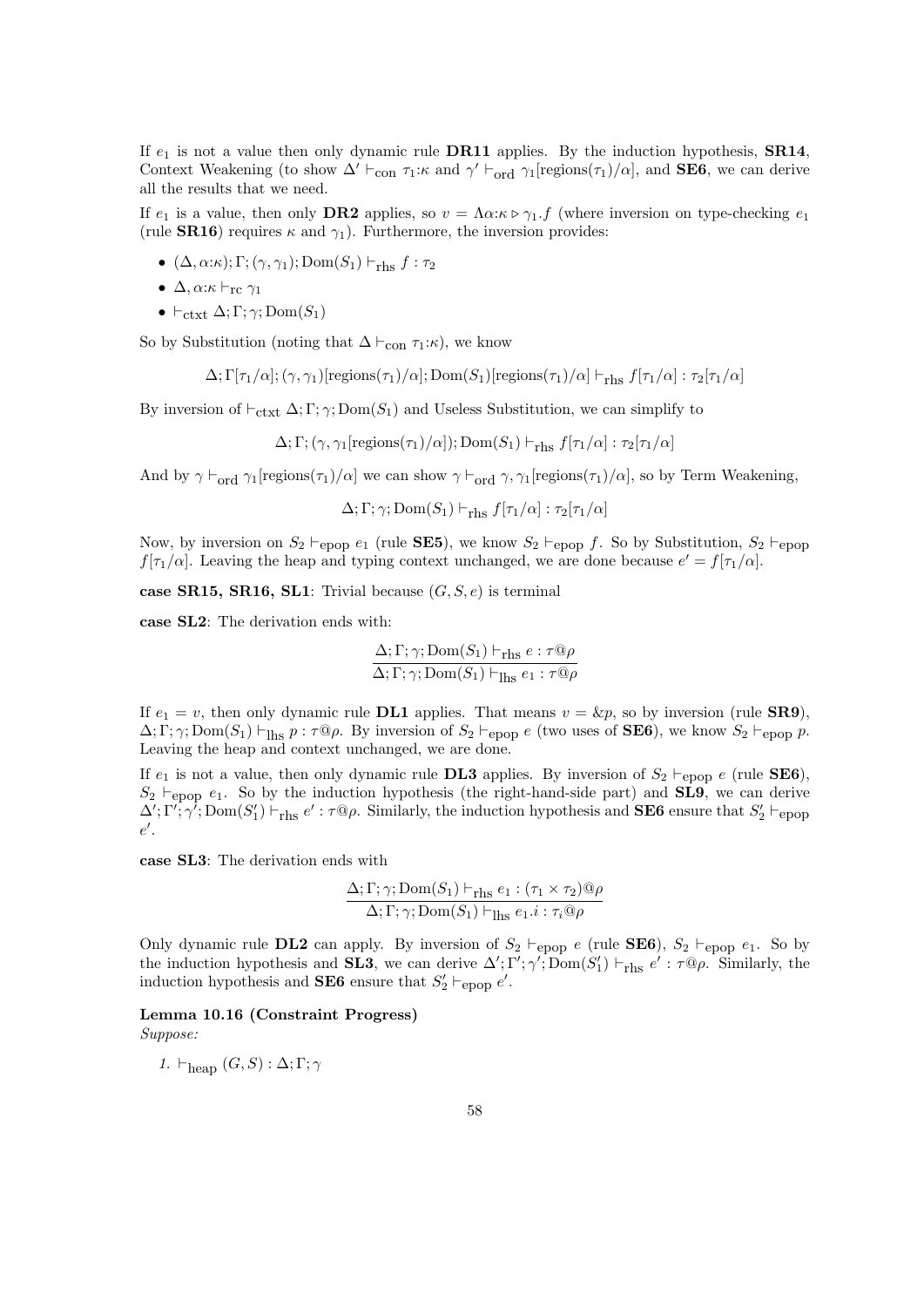2.  $\gamma \vdash_{vi} \rho_1 \Rightarrow \rho_2$ 

3.  $\rho_1 \in \text{Dom}(S)$ 

Then  $\rho_2 \in \text{Dom}(S)$ .

## Proof:

By induction on the derivation of  $\gamma \vdash_{vi} \rho_1 \Rightarrow \rho_2$ .

case SC11: The derivation ends with  $\gamma \vdash_{vi} \rho \Rightarrow \rho$  (i.e.,  $\rho_1 = \rho_2 = \rho$ ). From (3), it follows that  $\rho \in Dom(S)$ .

case SC13: The derivation ends with:

$$
\frac{\gamma \vdash_{vi} \rho_1 \Rightarrow \rho \quad \gamma \vdash_{vi} \rho \Rightarrow \rho_2}{\gamma \vdash_{vi} \rho_1 \Rightarrow \rho_2}
$$

By induction on the first premise, we have  $\rho \in \text{Dom}(S)$ . Then by induction on the second premise, we have  $\rho_2 \in \text{Dom}(S)$ .

case SC12: The derivation ends with:

$$
\dfrac{\rho_2 \in \epsilon}{\gamma_1,\epsilon <: \rho_1, \gamma_2 \vdash_{\mathrm{vi}} \rho_1 \Rightarrow \rho_2}
$$

Therefore,  $\gamma = \gamma_1, \epsilon \leq \rho_1, \gamma_2$  for some  $\gamma_1, \gamma_2$ , and  $\epsilon$ . By (1) and inversion of the **SH** rule, it then follows that either (a)  $\epsilon \le \rho_1 \in \gamma_S$  where the constraints in  $\gamma_S$  are all of the form  $\rho_a \le \rho_b$  such that  $\rho_a, \rho_b \in \text{Dom}(S)$ , or else (b)  $\epsilon \leq \rho_1 \in \gamma_G$  where the constraints in  $\gamma_G$  are all of the form  $\epsilon_a \leq \rho_b$ and  $\rho_b \in \text{Dom}(G)$ . But since  $\text{Dom}(G) \cap \text{Dom}(S) = \emptyset$  and  $(3)$ ,  $\epsilon \leq \rho_1 \notin \gamma_G$ . Therefore,  $\epsilon \leq \rho_1 \in \gamma_S$ and we can conclude that  $\epsilon = \rho_2$  and  $\rho_2 \in \text{Dom}(S)$ .

#### Lemma 10.17 (Canonical Forms)

 $Suppose \vdash_{\text{heap}} (G, S) : \Delta; \Gamma; \gamma, \text{Dom}(S) = \epsilon_1 \uplus \epsilon_2, \text{ and } \Delta; \Gamma; \gamma; \epsilon_1 \vdash_{\text{rhs}} v : \tau. \text{ Then:}$ 

- 1. if  $\tau = int$  then  $v = i$  for some integer i.
- 2. if  $\tau = \tau_1 \stackrel{\epsilon}{\rightarrow} \tau_2$  then  $v = \rho: (\tau_1 x_\rho) \stackrel{\tau_2}{\rightarrow} s = \{\}\$  for some  $\rho, x_\rho$ , and s.
- 3. if  $\tau = \tau_1 \times \tau_2$  then  $v = (v_1, v_2)$  for some values  $v_1$  and  $v_2$ .
- 4. if  $\tau = \tau \mathbb{Q} \rho$  then  $v = \&p$  for some path p.
- 5. if  $\tau = \text{handle}(\rho)$  then  $v = \text{region}(\rho)$ .
- 6. if  $\tau = \forall \alpha : \kappa \triangleright \gamma . \tau$ , then  $v = \Lambda \alpha : \kappa \triangleright \gamma . f$  for some function f.
- 7. if  $\tau = \exists \alpha : \kappa \triangleright \gamma \cdot \tau$ , then  $v = \text{pack}[\tau', v]$  as  $\exists \alpha : \kappa \triangleright \gamma \cdot \tau$  for some  $\tau'$  and  $v$ .

#### Proof:

By the definition of values and inspection of the SR rules.

# Lemma 10.18 (Canonical Paths)

Suppose:

1.  $\vdash_{\text{heap}} (G, S) : \Delta; \Gamma; \gamma$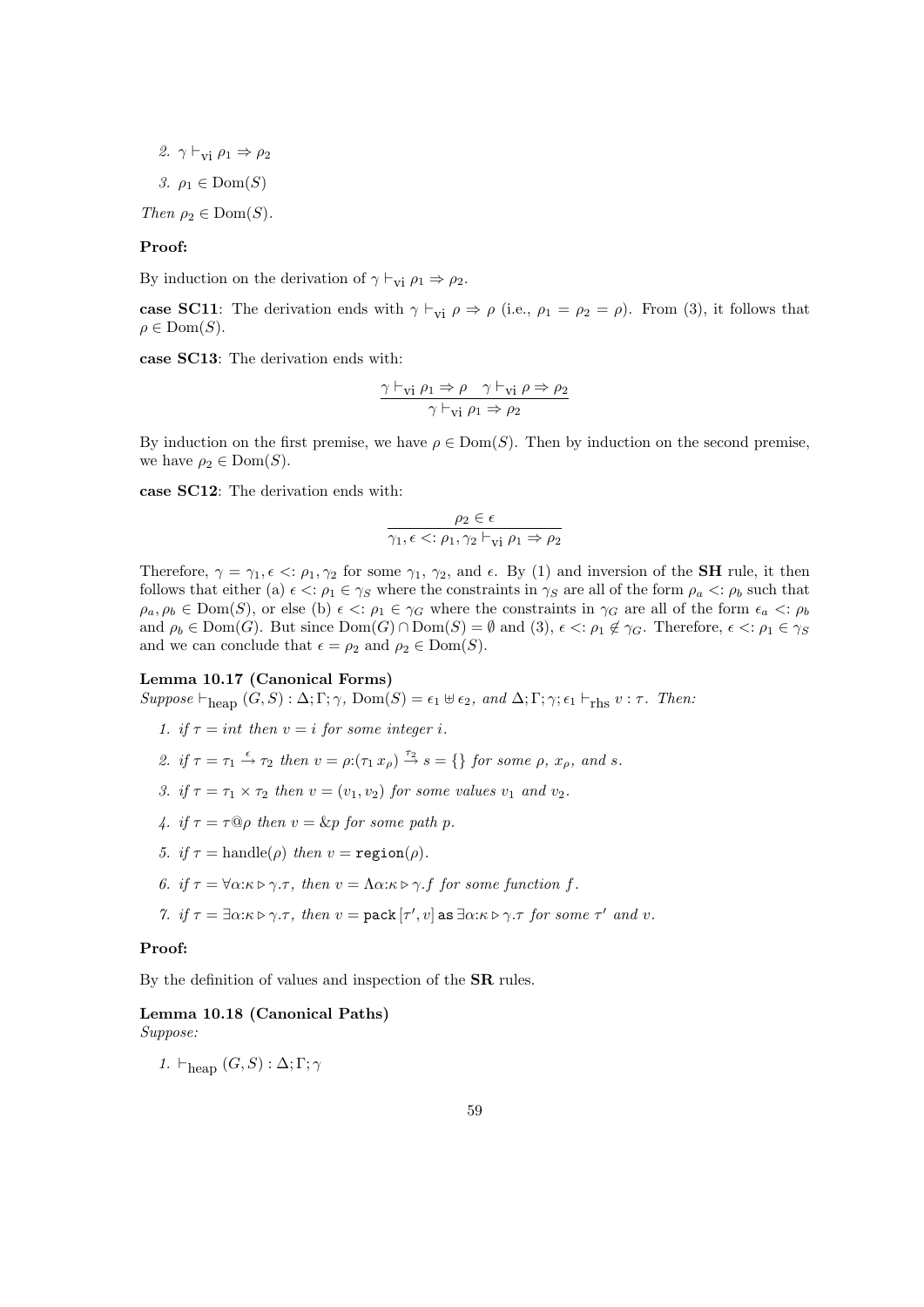- 2. Dom $(S) = \epsilon_1 \uplus \epsilon_2$ ,
- 3.  $\gamma \vdash_{\alpha i} \epsilon_1 \Rightarrow \rho$ , and

4.  $\Delta; \Gamma; \gamma; \epsilon_1 \vdash_{\text{lhs}} p : \tau \mathbb{Q} \rho.$ 

Then:

- 1. p is of the form  $x_o.i_1.i_2.\cdots.i_n$  for some  $i_1, i_2, \ldots, i_n$  where  $n \geq 0$ ,
- 2.  $S = S_1[\rho \mapsto R[x \mapsto v]]S_2$  for some  $S_1$ ,  $S_2$ , R, and v,
- 3.  $\Delta; \Gamma; \gamma; \emptyset \vdash_{\text{rhs}} v : \tau'$  for some  $\tau'$ , and
- 4.  $\Delta; \Gamma; \gamma; \emptyset \vdash_{\text{rhs}} v.i_1.i_2.\cdots.i_n : \tau$ .

#### Proof:

By inspection of the **SL** rules, p must be of the form  $x_0, i_1, i_2, \cdots, i_n$  for some  $n \ge 0$ . From (3) and inversion of rule **SC14**, we know that there exists a  $\rho'$  in  $\epsilon_1$  such that  $\gamma \vdash_{\mathbf{vi}} \rho' \Rightarrow \rho$ . From this fact and assumptions (1) and (2), we can use the Constraint Progress lemma to conclude that  $\rho \in \text{Dom}(S)$ . Therefore,  $S = S_1[\rho \mapsto R]S_2$  for some  $S_1, S_2$ , and R.

Using the Path Substitution lemma, we know that there exists a  $\tau'$  such that  $\Gamma(x_{\rho}) = \tau'$ . From assumption (1) and inversion of the **SH** rule, we have  $\Delta; \Gamma; \gamma \vdash_{stack} S_1[\rho \mapsto R]S_2 : \Gamma_S$  and that  $\Gamma = \Gamma_G \oplus \Gamma_S$ . By induction on the length of  $S_2$  using inversion of the **SStk2** rule, we can show that  $\Gamma_S = \Gamma_{S_1} \oplus \Gamma_R \oplus \Gamma_{S_2}$  and that  $\Delta; \Gamma; \gamma \vdash_{\text{rgn}} \rho \mapsto R : \Gamma_R$ . By induction on the length of R using inversion of the **SRgn2** rule, we can show that  $R = R_1[x \mapsto v]R_2$ ,  $\Gamma_R(x_\rho) = \tau'$ , and  $\Delta; \Gamma; \gamma; \emptyset \vdash_{\text{rhs}} v : \tau'.$  Using Weakening, we can conclude that  $\Delta; \Gamma; \gamma; \epsilon_1 \vdash_{\text{rhs}} v : \tau'.$  From this and the fact that  $\Delta; \Gamma; \gamma; \epsilon_1 \vdash_{\text{Ihs}} p : \tau \mathbb{Q} \rho$ , we can use the Path Substitution lemma to conclude  $\Delta; \Gamma; \gamma; \emptyset \vdash_{\text{rhs}} v.i_1.i_2.\cdots.i_n : \tau.$ 

#### Lemma 10.19 (Update Progress)

Suppose

- 1.  $\Delta; \Gamma; \gamma; \emptyset \vdash_{\text{rhs}} v_a : \tau$
- 2.  $\Delta; \Gamma; \gamma; \epsilon \vdash_{\text{rhs}} v_a.i_n.i_{n-1}.\cdots.i_2.i_1 : \tau'$

Then update $(v_a, [i_n, i_{n-1}, \ldots, i_2, i_1], v_b) = v$  for some value v.

#### Proof:

The proof is by induction on n. When  $n = 0$  we have update $(v_a, []$ ,  $v_b) = v_b$ . Suppose the lemma holds for all values up to n−1. By the Projection lemma, we have  $v_a = (v_1, v_2)$  and that  $\Delta; \Gamma; \gamma; \epsilon \vdash_{\text{rhs}}$  $v_{i_n}.i_{n-1}. \dots i_2.i_1 : \tau$ . So by the induction hypothesis, we have update $(v_{i_n}, [i_{n-1}, \dots, i_2, i_1], v_b) = v_a$ for some value v. Thus, if  $i_n = 1$  we have  $update((v_1, v_2), [1, i_{n-1}, \ldots, i_2, i_1], v_b) = (v, v_2)$  and if  $i_n = 2$  we have update $((v_1, v_2), [2, i_{n-1}, \ldots, i_2, i_1], v_b) = (v_1, v).$ 

#### Lemma 10.20 (Progress)

 $Suppose \vdash_{\text{heap}} (G, S_1 S_2) : \Delta; \Gamma; \gamma$ . Then:

1. If  $\Delta; \Gamma; \gamma; Dom(S_1); \tau \vdash_{\text{stmt}} s$  and  $S_2 \vdash_{\text{SDOD}} s$ , then either s is terminal (s = v or s = return v for some v) or there exist  $G', S', s'$  such that  $(G, S_1S_2, s) \stackrel{\text{stmt}}{\longrightarrow} (G', S', s').$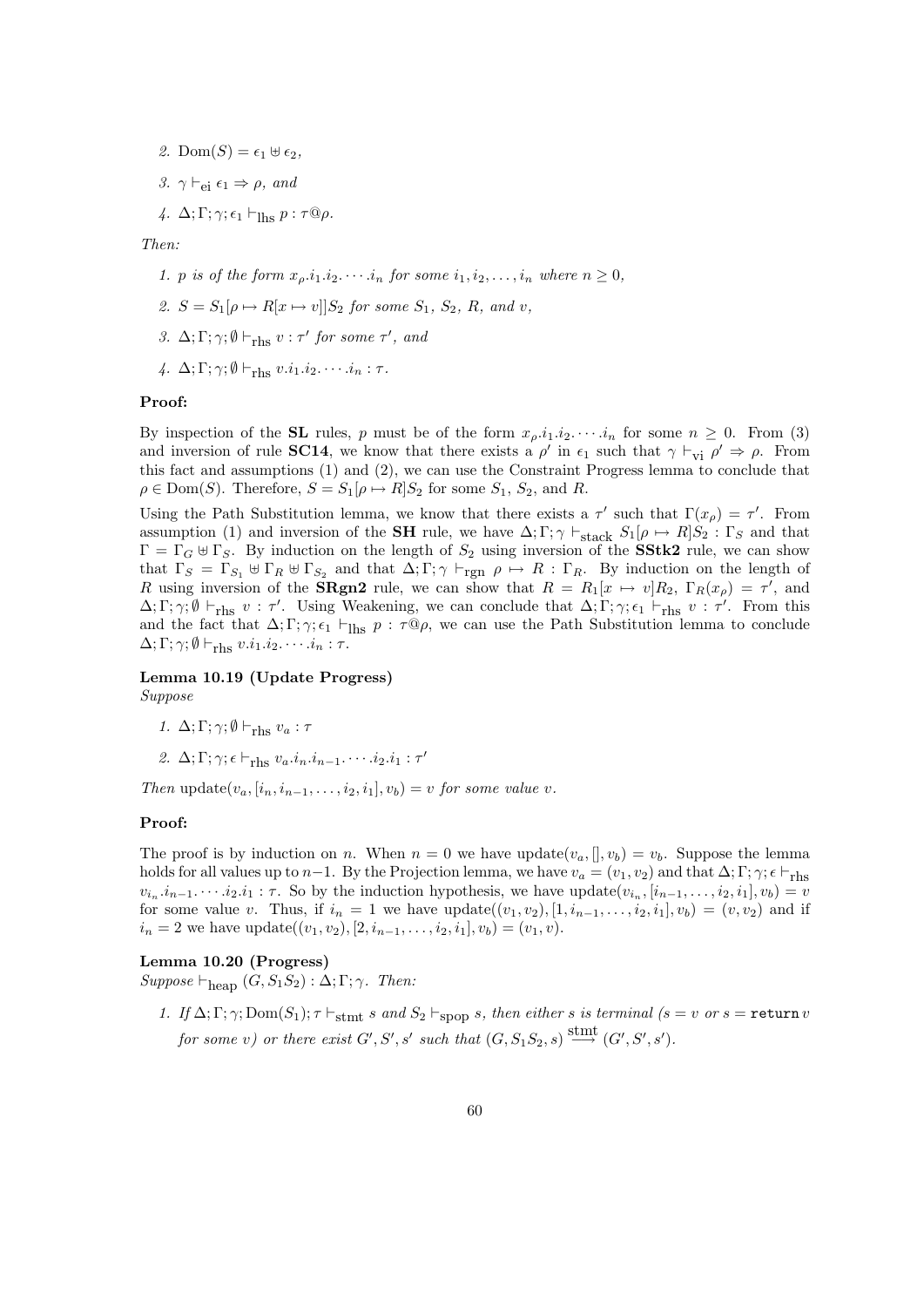- 2. If  $\Delta; \Gamma; \gamma; Dom(S_1) \vdash_{\text{rhs}} e : \tau$  and  $S_2 \vdash_{\text{epop}} e$ , then either  $e = v$  for some v or there exist  $G', S', e'$  such that  $(G, S_1S_2, e) \stackrel{\text{rhs}}{\longrightarrow} (G', S', e').$
- 3. If  $\Delta; \Gamma; \gamma; Dom(S_1) \vdash_{\text{Ihs}} e : \tau$  and  $S_2 \vdash_{\text{epop}} e$ , then either  $e = p$  for some p or there exist  $G', S', e'$  such that  $(G, S_1S_2, e) \stackrel{\text{lhs}}{\longrightarrow} (G', S', e').$

#### Proof:

By simultaneous induction on the derivations of  $\Delta; \Gamma; \gamma; Dom(S_1); \tau \vdash_{\text{stmt}} s, \Delta; \Gamma; \gamma; Dom(S_1) \vdash_{\text{rhs}}$ e :  $\tau$ , and  $\Delta; \Gamma; \gamma; Dom(S_1) \vdash_{\text{Ihs}} e : \tau \mathbb{Q}\rho$ . Most of the cases are straightforward applications of the induction hypotheses or follow from the Canonical Forms lemma. The interesting cases, shown below, involve situations where we must show that a needed region has not yet been deallocated, or where we use the " $\vdash_{\text{ret}}$ " judgment to ensure that functions eventually return.

case SS6: The derivation ends with:

$$
\frac{\Delta; \Gamma; \text{Dom}(S_1) \uplus \rho; \tau \vdash_{\text{stmt } S}}{\Delta; \Gamma; \gamma; \text{Dom}(S_1); \tau \vdash_{\text{stmt } S} \text{pop}[\rho]}
$$

Using the assumption  $S_2 \vdash_{\text{spop}} s \text{ pop}[\rho]$  and inversion, we know that  $S_2 = [\rho \mapsto R]S'_2$  for some  $S'_2$  and  $S'_2$   $\vdash$ spop s. Therefore,  $S_1S_2 = (S_1[\rho \mapsto R])S'_2$  and the induction hypothesis applies to s. If  $(G, S_1S_2, s) \stackrel{\text{stmt}}{\longrightarrow} (G, S_1S'_2, s')$ , then using **DS10**, we can derive  $(G, S_1S'_2, s \text{ pop}[\rho]) \stackrel{\text{stmt}}{\longrightarrow}$  $(G', S_1 S_2', s' \text{ pop}[\rho])$ . Suppose, therefore, s is terminal. Since  $S_1 S_2$  is of the form  $S_1[\rho \mapsto R]S_2'$ , if we can show  $S'_2$  is empty we can use **DS6** or **DS7** to show that  $(G, S_1[\rho \mapsto R], s \text{ pop}[\rho]) \stackrel{\text{stmt}}{\longrightarrow} (G[\rho \mapsto \text{ pop}(\rho])$ R, S<sub>1</sub>, s). But since  $S_2' \vdash_{\text{spop}} s$  and s is terminal, Values Effectless ensures that  $S_2' = \emptyset$ .

case SR1: The derivation ends with:

$$
\frac{\gamma \vdash_{\mathsf{ei}} \mathrm{Dom}(S_1) \Rightarrow \rho \vdash_{\mathsf{ctxt}} \Delta; \Gamma; \gamma; \epsilon_1}{\Delta; \Gamma; \gamma; \mathrm{Dom}(S_1) \vdash_{\mathsf{rhs}} x_{\rho} : \Gamma(x_{\rho})}
$$

It suffices to show that  $S_1S_2 = S_a[\rho \mapsto R[x \mapsto v]]S_b$  for some  $S_a$ ,  $S_b$ , R, and v, for then rule **DR1** applies. This follows from the assumptions and the Canonical Paths lemma.

case SR7: The derivation ends with:

$$
\frac{\Delta; \Gamma; \gamma \text{Dom}(S_1) \vdash_{\text{rhs}} e : \tau \text{@} \rho \quad \gamma \vdash_{\text{ei}} \text{Dom}(S_1) \Rightarrow \rho}{\Delta; \Gamma; \gamma; \text{Dom}(S_1) \vdash_{\text{rhs}} * e : \tau}
$$

By the induction hypothesis,  $e = v$  for some value v or else  $(G, S_1S_2, e) \stackrel{\text{rhs}}{\longrightarrow} (G', S', e')$ . In the latter case, we can use rule **DR11** to show  $(G, S_1S_2, *e) \xrightarrow{\text{rhs}} (G', S', *e')$ . So suppose  $e = v$ . Then by the Canonical Forms lemma,  $v = \&p$  for some path p. Then by rule **DR4**, we have  $(G, S_1S_2, *(\&p)) \xrightarrow{\text{rhs}} (G, S_1S_2, p).$ 

case SR10: The derivation ends with:

$$
\frac{\Delta; \Gamma; \gamma; \text{Dom}(S_1) \vdash_{\text{Ihs}} e_1 : \tau @ \rho \quad \Delta; \Gamma; \gamma; \text{Dom}(S_1) \vdash_{\text{rhs}} e_2 : \tau \quad \gamma \vdash_{\text{ei}} \text{Dom}(S_1) \Rightarrow \rho}{\Delta; \Gamma; \gamma; \text{Dom}(S_1) \vdash_{\text{rhs}} e_1 = e_2 : \tau}
$$

By the induction hypothesis either  $e_1$  is a path p or else  $(G, S_1S_2, e_1) \stackrel{\text{lls}}{\longrightarrow} (G', S', e'_1)$ . In the latter case, we can use rule DR9 to show  $(G, S_1S_2, e_1 = e_2) \xrightarrow{\text{rhs}} (G', S', e'_1 = e_2)$ . So suppose  $e_1 = p$ .